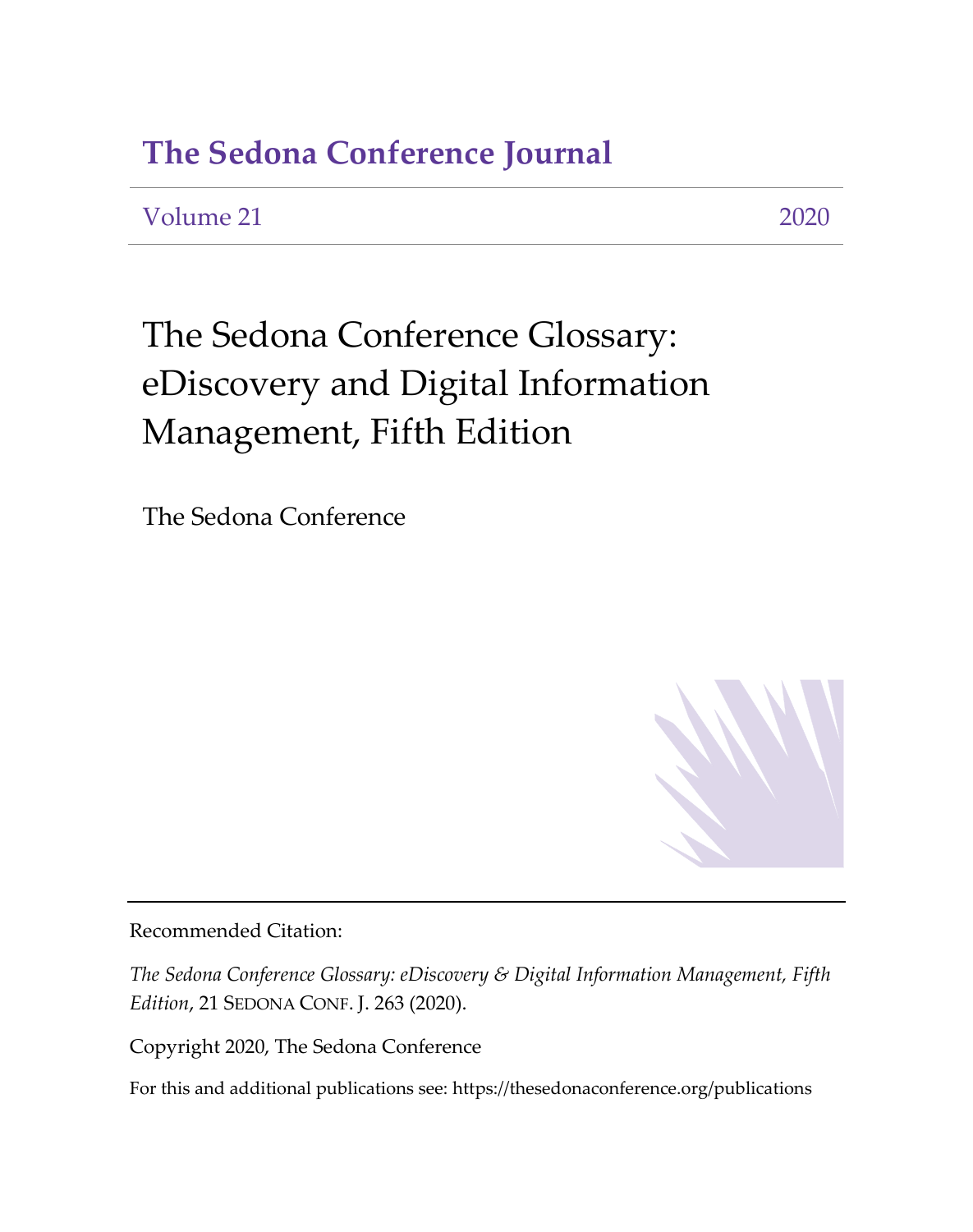*A Project of The Sedona Conference Technology Resource Panel*

*Editor:*

Paul H. McVoy, Meta-e Discovery LLC

*Technology Resource Panel:* (See [thesedonaconference.org](https://thesedonaconference.org/trp) for a listing of the Technology Resource Panel members)

The opinions expressed in this publication, unless otherwise attributed, represent consensus views of the members of The Sedona Conference Technology Resource Panel. They do not necessarily represent the views of any of the individual participants or their employers, clients, or any other organizations to which any of the participants belong, nor do they necessarily represent official positions of The Sedona Conference.

We thank all of our Working Group Series Annual Sponsors, whose support is essential to our ability to develop Working Group Series publications. For a listing of our sponsors, just click on the "Sponsors" navigation bar on the homepage of our website.

This publication may be cited as follows:

*The Sedona Conference Glossary: eDiscovery & Digital Information Management, Fifth Edition*, 21 SEDONA CONF. J. 263 (2020).

Copyright 2020, The Sedona Conference. All Rights Reserved.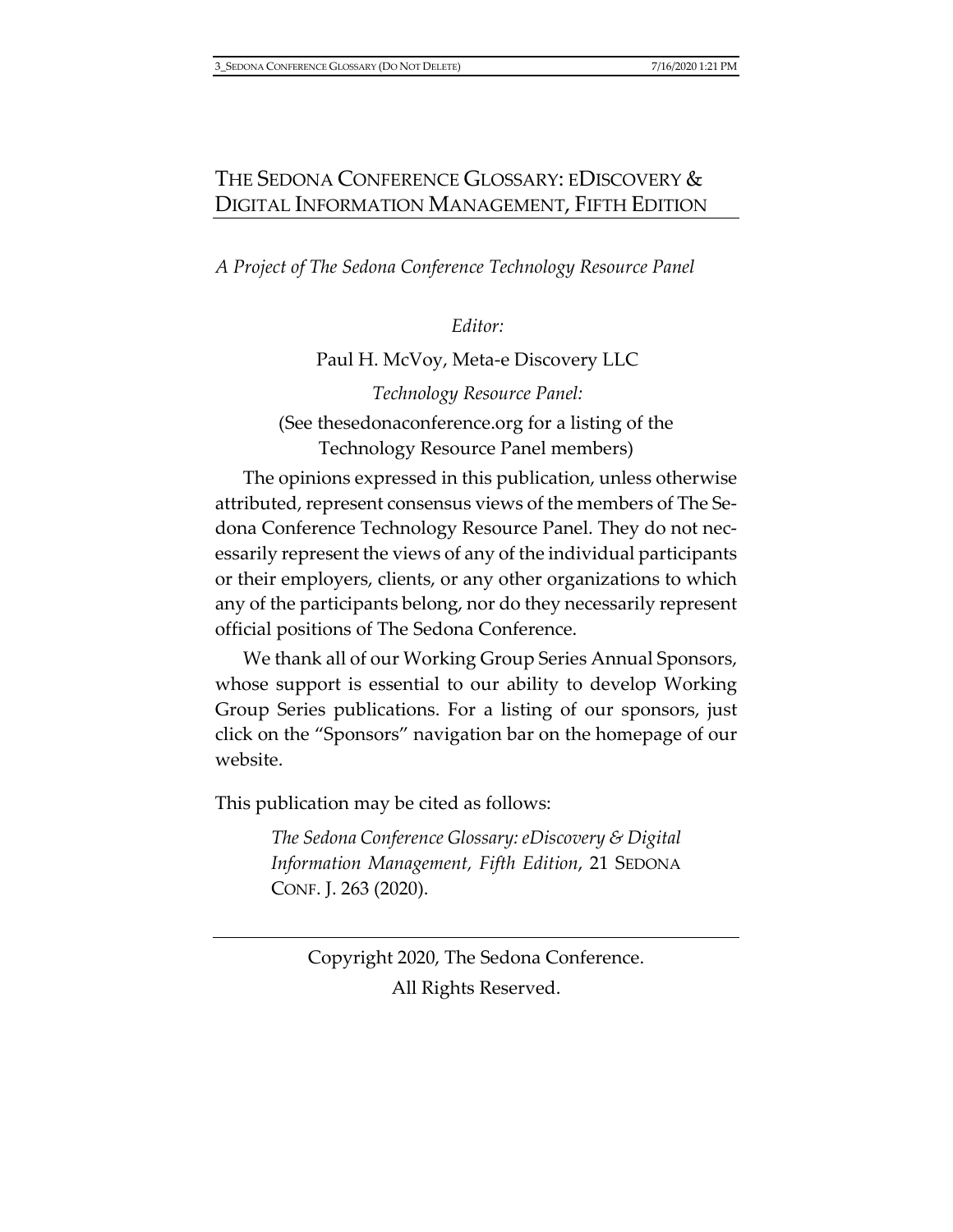#### **PREFACE**

Welcome to the Fifth Edition of *The Sedona Conference Glossary*, a project of The Sedona Conference Technology Resource Panel. The Sedona Conference is a 501(c)(3) research and educational institute dedicated to the advanced study of law and policy in the areas of antitrust law, complex litigation, and intellectual property rights. The mission of The Sedona Conference is to move the law forward in a reasoned and just way.

The Technology Resource Panel consists of two halves: a "User Group," whose members regularly negotiate and work with service providers; and a panel of service provider members, who have agreed to work with the User Group's output, and who provide input along the way. The mission of the Technology Resource Panel is to provide input to Sedona's multiple Working Groups when they are working on an issue involving the use of technology or services provided by electronic discovery or electronic information governance service providers, and to help create tools and solutions like the *Glossary* that will benefit the entire marketplace.

*The Sedona Conference Glossary*, first published in 2005, is not intended to be an all-encompassing replacement of existing technical glossaries published by other organizations. Rather, the *Glossary* is published as a tool to assist in the understanding and discussion of electronic discovery and electronic information management issues, allowing for more effective communication between user and provider, enhanced by the ability to compare "apples to apples" when selecting a provider. The Technology Resource Panel was formed in the belief that a wellinformed marketplace, speaking in the same language, will ultimately lead to reduced transaction costs for all parties, higher quality, and greater predictability.

The Sedona Conference acknowledges the contributions of Paul H. McVoy, who served as Editor of this Fifth Edition and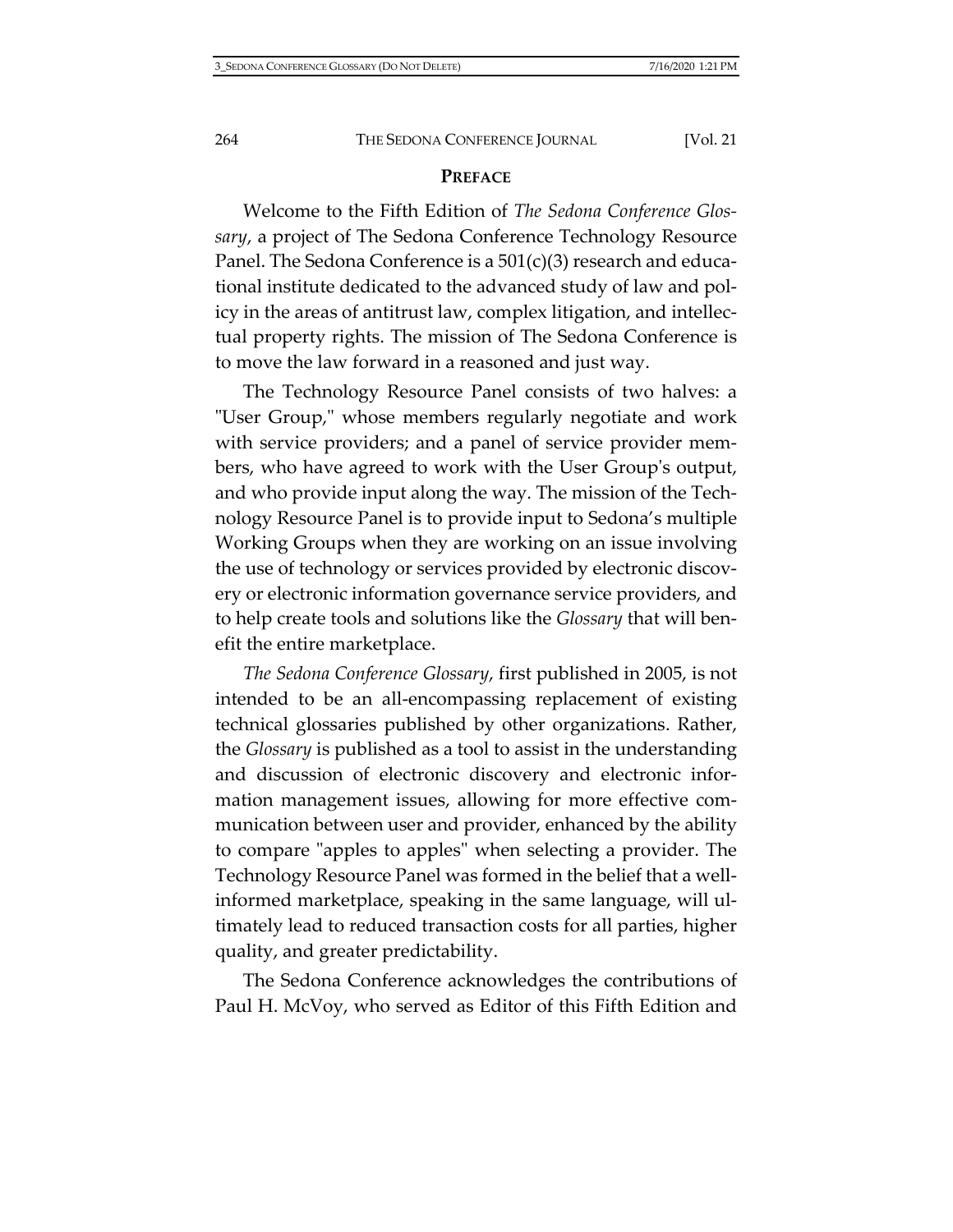who was invaluable in driving this project forward. We also thank all of the Technology Resource Panel members who reviewed and commented on drafts of this edition. For a current listing of the Technology Resource Panel service provider and user group members, see [https://thesedonaconference.org/trp.](https://thesedonaconference.org/trp)

As with all of our publications, your comments are welcome. Please forward them by email to [comments@sedonaconfer](mailto:comments@sedonaconference.org)[ence.org.](mailto:comments@sedonaconference.org)

Craig Weinlein Executive Director The Sedona Conference February 2020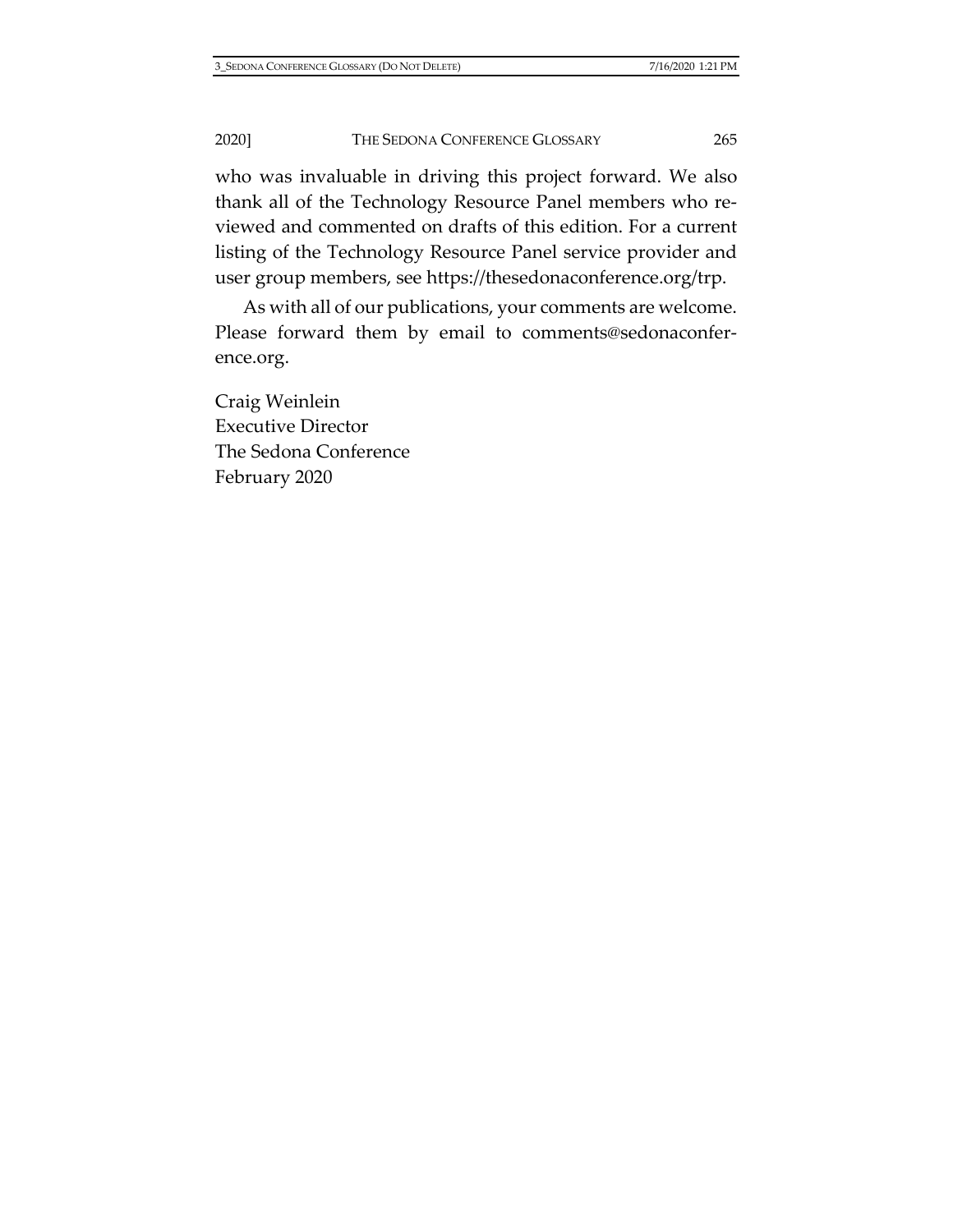**30(b)(6):** A shorthand reference to Rule 30(b)(6) of the Federal Rules of Civil Procedure, under which a corporation, partnership, association, or governmental agency is subject to the deposition process, and required to provide one or more witnesses to testify as to matters "known or reasonably available to the organization" on the topics requested by the deposition notice. Sometimes the 30(b)(6) topics concern the discovery process itself, including procedures for preservation, collection, chain of custody, processing, review, and production.

**Ablate:** To burn laser-readable "pits" into the recorded layer of optical disks, DVD-ROMs and CD-ROMs.

**Ablative:** Unalterable data. See Ablate.

**Access Control List (ACL):** A security group comprised of individual users or user groups that is used to grant similar permissions to a program, database, or other security-controlled environment.

**ACL:** See Access Control List.

**ACM:** See Association for Computing Machinery.

**Active Data:** Information residing on the direct-access storage media (disk drives or servers) that is readily visible to the operating system and/or application software with which it was created. It is immediately accessible to users without restoration or reconstruction.

**Active Machine Learning**: Technology-assisted-review algorithm for the selection of training documents, in which the machine selects sets of additional documents that should best improve results beyond the training that has already been done. Compare to Passive Learning.

**Active Records:** Records related to current, ongoing, or in-process activities referred to on a regular basis to respond to dayto-day operational requirements. See Inactive Record.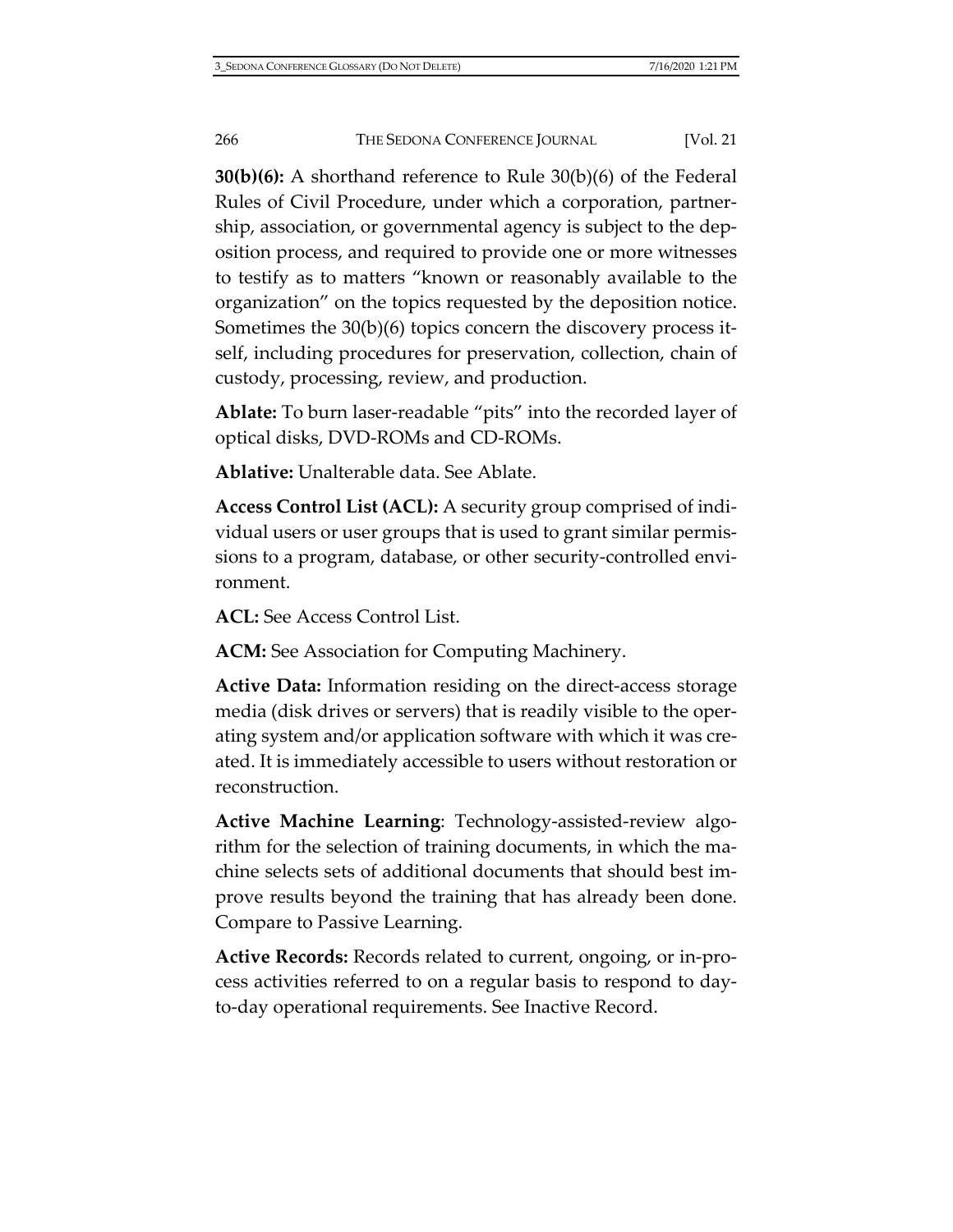**Address:** A structured format for identifying the specific location or routing detail for information on a network or the internet. These include simple mail transfer protocol (SMTP) email addresses, internet protocol (IP) addresses, and uniform resource locators (URLs) (commonly known as web addresses).

**Adware:** See Spyware.

**Agent:** A program running on a computer that performs as instructed by a central control point to track file and operating system events and takes directed actions, such as transferring a file or deleting a local copy of a file, in response to such events.

**AI:** See Artificial Intelligence.

**AIIM:** See Association for Intelligent Information Management.

**Air Gap:** A network security measure that uses a physical separation of computer hardware to isolate a secure computer network from other, unsecured networks.

**Algorithm:** With regard to electronic discovery, a computer script that is designed to analyze data patterns using mathematical formulas and is commonly used to group or find similar documents based on common mathematical scores.

**Alphanumeric:** Characters composed of letters, numbers, and sometimes noncontrol characters (such as @, #, \$). Excludes control characters.

**Ambient Data:** See Latent Data; Residual Data.

**American National Standards Institute (ANSI):** A private, nonprofit organization that administers and coordinates the U.S. voluntary standardization and conformity assessment system. See [https://www.ansi.org/.](https://www.ansi.org/)

**American Standard Code for Information Interchange (ASCII, pronounced "ass-kee"):** A nonproprietary text format built on a set of 128 (or 255 for extended ASCII) alphanumeric and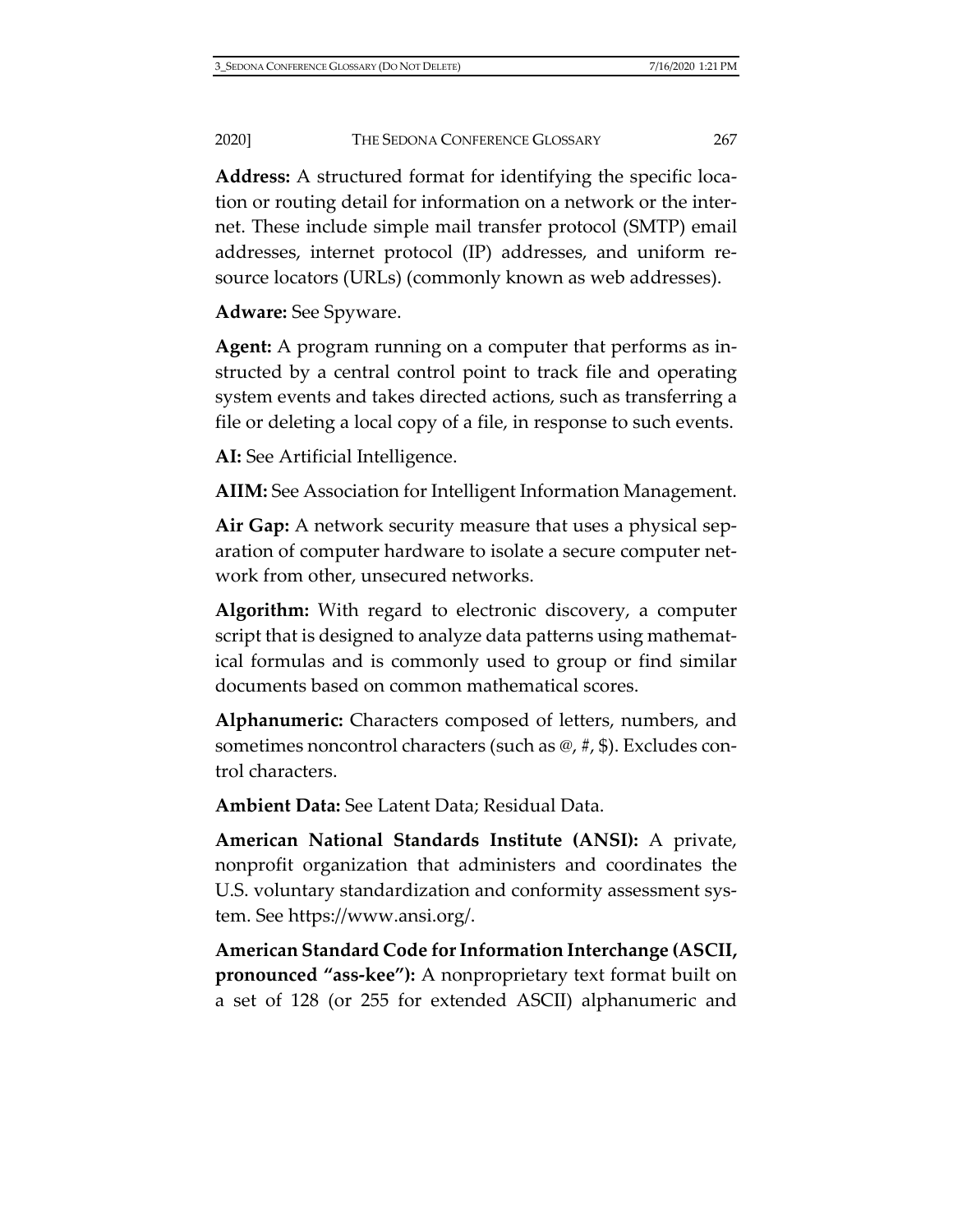control characters. Documents in ASCII format consist of only text with no formatting and can be read by most computer systems.

**Analog:** Data in an analog format is represented by continuously variable, measurable, physical quantities such as voltage, amplitude, or frequency.

**Analytics**: See Conceptual Analytics.

**Annotation:** The changes, additions, or editorial comments made or applicable to a document—usually an electronic image file—using electronic sticky notes, highlighter, or other electronic tools. Annotations should be overlaid and not change the original document.

**Anonymization (as used in the GDPR):** The stripping of any identifiable information relating to a natural person from personal data in a manner such that it is impossible to derive insights on the data subject (discreet individual) and the individual is no longer identifiable.

**ANSI:** See American National Standards Institute.

**Aperture Card:** An IBM punch card with a window that holds a 35mm frame of microfilm. Indexing information is punched in the card.

**API:** See Application Programming Interface.

**Applet:** A program designed as an add-on to another program, allowing greater functionality for a specific purpose other than for what the original program was designed.

**Appliance:** A prepackaged piece of hardware and software designed to perform a specific function on a computer network, for example, a firewall.

**Application:** Software that is programmed for one or more specific uses or purposes. The term is commonly used in place of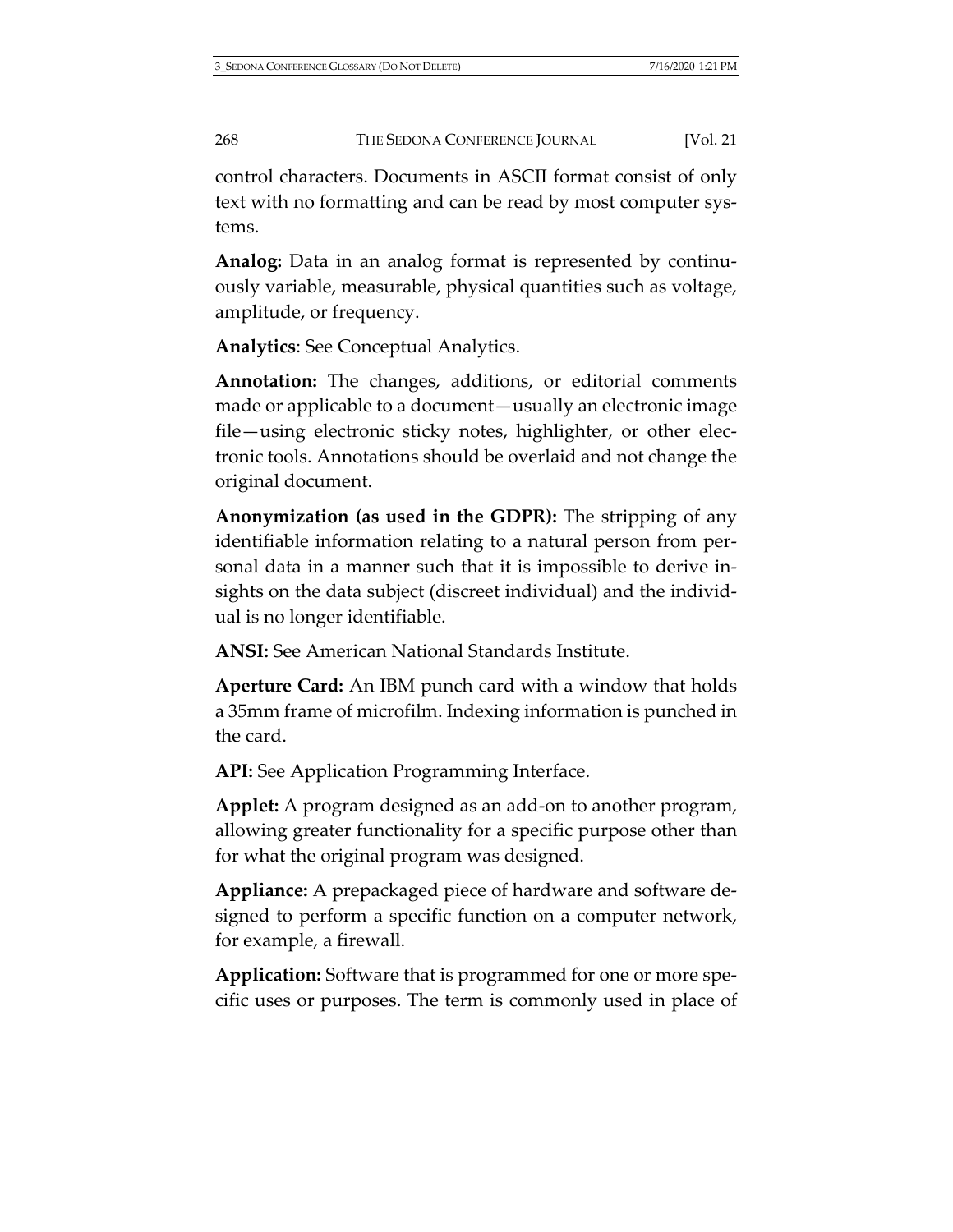"program" or "software." Applications, often referred to as apps, may be designed for individual users, for example, a word processing program, or for multiple users, as in an accounting application used by many users at the same time.

**Application Programming Interface (API):** The specifications designed into a program that allows interaction with other programs. See Mail Application Programming Interface (MAPI).

**Application Service Provider (ASP):** An internet-based organization that hosts applications on its own servers within its own facilities. Customers license the application and access it through a browser over the internet or via some other network. See Software as a Service (SaaS).

**Architecture:** Refers to the hardware, software, or combination of hardware and software comprising a computer system or network. "Open architecture" describes computer and network components that are more readily interconnected and interoperable. "Closed architecture" describes components that are less readily interconnected and interoperable.

**Archival Data:** Information an organization maintains for longterm storage and record-keeping purposes, but which may not be immediately accessible to the user of a computer system. Archival data may be written to removable media or may be maintained on system hard drives. Some systems allow users to retrieve archival data directly, while other systems require the intervention of an IT professional.

**Archive, Electronic:** Long-term repositories for the storage of records. Electronic archives preserve the content, prevent or track alterations, and control access to electronic records.

**ARMA International:** A nonprofit association and recognized authority on managing records and information, both paper and electronic. See [https://www.arma.org/.](https://www.arma.org/)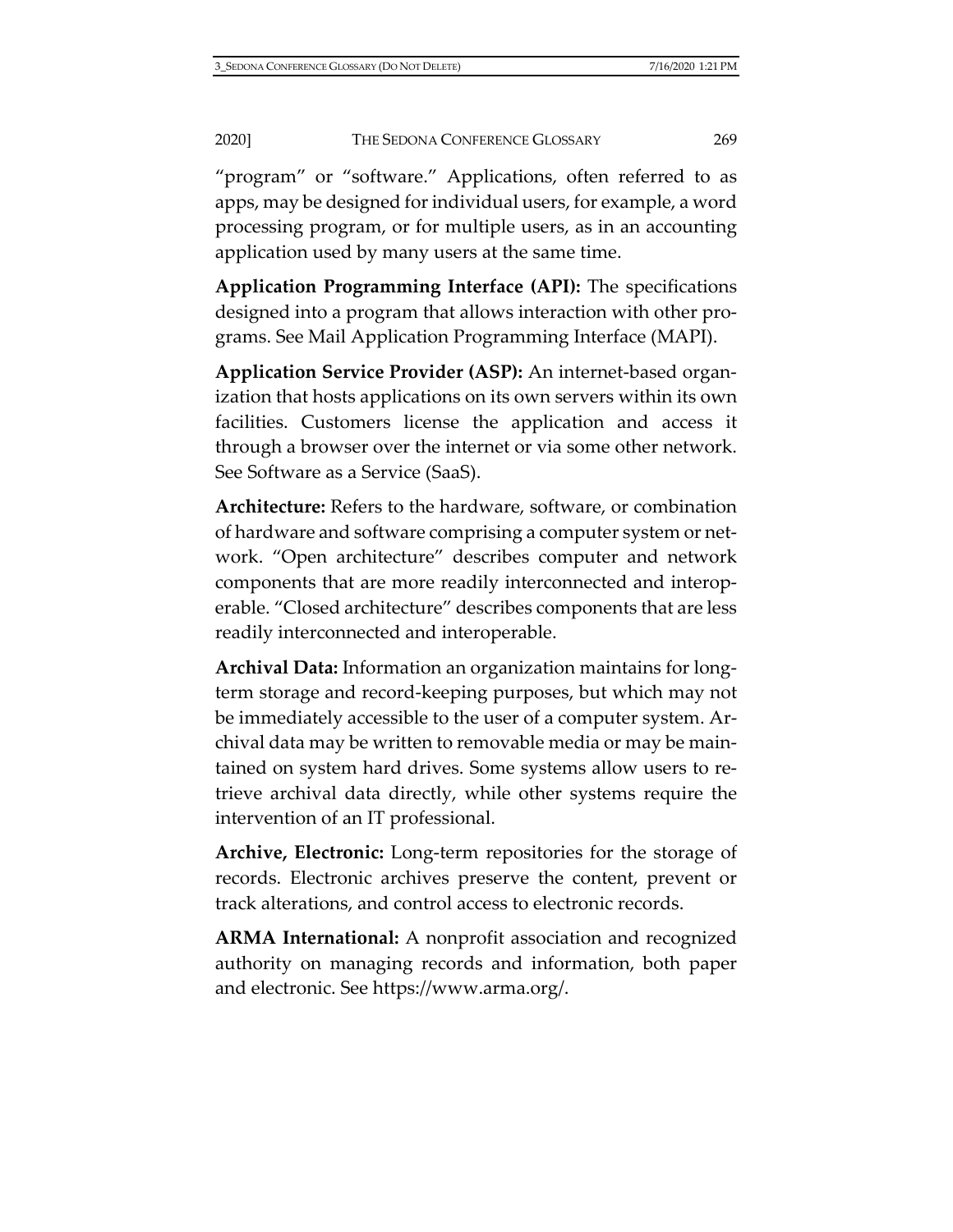**Artificial Intelligence (AI):** A subfield of computer science focused on the development of intelligence in machines so that the machines can react and adapt to their environment and the unknown. AI is the capability of a device to perform functions that are normally associated with human intelligence, such as reasoning and optimization through experience. It attempts to approximate the results of human reasoning by organizing and manipulating factual and heuristic knowledge. Areas of AI activity include expert systems, natural language understanding, speech recognition, vision, and robotics. See Machine Learning.

**ASCII:** See American Standard Code for Information Interchange.

**ASP:** See Application Service Provider.

**Aspect Ratio:** The relationship of the height to the width of any image. The aspect ratio of an image must be maintained to prevent distortion.

**Association for Computing Machinery (ACM):** An association for computer professionals with a number of resources, including a special interest group on search and retrieval. See [https://www.acm.org/.](https://www.acm.org/)

**Association for Intelligent Information Management (AIIM):** An organization that focuses on Enterprise Content Management (ECM). See [https://www.aiim.org/.](https://www.aiim.org/)

**Asymmetrical Encryption:** Public-key encryption utilized in blockchain transactions that require the user to procure both a public and private key to decipher the transaction—thereby allowing anyone to view the existence of the transaction, but the details of the transaction are only accessible to the participants of the transaction.

**Attachment:** A record or file associated with another record for the purpose of retention, transfer, processing, review,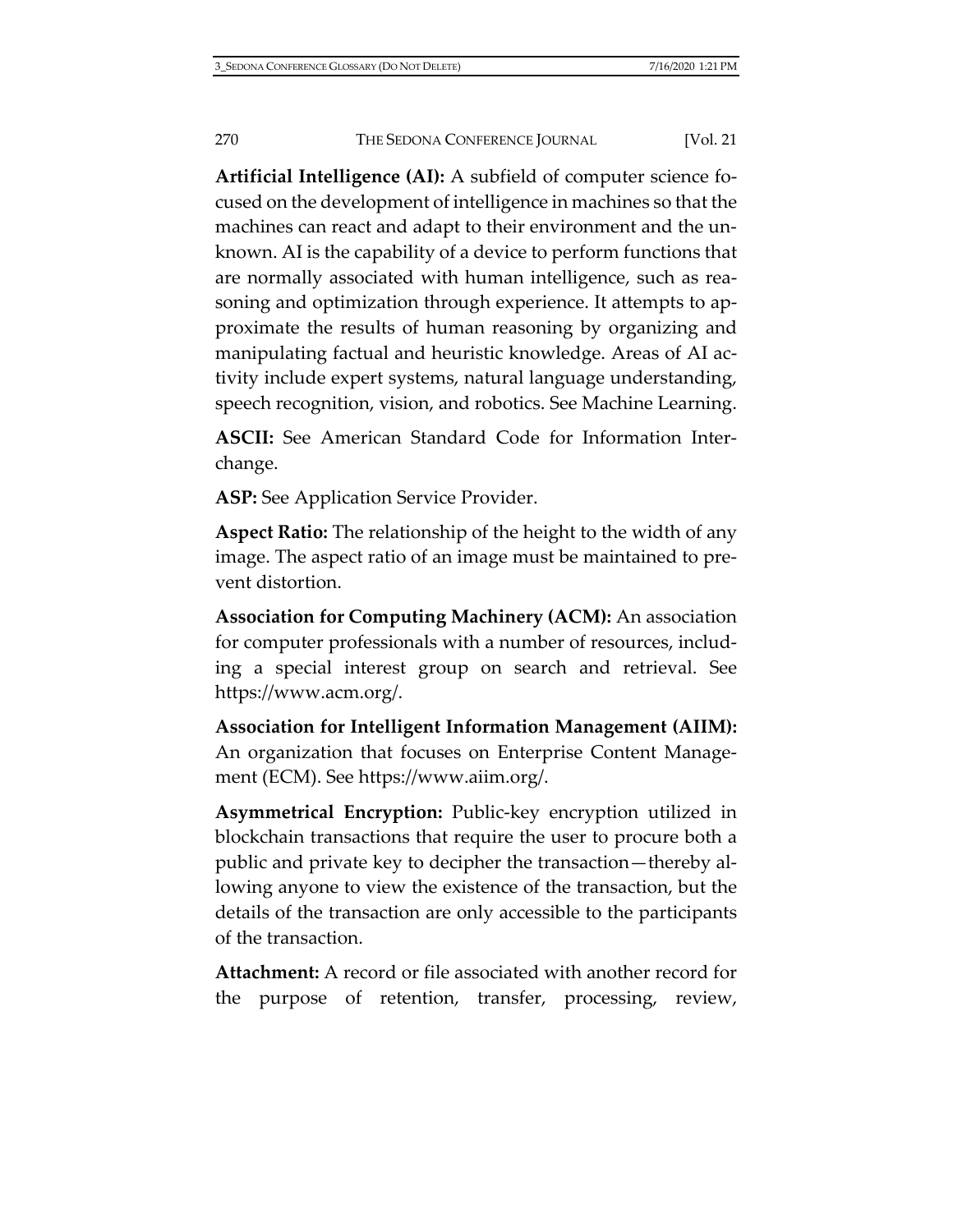production, and routine records management. There may be multiple attachments associated with a single "parent" or "master" record. In many records and information management programs or in a litigation context, the attachments and associated record(s) may be managed and processed as a single unit. In common use, this term often refers to a file (or files) associated with an email for retention and storage as a single message unit. See Document (or Document Family); Message Unit; and Unitization.

**Attribute:** A specific property of a file such as location, size, or type. The term attribute is sometimes used synonymously with "data element" or "property."

**Audio-Video Interleave (AVI):** A Microsoft standard for Windows animation files that interleaves audio and video to provide medium quality multimedia.

**Audit Log or Audit Trail:** An automated or manual set of chronological records of system activities that may enable the reconstruction and examination of a sequence of events and/or changes in an event.

**Authenticate (as a security term)**: To technically verify the identity of an entity or individual requesting access to or use of a system, data, or resource.

**Author or Originator:** The person, office, or designated position responsible for an item's creation or issuance. In the case of a document in the form of a letter, the author or originator is usually indicated on the letterhead or by signature. In some cases, a software application producing a document may capture the author's identity and associate it with the document. For records management purposes, the author or originator may be designated as a person, official title, office symbol, or code.

**Auto-Delete:** The use of technology to run predefined rules at scheduled intervals to delete or otherwise manage electronically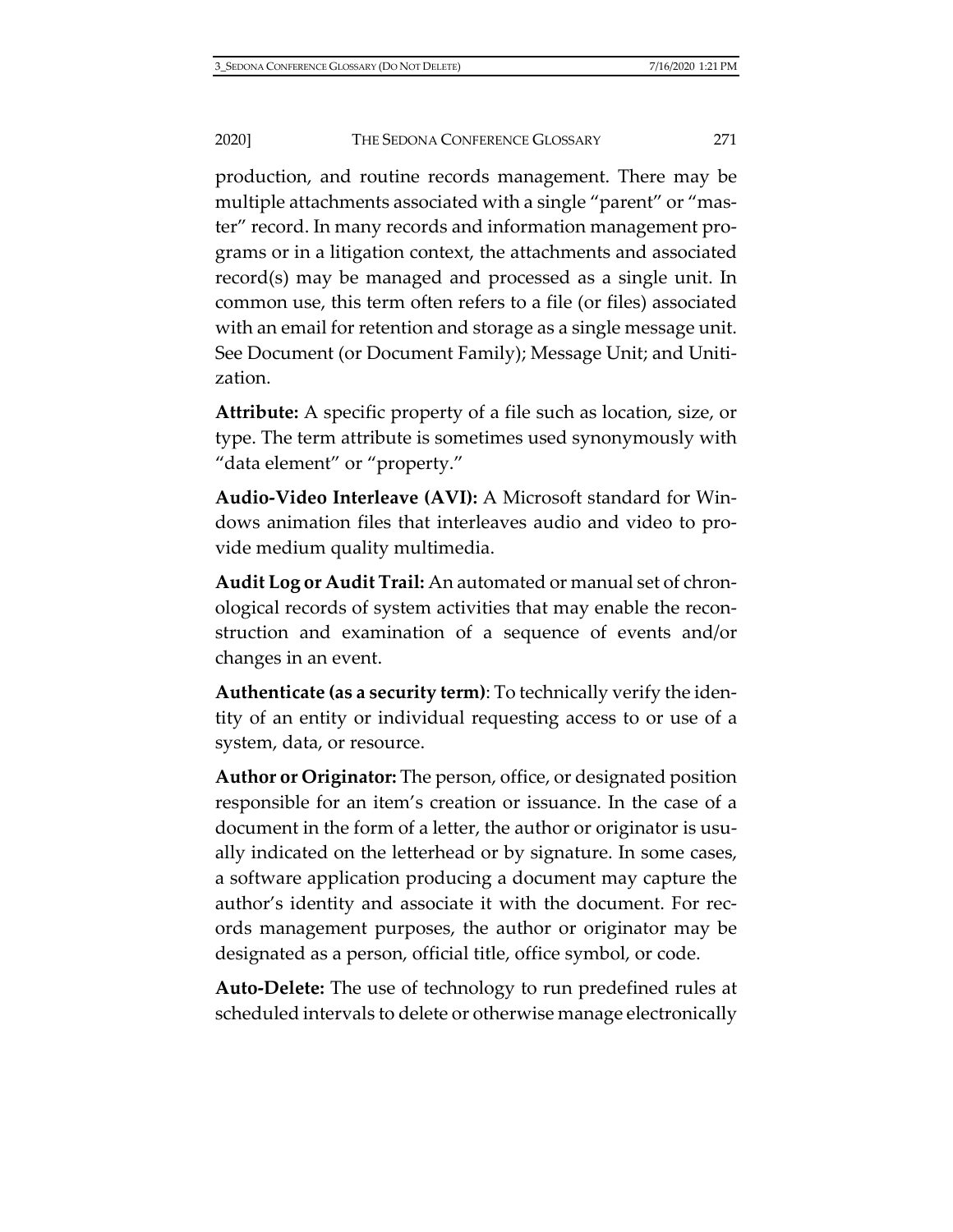stored information. May also be referred to as a janitor program or system cleanup.

**Availability:** The probability that a computer system is operational during the period of need.

**Avatar:** A graphical representation of a user in a shared virtual reality, such as web forums or chat rooms.

**AVI:** See Audio-Video Interleave.

**Backbone:** The top level of a hierarchical network. It is the main channel along which data is transferred.

**Backup:** The process of creating a copy of active data as a precaution against the loss or damage of the original data. The process is usually automated on a regular schedule, which can include the automatic expiration of older versions. The term is also used to refer to the electronically stored information itself, as in, "a backup of the email server exists." Backups can be made to any type of storage, including portable media, CDs, DVDs, data tapes, or hard drives—also known as a full backup. See Differential Backup; Incremental Backup.

**Backup Data:** A copy of electronically stored information that serves as a source for recovery in the event of a system problem or disaster. See Backup.

**Backup Tape:** Magnetic tape used to store copies of electronically stored information, for use when restoration or recovery is required. The creation of backup tapes is made using any of a number of specific software programs and usually involves varying degrees of compression.

**Backup Tape Rotation or Recycling:** The process whereby an organization's backups are overwritten with new data, usually on an automated schedule that should be determined by IT in consultation with records management and legal personnel. For example, the use of nightly backup tapes for each day of the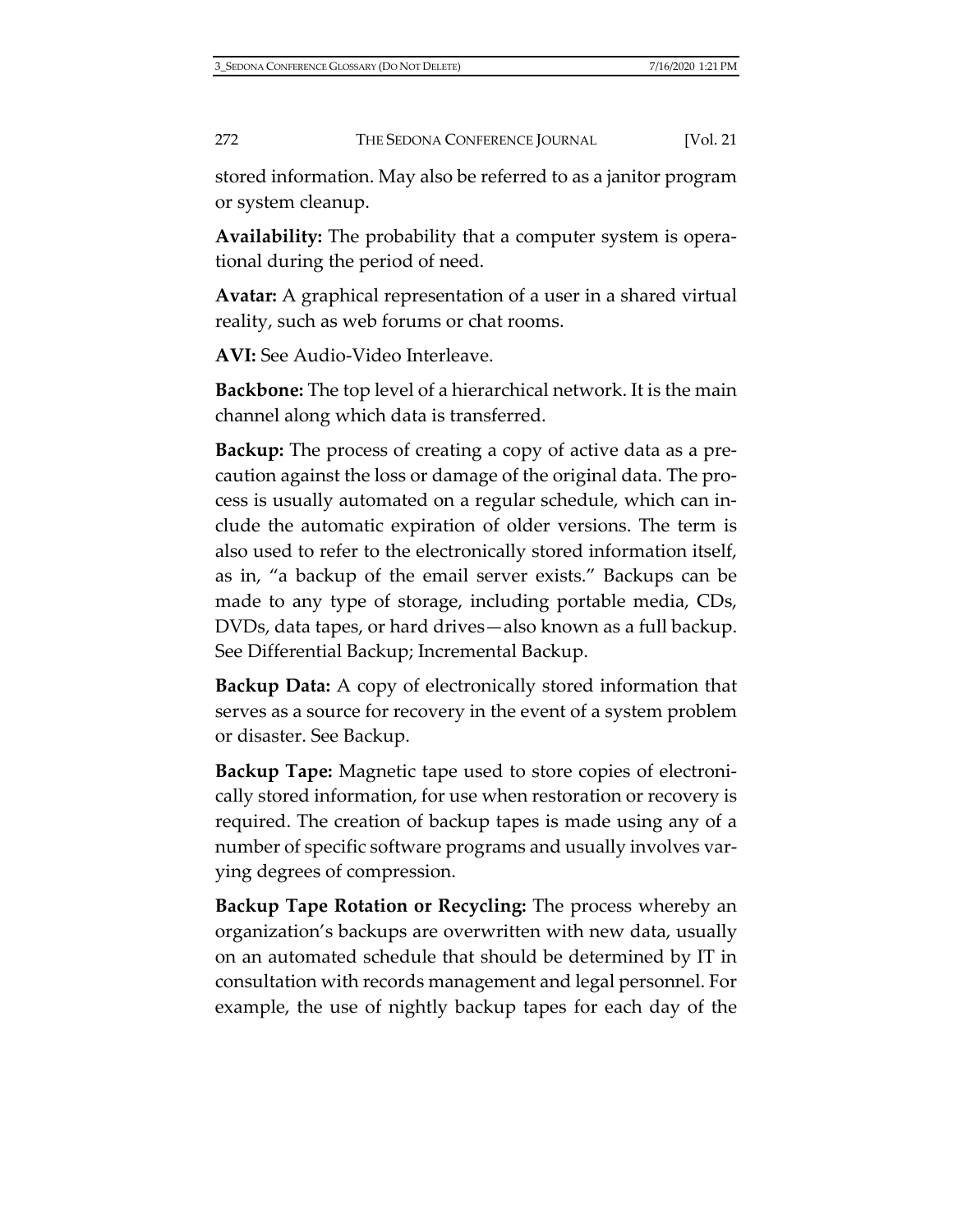week—with the daily backup tape for a particular day being overwritten on the same day the following week.

**Bandwidth:** The amount of data a network connection can accommodate in a given period of time. Bandwidth is usually stated in kilobits per second (kbps), megabits per second (mbps) or gigabits per second (gbps).

**Bar Code:** A small pattern of vertical lines or dots that can be read by a laser or an optical scanner. In records management and electronic discovery, bar codes may be affixed to specific records for indexing, tracking, and retrieval purposes.

**Basic Input Output System (BIOS):** The set of user-independent computer instructions stored in a computer's ROM, immediately available to the computer when the computer is turned on. BIOS information provides the code necessary to control the keyboard, display screen, disk drives, and communication ports in addition to handling certain miscellaneous functions.

**Batch File:** A set of commands written for a specific program to complete a discrete series of actions, for example, renaming a series of files en masse.

**Batch Processing:** The processing of multiple sets of electronically stored information at one time. See Processing Data.

**Bates Number:** Sequential numbering system used to identify individual pages of documents where each page or file is assigned a unique number. Often used in conjunction with a suffix or prefix to identify a producing party, the litigation, or other relevant information. See Beginning Document Number; Production Number.

**Bayesian Search:** An advanced search that utilizes the statistical approach developed by Thomas Bayes, an 18th century mathematician and clergyman. Bayes published a theorem that describes how to calculate conditional probabilities from the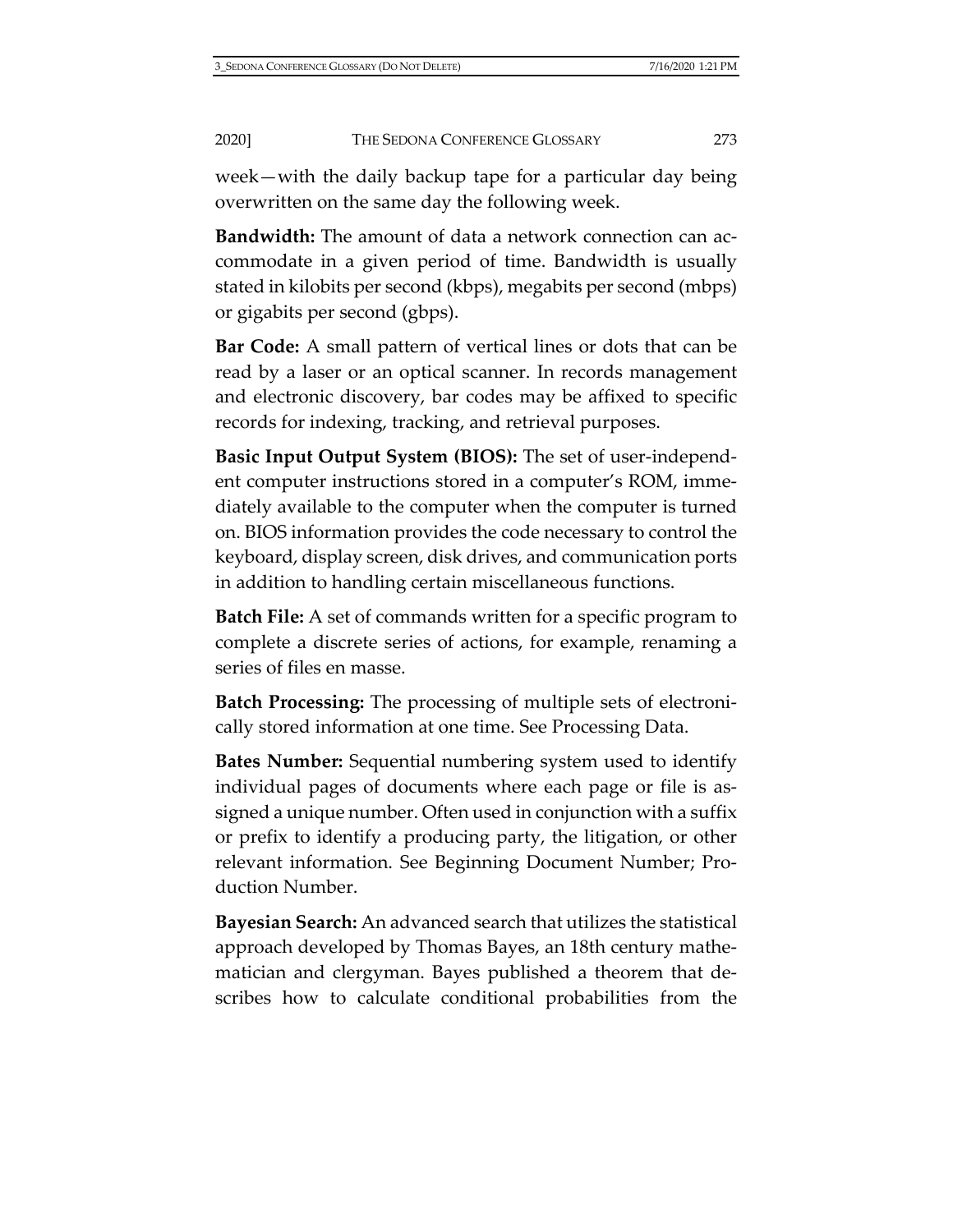combinations of observed events and prior probabilities. Many information retrieval systems implicitly or explicitly use Bayes's probability rules to compute the likelihood that a document is relevant to a query. For a more thorough discussion, see The Sedona Conference, *Best Practices Commentary on the Use of Search and Information Retrieval Methods in E-Discovery*, 15 SEDONA CONF. J. 217 (2014), *available at* [https://thesedonaconferen](https://thesedonaconference.org/publication/Commentary_on_Search_and_Retrieval_Methods) [ce.org/publication/Commentary\\_on\\_Search\\_and\\_Retrieval\\_](https://thesedonaconference.org/publication/Commentary_on_Search_and_Retrieval_Methods) [Methods.](https://thesedonaconference.org/publication/Commentary_on_Search_and_Retrieval_Methods)

**BBS:** See Bulletin Board System.

**Beginning Document Number or BegDoc#:** A unique number identifying the first page of a document or a number assigned to identify a native file.

**Bibliographic Coding:** Manually recording objective information from documents such as date, authors, recipients, carbon copies, and blind copies, and associating the information with a specific document. See Indexing; Coding.

**Big Data:** A catch phrase informally used to describe a large volume of information that is gathered or compiled over time, is often distributed across multiple storage locations, is not uniformly structured, and may be challenging to analyze with traditional technology solutions.

**Binary:** The base-2 numbering system used in digital computing that represents all numbers using combinations of zero and one.

**Biometric Data (as used in the GDPR):** Personal data resulting from specific technical processing relating to the physical, physiological or behavioral characteristics of a natural person, which allow or confirm the unique identification of that natural person, such as facial images or dactyloscopic (fingerprint) data.

**BIOS:** See Basic Input Output System.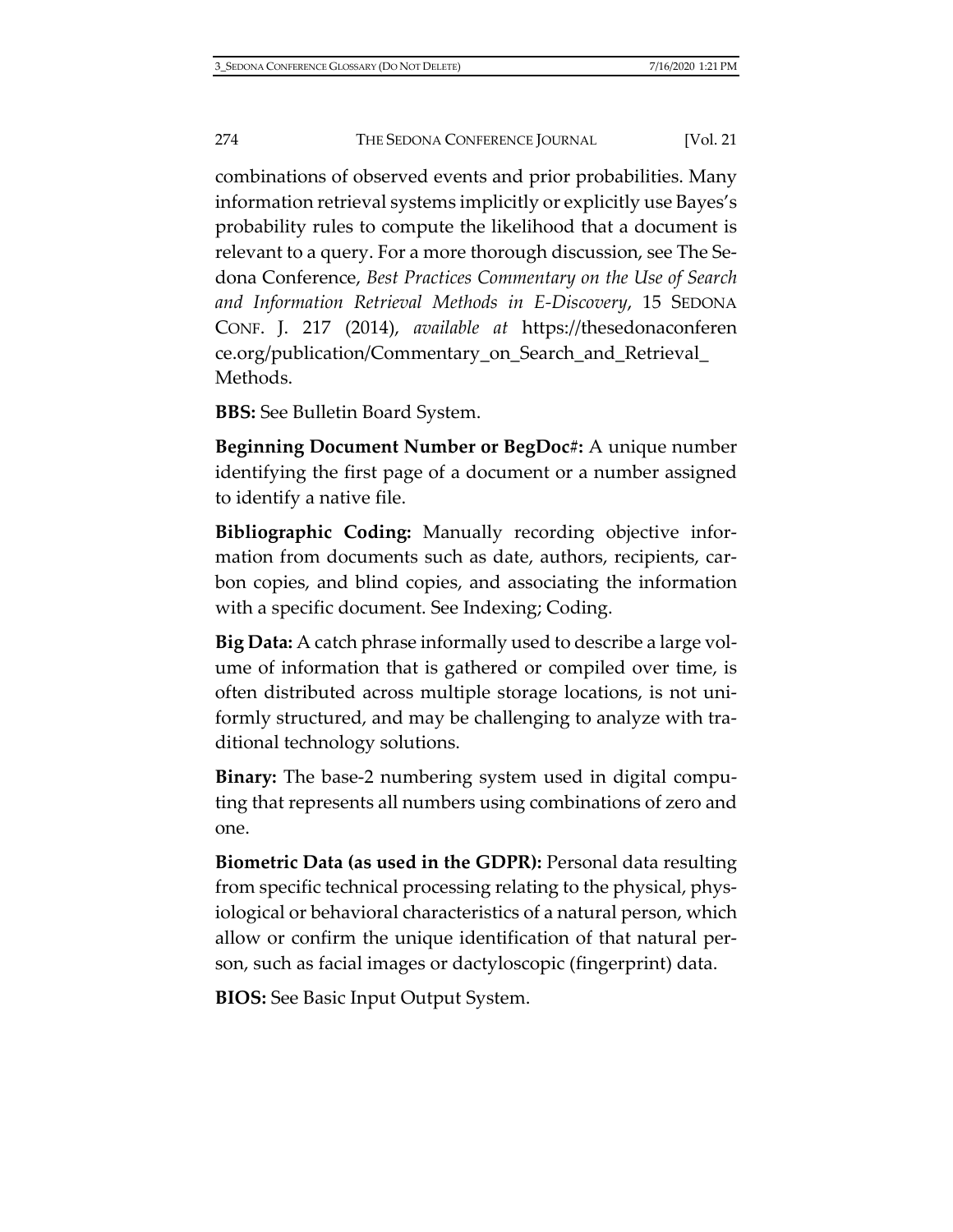**Bit:** Binary digit—the smallest unit of computer data. A bit consists of either 0 or 1. There are eight bits in a byte. See Byte.

**Bit Stream Backup:** A sector-by-sector/bit-by-bit copy of a hard drive; an exact copy of a hard drive, preserving all latent data in addition to the files and directory structures. See Forensic Copy.

*Glossary* definition cited: *Nucor Corp. v. Bell*, 2:06-CV-02972-DCN2008, WL 4442571, at \*14 (D.S.C. Jan. 11, 2008). *United States v. Saboonchi,* 990 F. Supp. 2d 536, 540 (D. Md. 2014).

**Bitmap (BMP):** A file format that contains information on the placement and color of individual bits used to convey images composed of individual bits (pixels), for which the system file extension is .bmp.

**Bitonal:** A bitonal image uses only black and white.

**Bits Per Inch (BPI):** A unit of measure of data densities in disk and magnetic tape systems.

**Bits Per Second (BPS):** A measurement of the rate of data transfer. See Bandwidth.

**Blockchain**: A type of asymmetrically encrypted, distributed ledger technology dispersed across multiple locations, with the purpose of ensuring transparency and resistance to falsification. Either public, private, or a combination of both, blockchain is generally structured chronologically so that each subsequent transaction builds on the previous record. See Distributed Ledger Technology.

**Blowback**: The term for printing electronically stored information to hard copy.

**BMP:** See Bitmap.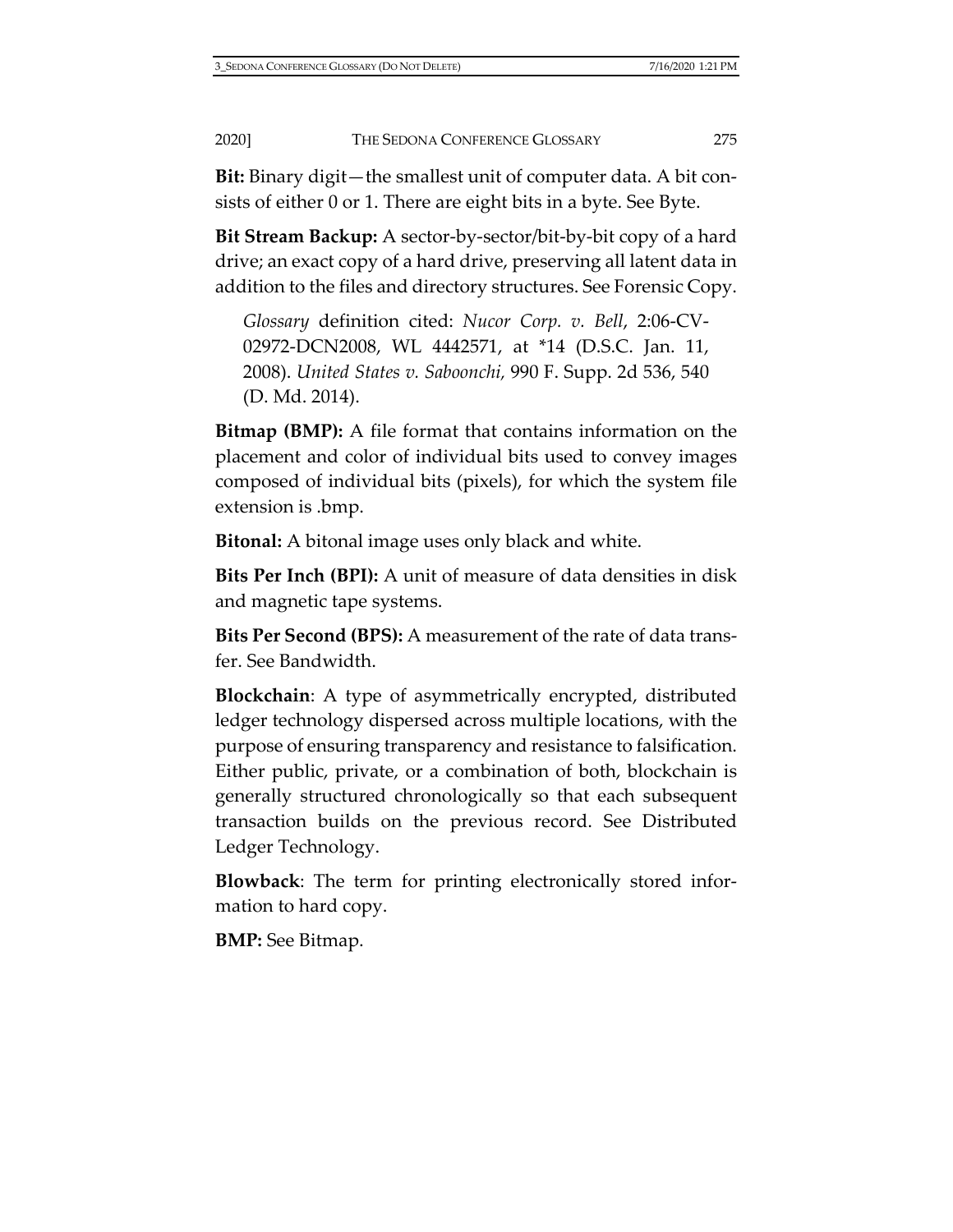**Bookmark:** A link to another location, either within the current file or location, or to an external location like a specific address on the internet.

**Boolean Search:** Boolean searches use keywords and logical operators such as "and," "or," and "not" to include or exclude terms from a search, and thus produce broader or narrower search results. See Natural Language Search.

**Boot Sector/Record:** See Master Boot Sector/Record; Volume Boot Sector/Record.

**BPI:** See Bits Per Inch.

**BPS:** See Bits Per Second.

**Breach**: An incident, or series of incidents, where an unauthorized person or entity accesses and/or removes secured data of an organization.

**Bring Your Own Device Policy (BYOD**): A policy whereby an organization specifies how personal computing devices, like smart phones, personal laptops, or portable tablets, can be used in the context of work for that organization, and may include provisions for the ownership and discoverability of the organization's data stored on the device. See The Sedona Conference, *Commentary on BYOD: Principles and Guidance for Developing Policies and Meeting Discovery Obligations*, 19 SEDONA CONF. J. 495 (2018), *available at* [https://thesedonaconference.org/publica](https://thesedonaconference.org/publication/Commentary_on_BYOD)[tion/Commentary\\_on\\_BYOD.](https://thesedonaconference.org/publication/Commentary_on_BYOD)

**Broadband:** Commonly used in the context of high bandwidth internet access made available through a variety of quickly evolving technologies.

**Brontobyte:** 1,024 yottabytes. See Byte.

**Browser:** An application used to view and navigate the World Wide Web and other internet resources.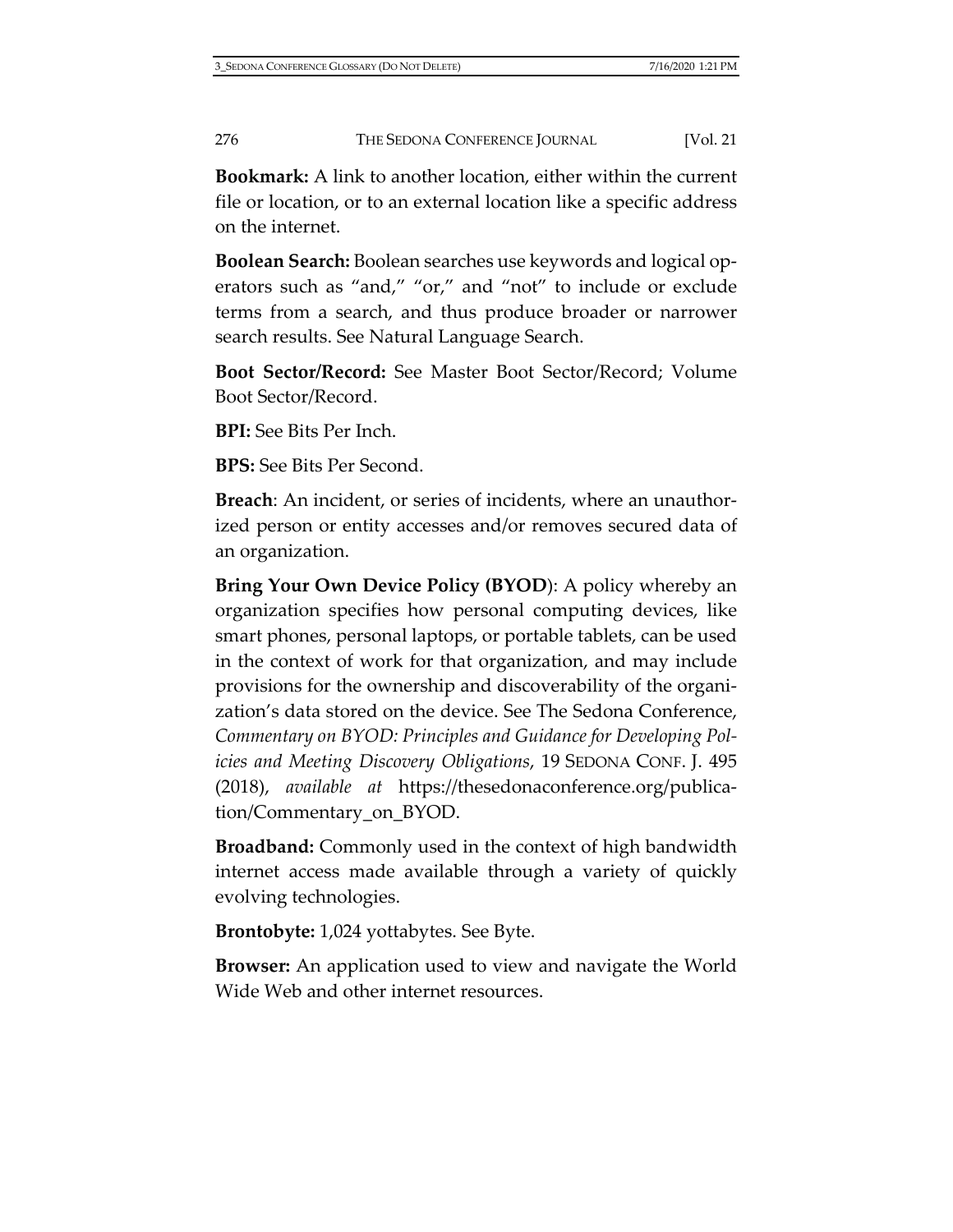**Bulletin Board System (BBS):** A computer system or service that users access to participate in electronic discussion groups, post messages, and/or download files.

**Burn:** The process of moving or copying data to portable media such as a CD or DVD.

**Bus:** A parallel circuit that connects the major components of a computer, allowing the transfer of electric impulses from one connected component to any other.

**BYOD:** See Bring Your Own Device.

**Byte (Binary Term):** A basic measurement of most computer data consisting of 8 bits. Computer storage capacity is generally measured in bytes. Although characters are stored in bytes, a few bytes are of little use for storing a large amount of data. Therefore, storage is measured in larger increments of bytes. See Kilobyte; Megabyte; Gigabyte; Terabyte; Petabyte; Exabyte; Zettabyte; Yottabyte; Brontobyte; and Geopbyte (listed here in order of increasing volume).

**Cache:** A dedicated, temporary, high-speed storage location that can be used to store frequently used data for quick user access, allowing applications to run more quickly.

**CAD:** See Computer Aided Design.

**CAL:** See Continuous Active Learning.

**Case De-Duplication:** Eliminates duplicates to retain only one copy of each file per case. For example, if an identical file resides with three custodians, only the first custodian's copy will be saved. Also known as Cross Custodial De-Duplication, Global De-Duplication or Horizontal De-Duplication.

**Catalog:** See Index.

**CCITT Group 4:** A lossless compression technique/format that reduces the size of a file, generally about 5:1 over run-length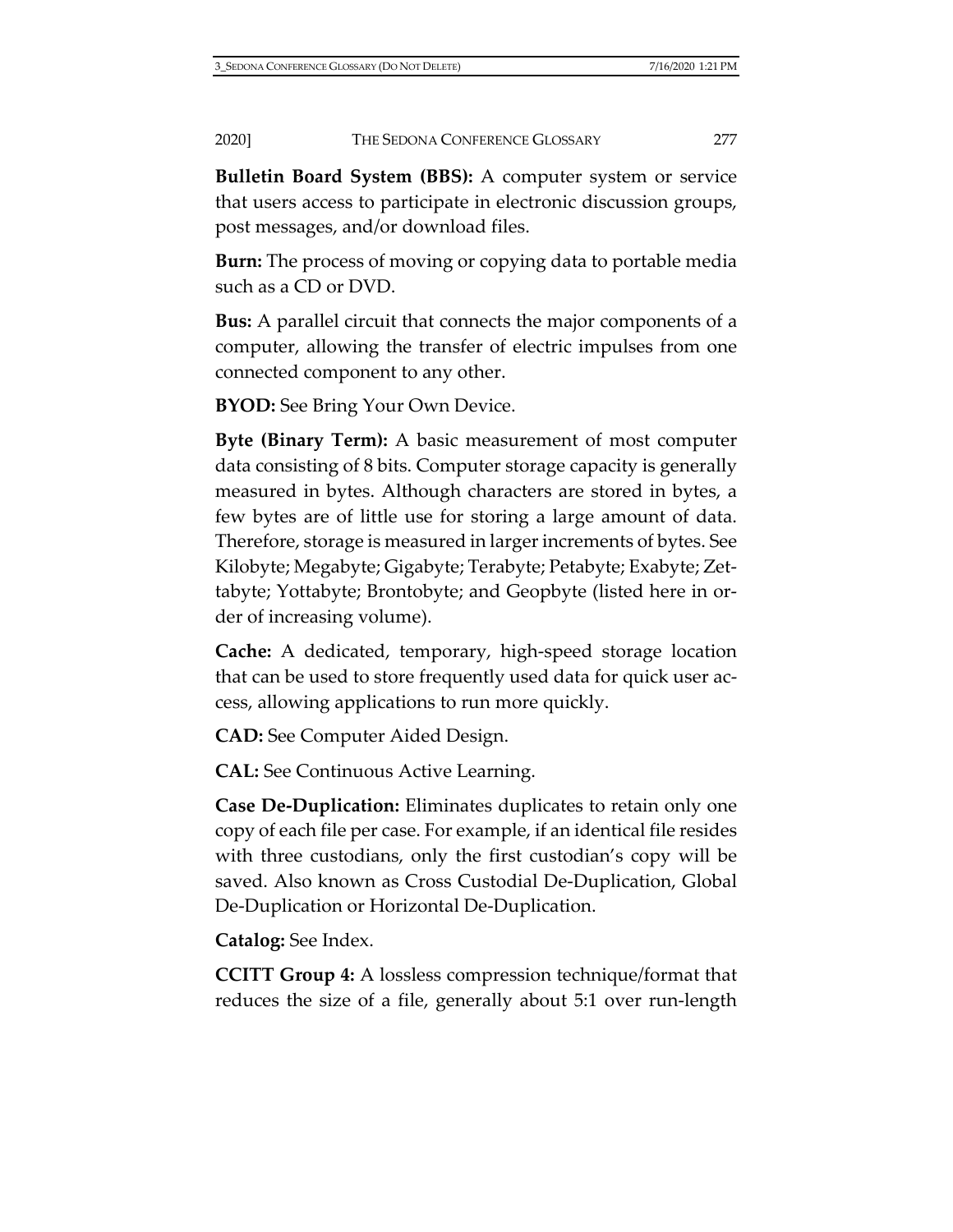encoding (RLE) and 40:1 over bitmap. CCITT Group 4 compression may only be used for bitonal images.

**CD:** See Compact Disk.

**CDPD:** See Cellular Digital Packet Data.

**Cellular Digital Packet Data (CDPD):** A data communication standard utilizing the unused capacity of cellular voice providers to transfer data.

**Central Processing Unit (CPU):** The primary silicon chip that runs a computer's operating system and application software. It performs a computer's essential mathematical functions and controls essential operations.

**Certificate:** An electronic affidavit vouching for the identity of the transmitter. See Digital Certificate; Digital Signature; and Public Key Infrastructure (PKI) Digital Signature.

**Chain of Custody:** Documentation regarding the possession, movement, handling, and location of evidence from the time it is identified to the time it is presented in court or otherwise transferred or submitted; necessary to establish both admissibility and authenticity, and important to help mitigate risk of spoliation claims.

**Characters Per Inch (CPI):** A description of the number of characters that are contained in an inch of backup tape.

**Checksum:** A value calculated on a set of data as a means of verifying its authenticity to a copy of the same set of data, usually used to ensure data was not corrupted during storage or transmission.

**Child:** As related to Parent. See Document.

**CIA Triad:** The three basic security principles: confidentiality, integrity, and availability.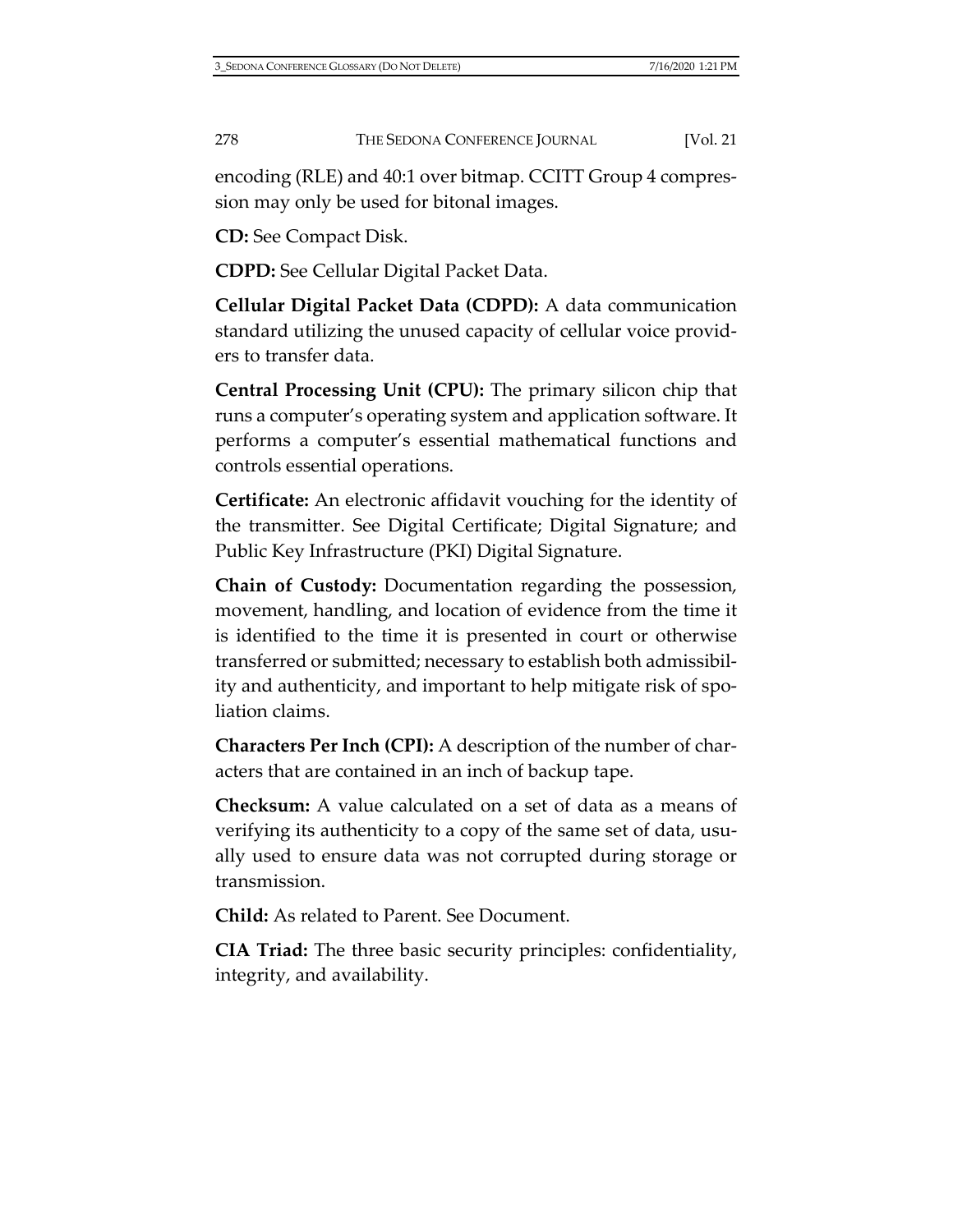**CJK:** An abbreviation used in a discovery context to describe data that may contain one or more of Chinese, Japanese, and Korean languages.

**Clawback Agreement:** An agreement outlining procedures to be followed if documents or electronically stored information are inadvertently produced; typically used to protect against the waiver of privilege.

**Client:** (1) In a network, a computer that can obtain information and access applications on a server; (2) an application on a hard drive that relies on a server to perform some operations. See Thin Client.

**Client Server:** An architecture whereby a computer system consists of one or more server computers and numerous client computers (workstations). The system is functionally distributed across several nodes on a network and is typified by a high degree of parallel processing across distributed nodes. With clientserver architecture, CPU intensive processes (such as searching and indexing) are completed on the server, while image viewing and Optical Character Recognition (OCR) occur on the client. This dramatically reduces network data traffic and insulates the database from workstation interruptions.

**Clipboard:** A holding area in a computer's memory that temporarily stores information copied or cut from a document or file.

**Cloud Computing:** "[A] model for enabling ubiquitous, convenient, on-demand network access to a shared pool of configurable computing resources (e.g., networks, servers, storage, applications, and services) that can be rapidly provisioned and released with minimal management effort or service provider interaction." [https://nvlpubs.nist.gov/nistpubs/Legacy/SP/nist](https://nvlpubs.nist.gov/nistpubs/Legacy/SP/nistspecialpublication800-145.pdf) [specialpublication800-145.pdf](https://nvlpubs.nist.gov/nistpubs/Legacy/SP/nistspecialpublication800-145.pdf) (last visited February 10, 2020). For further discussion, see the cited NIST publication SP800- 145.pdf.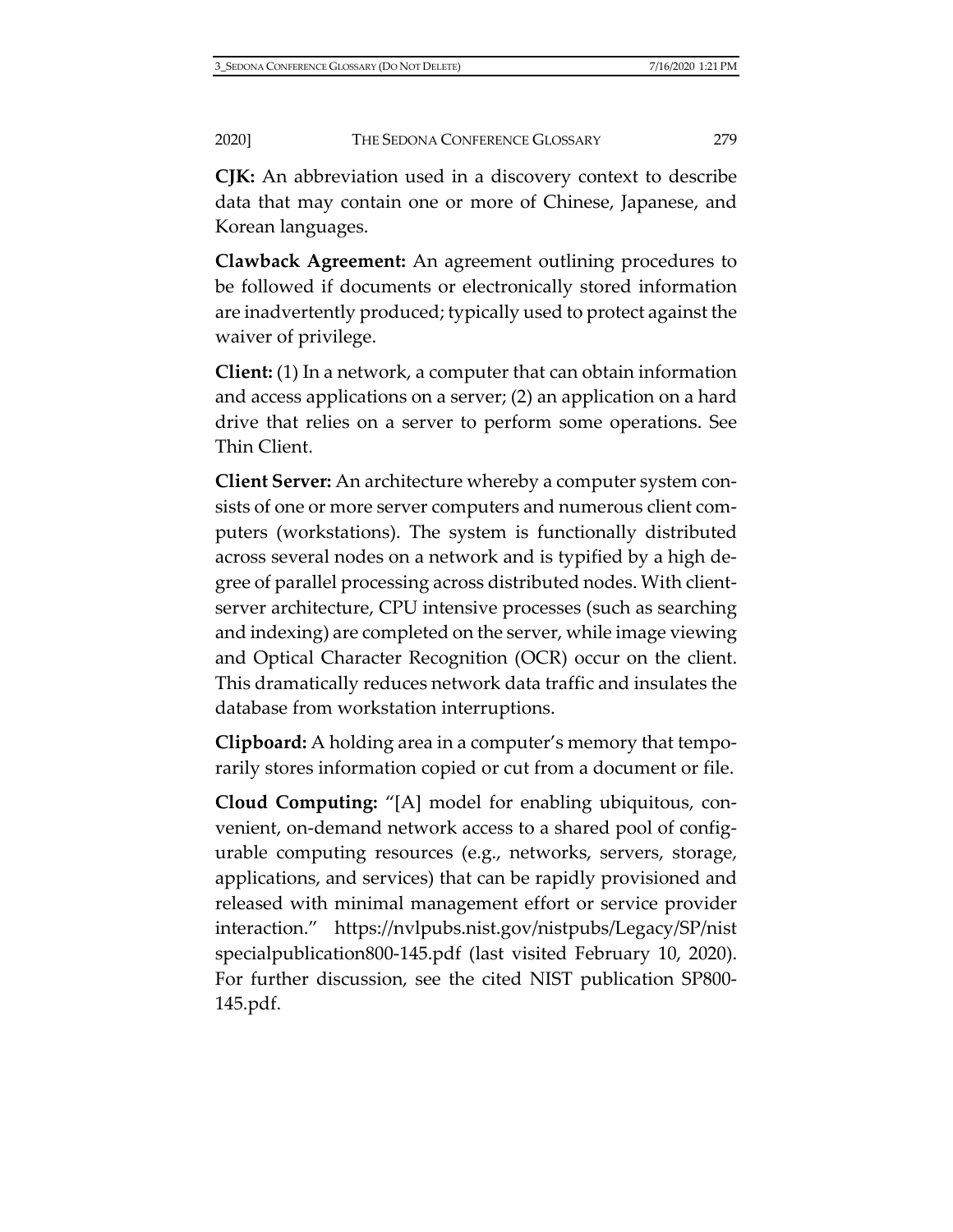**Cluster (File):** The smallest unit of storage space that can be allocated to store a file on operating systems. Windows and DOS organize hard disks based on clusters (also known as allocation units), which consist of one or more contiguous sectors. Disks using smaller cluster sizes waste less space and store information more efficiently.

**Cluster (System):** A collection of individual computers that appear as a single logical unit. Also referred to as matrix or grid systems.

**Cluster Bitmap:** Used in NTFS to keep track of the status (free or used) of clusters on the hard drive. See New Technology File System (NTFS).

**Clustering:** Unsupervised machine learning in which thematically similar files are grouped together based on the text of the individual files.

**Coding:** An automated or human process by which specific information is captured from documents. Coding may be structured (limited to the selection of one of a finite number of choices) or unstructured (a narrative comment about a document). See Indexing; Verbatim Coding; Bibliographic Coding; Level Coding; and Subjective Coding.

*Glossary* definition cited: *Hinterberger v. Catholic Health System, Inc.*, 2013 WL 2250591 at \*8 (W.D.N.Y. May 21, 2013). *Gordon vs. Kaleida Health*, 2013 WL 2250506 at \*7 (W.D.N.Y. May 21, 2013).

**Cold Storage:** A description of data storage where the data is removed from a more expensive production server environment to a less expensive location that is not readily available to end users. See also Off-line Storage.

**Co-Location**: A company that provides a place where multiple unrelated companies can house their servers and other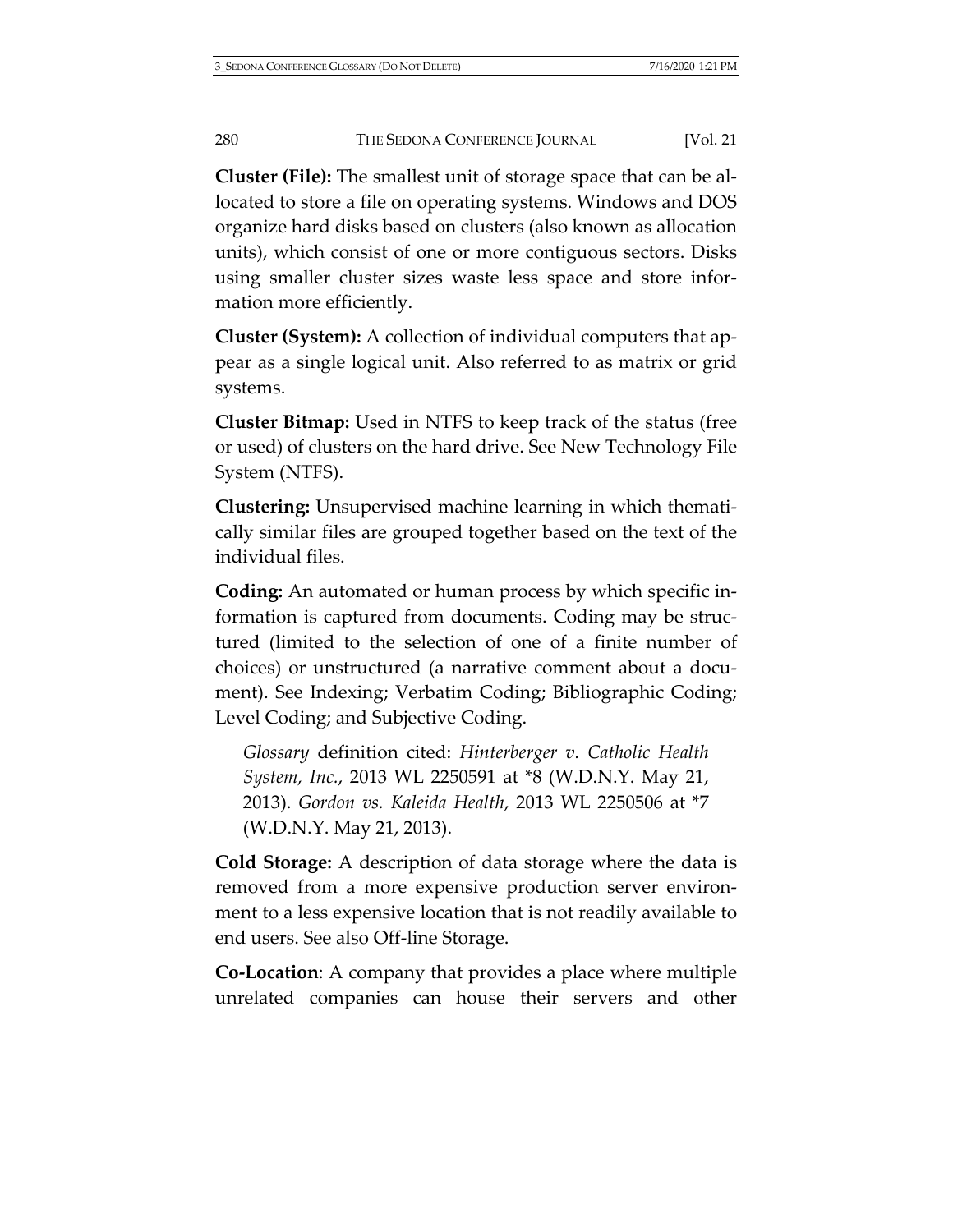computer equipment, offering advanced security, fire suppression, and redundant power, cooling and internet access. Also known as a Colo.

**Comma Separated Value (CSV):** A text file used for the transmission of data that separates data fields with a comma and typically encloses data in quotation marks.

**Commercial Off-the-Shelf (COTS):** Hardware or software products that are commercially manufactured, ready-made, and available for use by the general public without the need for customization.

**Compact Disk (CD):** A type of optical disk storage media; compact disks come in a variety of formats. These formats include CD-ROM (CD Read-Only Memory)—read-only; CD-R or CD+R (CD Recordable)—can be written to once and are then readonly; and CD-RW (CD Re-Writable)—can be written to multiple times.

**Company Owned Personally Enabled (COPE):** A personal computing device, such as a smart phone or laptop, that is owned by an organization but by policy of the organization is also used for personal business. See also BYOD.

**Compound Document:** A file that contains multiple files, often from different applications, by embedding objects or linked data; multiple elements may be included, such as images, text, animation, or hypertext. See Container File; Object Linking and Embedding (OLE).

**Compression:** The reduction in the size of a source file or files with the use of a variety of algorithms, depending on the software being used. Algorithms approach the task in a variety of ways, generally eliminating redundant information or by predicting where changes are likely to occur.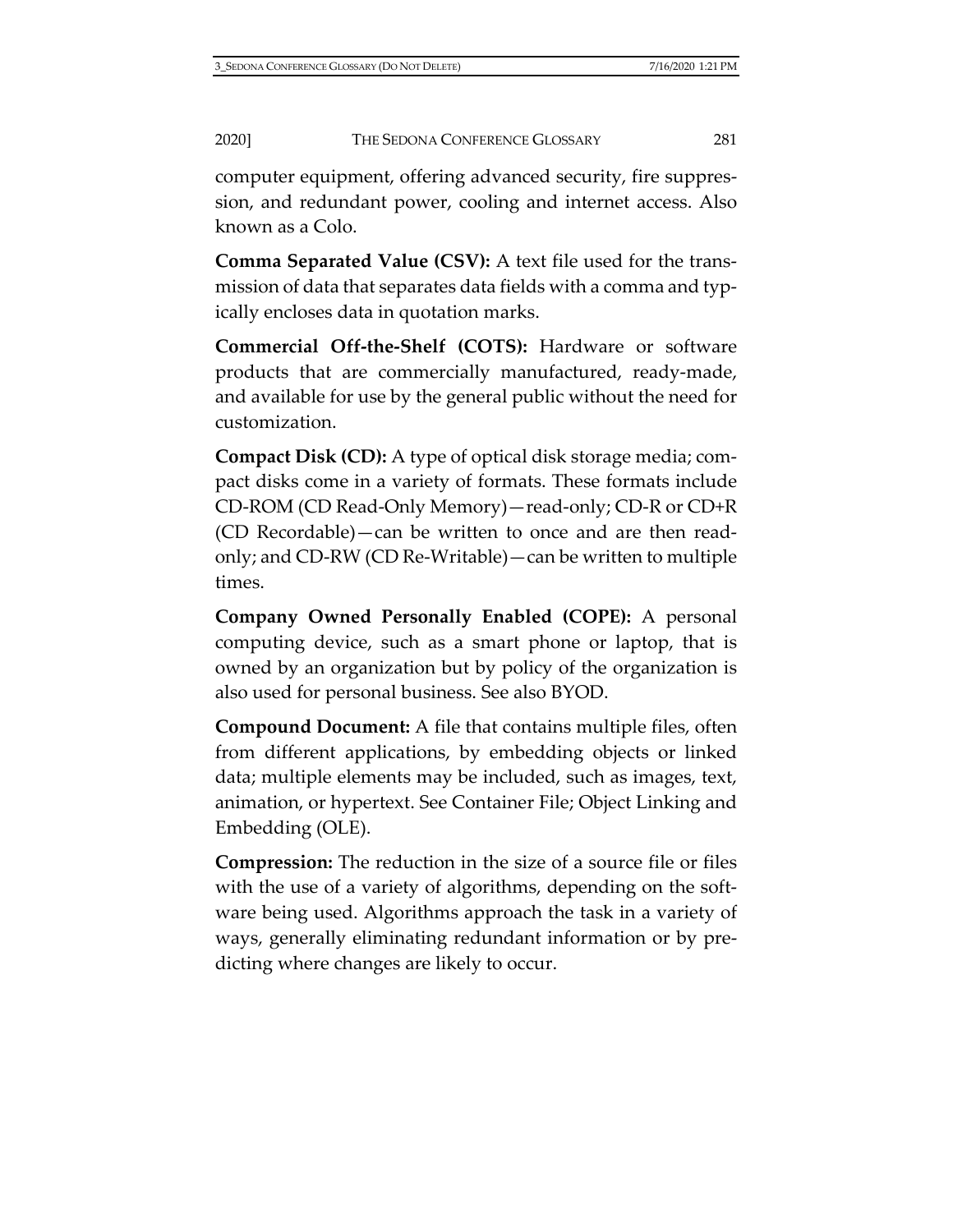**Compression Ratio:** The ratio of the size of an uncompressed file to a compressed file; e.g., with a 10:1 compression ratio, a 10 KB file can be compressed to 1 KB.

**Computer:** Any one of a number of electronic devices that are used to process and analyze data using a variety of programs and programing languages as directed by a user or other system.

**Computer Aided Design (CAD):** The use of a wide range of computer-based tools that assist engineers, architects, and other design professionals in their design activities.

**Computer Aided or Assisted Review:** See Technology-Assisted Review.

**Computer Client:** A computer or program that requests a service of another computer system. A workstation requesting the contents of a file from a file server is a client of the file server. Also commonly used as synonymous with an email application, by reference to the Email Client. See Client; Thin Client.

**Computer Forensics:** The use of specialized techniques for recovery, authentication, and analysis of electronic data when an investigation or litigation involves issues relating to reconstruction of computer usage, examination of residual data, authentication of data by technical analysis, or explanation of technical features of data and computer usage. Computer forensics requires specialized expertise that goes beyond normal data collection and preservation techniques available to end users or system-support personnel and generally requires strict adherence to chain-of-custody protocols. See Forensics; Forensic Copy.

**Concatenate:** Generally, to add by linking or joining to form a chain or series; the process of linking two or more databases of similar structure to enable the user to search, use, or reference them as if they were a single database.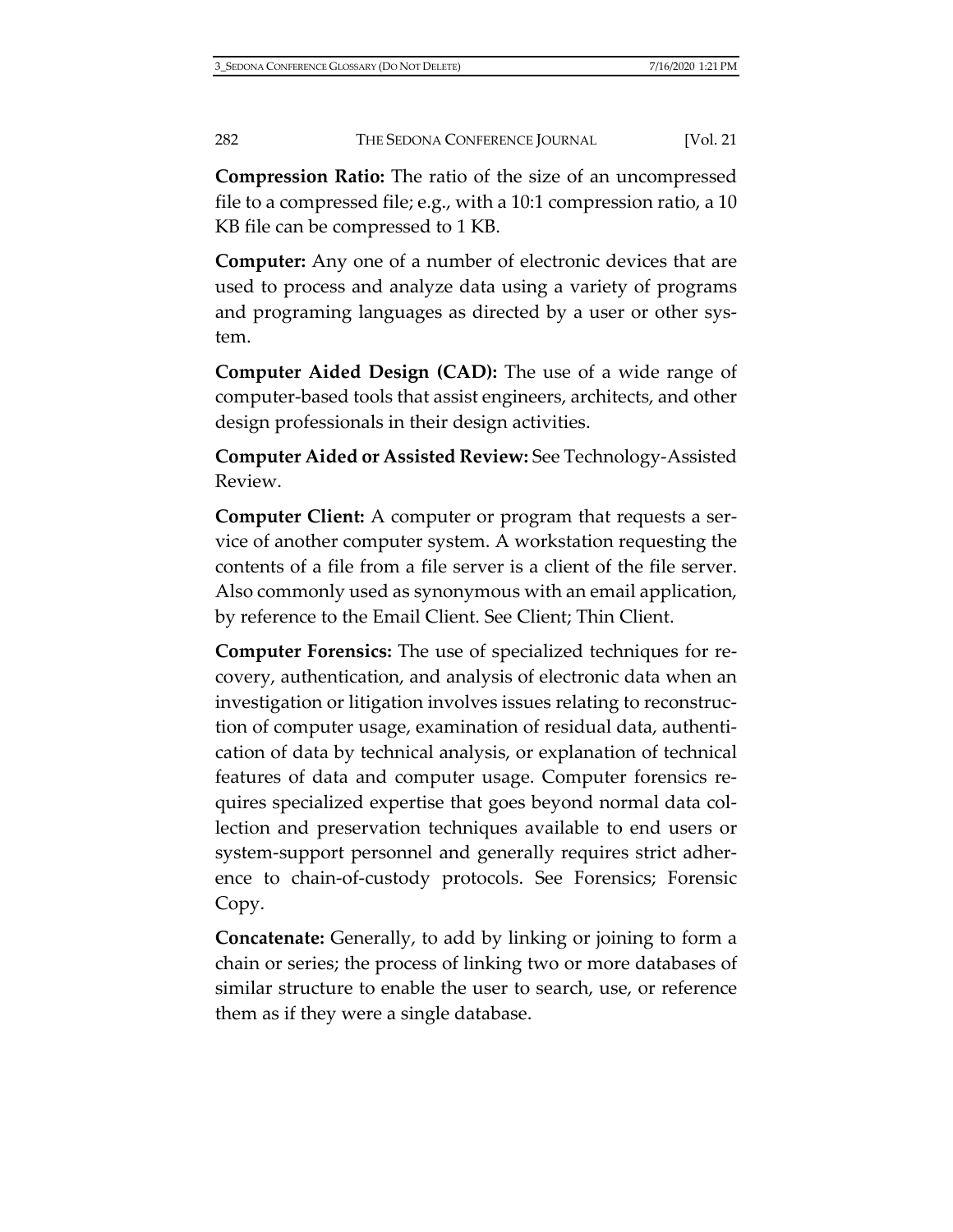**Concept Search:** The method of search that uses word meanings and ideas, without the presence of a particular word or phrase, to locate electronically stored information related to a desired concept. Word meanings can be derived from any of a number of sources, including dictionaries, thesauri, taxonomies, and ontologies, or computed mathematically from the context in which the words occur.

**Conceptual Analytics:** Using one or more of a number of mathematical algorithms or linguistic methodologies to analyze unstructured data by themes and ideas contained within the documents, enabling the grouping or searching of documents or other unstructured data by their common themes or ideas.

**Confidence Interval:** The range of values that is likely to contain the true parameter for a population to the specified confidence level (also called the Margin of Error). For example, sampling a set of documents at a 95 percent confidence level with an interval of plus-or-minus 2 percent means that 95 percent of samples will produce a result within 2 percent of the actual population.

**Confidence Level:** The percentage of samples for which the results are expected to correctly describe a population parameter within a provided confidence interval. For example, sampling a set of documents at a 95 percent confidence level means that 95 percent of samples taken from the population would contain the correct result within a specified interval. See Margin of Error.

**Confidentiality (as a security term):** A classification of data by use of a specific attribution of that data so that it is technically accessible only to authorized users or entities.

**Consent (as used in the GDPR):** Any freely given, specific, informed and unambiguous indication of the data subject's wishes by which he or she, by a statement or by a clear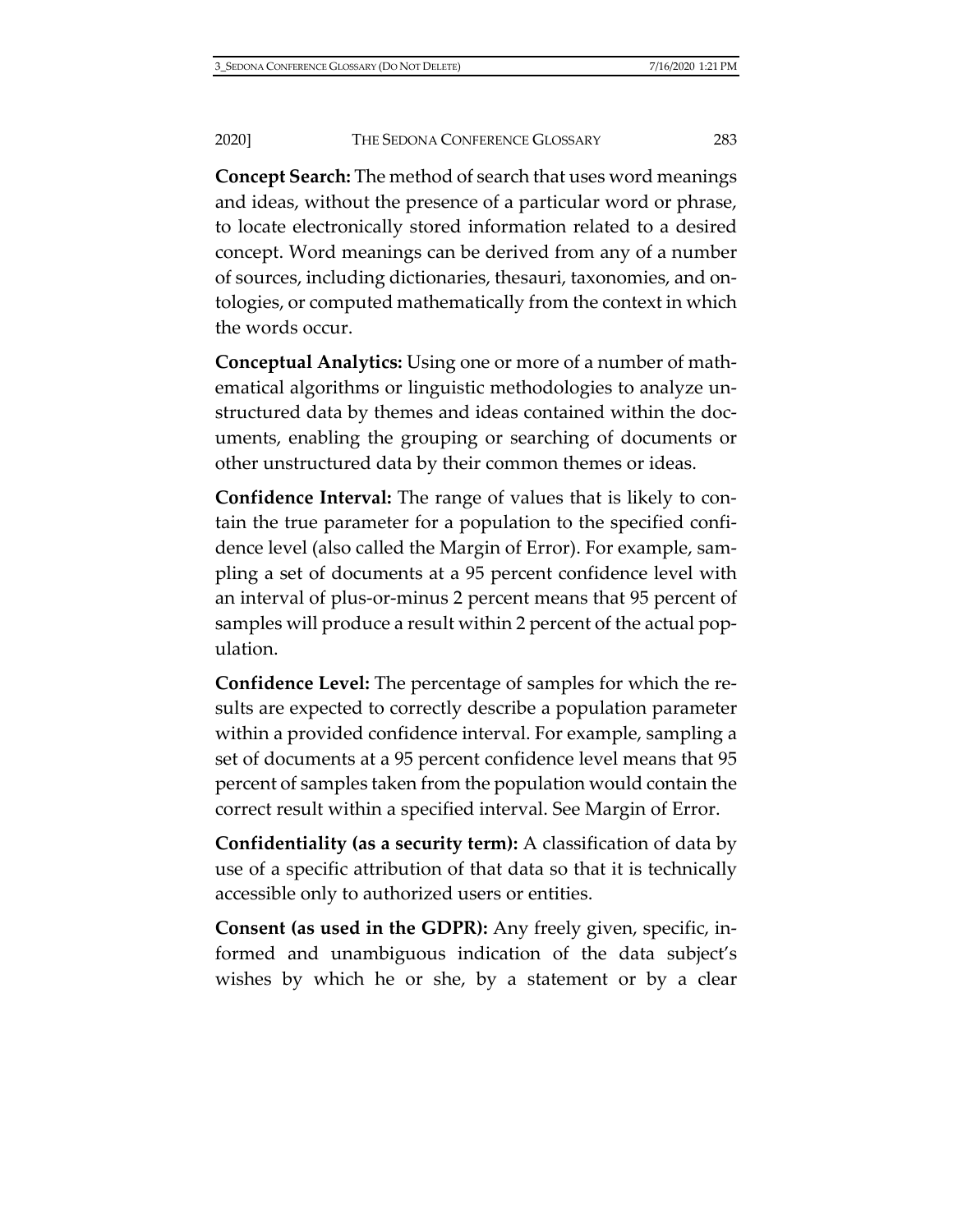affirmative action, signifies agreement to the processing of personal data relating to him or her.

**Container File:** A compressed file containing multiple files; used to minimize the size of the original files for storage and/or transporting. Examples include .zip, .pst, and .nsf files. The file must be ripped or decompressed to determine volume, size, record count, etc. and to be processed for litigation review and production. See also Decompression; Rip.

*Glossary* definition cited: *Country Vintner of North Carolina, LLC v. E. & J. Gallo Winery, Inc.*, 718 F.3d 249, 252 (4th Cir. Apr. 29, 2013). *United States v. Life Care Centers Of America, Inc.*, 2015 WL 10987073, at \*9 (E.D. Tenn. Aug. 31, 2015).

**Content Comparison:** A method of de-duplication that compares file content or output (to image or paper) and ignores metadata. See De-Duplication.

**Contextual Search:** Using one of a number of mathematical algorithms or linguistic methodologies to enlarge search results to include not only exact term matches but also matches where terms are considered in context of how and where they frequently occur in a specific document collection or more general taxonomy. For example, a search for the term "diamond" may bring back documents related to baseball but with no reference to the word diamond because the term frequently occurs within similar documents and therefore has a logical association.

**Continuous Active Learning (CAL):** A machine-learning algorithm that periodically analyzes users' decisions in order to rank unreviewed data, with the most likely desired data ranking first based on the users' previous decisions. See also Technology-Assisted Review.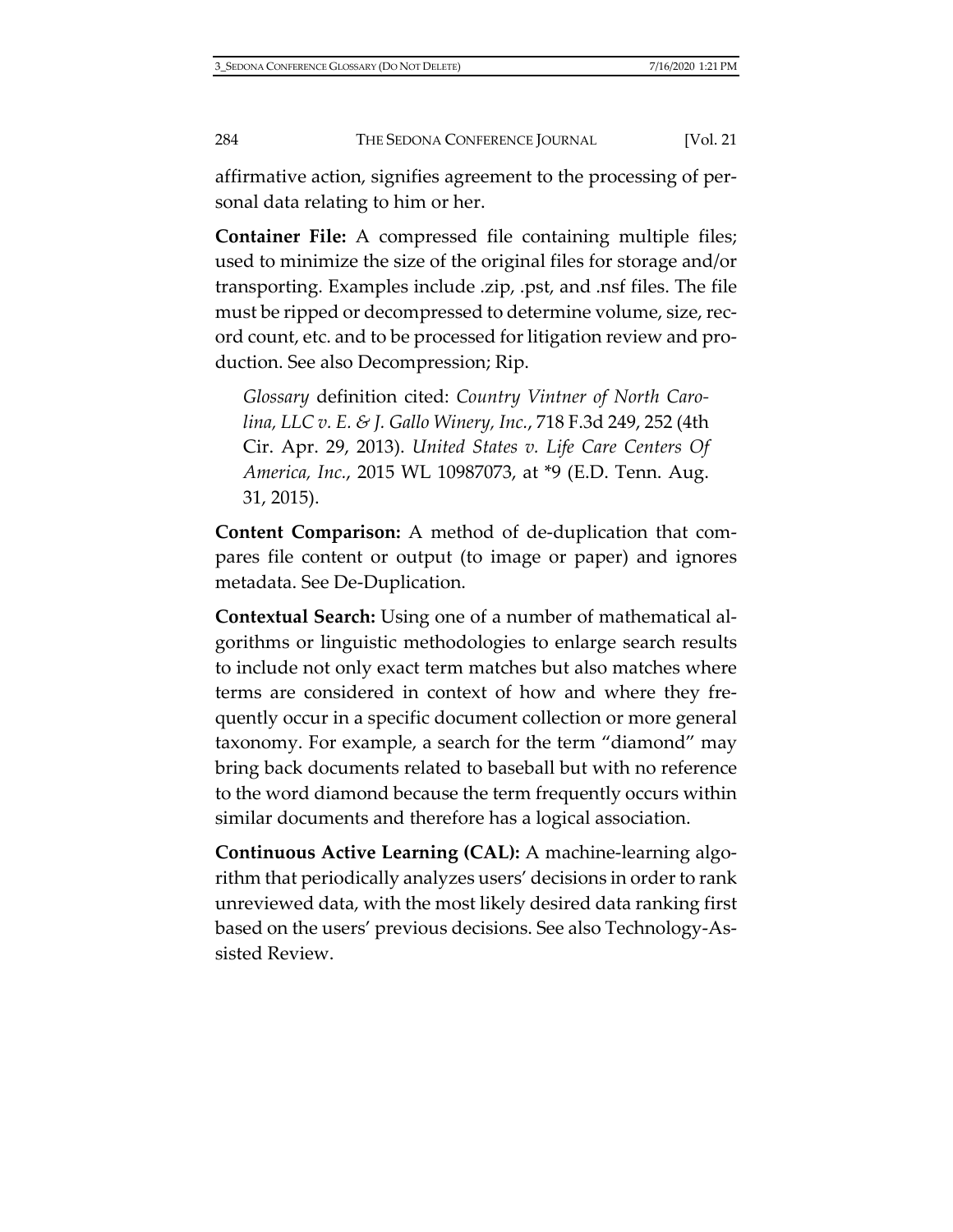**Control Character:** A character used by a computer program to perform a command rather than translate the character to written text.

**Control Number:** A unique record identifier within a database. Sometimes also referred to as Begdoc id.

### **Control Set:** See Seed Set.

**Conversation Index:** A hexadecimal number string created by an email program on outgoing messages, indicating the relative position of a message within a specific email thread.

**Cookie:** A text file containing tracking information such as dates and times of website visits, deposited by a website onto a user's computer or mobile device. The text file is accessed each time the website is visited by a specific user and updated with browsing and other information. The main purpose of cookies is to identify users and possibly prepare customized web pages for them, including the personalization of advertising appearing on the websites.

**Coordinated Universal Time (UTC):** A high-precision atomic time standard with uniform seconds defined by International time and leap seconds announced at regular intervals to compensate for the earth's slowing rotation and other discrepancies. Leap seconds allow UTC to closely track Universal time, a time standard based not on the uniform passage of seconds but on the earth's angular rotation. Time zones around the world are expressed as positive or negative offsets from UTC. Local time is UTC plus or minus the time-zone offset for that location, plus an offset (typically +1) for daylight savings, if in effect. For example, 3:00 a.m. Mountain Standard Time = 10:00 UTC minus 7. As the zero point reference, UTC is also referred to as Zulu time (Z). See Normalization.

**COPE:** See Company Owned Personally Enabled.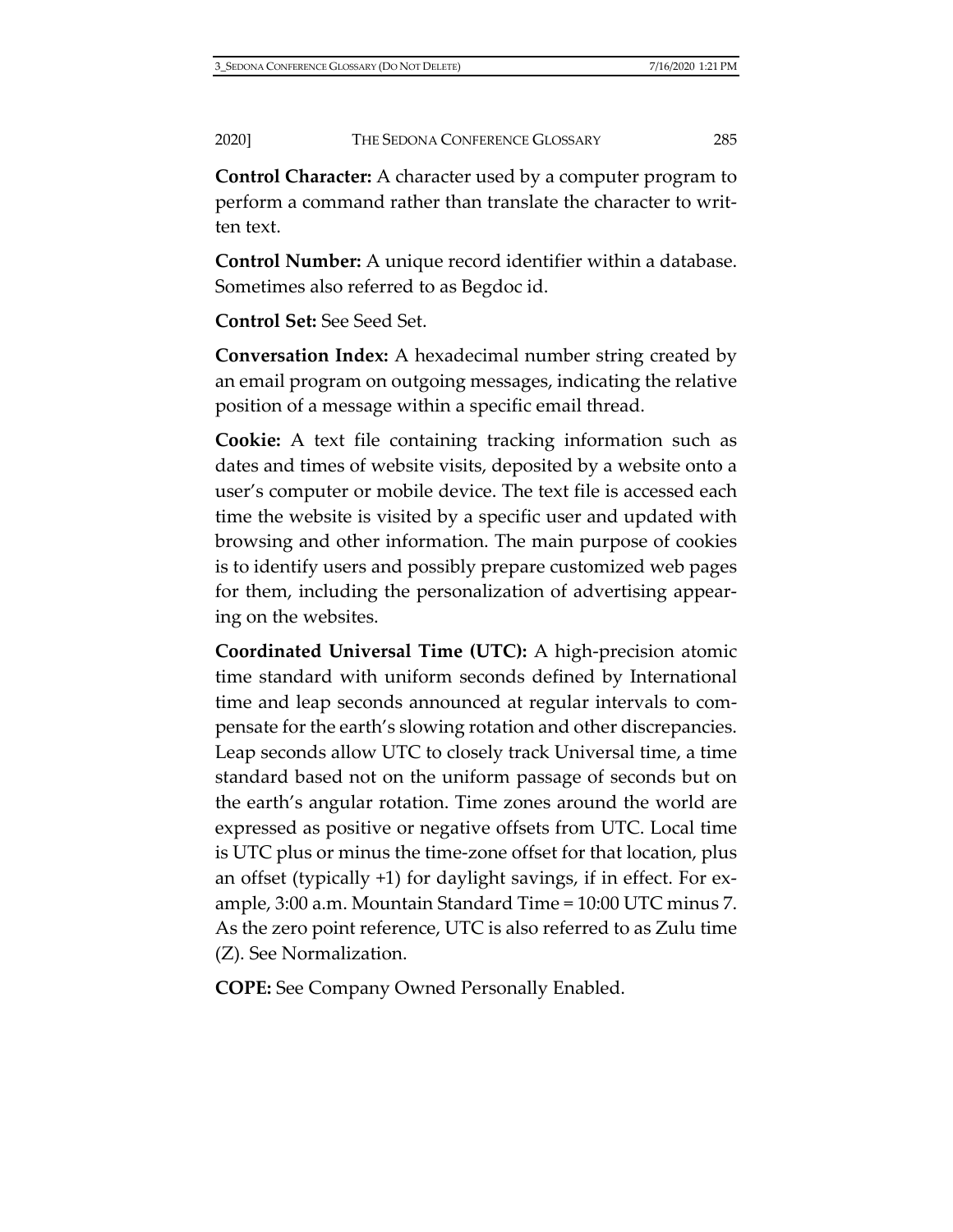**Corrupted File:** A file that has become damaged in some way, such as by a virus or by software or hardware failure, so that it is partially or completely unreadable by a computer.

**COTS:** See Commercial Off-the-Shelf.

**CPI:** See Characters Per Inch.

**CPU:** See Central Processing Unit.

**CRC:** See Cyclical Redundancy Checking.

**CRM:** See Customer Relationship Management Application.

**Cross-Custodian De-Duplication:** The suppression or removal of exact copies of files across multiple custodians for the purposes of minimizing the amount of data for review and/or production. Sometimes referred to as Case De-Duplication. See also De-Duplication.

**Cryptocurrency:** A digital-only form of currency, highlighted as having no central or regulating authority, which utilizes decentralized, distributed ledger technology called blockchain to record online transactions and issue new units of currency, denominated in terms of a virtual "token." See Blockchain; Distributed Ledger Technology.

**Cryptography:** A technique to scramble data to preserve confidentiality or authenticity.

**CSV:** See Comma Separated Value.

**Cull (verb):** To remove, or suppress from viewing, a document from a collection to be reviewed or produced. See Data Filtering; Harvesting.

**Custodian:** See Record Custodian; Record Owner.

**Custodian De-Duplication:** The removal or suppression of exact copies of a file found within a single custodian's data for the purposes of minimizing the amount of data for review and/or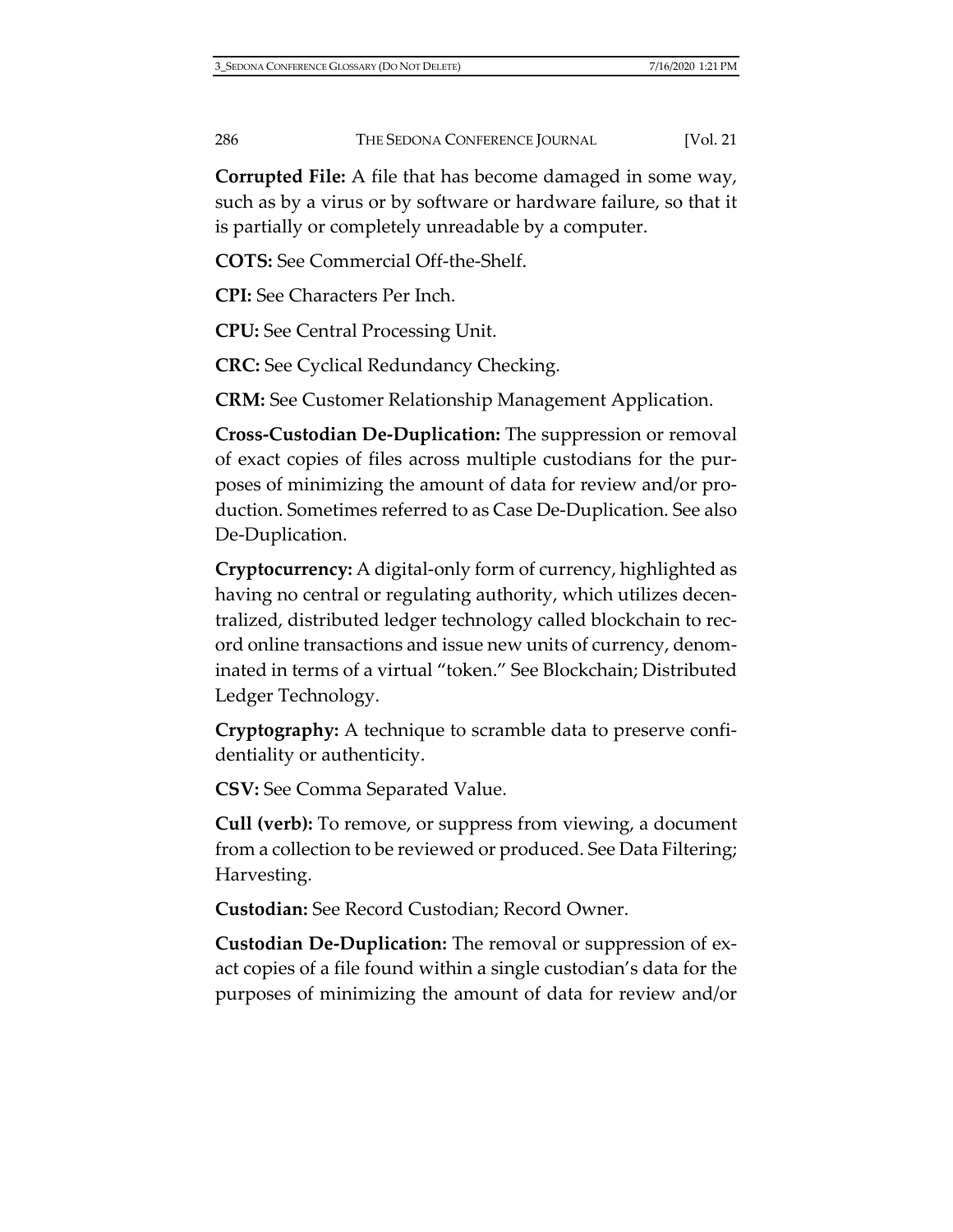production. Also known as Vertical De-duplication. See De-Duplication.

**Customer Relationship Management (CRM) Application:** A computer program that helps manage communications with client and contains contact information.

**Cybersecurity:** Measures undertaken to protect a network or system against unauthorized access or attack.

**Cyclical Redundancy Checking (CRC):** Used in data communications to create a checksum character at the end of a data block to ensure integrity and receipt of data transmission. See Checksum.

**Cylinder:** The set of tracks on both sides of each platter in a hard drive that is located at the same head position. See Platter.

**DAC:** See Digital to Analog Converter.

**DAD:** See Digital Audio Disk.

**DAT:** See Text Delimited File.

**Data:** Any information stored on a computer, whether created automatically by the computer, such as log files, or created by a user, such as the information entered on a spreadsheet. See Active Data; Latent Data.

**Data Categorization**: The process of classifying electronically stored information with supervised machine learning software, using categories created by either the user or automatically by the software based on the similar content of the individual files.

**Data Cell:** An individual field of an individual record. For example, in a table containing information about all of a company's employees, information about employee Joe Smith is stored in a single record, and information about his social security number is stored in an individual Data Cell. See Field.

**Data Collection:** See Harvesting.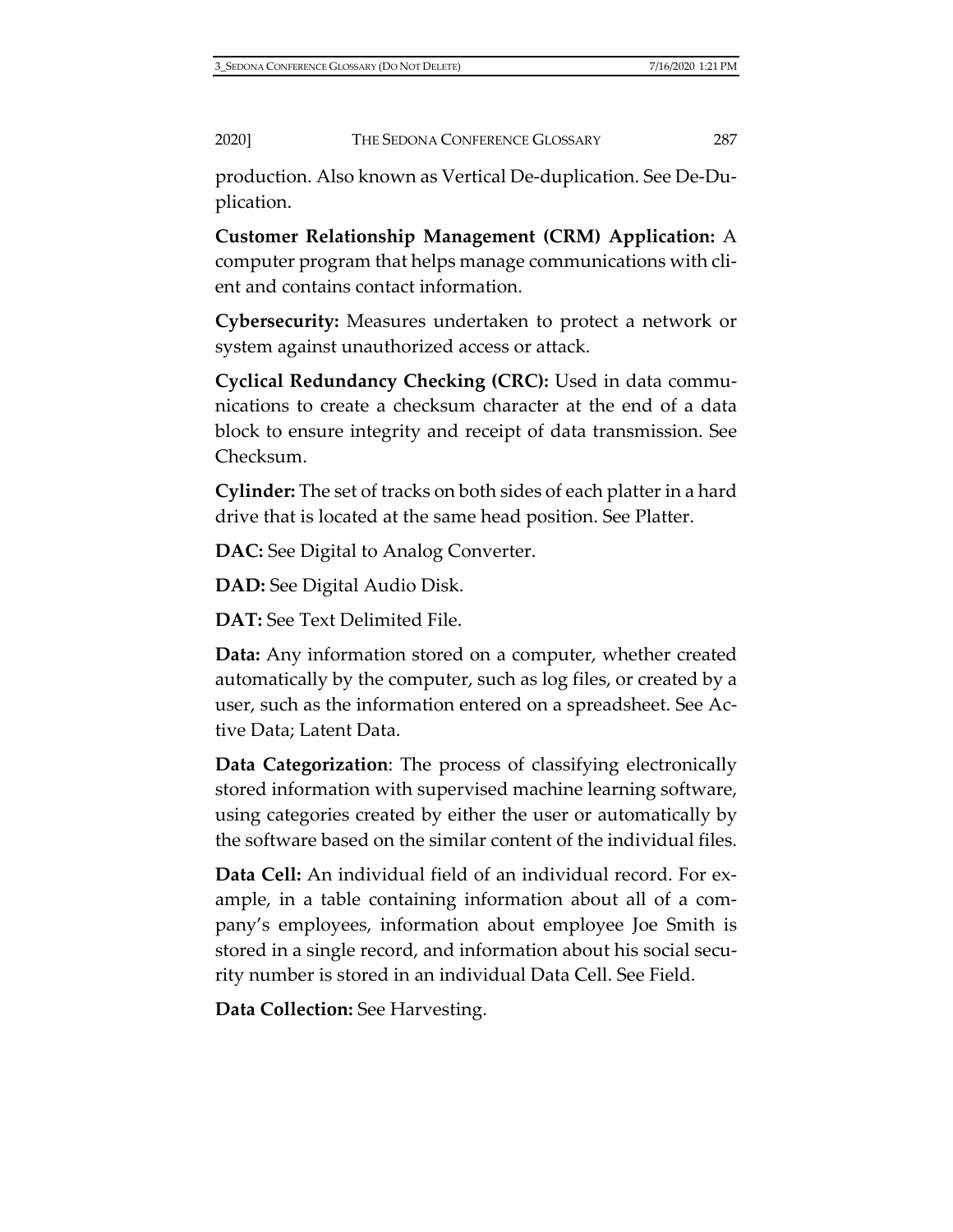**Data Controller (as used in the GDPR):** The natural or legal person, public authority, agency or other body which, alone or jointly with others, determines the purposes and means of the processing of personal data; where the purposes and means of such processing are determined by Union or Member State law, the controller or the specific criteria for its nomination may be provided for by Union or Member State law.

**Data Element:** A combination of characters or bytes referring to one separate piece of information, such as name, address, or age.

**Data Exfiltration:** Unauthorized transfer of data from a computer or other digital media device.

**Data Extraction:** The process of parsing data, including the text of the file, from any electronic documents into separate metadata fields such as date created and date last accessed.

*Glossary* definition cited: *Race Tires America, Inc. v. Hoosier Racing Tire Corp.*, 674 F.3d 158, 161 (3d Cir. 2012).

**Data Field:** See Field.

**Data File:** See Text Delimited File.

**Data Filtering:** The process of identifying data based on specified parameters, such as date range, author, and/or keyword search terms, often used to segregate data for inclusion or exclusion in the document culling or review workflow.

**Data Formats:** The organization of information for display, storage, or printing. Data is sometimes maintained in certain common formats so that it can be used by various programs that may only work with a particular format, e.g. PDF or HTML. Also used by parties to refer to production specifications during the exchange of data during discovery.

**Data Harvesting:** See Harvesting.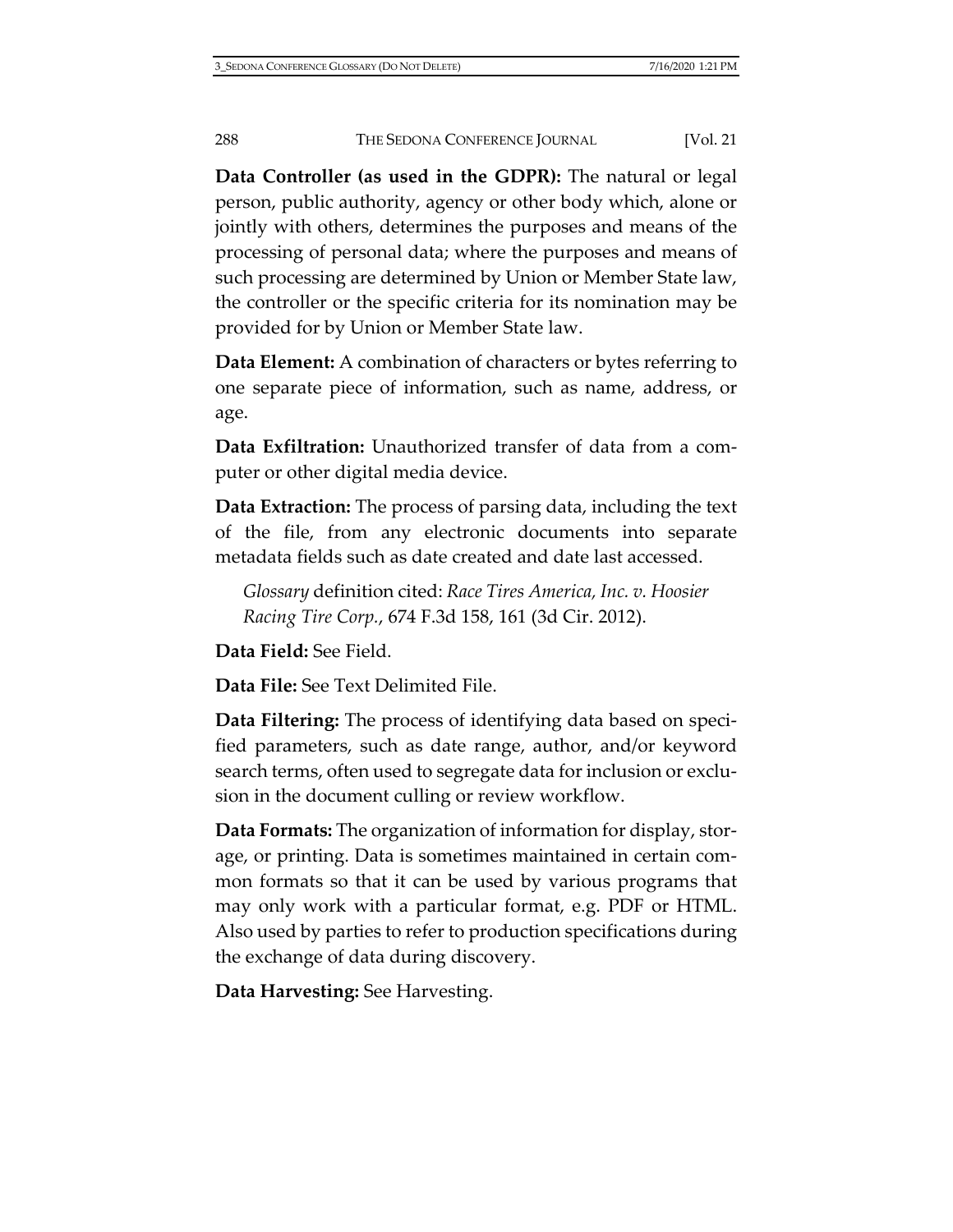**Data Integrity**: The process and procedure to ensuring that data is not improperly modified or deleted, whether through accident or malicious intent.

**Data Lake:** A repository of data from a variety of sources and in any of format, structured or unstructured. The collection of data is established to allow for the implementation of a variety of analytics. A data lake is distinguished from a data warehouse in that the data exists in its native, minimally processed (or "raw") form unless and until an analytical task or query is executed, generally requiring sophisticated data science methods. Data lakes are more comprehensive, as no data is denied from them and is typically stored indefinitely. See also Data Warehouse.

**Data Map:** A document or visual representation that records the physical or network location and format of an organization's data. Information about the data can include where the data is stored, physically and virtually, in what format it is stored, backup procedures in place, how the electronically stored information moves and is used throughout the organization, information about accessibility of the electronically stored information, retention and lifecycle management practices and policies, and identity of records custodians.

**Data Mining:** The process of knowledge discovery in databases (structured data); often techniques for extracting information, summaries, or reports from databases and data sets. In the context of electronic discovery, this term often refers to the processes used to analyze a collection of electronically stored information to extract evidence for production or presentation in an investigation or in litigation. See Text Mining.

**Data Processor (as used in the GDRP):** A natural or legal person (other than an employee of the data controller), public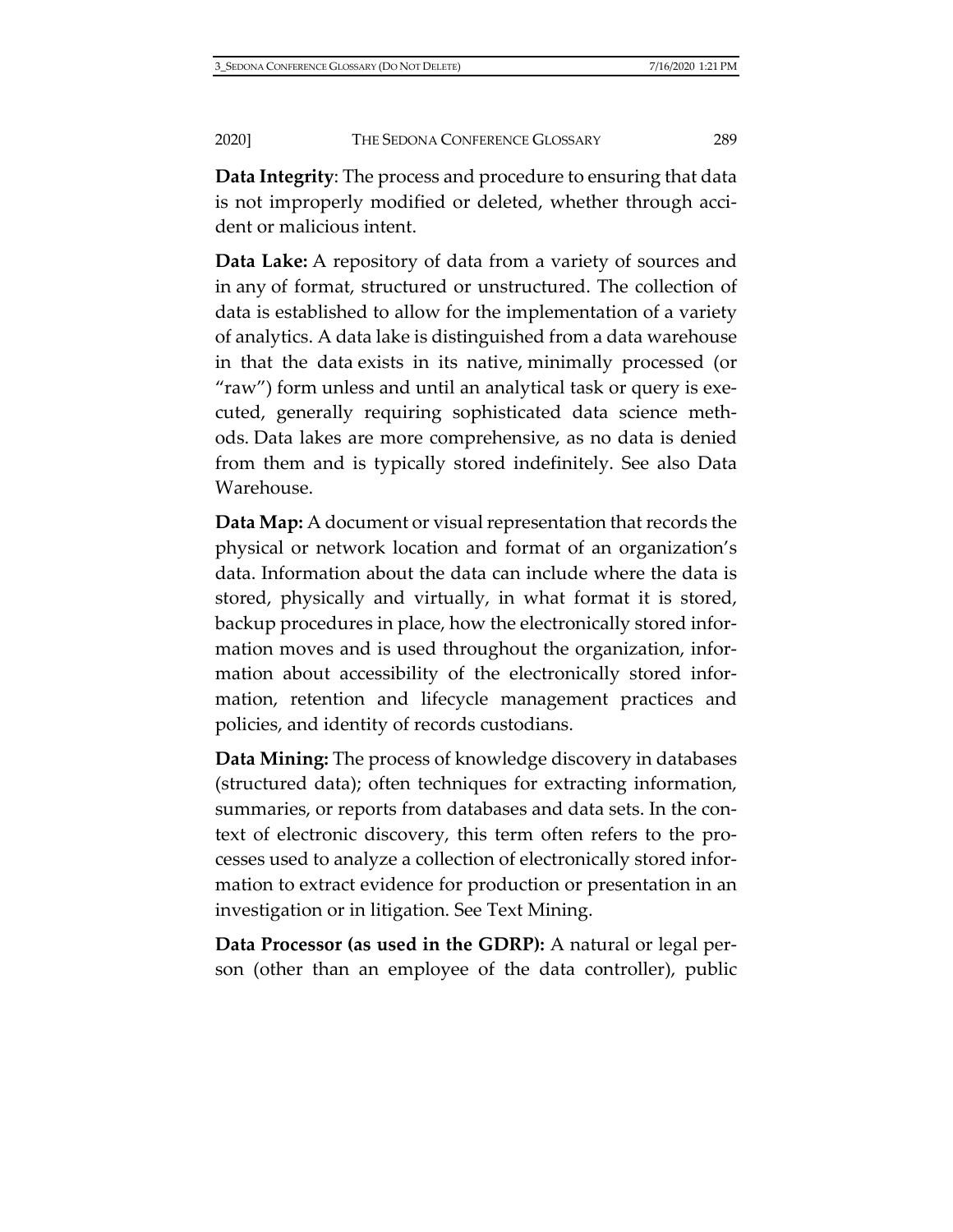authority, agency or other body which processes personal data on behalf of the data controller.

**Data Set:** A named or defined collection of data. See Production Data Set; Privilege Data Set.

**Data Subject (as used in the GDRP):** A natural person to whom personal data relates.

**Data Subject Access Request (DSAR; as used in the GDPR):** Also referred to as "the Right of Access," DSAR is one of eight rights in the GDPR and is defined as a request by an individual to a company or organization asking for access to the personal data the company holds upon the aforementioned individual, thus allowing the individual to be aware of and verify the lawfulness of any processing of his or her personal data. The individual is entitled to see information regarding why the individual's data was requested, how the data was processed, the timeframe of data processed, who the data has been disclosed to, if the disclosed data has been used to make an automated decision regarding the individual, and/or if the individual's data has been used by an organization to create a profile on that individual. May also be referred to as SAR.

**Data Trust:** An independent legal entity established to take custody, physically or virtually, of data from trustors, for the purpose of protecting data privacy and security while allowing the data to be accessed, on a limited basis under strict rules, for research or commercial purposes. Examples of data trusts include a consortium of medical institutions establishing a trust to hold patient records for medical research purposes, or a consortium of retailers establishing a trust to hold consumer data for market research purposes.

**Data Verification:** Assessment of data to ensure it has not been modified from a prior version. The most common method of verification is hash coding by using industry accepted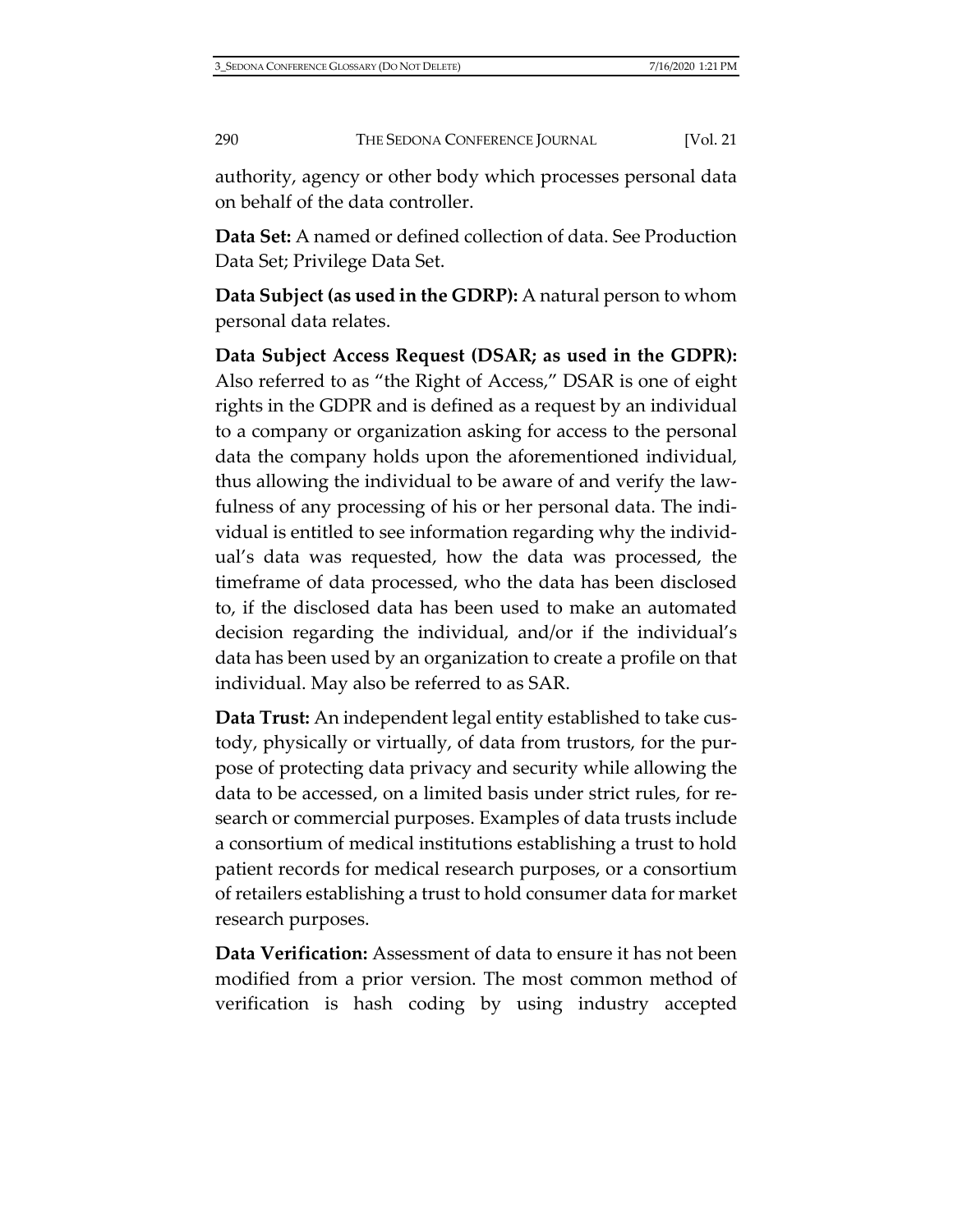algorithms such as MD5, SHA1, or SHA2. See Digital Fingerprint; File-Level Binary Comparison; and Hash Coding.

**Data Warehouse:** A repository of mastered or enriched data from a variety of sources and in a more refined variety of formats. All collected data must be in structured form, either from ingestion of or manipulations to the raw data, for ease of identification and access. A data warehouse is distinguished from a data lake in that the data may be accessed from an index or with a simple query, analogous to obtaining records from an historical archive. See also Data Lake.

**Database:** A set of data elements consisting of at least one file or of a group of integrated files, usually stored in one location and made available to several users. The collection of information is organized into a predefined formatted structure and usually organized into fields of data that comprise individual records that are further grouped into data tables. Databases are sometimes classified according to their organizational approach, with the most prevalent approach being the relational database—a tabular database in which data is defined so that it can be reorganized and accessed in a number of different ways. Another popular organizational structure is the distributed database, which can be dispersed or replicated among different points in a network. Computer databases typically contain aggregations of data records or files, such as sales transactions, product catalogs and inventories, and customer profiles. For further discussion, see The Sedona Conference Database Principles, available for download at [https://thesedonaconference.org/publication/](https://thesedonaconference.org/publication/Database_Principles) [Database\\_Principles.](https://thesedonaconference.org/publication/Database_Principles)

**Database Management System (DBMS):** A software system used to access and retrieve data stored in a database.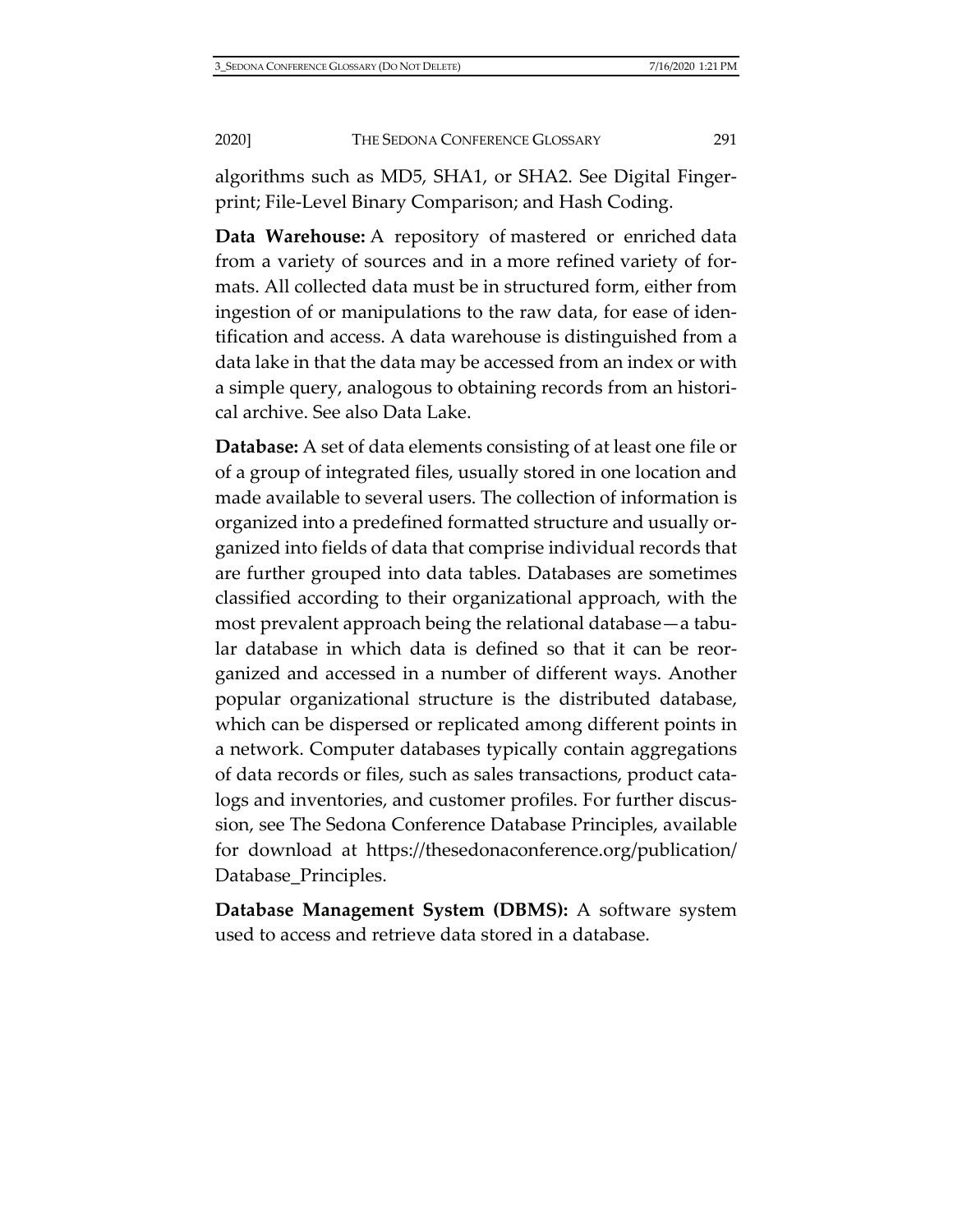**Date Created:** A common metadata field that contains the date a file was created or moved and the media where it currently resides.

**Date Last Accessed:** A common metadata field that contains the date a file was lasted accessed, meaning last opened or moved or even copied, depending on the technology used to copy.

**Date Last Modified:** A common metadata field that contains the date a file was last changed either by a modification to the content or format, printed, or changed by the automatic running of any macros that are executed upon the file being opened. The date-last-modified field does not normally reflect a change to a file's storage location or when the file was opened and read, and is thus often used as an electronic file date control field for discovery purposes.

**Date Sent:** A common metadata field that contains the date on which an email was sent.

**Date Received:** A common metadata field that contains the date on which an email was received.

**Date/Time Normalization:** See Normalization.

**Daubert or Daubert Challenge:** *Daubert v. Merrell Dow Pharmaceuticals*, 509 U.S. 579, at 593–94 (1993), addresses the admission of scientific expert testimony to ensure that the testimony is reliable before considered for admission pursuant to Rule 702. The court assesses the testimony by analyzing the methodology and applicability of the expert's approach. Faced with a proffer of expert scientific testimony, the trial judge must determine first, pursuant to Rule 104(a), whether the expert is proposing to testify to (1) scientific knowledge that (2) will assist the trier of fact to understand or determine a fact at issue. This involves preliminary assessment of whether the reasoning or methodology is scientifically valid and whether it can be applied to the facts at issue. Daubert suggests an open approach and provides a list of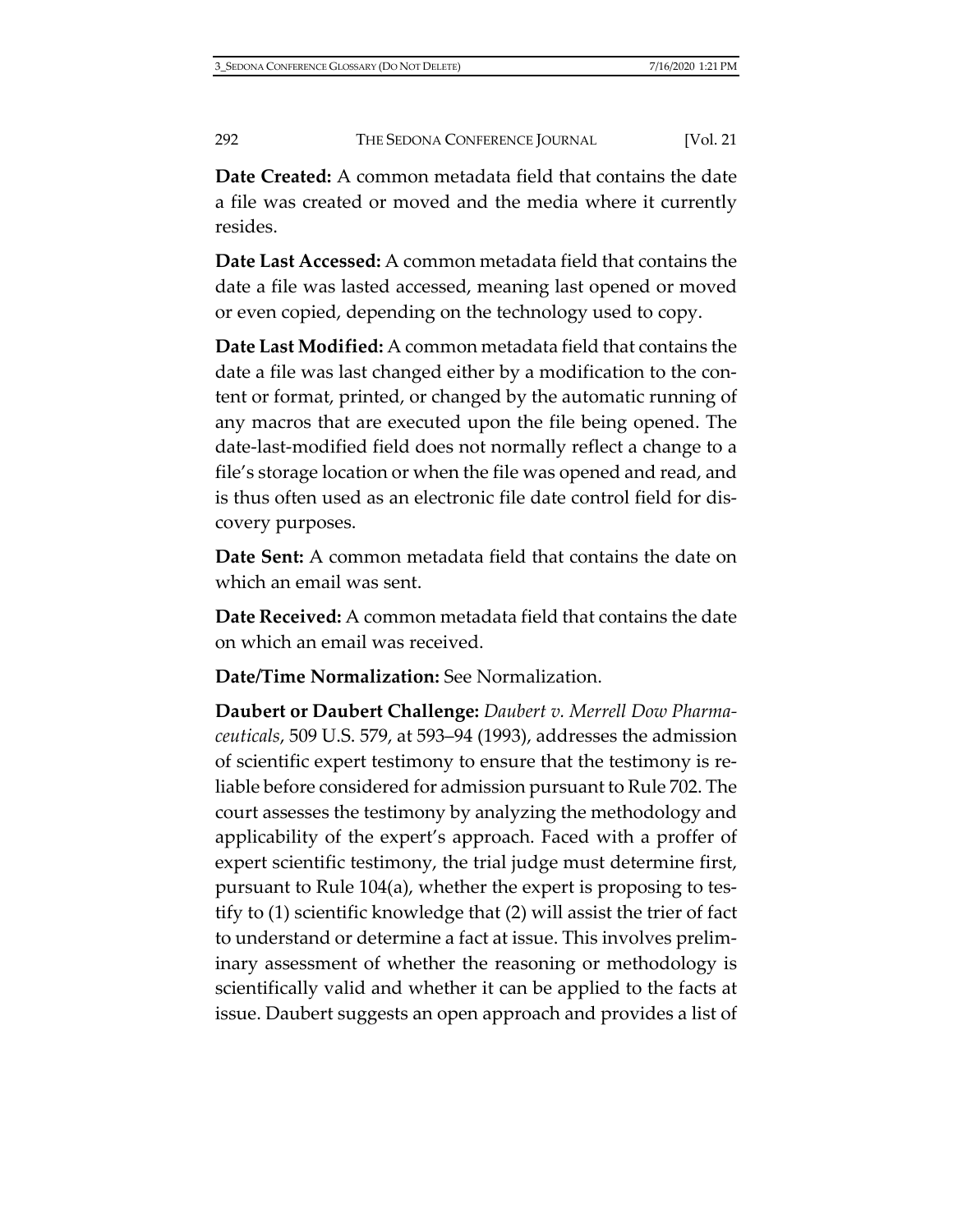four potential factors: (1) whether the theory can be or has been tested; (2) whether the theory has been subjected to peer review or publication; (3) known or potential rate of error of that particular technique and the existence and maintenance of standards controlling the technique's operation; and (4) consideration of general acceptance within the scientific community.

**DBMS:** See Database Management System.

**DDE:** See Dynamic Data Exchange.

**DEB:** See Digital Evidence Bag.

**Decompression:** To expand or restore compressed data back to its original size and format. See Compression.

**Decryption:** Transformation of encrypted (or scrambled) data back to original form. See Encryption.

**De-Duplication (de-dupe):** The process of comparing electronic files or records based on their characteristics and removing, suppressing, or marking exact duplicate files or records within the data set for the purposes of minimizing the amount of data for review and production. De-duplication is typically achieved by calculating a file or record's hash value using a mathematical algorithm. De-duplication can be selective, depending on the agreed-upon criteria. See Case De-Duplication; Content Comparison; Cross-Custodian De-Duplication; Custodian De-Duplication; Data Verification; Digital Fingerprint; File-Level Binary Comparison; Hash Coding; Horizontal De-Duplication; Metadata Comparison; and Near Duplicates.

*Glossary* definition cited: *CBT Flint Partners, LLC v. Return Path*, *Inc.*, 737 F.3d 1320, 1328 (Fed. Cir. Dec. 13, 2013).

**Defensible Disposition**: The effective disposal of physical and electronic information that does not need to be retained according to an organization's policies when the data is not or no longer subject to a legal requirement for retention, be it statutory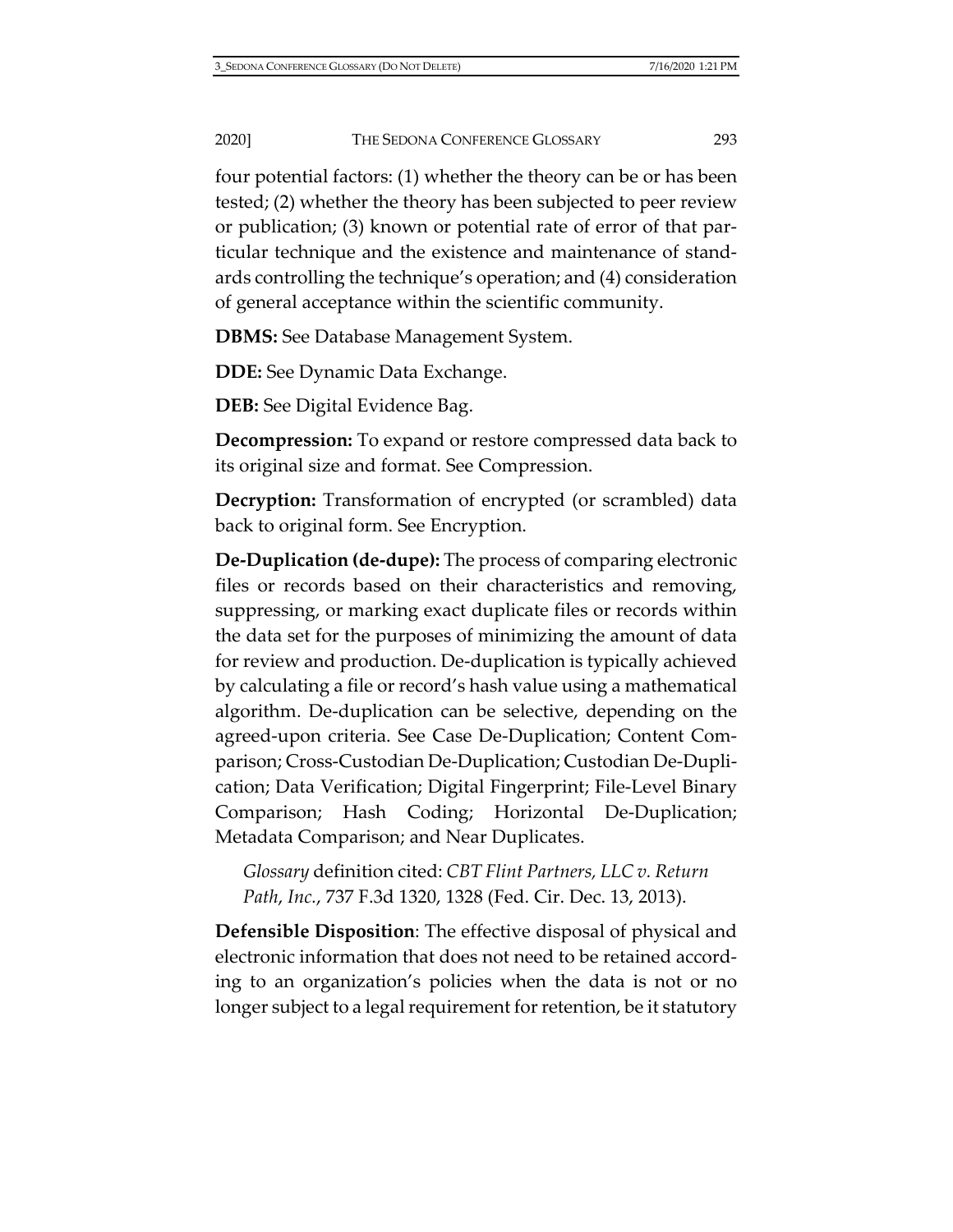or as part of a litigation. See Disposition. For further discussion, see The Sedona Conference, *Commentary on Defensible Disposition*, 20 SEDONA CONF. J. 179 (2019), *available at* [https://thesedo](https://thesedonaconference.org/publication/Commentary_on_Defensible_Dis%E2%80%8Cposition)[naconference.org/publication/Commentary\\_on\\_Defensible\\_Dis](https://thesedonaconference.org/publication/Commentary_on_Defensible_Dis%E2%80%8Cposition) [position.](https://thesedonaconference.org/publication/Commentary_on_Defensible_Dis%E2%80%8Cposition)

**Defragment (defrag):** Use of a computer utility to reorganize files so they are more physically contiguous on a hard drive or other storage medium, when the files or parts thereof have become fragmented and scattered in various locations within the storage medium in the course of normal computer operations. Used to optimize the operation of the computer, it will overwrite information in unallocated space. See Fragmentation.

**Deleted Data:** Information that is no longer readily accessible to a computer user due to the intentional or automatic deletion of the data. Deleted data may remain on storage media in whole or in part until overwritten or wiped. Even after the data itself has been wiped, directory entries, pointers, or other information relating to the deleted data may remain on the computer. Soft deletions are data marked as deleted (and not generally available to the end user after such marking) but not yet physically removed or overwritten. Soft-deleted data can be restored with complete integrity.

**Deletion:** The process whereby data is removed from active files and other data storage structures on computers and rendered more inaccessible except through the use of special data recovery tools designed to recover deleted data. Deletion occurs on several levels in modern computer systems: (1) File-level deletion renders the file inaccessible to the operating system and normal application programs and marks the storage space occupied by the file's directory entry and contents as free and available to reuse for data storage; (2) Record-level deletion occurs when a record is rendered inaccessible to a database management system (DBMS) (usually marking the record storage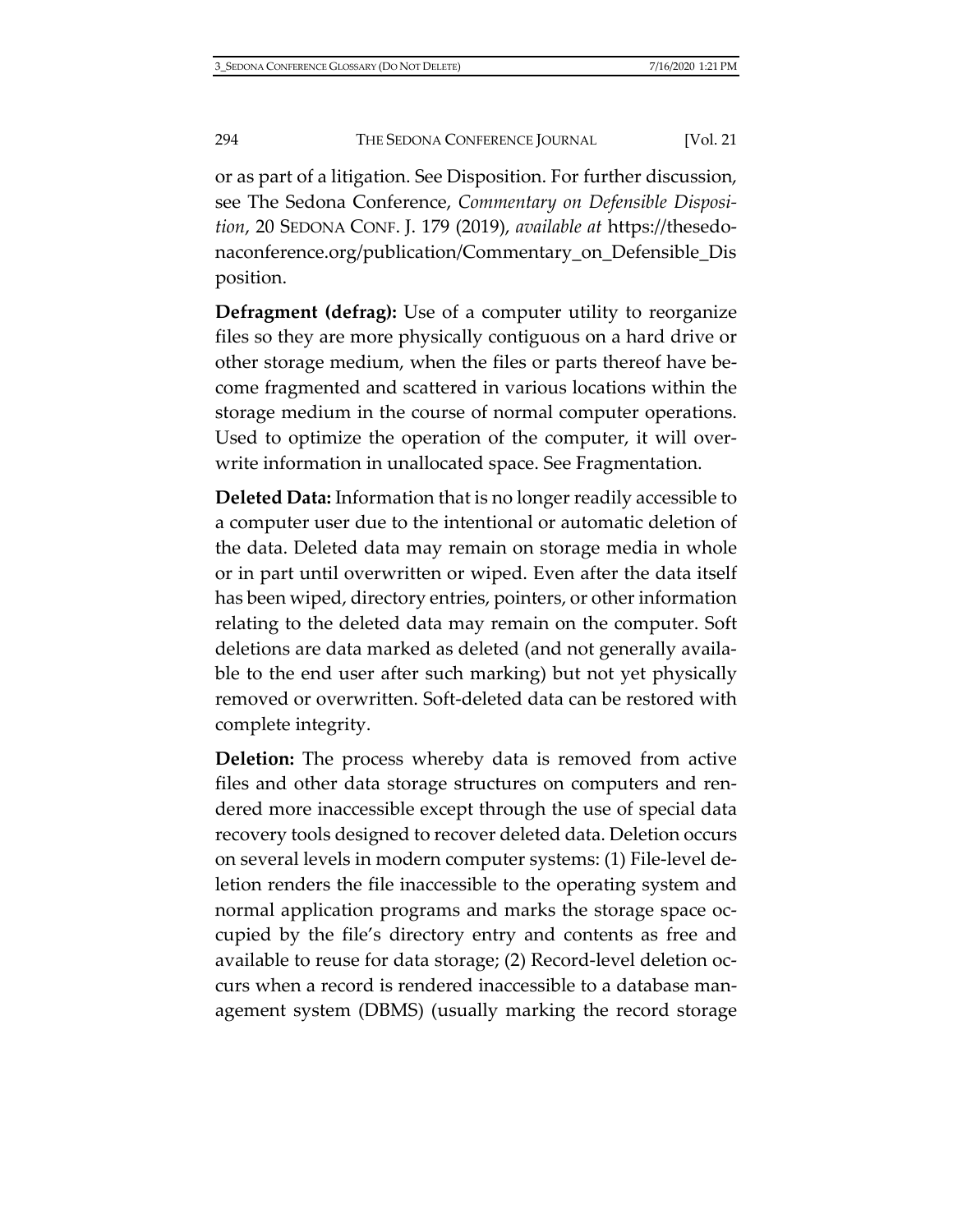space as available for reuse by the DBMS, although in some cases the space is never reused until the database is compacted) and is also characteristic of many email systems; and (3) Bytelevel deletion occurs when text or other information is deleted from the file content (such as the deletion of text from a word processing file); such deletion may render the deleted data inaccessible to the application intended to be used in processing the file, but may not actually remove the data from the file's content until a process such as compaction or rewriting of the file causes the deleted data to be overwritten.

**De-NIST:** The use of an automated filter program that screens files against the National Institute of Standards and Technology (NIST) list in order to remove files that are generally accepted to be system generated and have no substantive value in most instances. See NIST List.

**De-skewing:** The process of straightening skewed (tilted) images. De-skewing is one of the image enhancements that can improve OCR accuracy. Documents often become skewed when scanned or faxed.

**Desktop:** Generally refers to the working area of the display on an individual personal computer.

**DFS:** See Distributed File System.

**Differential Backup:** A method of backing up data that backs up data that is new or has been changed from that last full backup.

**Digital:** Information stored as a string of ones and zeros (numeric). Opposite of analog.

**Digital Audio Disk (DAD):** Another term for compact disk.

**Digital Audio Tape:** A magnetic tape generally used to record audio but can hold up to 40 gigabytes (or 60 CDs) of data if used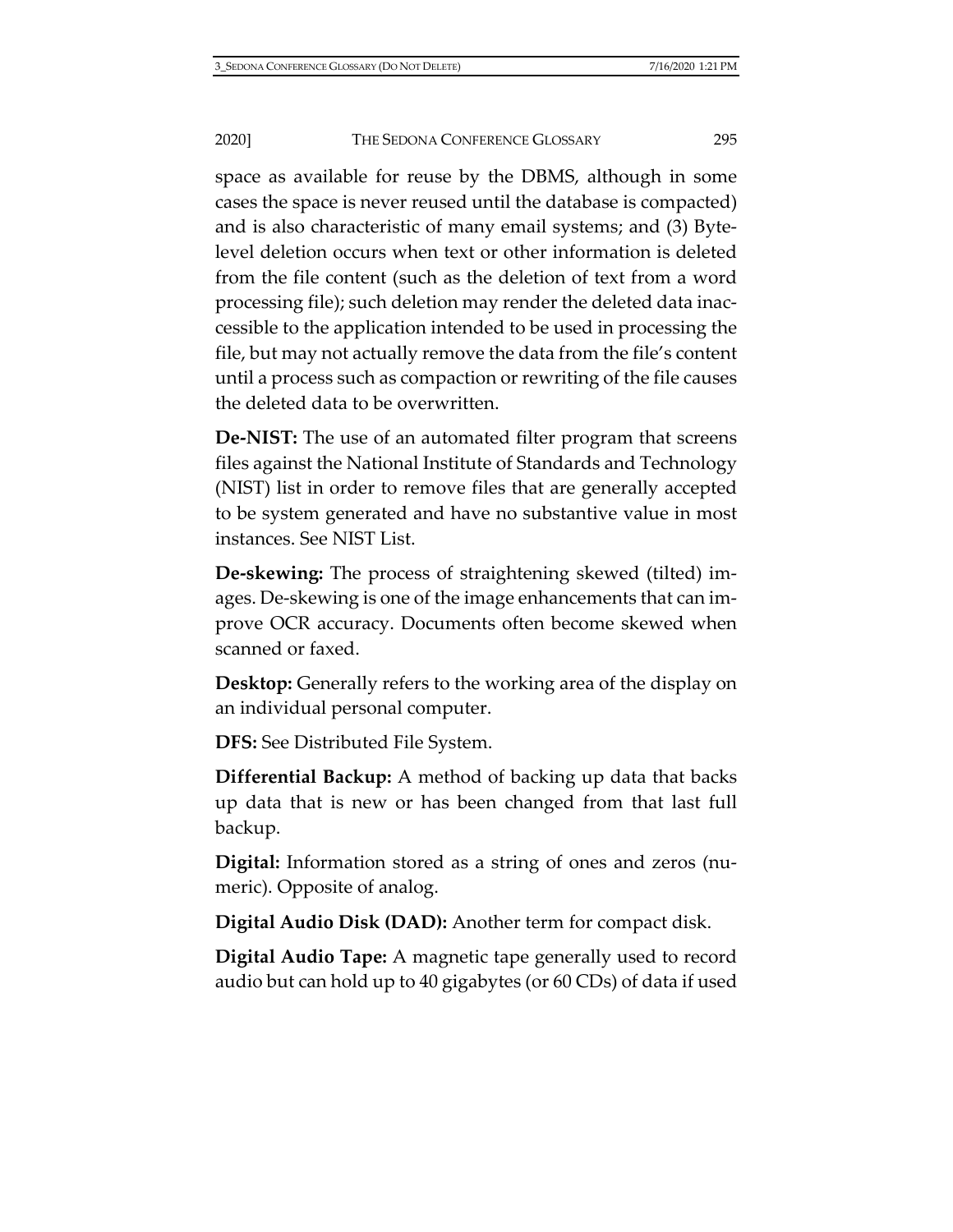for data storage. Has the disadvantage of being a serial access device. Often used for backup.

**Digital Certificate:** Electronic records that contain unique secure values used to decrypt information, especially information sent over a public network like the internet. See Certificate; Digital Signature; and Public Key Infrastructure (PKI) Digital Signature.

**Digital Evidence Bag (DEB):** A container file format used for electronic evidence to preserve and transfer evidence in an encrypted or protected form that prevents deliberate or accidental alteration. The secure wrapper provides metadata concerning the collection process and context for the contained data.

**Digital Fingerprint:** A fixed-length hash code that uniquely represents the binary content of a file. See Data Verification, File-Level Binary Comparison, and Hash Coding.

**Digital Linear Tape (DLT):** A type of magnetic computer tape used to copy data from an active system for purposes of archiving or disaster recovery.

**Digital Millennium Copyright Act (DMCA):** United States copyright law enacted to protect against copyright infringement of data, address rights and obligations of owners of copyrighted material, and the rights and obligations of internet service providers on whose systems the infringing material may reside.

**Digital Rights Management (DRM):** A program that controls access to, movement, or duplication of protected data.

**Digital Signature:** A way to ensure the identity of the sender, utilizing public key cryptography and working in conjunction with certificates. See Certificate; Digital Certificate; and Public Key Infrastructure (PKI) Digital Signature.

**Digital to Analog Converter (DAC):** Converts digital data to analog data.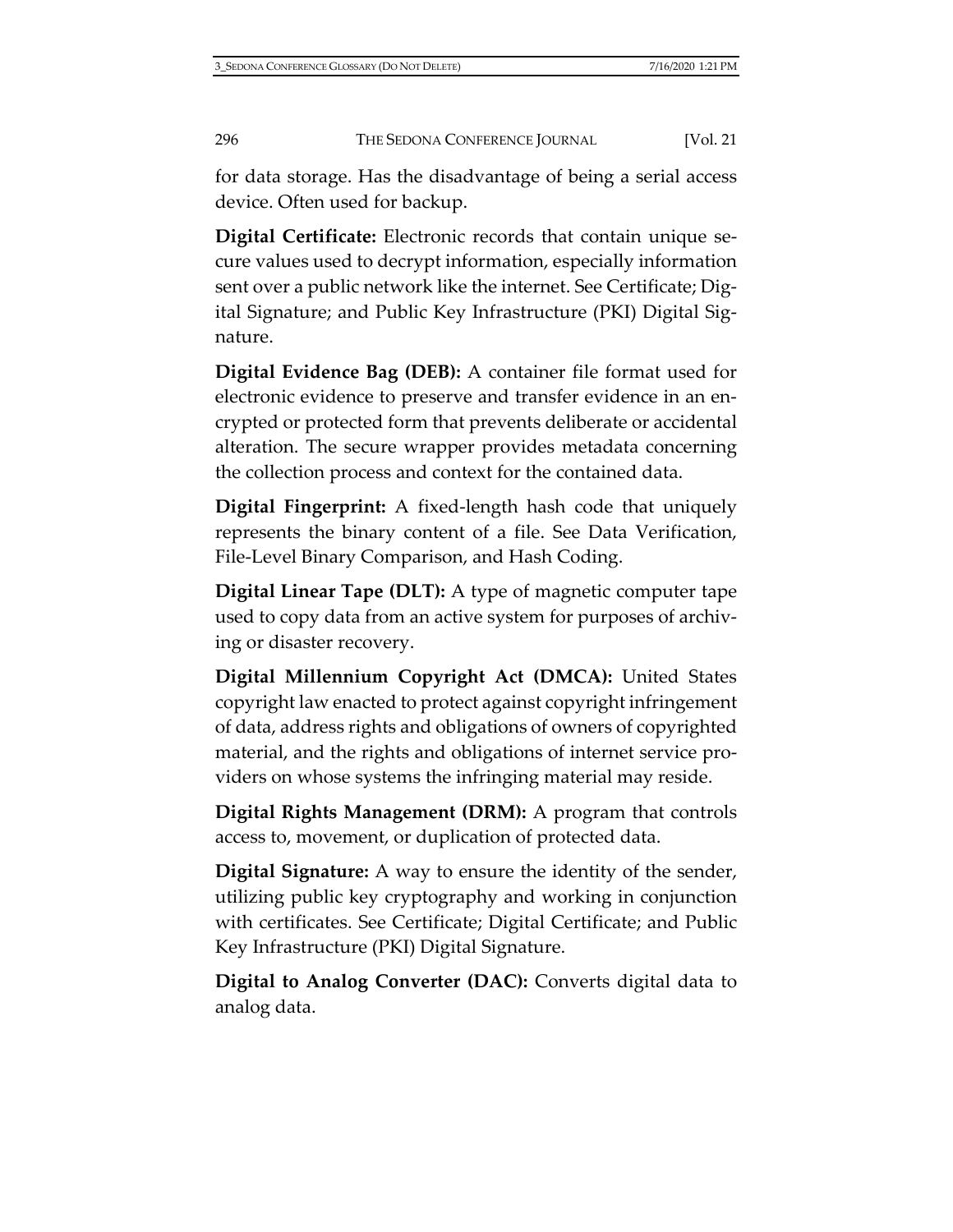**Digital Video Disk or Digital Versatile Disk (DVD):** A plastic disk, like a CD, on which data can be optically written and read. DVDs can hold more information and can support more data formats than CDs. Formats include: DVD-R or DVD+R (DVD Recordable)—written to once and are then read-only; and DVD-RW (DVD Re-Writable)—can be written to multiple times.

**Digital Visual Interface (DVI):** A piece of hardware used to connect a video source to a video display device, like a computer monitor.

**Digitize:** The process of converting an analog value into a digital (numeric) representation. See Analog.

**Directory:** The organizational structure of a computer's file storage, usually arranged in a hierarchical series of folders and subfolders. Often simulated as a file folder tree.

**Disaster Recovery Tapes:** Portable magnetic storage media used to store data for backup purposes. See Backup Data; Backup Tape.

**Discovery:** The process of identifying, locating, preserving, securing, collecting, preparing, reviewing, and producing facts, information, and materials for the purpose of producing/obtaining evidence for use in the legal process. There are several ways to conduct discovery, the most common of which are interrogatories, requests for production of documents, and depositions. See Electronic Discovery.

**Disk:** Round, flat storage media with layers of material that enable the recording of data.

**Disk Mirroring:** The ongoing process of making an exact copy of information from one location to another in real time and often used to protect data from a catastrophic hard-disk failure or for long-term data storage. See Mirror Image; Mirroring.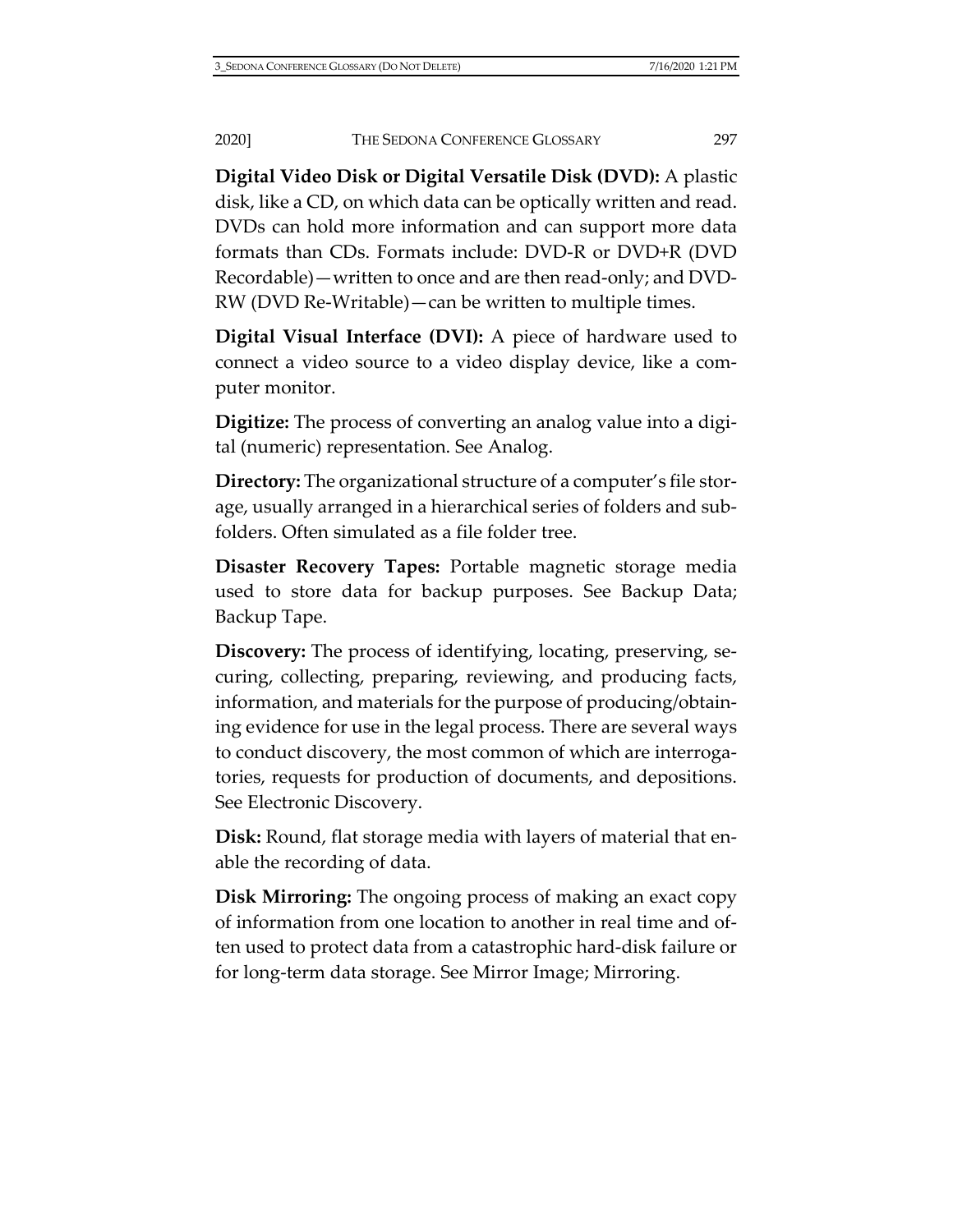**Disk Partition:** A discrete section of a computer's hard drive that has been virtually separated from one or more other partitions on the same drive.

**Diskwipe:** A utility that overwrites existing data. Various utilities exist with varying degrees of efficiency—some wipe only named files or unallocated space of residual data, thus unsophisticated users who try to wipe evidence may leave behind files of which they are unaware.

**Disposition:** The final business action carried out on a record. This action generally is to destroy or archive the record. Electronic record disposition can include "soft deletions," "hard deletions," "hard deletions with overwrites," "archive to longterm store," "forward to organization," and "copy to another media or format and delete (hard or soft)." See Deletion; Defensible Disposition.

**Distributed Data:** Information belonging to an organization that resides on portable media and nonlocal devices such as remote offices, home computers, laptop computers, personal digital assistants (PDAs), wireless communication devices (e.g., Blackberry), and internet repositories (including email hosted by internet service providers or portals and websites). Distributed data also includes data held by third parties such as application service providers and business partners. Note: Information Technology organizations may define distributed data differently (for example, in some organizations distributed data includes any non-server-based data, including workstation disk drives).

**Distributed File System (DFS):** The architecture of a system that is based upon the client/server schema, whereby one or more file servers store data that can be accessed by an unlimited number of remote clients, provided they have the authorization to do so**.**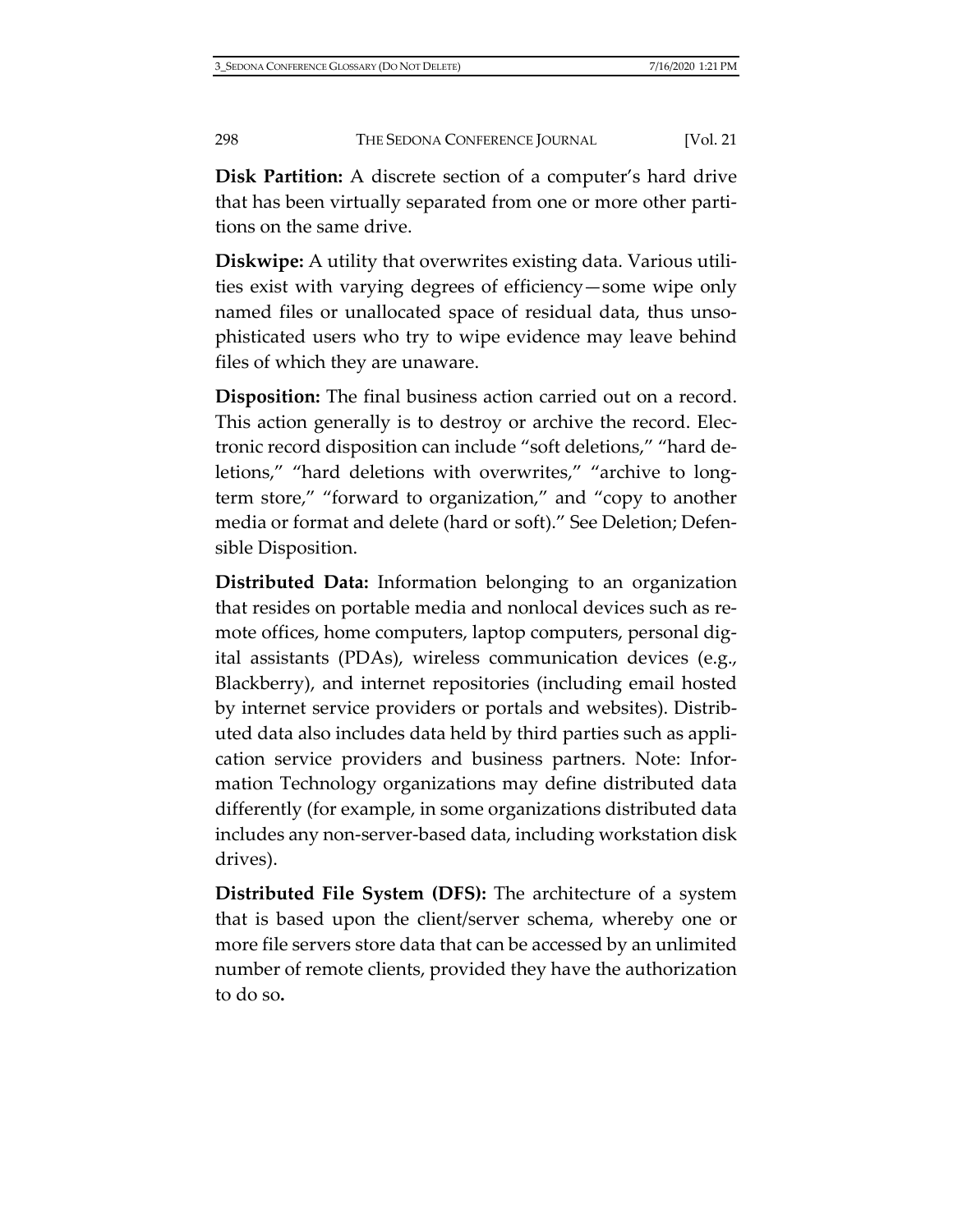**Distributed Ledger Technology (DLT):** A decentralized database technology existing across multiple locations or participants, eliminating the need for an intermediary or central authority to process, validate, or authenticate transactions and other types of data. DLT technology provides aforementioned validation and authentication. The records are only stored in the ledger once full consensus or acceptance is reached by all participants involved, at which point all files are timestamped and given a unique cryptographic signature, allowing all participants on the distributed ledger to view all transaction records.

**DLT:** See Digital Linear Tape; Digital Ledger Technology.

**DMCA:** See Digital Millennium Copyright Act.

**Document (or Document Family):** A collection of pages or files produced manually or by a software application, constituting a logical single communication of information, but consisting of more than a single stand-alone record. Examples include a fax cover, the faxed letter, and an attachment to the letter, the fax cover being the "Parent," and the letter and attachment being a "Child." See Attachment; Load File; Message Unit; and Unitization—Physical and Logical.

*Glossary* definition cited: *Abu Dhabi Commercial Bank v. Morgan Stanley & Co. Inc.*, 2011 WL 3738979, at \*2 (S.D.N.Y., Aug. 18, 2011). *United States v. Life Care Centers Of America, Inc.*, 2015 WL 10987073, at \*8 (E.D. Tenn. Aug. 31, 2015).

**Document Date:** Generally, the term used to describe the date the document was last modified or put in final form; applies equally to paper and electronic files. See Date Last Modified; Date Created; Date Last Accessed; Date Sent; and Date Received.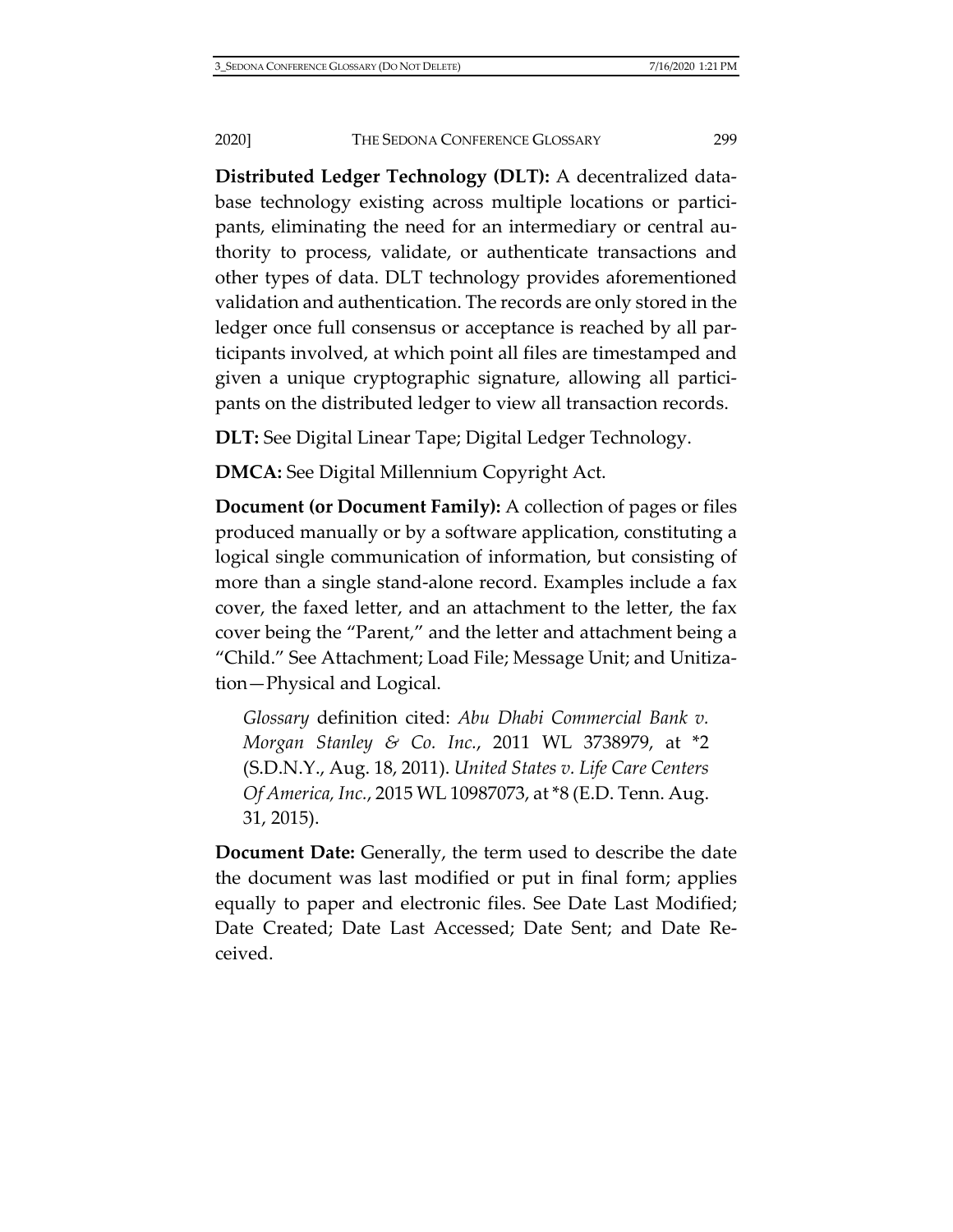**Document Imaging Programs:** Software used to scan paper documents and to store, manage, retrieve, and distribute documents quickly and easily.

**Document Type or Doc Type:** A bibliographic coding field that captures the general classification of a document, i.e., whether the document is correspondence, memo, report, article, and others.

**DoD 5015:** The Department of Defense standard addressing records management.

**Domain:** A group of servers and computers connected via a network and administered centrally with common rules and permissions.

**DOS:** See Microsoft-Disk Operating System (MS-DOS).

**Dots Per Inch (DPI):** Used as a measure of the resolution of an image, where more dots in the linear inch indicates a higher resolution.

**Double-Byte Characters :** See Unicode.

**Double-Byte Language:** See Unicode.

**Download:** To move data from a remote location to a local computer or network, usually over a network or the internet; also used to indicate that data is being transmitted from one location to another. See Upload.

**DPI:** See Dots Per Inch.

**Draft Record:** A preliminary version of a record before it has been completed, finalized, accepted, validated, or filed. Such records include working files and notes. Records and information management policies may provide for the destruction of draft records upon finalization, acceptance, validation, or filing of the final or official version of the record. However, draft records generally must be retained if: (1) they are deemed to be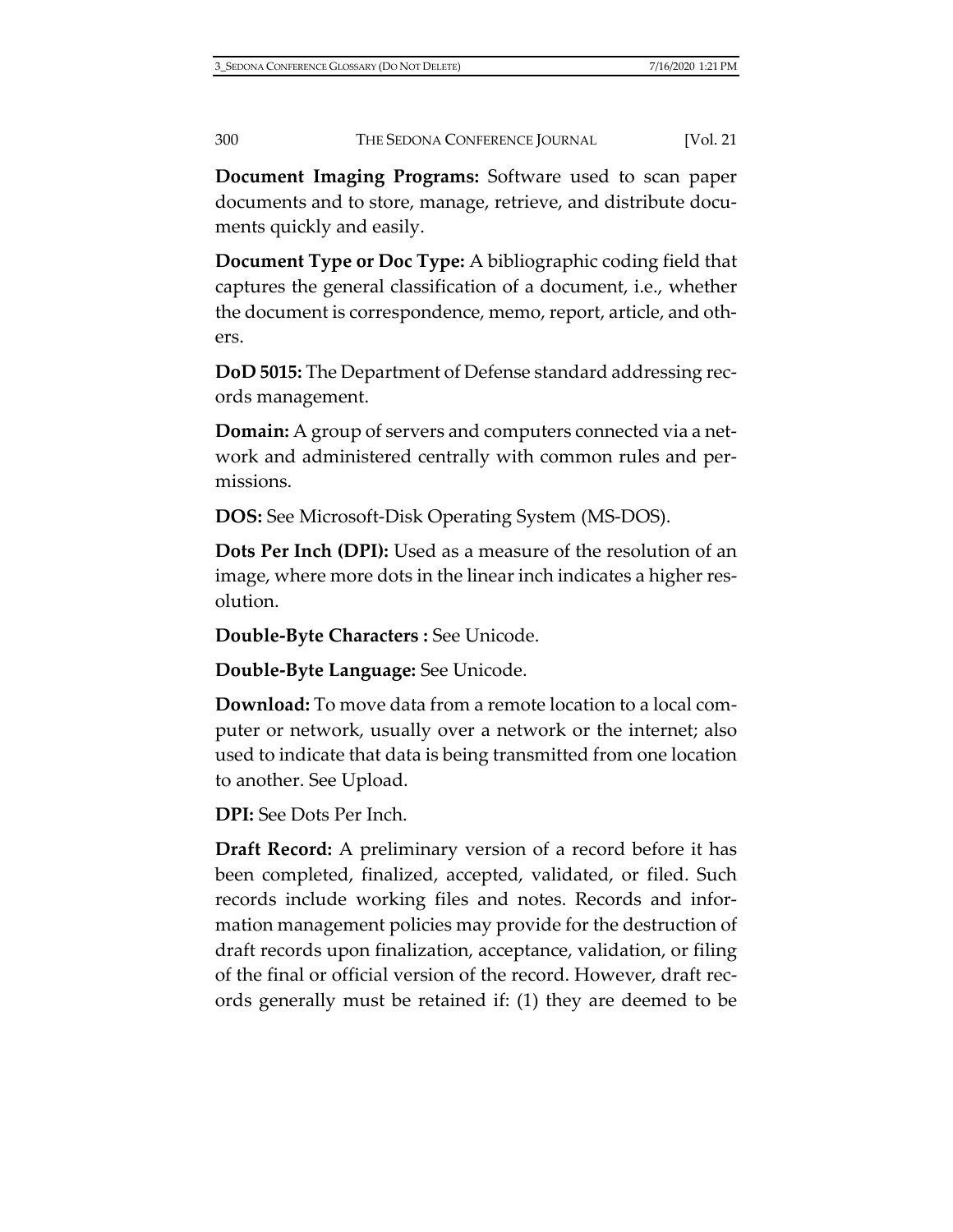subject to a legal hold; or (2) a specific law or regulation mandates their retention; and policies should recognize such exceptions.

**Drag and Drop:** The movement of files by dragging them with the mouse and dropping them in another place.

**DRAM:** See Dynamic Random Access Memory.

**Drive Geometry:** A computer hard drive is made up of a number of rapidly rotating platters that have a set of read/write heads on both sides of each platter. Each platter is divided into a series of concentric rings called tracks. Each track is further divided into sections called sectors, and each sector is subdivided into bytes. Drive geometry refers to the number and positions of each of these structures.

**Driver:** A computer program that controls various hardware devices such as the keyboard, mouse, or monitor and makes them operable with the computer.

**DRM:** See Digital Rights Management.

**Drop-Down Menu:** A menu window that opens on-screen to display context-related options. Also called pop-up menu or pull-down menu.

**DSAR:** See Data Subject Access Request.

**DVD:** See Digital Video Disk or Digital Versatile Disk.

**DVI:** See Digital Visual Interface.

**Dynamic Data Exchange (DDE):** A form of interprocess communications used by Microsoft Windows to support the exchange of commands and data between two simultaneously running applications.

**Dynamic Random Access Memory (DRAM):** A memory technology that is periodically refreshed or updated—as opposed to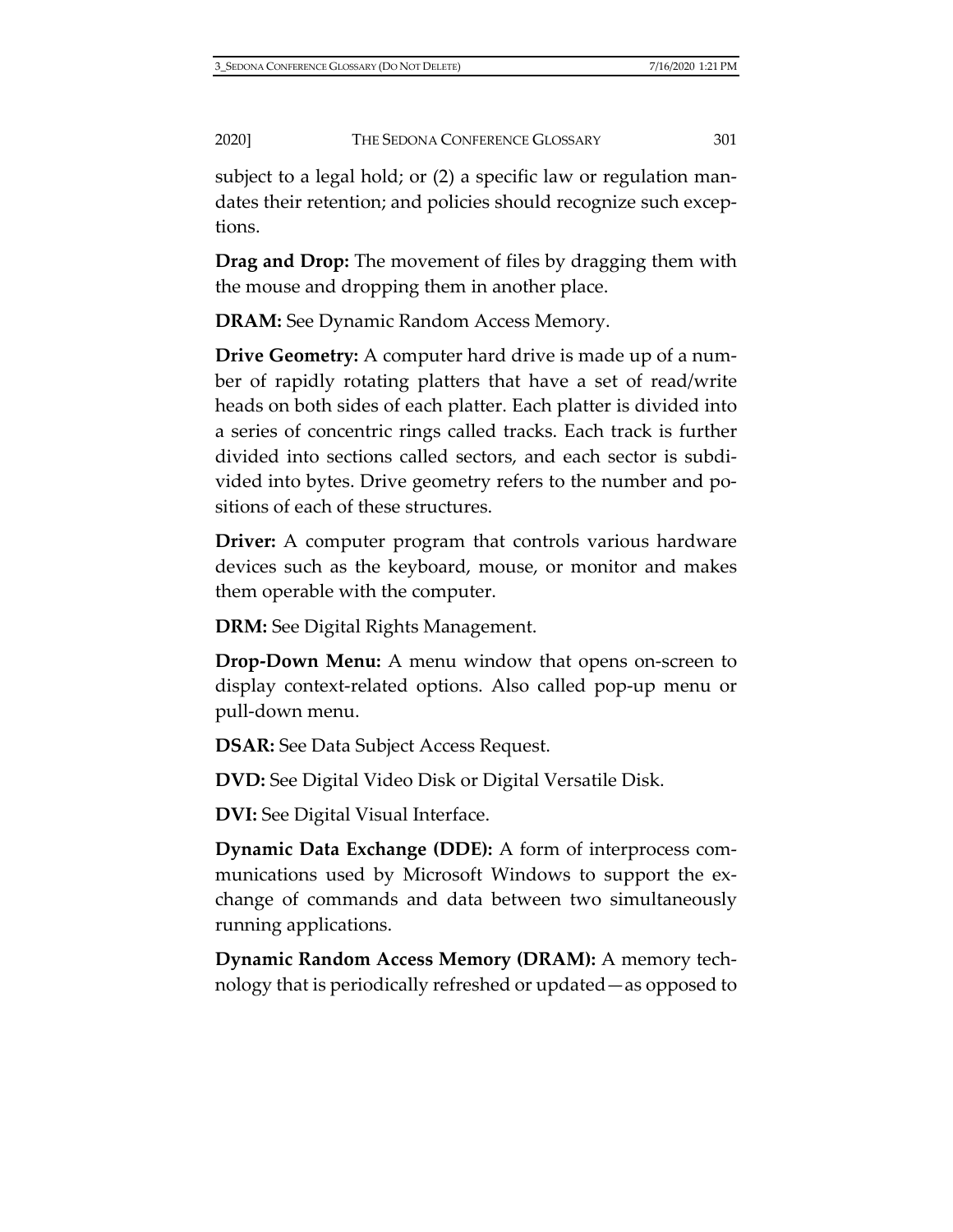static RAM chips that do not require refreshing. The term is often used to refer to the memory chips themselves.

**Dynamic Search**: A term used to describe a saved search that is updated each time the search is run to account for changes in the search corpus, such as added data or coding information. See also Static Search.

**Early Case Assessment (ECA):** The process of assessing the merits of a case early in the litigation lifecycle to determine its viability. The process may or may not include the collection, analysis, and review of data.

**Early Data Assessment (EDA):** The process of separating possibly relevant electronically stored information from nonrelevant electronically stored information using both computer techniques, such as date filtering or advanced analytics, and human-assisted logical determinations at the beginning of a case. This process may be used to reduce the volume of data collected for processing and review. See also Early Case Assessment.

**ECA:** See Early Case Assessment.

**ECM:** See Enterprise Content Management.

**EDA:** See Early Data Assessment.

**EDI:** See Electronic Data Interchange.

**eDiscovery:** See Electronic Discovery.

**EDMS:** See Electronic Document Management System.

**e-doc:** A colloquial term used to refer to an electronic document that is not an email.

**e-file:** A colloquial term used to refer to an electronic file or a colloquial term used to describe the process of submitting a file electronically.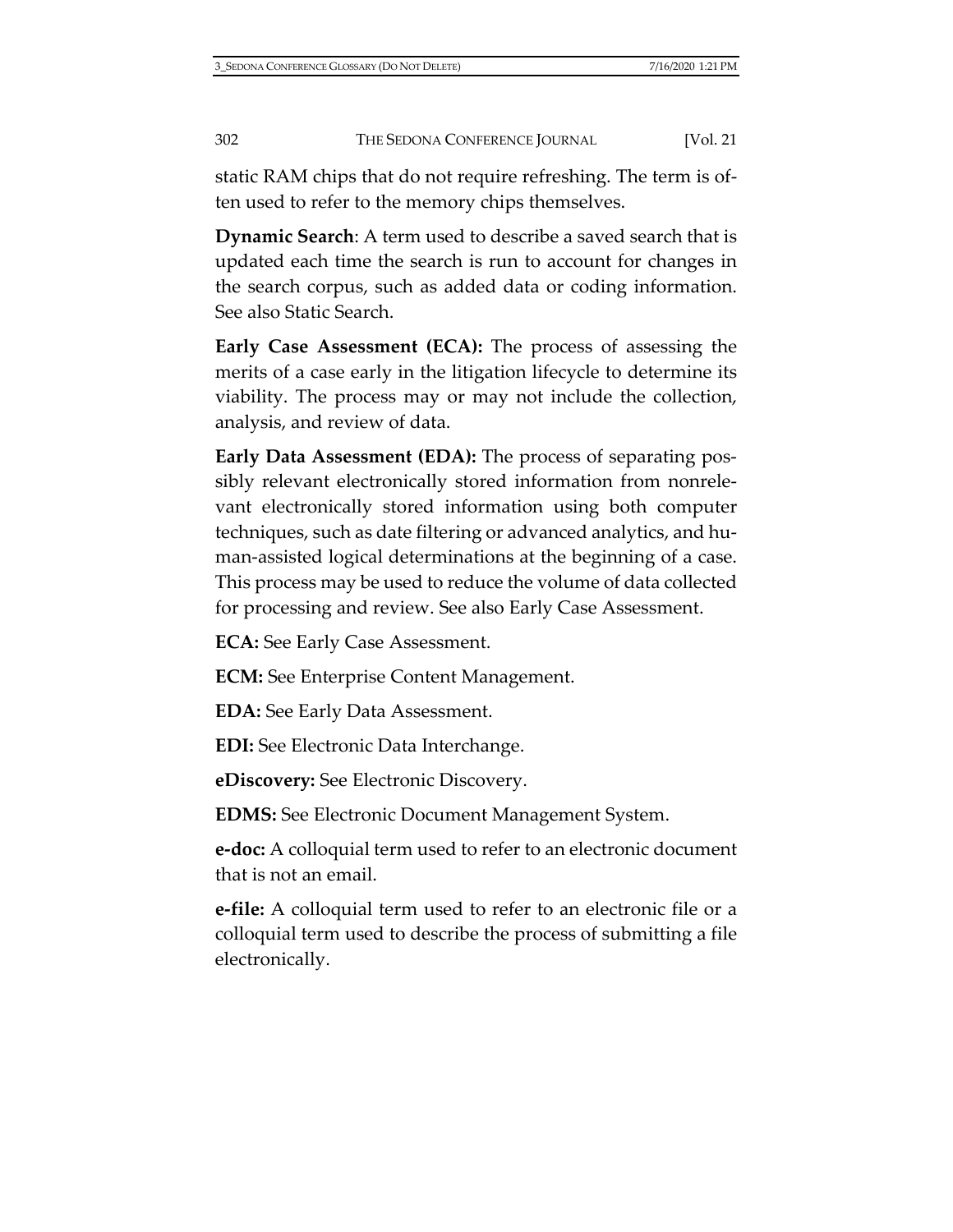**Electronic Data Interchange (EDI):** Eliminating forms altogether by encoding the data as close as possible to the point of the transaction; automated business information exchange.

**Electronic Discovery (eDiscovery):** The process of identifying, locating, preserving, collecting, preparing, reviewing, and producing electronically stored information (ESI) in the context of the legal process. See Discovery.

*Glossary* definition cited: *Gordon v. Kaleida Health,* 2013 WL 2250579, at \*2 (W.D.N.Y. May 21, 2013). *Hinterberger v. Catholic Health System Inc.,* 2013 WL 2250603, at \*2 (W.D.N.Y. May 21, 2013). *Small v. University Medical Center of Southern Nevada*, 2014 WL 4079507, at \*5 (D. Nev. Aug. 18, 2014).

**Electronic Document Management:** The process of using a computer program to manage individual unstructured files, either those created electronically or scanned to digital form from paper. See Information Lifecycle Management.

**Electronic Document Management System (EDMS):** A system to electronically manage documents during all life cycles. See Electronic Document Management.

**Electronic File Processing:** See Processing Data.

**Electronic Image:** An individual page or pages of an electronic document that has been converted into a static format, for example PDF or TIFF. See PDF and TIFF.

**Electronic Record:** Information recorded in a form that requires a computer or other machine to process it.

**Electronically Stored Information (ESI):** As referenced in the U.S. Federal Rules of Civil Procedure, information that is stored electronically, regardless of the media or whether it is in the original format in which it was created, as opposed to stored in hard copy (i.e., on paper).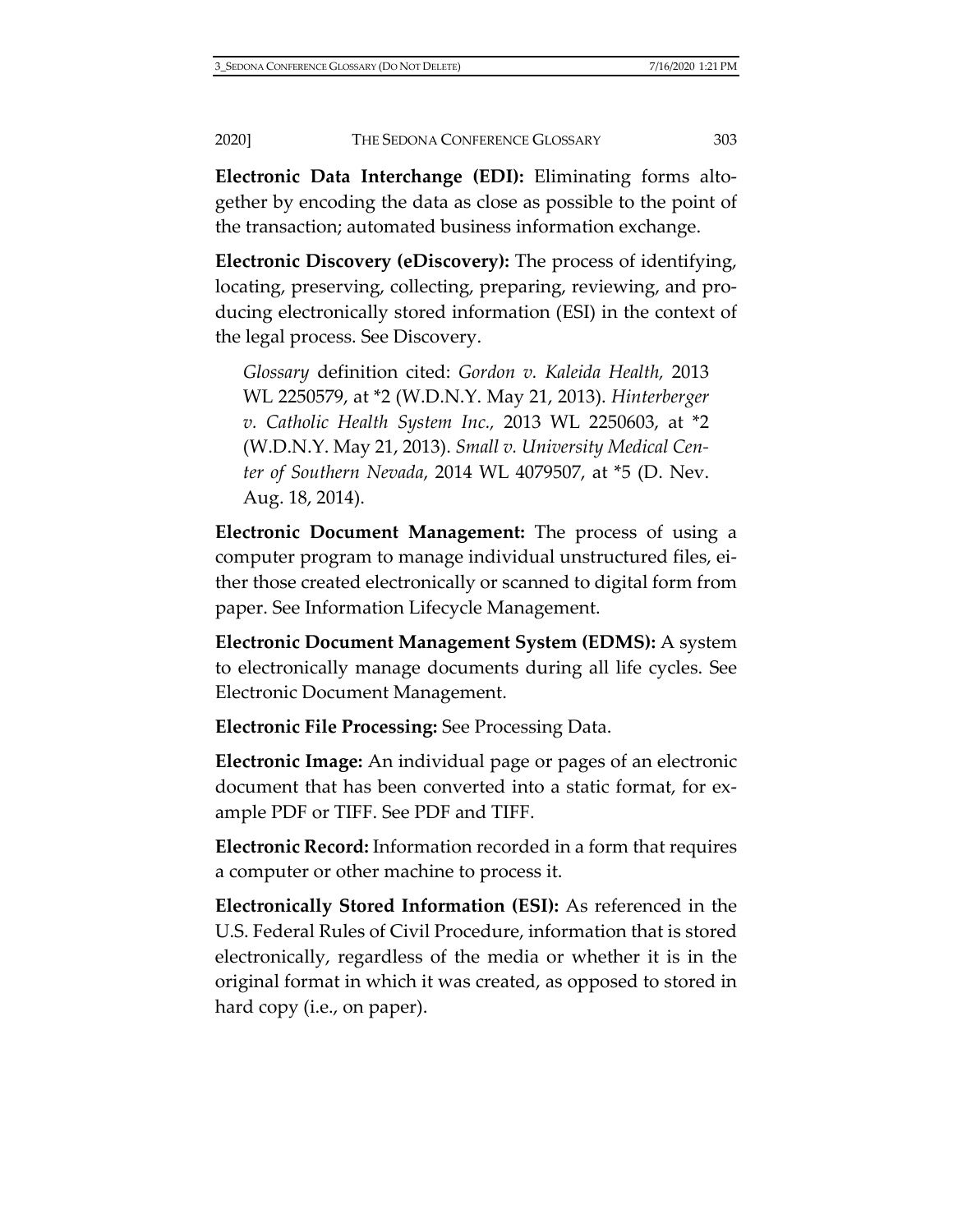*Glossary* definition cited: *EEOC v. BOK Financial Corp.,* 2013 WL 12330078 at \*1 (D.N.M. May 7, 2013).

**Elusion:** The percentage of documents of a search's null set that were missed by the search, usually determined with review of a random sample of the null set. The elusion rate can be multiplied by the number of documents in the null set to estimate how many documents were missed by the search.

**Email (Electronic Mail):** An electronic means for sending, receiving, and managing communications via a multitude of different structured data applications (email client software), such as Outlook or Lotus Notes or those often known as "webmail," such as Gmail or Yahoo Mail. See Email Message.

*Glossary* definition cited: *Rosehoff, Ltd. v. Truscott Terrace Holdings LLC*, 2016 WL 2640351, at \*5 (W.D.N.Y. May 10, 2016).

**Email Address:** A unique value given to individual user accounts on a domain used to route email messages to the correct email recipient, most often formatted as follows: user-ID@ domain-name. See Email Message.

**Email Archiving:** A systematic approach to retaining and indexing email messages to provide centralized search and retrieval capabilities. See Journaling.

**Email Client:** See Email (Electronic Mail).

**Email Message:** A file created or received via an electronic mail system. Any attachments that may be transmitted with the email message are not part of the email message but are part of the Message Unit and Document Family.

**Email Store:** A file or database containing individual email messages. See Container File; Message Unit; OST; PST; and NSF.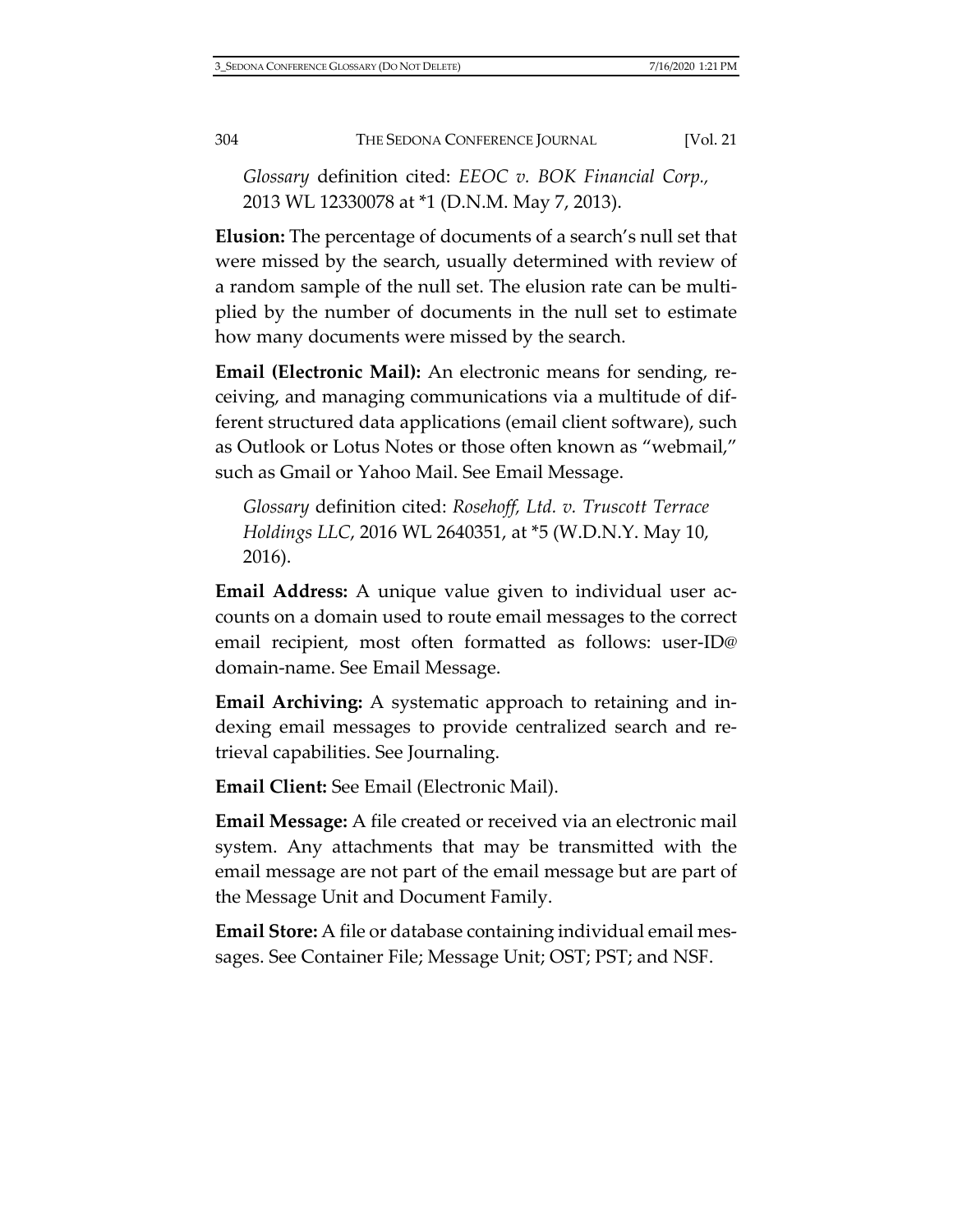**Email String:** An electronic conversation between two or more parties via email. Also referred to as an email thread. See Thread.

**Email Threading**: A technical process of regrouping emails that comprise an email discussion, including replies and forwards.

**Embedded Object:** A file or piece of a file that is copied into another file, often retaining the utility of the original file's application; for example, a part of a spreadsheet embedded into a word processing document that still allows for editing and calculations after being embedded. See Compound Document.

*Glossary* definition cited: *United States v. Life Care Centers Of America, Inc.*, 2015 WL 10987073, at \*9 (E.D. Tenn. Aug. 31, 2015).

**EML:** File extension of a generic email message file.

**Emoji:** An image utilized to express an emotion or thought in an electronic message.

**Emoticon:** An image or set of keyboard characters used to depict a facial expression and used to indicate the author's intended tone or feelings.

**Encapsulated PostScript (EPS):** Uncompressed files for images, text, and objects. Can only be printed on printers with PostScript drivers.

**Encoding:** To change or translate into code; to convert information into digital format. For software, encoding is used for video and audio references, such as encoding analog format into digital or raw digital data into compressed format.

**Encryption:** A procedure that renders the contents of a message or file unreadable to anyone not authorized to read it; used to protect electronically stored information being stored or transferred from one location to another.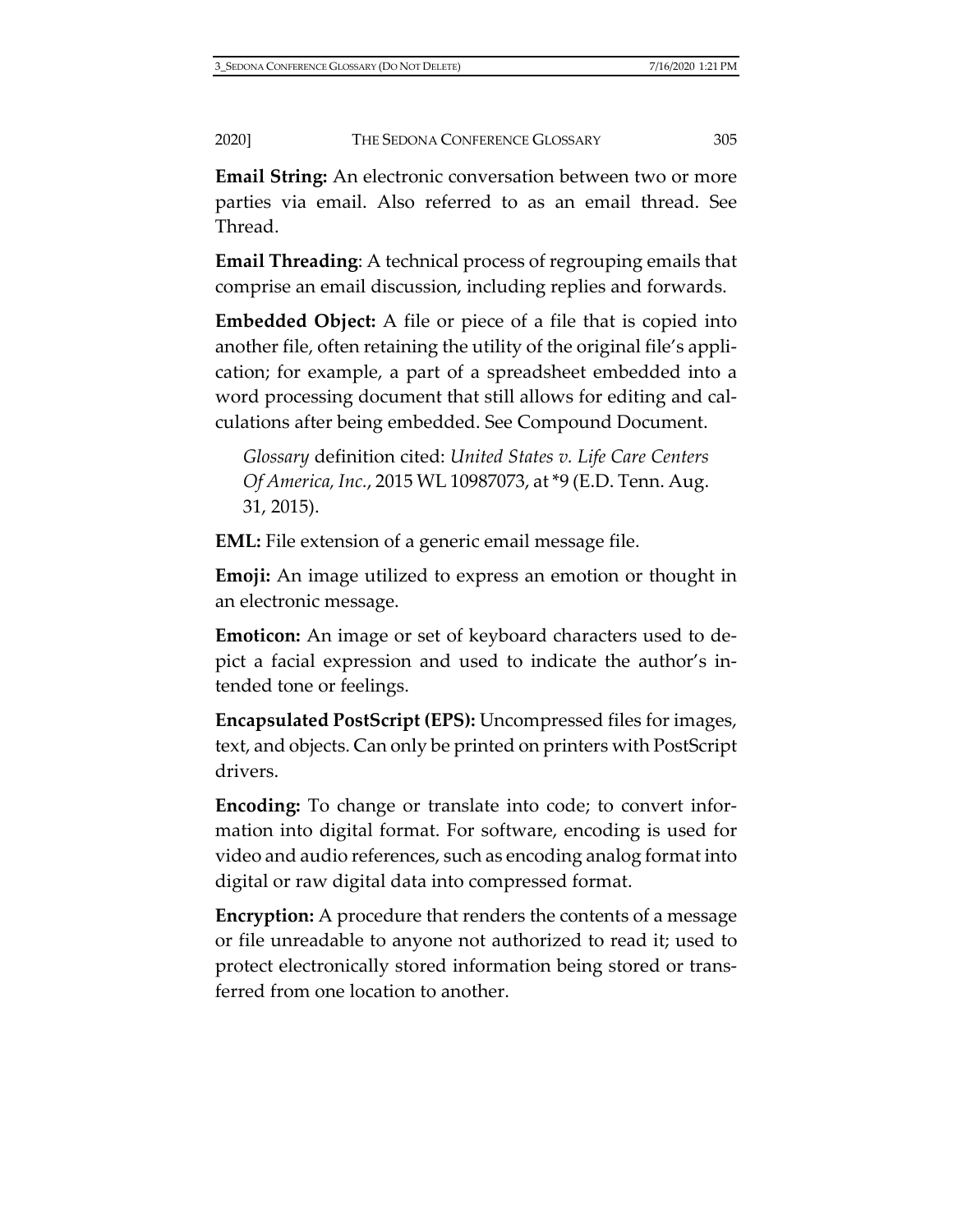**Encryption Key:** A data value that is used to encrypt and decrypt data. The number of bits in the encryption key is a rough measure of the encryption strength; generally, the more bits in the encryption key, the more difficult it is to break. See Decryption.

**End Document Number or EndDoc#:** A common metadata field that contains the Bates number of the last page of a document.

**End of File (EOF):** A distinctive code that uniquely marks the end of a data file.

**Enhanced Parallel Port (EPP):** See Port.

**Enhanced Small Device Interface (ESDI):** A defined, common electronic interface for transferring data between computers and peripherals, particularly disk drives.

**Enhanced Titles:** A bibliographic coding field that captures a meaningful/descriptive title for a document based on a reading of the document as opposed to a verbatim title lifted as it appears on the face of the document. See Verbatim Coding.

**Enterprise Architecture:** Framework of information systems and processes integrated across an organization. See Information Technology Infrastructure.

**Enterprise Content Management (ECM):** Management of an organization's unstructured electronically stored information, regardless of where it exists, throughout the entire lifecycle of the ESI.

**EOF:** See End of File.

**Ephemeral Data:** Data that exists for a very brief, temporary period and is transitory in nature, such as data stored in random access memory (RAM).

**EPP:** See Enhanced Parallel Port.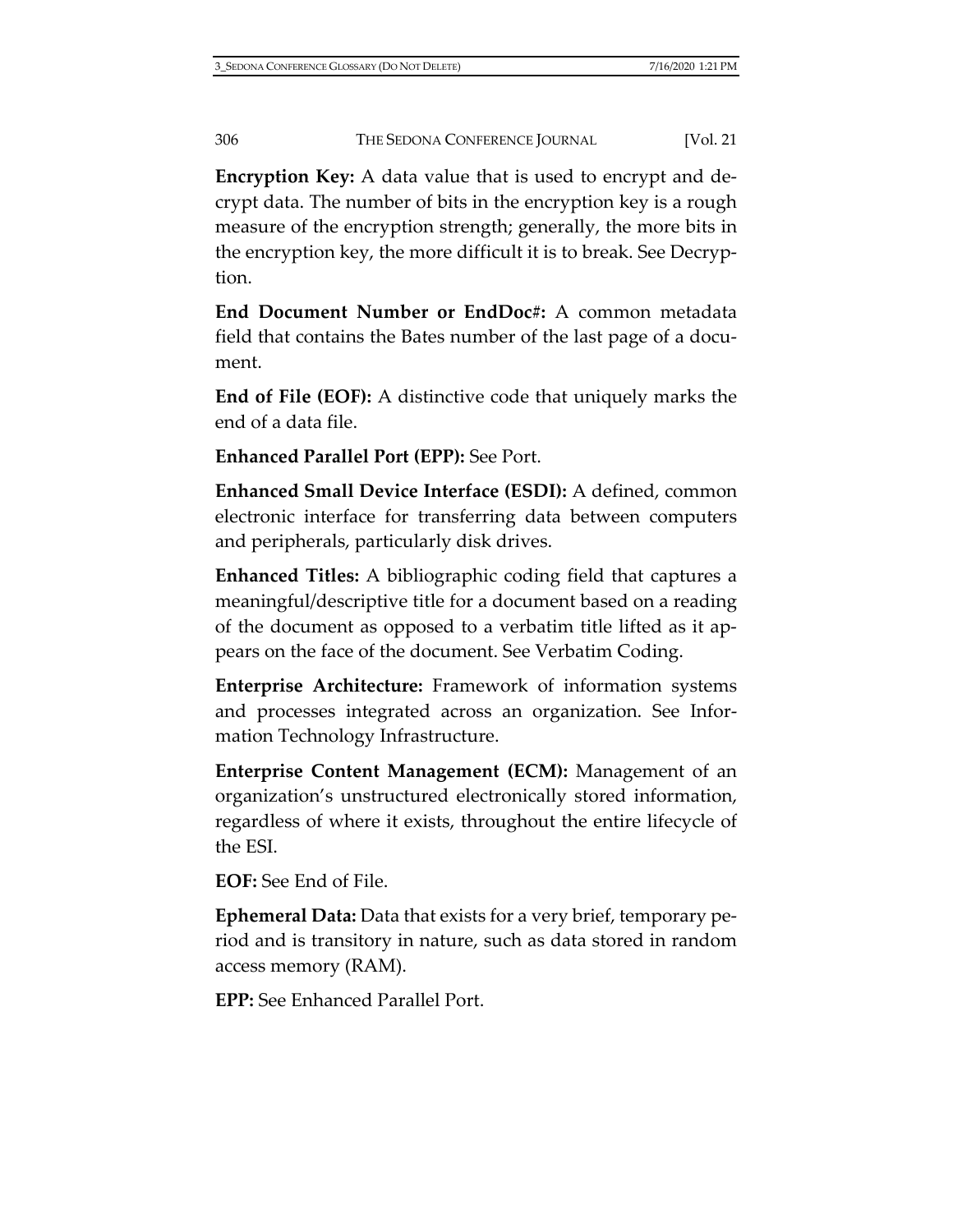**EPS:** See Encapsulated PostScript.

**Erasable Optical Disk:** A type of optical disk that can be erased and new electronically stored information added; most optical disks are read only.

**ESDI:** See Enhanced Small Device Interface.

**ESI:** See Electronically Stored Information.

**Ethernet:** A common way of networking personal computers to create a Local Area Network (LAN).

**Evidentiary Image or Copy:** See Forensic Copy.

**Exabyte:** 1,024 petabytes (approximately one billion gigabytes). See Byte.

**Exception Files**: See Processing Exception.

**Exchange Server:** A server running Microsoft Exchange messaging and collaboration software. It is widely used by enterprises using Microsoft infrastructure solutions. Among other things, Microsoft Exchange manages email, shared calendars, and tasks.

**Expanded Data:** See Decompression.

**Export:** The process of saving data or a subset of data in a format that can be used or imported by another system.

**Extended Partitions:** If a computer hard drive has been divided into more than four partitions, extended partitions are created. Under such circumstances each extended partition contains a partition table in the first sector that describes how it is further subdivided. See Disk Partition.

**Extensible Markup Language (XML):** A software coding language specification developed by the W3C (World Wide Web Consortium—the web development standards board). XML is a pared-down version of Standard Generalized Markup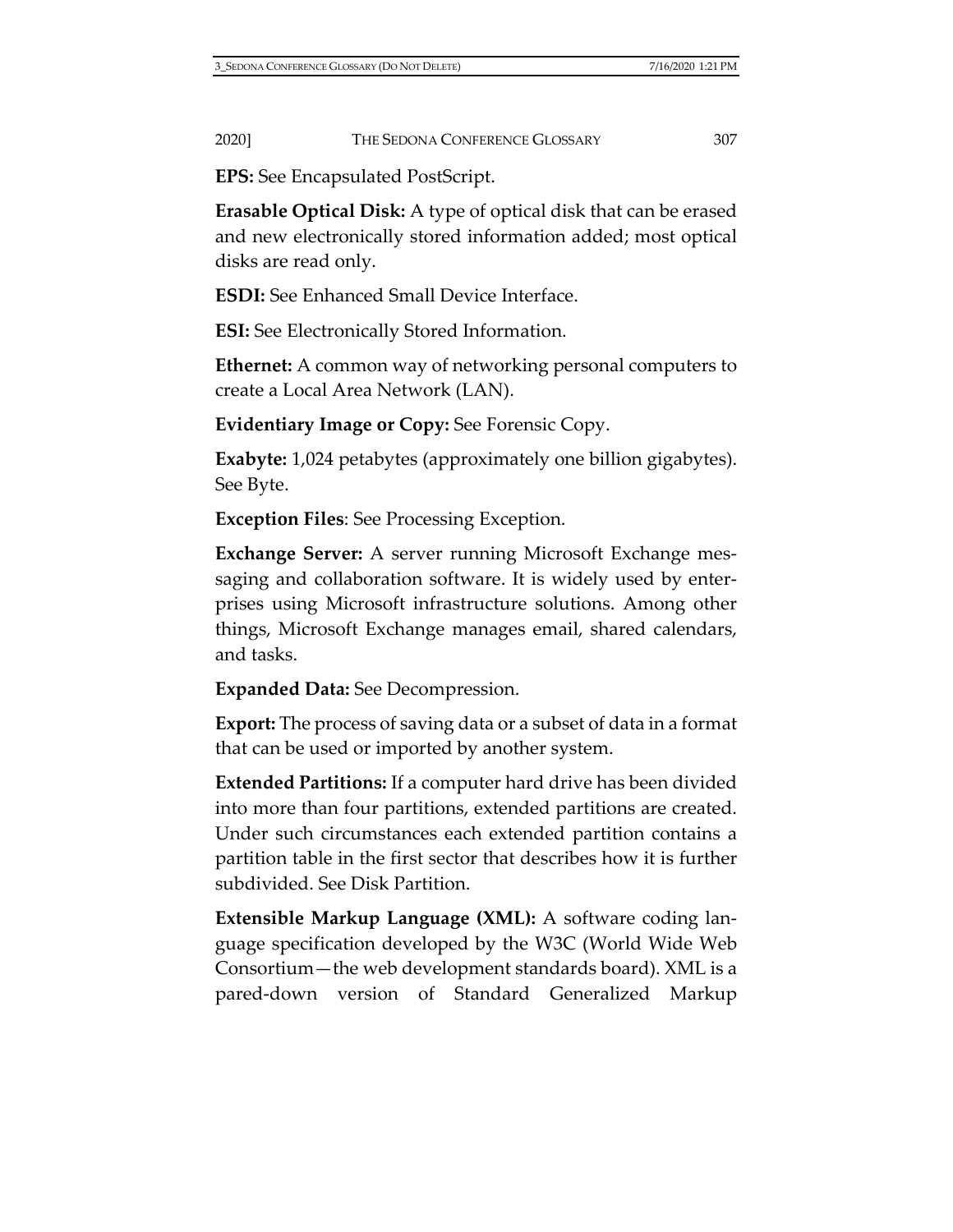Language (SGML), designed especially for web documents. It allows designers to create their own customized tag, enabling the definition, transmission, validation, and interpretation of data between applications and between organizations.

**Extraction**: The process of parsing a file into separate components for further analysis or to prepare for loading into a database. Text and metadata are commonly extracted from a file in order to prepare them for loading to a database.

**Extranet:** The portion of an intranet site that is accessible by users outside of a company or organization hosting the intranet. This type of access is often utilized in cases of joint defense, joint venture, and vendor-client relationships.

**False Negative:** A result from a search that is not correct because it fails to indicate a match or hit where one exists.

**False Positive:** A result from a search that is not correct because it indicates a match or hit where there is none.

**Fast Mode Parallel Port:** See Port.

**FAT:** See File Allocation Table.

**Federal Information Processing Standards (FIPS):** A set of standards issued by the National Institute of Standards and Technology after approval by the Secretary of Commerce pursuant to Section 111(d) of the Federal Property and Administrative Services Act of 1949, as amended by the Computer Security Act of 1987, Public Law 100-235.

**Fiber Optics:** A method of transmitting information by sending light pulses over cables made from thin strands of glass.

**Field (or Data Field):** A defined area of a file or data table used to record an individual piece of standardized data, such as the author of a document, a recipient, or the date of a document.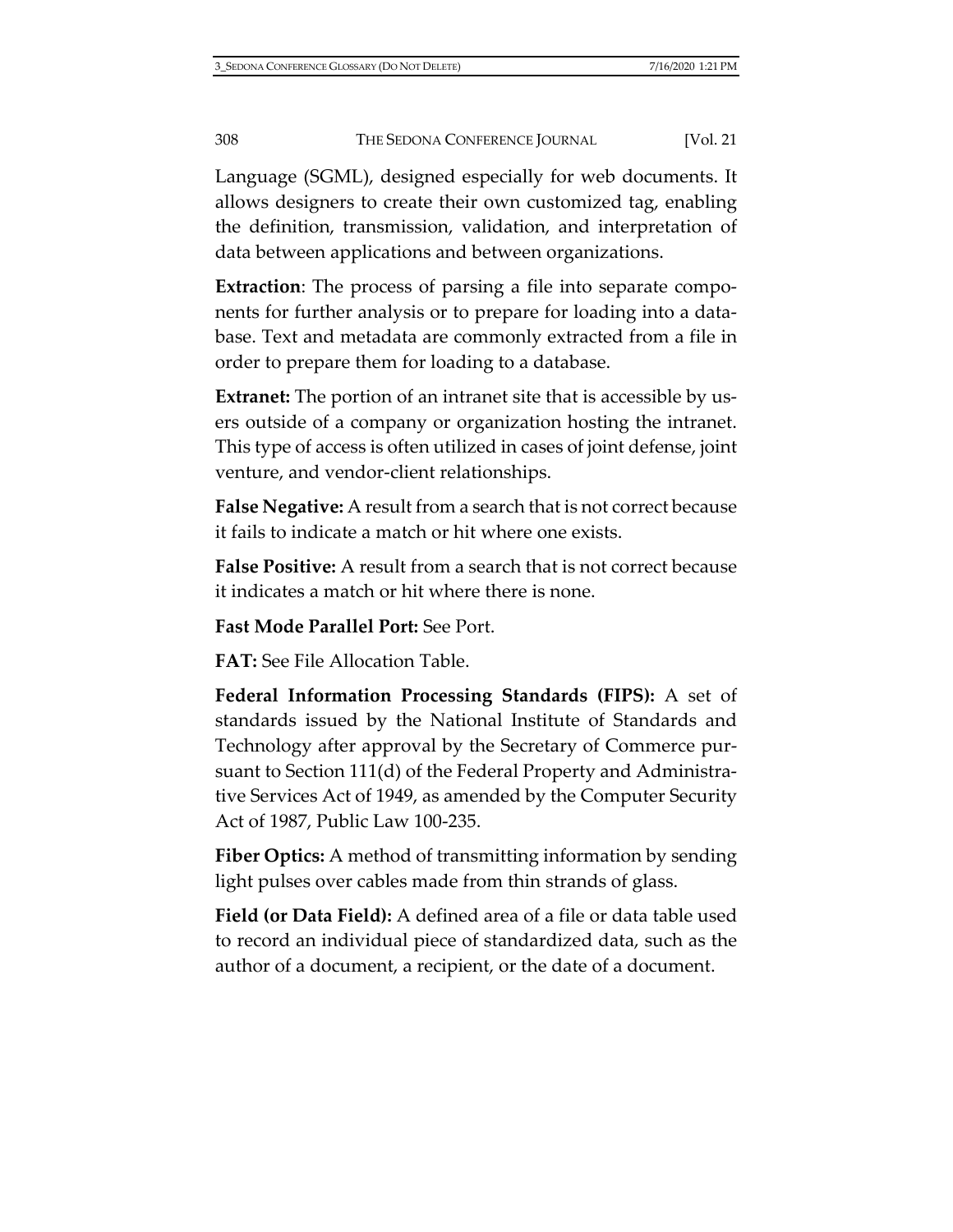**Field Mapping:** The process of normalizing data to the structure of an existing database for purposes of loading the data to the correct field, after validating the data type is the same. For example, mapping the data from a field called Date to an existing field in a database named DocDate.

**Field Separator or Field Delimiter:** A character in a text delimited file that separates the fields in an individual record. For example, the CSV format uses a comma as the field separator. See Text Delimited File.

**File:** A collection of related data or information stored as a unit under a specified name on storage medium.

**File Allocation Table (FAT):** An internal data table on hard drives that keeps track of where the files are stored. If a FAT is corrupt, a drive may be unusable, yet the data may be retrievable with forensics. See Cluster (File).

**File Compression:** See Compression.

**File Extension:** Many systems, including DOS and UNIX, allow a filename extension that consists of one or more characters following the proper filename. For example, image files are usually stored as .bmp, .gif, .jpg or .tiff. Audio files are often stored as .aud or .wav. There are a multitude of file extensions identifying file formats. The filename extension should indicate what type of file it is; however, users may change filename extensions to evade firewall restrictions or for other reasons. Therefore, file types should be identified at a binary level rather than relying on file extensions. To research file types, see [http://www.fil](http://www.filext.com/) [ext.com.](http://www.filext.com/) Different applications can often recognize only a predetermined selection of file types. See Format (noun).

**File Format:** The organization or characteristics of a file that determine with which software programs it can be used. See Format (noun).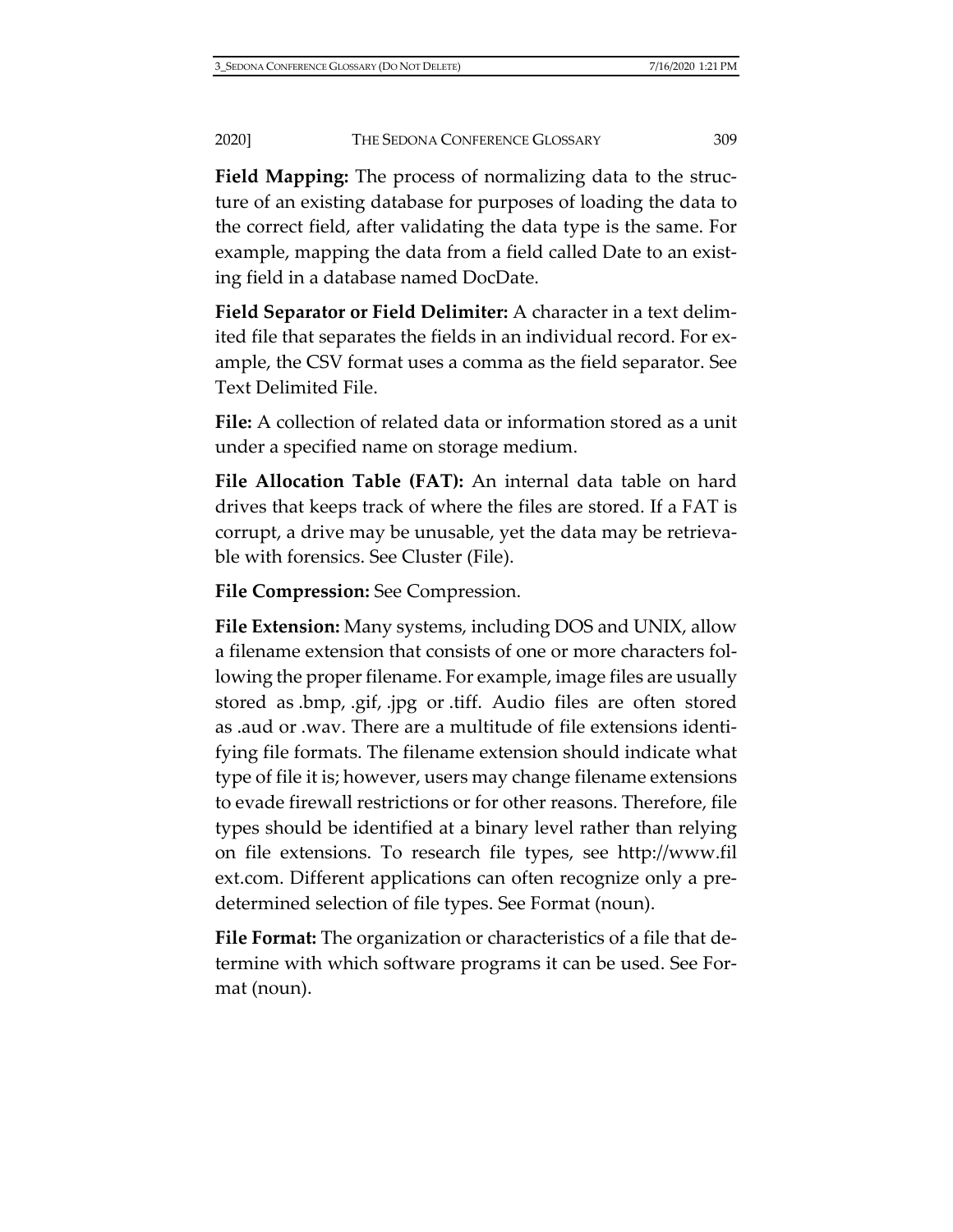**File Header:** See Header.

**File-Level Binary Comparison:** A method of de-duplication using the digital fingerprint (hash) of a file to compare the individual content and location of bytes in one file against those of another file. See Data Verification; De-Duplication; Digital Fingerprint; and Hash Coding.

**File Plan:** A document containing the identifying number, title, description, and disposition authority of files held or used in an office.

**File Server:** A computer that serves as a storage location for files on a network. File servers may be employed to store electronically stored information, such as email, financial data, or word processing information or to back up the network. See Server.

**File Sharing:** Providing access to files or programs to multiple users on a network.

**File Signature:** See Digital Signature.

**File Slack:** See Slack Space.

**File System:** The means by which an operating system or program organizes and keeps track of electronically stored information in terms of logical structures and software routines to control access to the ESI, including the structure in which the files are named, stored, and organized. The file system also tracks data when a user copies, moves, or deletes a file or subdirectory.

**File Table:** A specific table in a Structured Query Language (SQL) database that allows for the storage of files and information that can be directly accessible from the Windows interface, as opposed to only from within SQL itself. See Master File Table; SQL.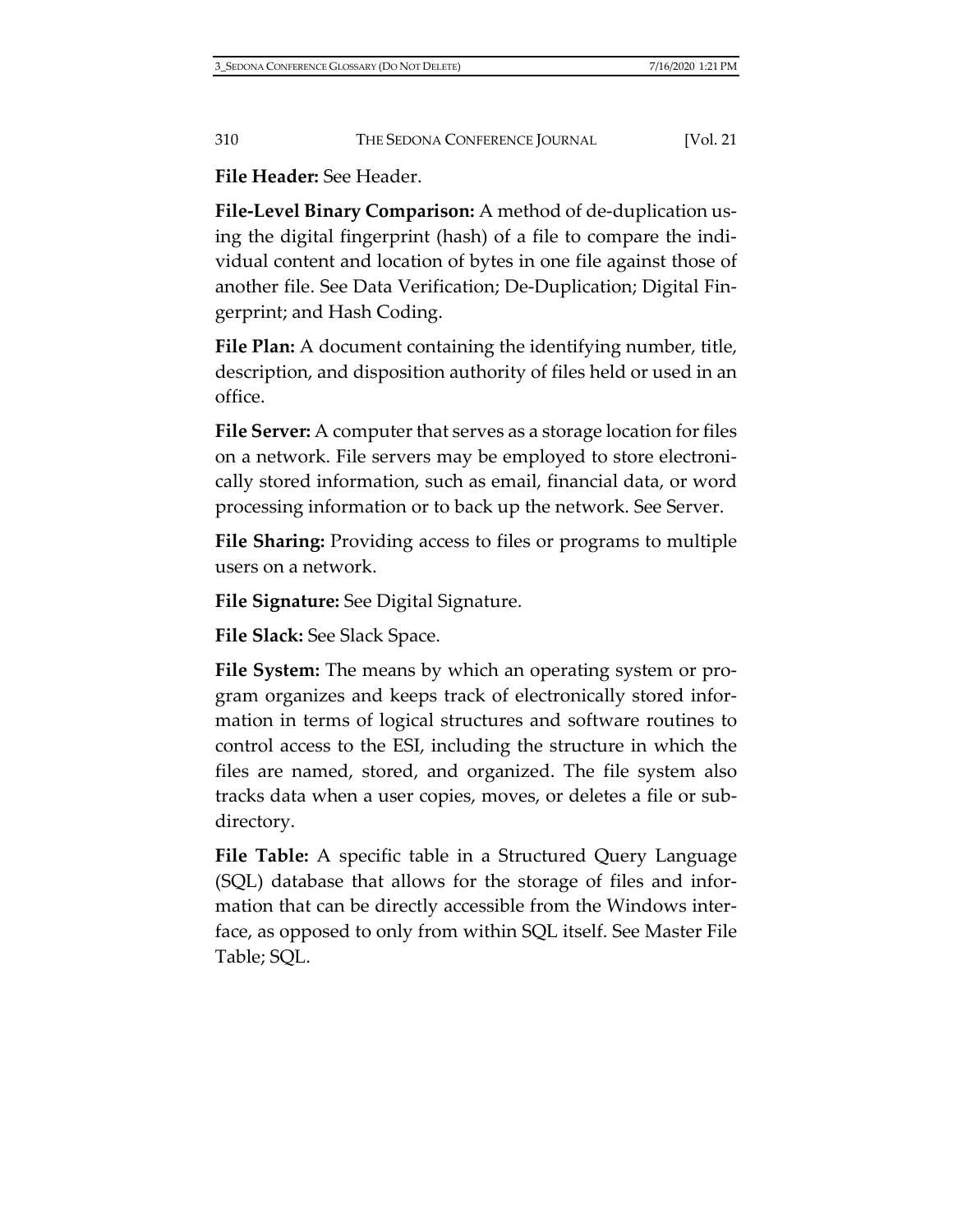**File Transfer:** The process of moving or transmitting a copy of a file from one location to another, as between two programs or from one computer to another.

**File Transfer Protocol (FTP):** An internet protocol that governs the transfer of files between computers over a network or the internet. The terms FTP server or FTP site are commonly used to refer to a location to upload/download and exchange data, particularly in large volume.

*Glossary* definition cited: *Balance Point Divorce Funding, LLC v. Scrantom*, 305 F.R.D. 67, 75 (S.D.N.Y. 2015).

**File Type:** The description of a file's contents based on the performance of a signature analysis, which analyzes the internal structure of the file, typically the header or footer, which contains information about the true program-related origin of the file, even where the file extension has been changed.

**Filename:** The name used to identify a specific file in order to differentiate it from other files, typically comprised of a series of characters, a dot, and a file extension (e.g., sample.doc). See File Extension and Full Path.

**Filter (verb):** See Data Filtering.

**Filtering**: See Data Filtering.

**FIPS:** See Federal Information Processing Standards.

**Firewall:** A set of related security programs and/or hardware that protects the resources of a private network from unauthorized access by users outside of an organization or user group. A firewall filters information to determine whether to forward the information toward its destination.

**Flash Drive:** A small, removable data storage device that uses flash memory and connects via a USB port. Also referred to as Jump Drive, Key Drive, and Thumb Drive.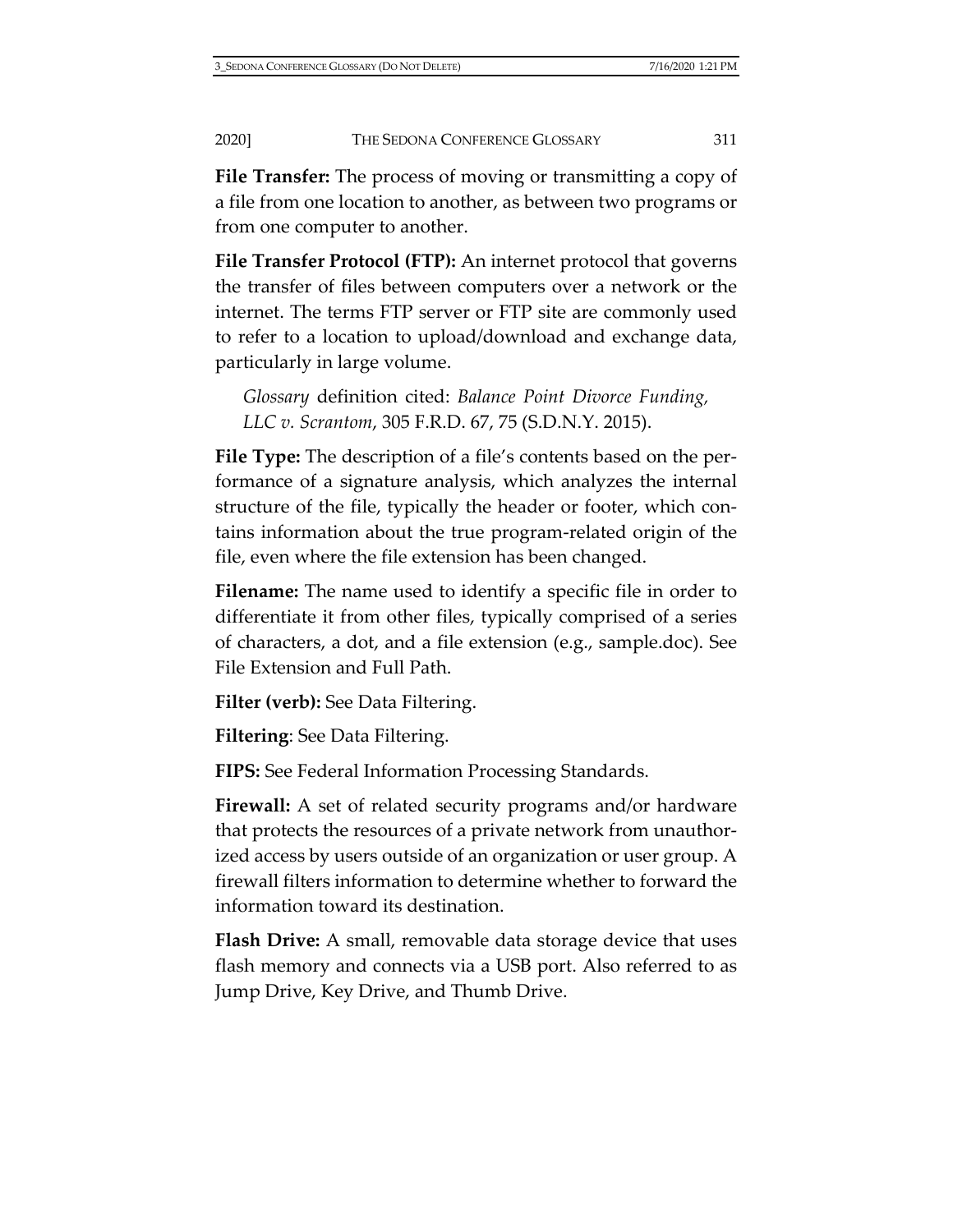**Flash Memory:** A type of computer memory used for storage of data to a physical disk by electrical impulses.

**Flat File:** A nonrelational, text-based file (i.e., a word processing document).

**Floppy Disk:** A thin magnetic film disk housed in a protective sleeve, used to copy and transport relatively small amounts of data.

**F-Measure:** Also known as the F1 Score or the F Score, a measure of a search's accuracy calculated by using precision and recall. (Precision x Recall) / (Precision + Recall).

**Folder:** See Directory.

**Forensic Copy:** An exact copy of an entire physical storage media (hard drive, CD-ROM, DVD-ROM, tape, etc.), including all active and residual data and unallocated or slack space on the media. Forensic copies are often called images or imaged copies. See Bit Stream Backup; Mirror Image.

*Glossary* definition cited: *CBT Flint Partners, LLC v. Return Path, Inc.,* 737 F.3d 1320, 1328 (Fed. Cir. Dec. 13, 2013). *Javeler Marine Services LLC v. Cross,* 175 F. Supp. 3d 756, 762 (S.D. Tex. 2016).

**Forensics:** The scientific examination and analysis of data held on, or retrieved from, a computer in such a way that the information can be used as evidence in a court of law. It may include the secure collection of computer data; the examination of suspect data to determine details such as origin and content; the presentation of computer-based information to courts of law; and the application of a country's laws to computer practice. Forensics may involve recreating deleted or missing files from hard drives, validating dates and logged-in authors/editors of documents, and certifying key elements of documents and/or hardware for legal purposes.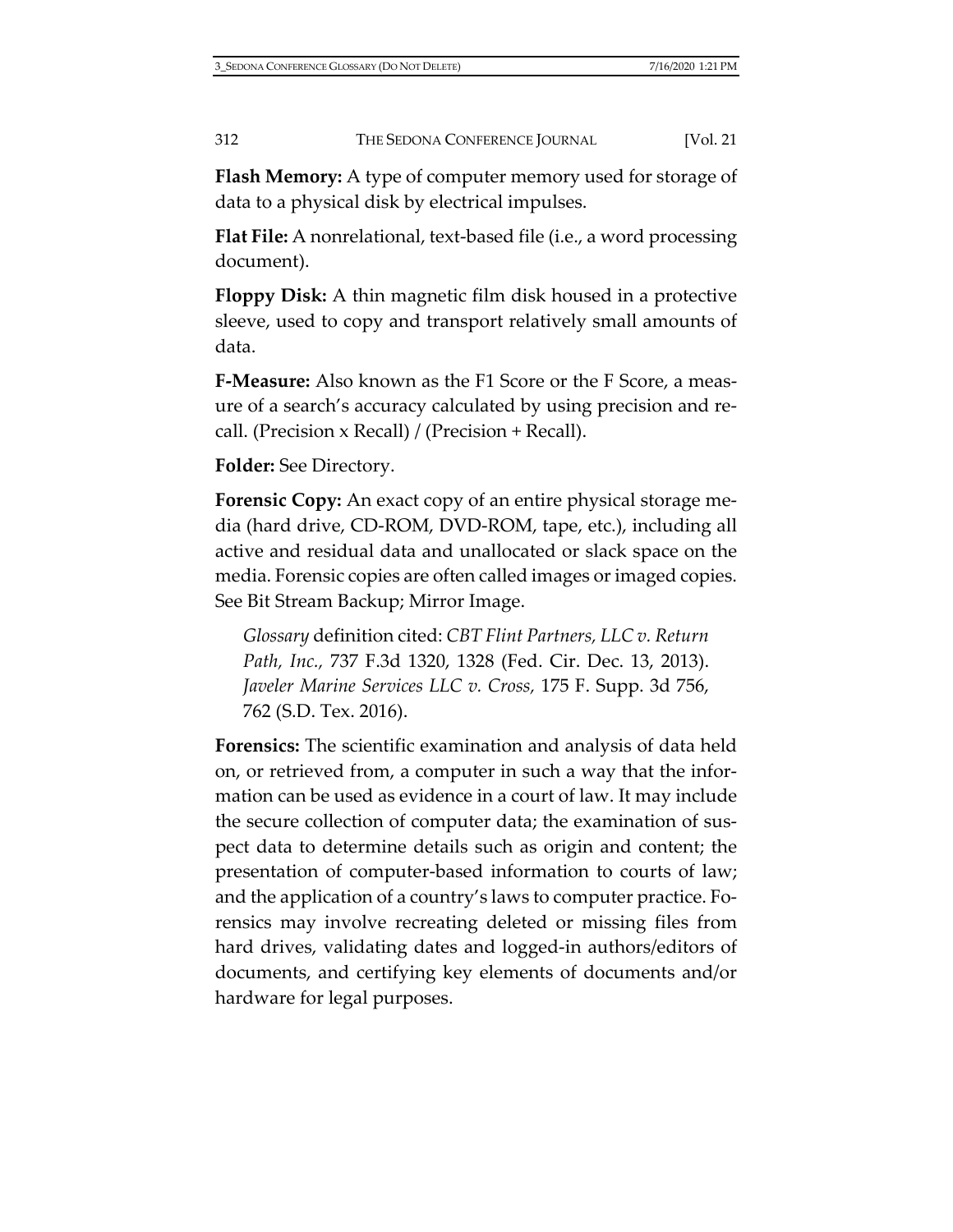**Form of Production:** The specifications for the exchange of documents and/or data between parties during a legal dispute. It is used to refer both to file format (e.g., native vs. imaged format, with agreed-upon metadata and extracted text in a load file) and the media on which the documents are produced (paper vs. electronic). See Load File; Native Format.

**Format (noun):** The internal structure of a file, which defines the way it is stored and used. Specific applications may define unique formats for their data (e.g., "MS Word document file format"). Many files may only be viewed or printed using their originating application or an application designed to work with compatible formats. There are several common email formats, such as Outlook and Lotus Notes. Computer storage systems commonly identify files by a naming convention that denotes the format (and therefore the probable originating application). For example, DOC for Microsoft Word document files; XLS for Microsoft Excel spreadsheet files; TXT for text files; HTM for HyperText Markup Language (HTML) files such as web pages; PPT for Microsoft PowerPoint files; TIF for tiff images; PDF for Adobe images; etc. Users may choose alternate naming conventions, but this will likely affect how the files are treated by applications.

*Glossary* definition cited: *EEOC v. BOK Financial Corp.,* 2013 WL 12330078 at \*1 (D.N.M. May 7, 2013).

**Format (verb):** To make a drive ready to store data within a particular operating system. Erroneously thought to "wipe" drive. Typically, formatting only overwrites the File Allocation Table, but not the actual files on the drive.

**Forms Processing:** A specialized imaging application designed for handling pre-printed forms. Forms processing systems often use high-end (or multiple) OCR engines and elaborate data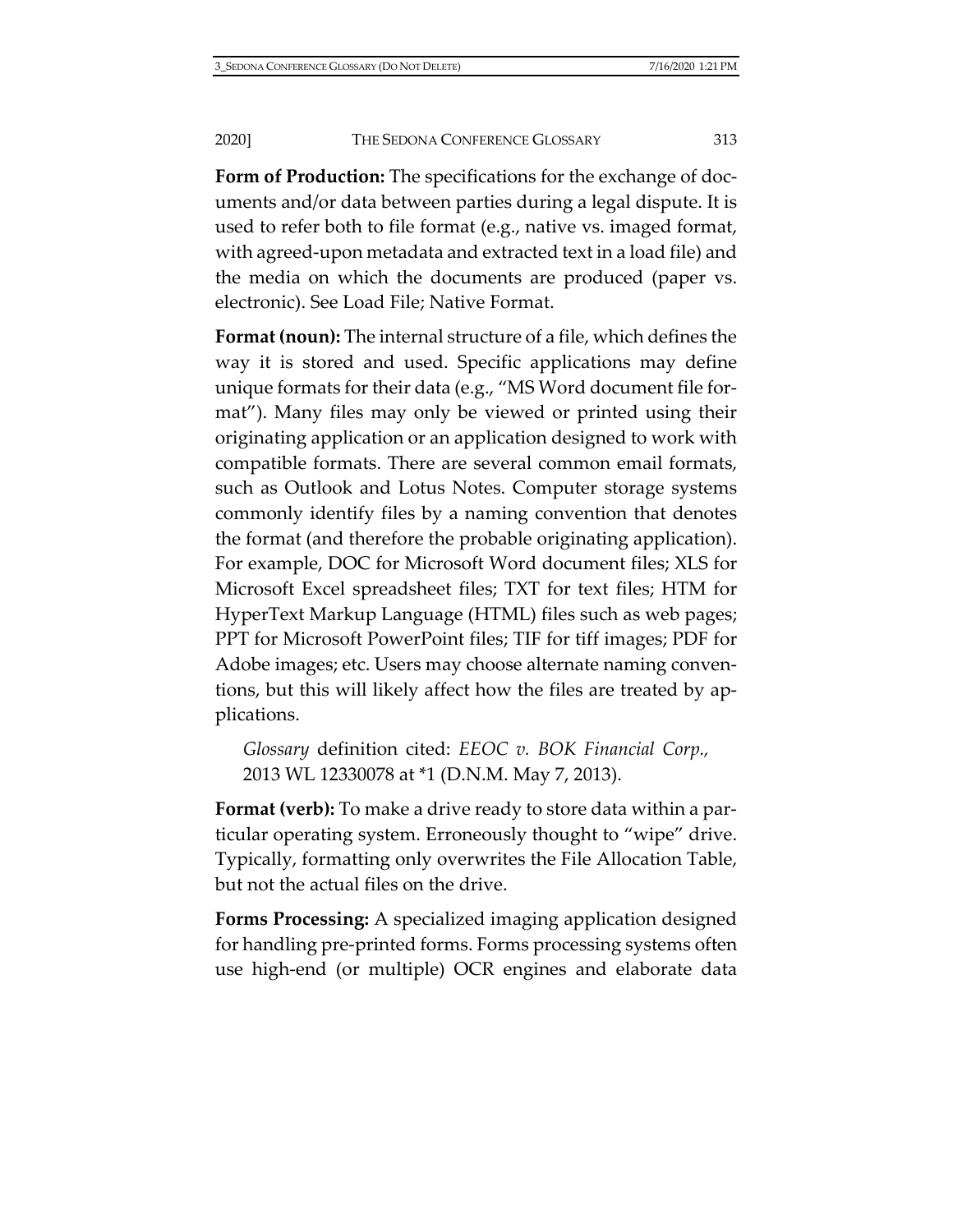validation routines to extract handwritten or poor-quality print from forms that go into a database.

**Fragmentation:** The process by which parts of files are separately stored in different areas on a hard drive or removable disk in order to utilize available space. See Defragment.

**FTP:** See File Transfer Protocol.

**Full Duplex:** Data communications devices that allow fullspeed transmission between computers in both directions at the same time.

**Full Path:** A file location description that includes the drive, starting or root directory, all attached subdirectories, and ending with the file or object name. Often referred to as the Path Name.

**Full-Text Indexing:** The extraction and compilation of text from a collection of ESI. Text is gathered both from the body of the data and selected metadata fields. See Index.

**Full-Text Search:** The ability to search an index of all the words in a collection of electronically stored information for specific characters, words, numbers, and/or combinations or patterns thereof in varying degrees of complexity.

**Fuzzy Search:** The method of searching an index that allows for one or more characters in the original search terms to be replaced by wild-card characters, so that a broader range of data hits will be returned. For example, a fuzzy search for "fell" could return "tell" "fall," or "felt."

**GAL:** See Global Address List.

**GB:** See Gigobyte.

**GDPR:** See General Data Protection Regulation.

**General Data Protection Regulation (GDPR):** The GDPR imposes a single set of data protection and privacy regulations and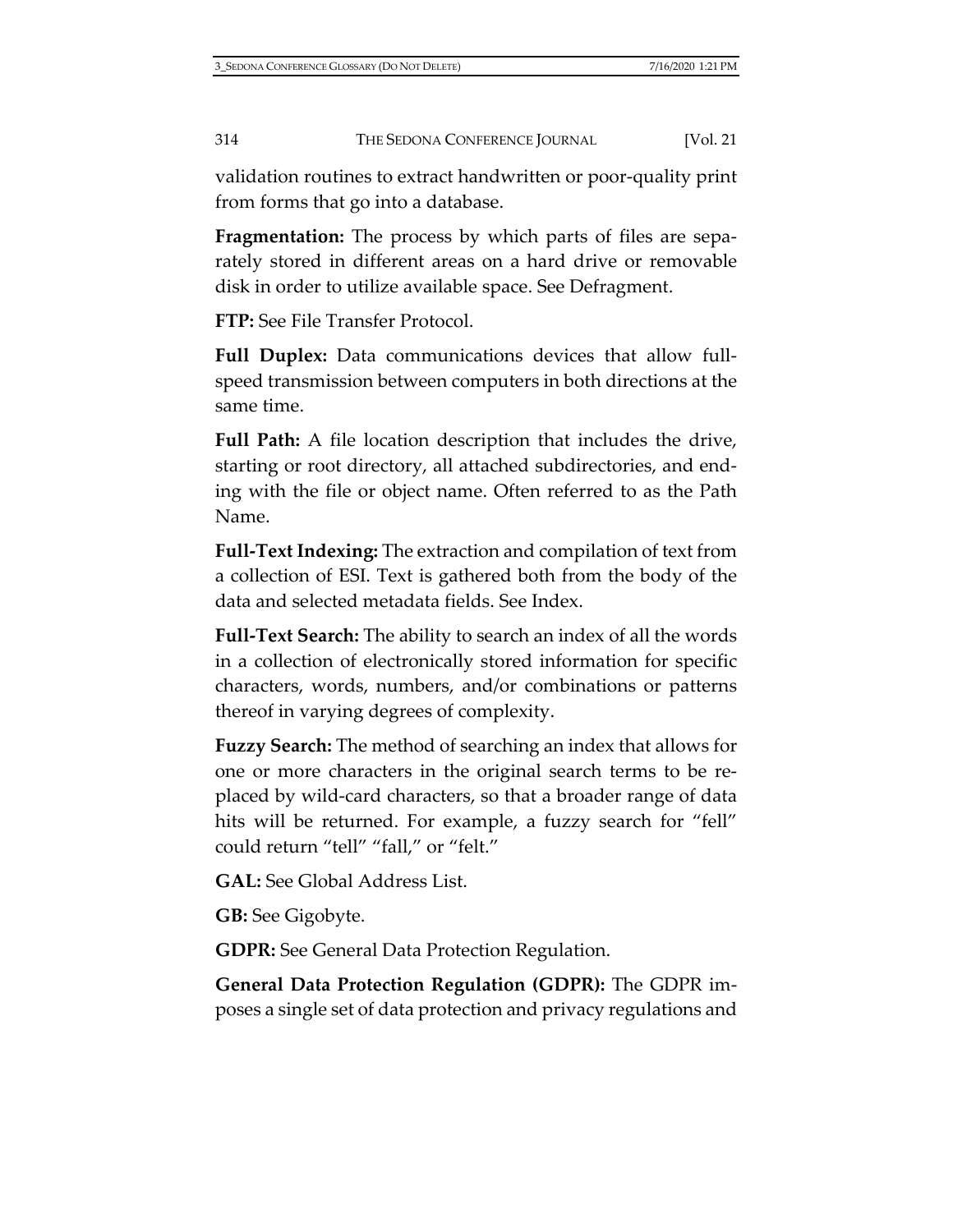rights for all data subjects of the European Union (EU) and European Economic Area (EEA), both residents and those performing regulated tasks within the EU or EEA. The Regulations consists of 99 Articles, grouped into 11 chapters, and 173 recitals with explanatory remarks.

**Genetic data (as used in the GDPR):** Personal data relating to the inherited or acquired genetic characteristics of a natural person which give unique information about the physiology or the health of that natural person and which result, in particular, from an analysis of a biological sample from the natural person in question. Information about a natural person's physical or mental health, past, present and future, including the provision of health care services is included.

**Geopbyte:** 1,024 brontobytes. See Byte.

**Ghost Imaging:** A data copying methodology that uses software to copy the entire content of a hard drive to a single compressed file or set of files. The copy includes all programs and configuration settings and is often used to restore a template copy to new computers or servers.

**GIF:** See Graphics Interchange Format.

**Gigabyte (GB):** 1,024 megabytes. See Byte.

**Global Address List (GAL):** A Microsoft Outlook directory of all Microsoft Exchange users and distribution lists to which messages can be addressed. The global address list may also contain public folder names. Entries from this list can be added to a user's personal address book.

**Global De-Deduplication:** See Case De-Duplication.

**Global Positioning System (GPS):** A technology used to track the location of ground-based objects using three or more orbiting satellites.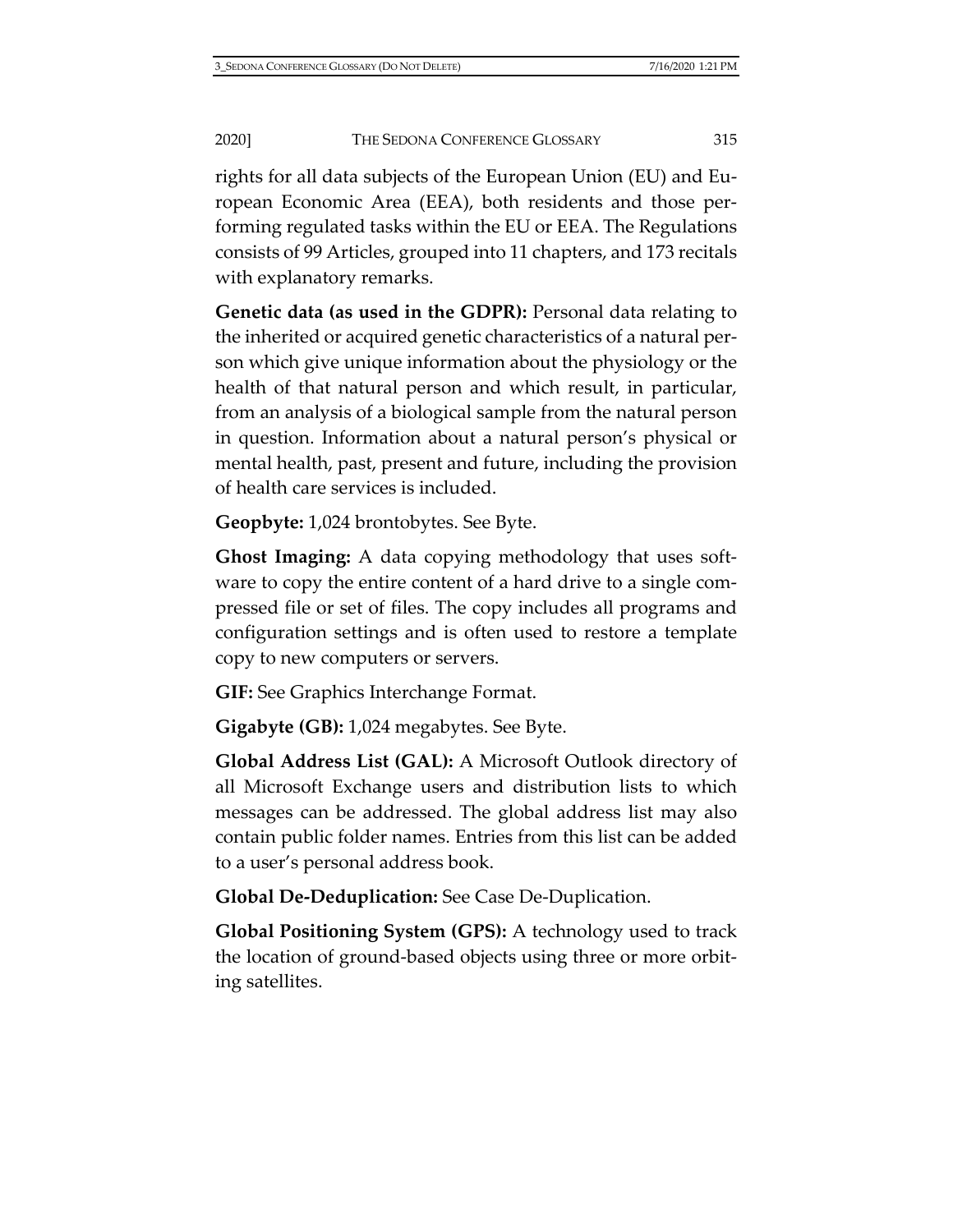**GMT Timestamp:** Identification of a file using Greenwich Mean Time as the central time authentication method. See Normalization.

**GPS:** See Global Positioning System.

**GPS Generated Timestamp:** Timestamp that identifies time as a function of its relationship to Greenwich Mean Time.

**Graphical User Interface (GUI, pronounced "gooey"):** An interface to a computer or device comprised of pictures and icons, rather than words and numbers, by which users can interact with the device.

**Graphics Interchange Format (GIF):** A common file format for storing images first originated by CompuServe, an internet service provider, in 1987. Limited to 256 colors.

**Grayscale:** See Scale-to-Gray.

**Groupware:** Software designed to operate on a network and allow several people to work together on the same documents and files.

**GUI:** See Graphical User Interface.

**Half Duplex:** Transmission systems that can send and receive data between computers, but not at the same time.

**Handshake:** A transmission that occurs at the beginning of a communication session between computers to establish the technical format of the communication.

**Handwriting Recognition Software (HRS):** Software that interprets handwriting into machine readable form.

**Hard Drive:** A storage device consisting of one or more magnetic media platters on which digital data can be written and erased. See Platter.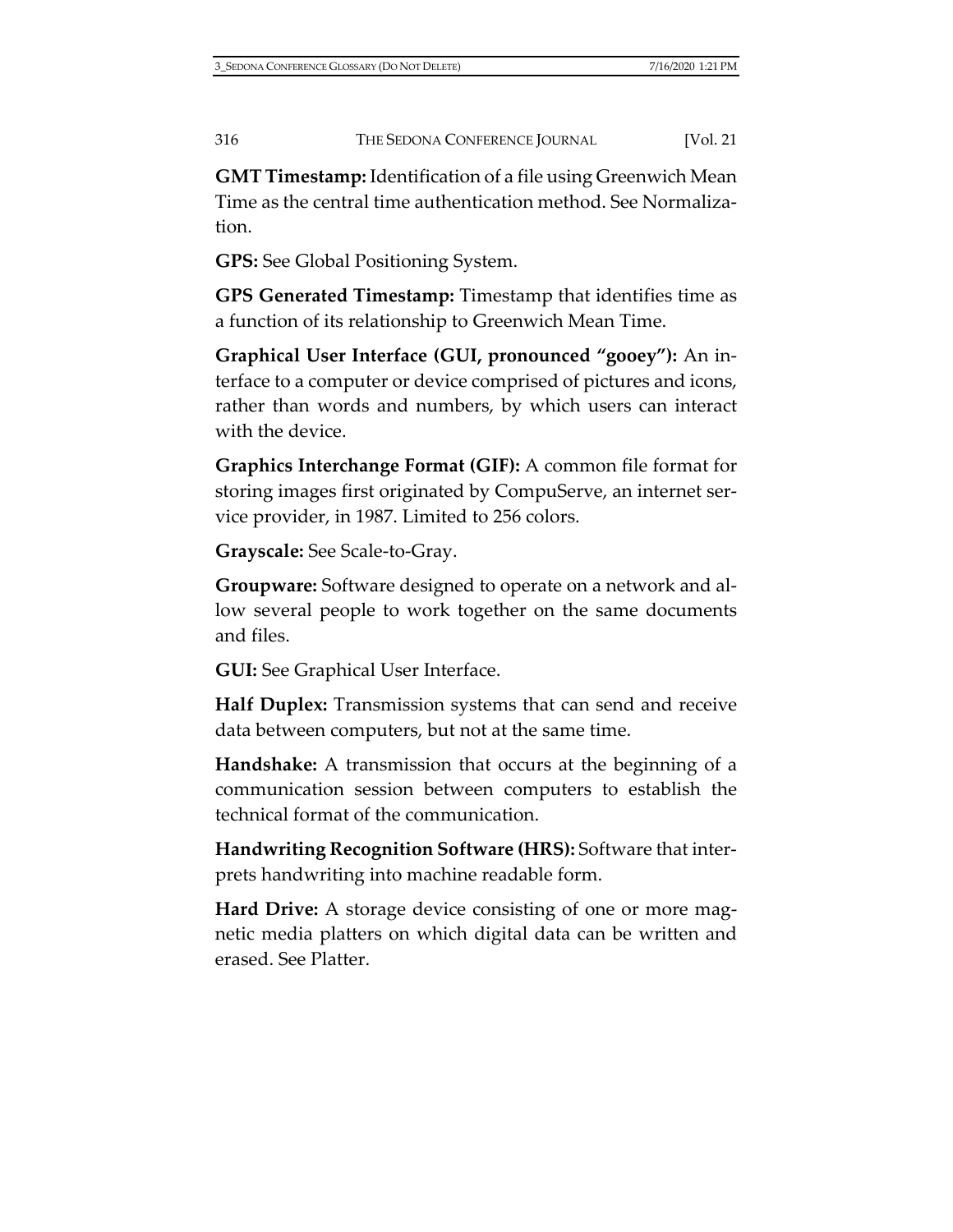**Harvesting:** The process of retrieving or collecting electronically stored information from any media; an eDiscovery vendor or specialist "harvests" ESI from computer hard drives, file servers, CDs, backup tapes, portable devices, and other sources for processing and loading to storage media or a database management system.

**Hash Coding (also Hash Value, Hash):** A mathematical algorithm that calculates a unique value for a given set of data, similar to a digital fingerprint, representing the binary content of the data to assist in subsequently ensuring that data has not been modified. Common hash algorithms include MD5 and SHA. See Data Verification; Digital Fingerprint; and File-Level Binary Comparison.

*Glossary* definition cited: *United States v. Life Care Centers Of America, Inc.*, 2015 WL 10987073, at \*18 (E.D. Tenn. Aug. 31, 2015). *United States v. Apple MacPro Computer*, 851 F.3d 238, 242 (3d Cir. 2017). *Digital Assurance Certification, LLC v. Pendolino*, 2017 WL 4342316, at \*7 (M.D. Fla. Sept. 29, 2017).

**HDMI:** See High-Definition Multimedia Interface.

**Head:** Devices which ride very closely to the surface of the platter on a hard drive and allow information to be read from and written to the platter.

**Header:** Data placed at the beginning of a file or section of data that in part identifies the file and some of its attributes. A header can consist of multiple fields, each containing its own value. See Message Header.

**Hexadecimal:** A number system with a base of 16. The digits are 0-9 and A-F, where F equals the decimal value of 15.

**Hidden Files or Data:** Files or data not readily visible to the user of a computer. Some operating system files are hidden to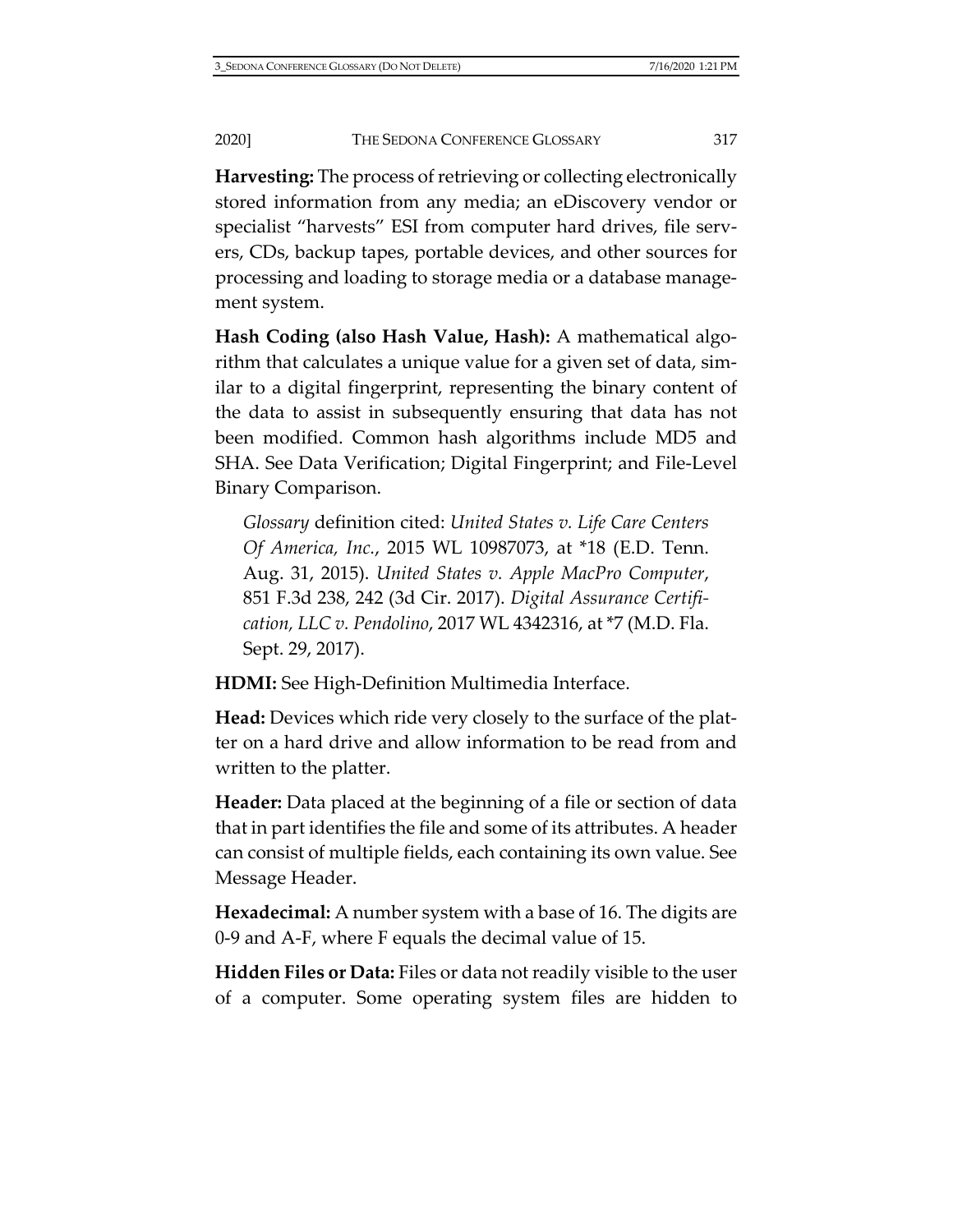prevent inexperienced users from inadvertently deleting or changing these essential files. See Steganography.

**Hierarchical Storage Management (HSM):** Software that automatically migrates files from online to less expensive near-line storage, usually on the basis of the age or frequency of use of the files.

**High-Definition Multimedia Interface (HDMI)**: An interface for the transmittal of audio and video signals from a source to a device, like a television or computer display.

**High Technology Crime Investigation Association (HTCIA):** A computer forensics nonprofit association; resources include educational programs and Listservs. See [https://htcia.org/.](https://htcia.org/)

**Hit Report or Hit List:** A report containing search terms or search phrases used on a set of data, which details the results of each term or phrase as applied to that data set, typically specifying the number of search hits per term or phrase across the entire search corpus, and the number of files returned by each term or phrase.

**Hold:** See Legal Hold.

**Honey Pot:** A computer system that acts as a decoy to lure cyber attackers by appearing to contain something of value, enabling those attacks to be more readily detected and studied.

**Horizontal De-Duplication:** A way to identify electronically stored information duplicated across multiple custodians or other production data sets, normally by comparing hash algorithms to identify duplicates and then removing or suppressing those duplicates. See Case De-Duplication; De-Duplication.

**Host:** In a network, the central computer that controls the remote computers and holds the central databases.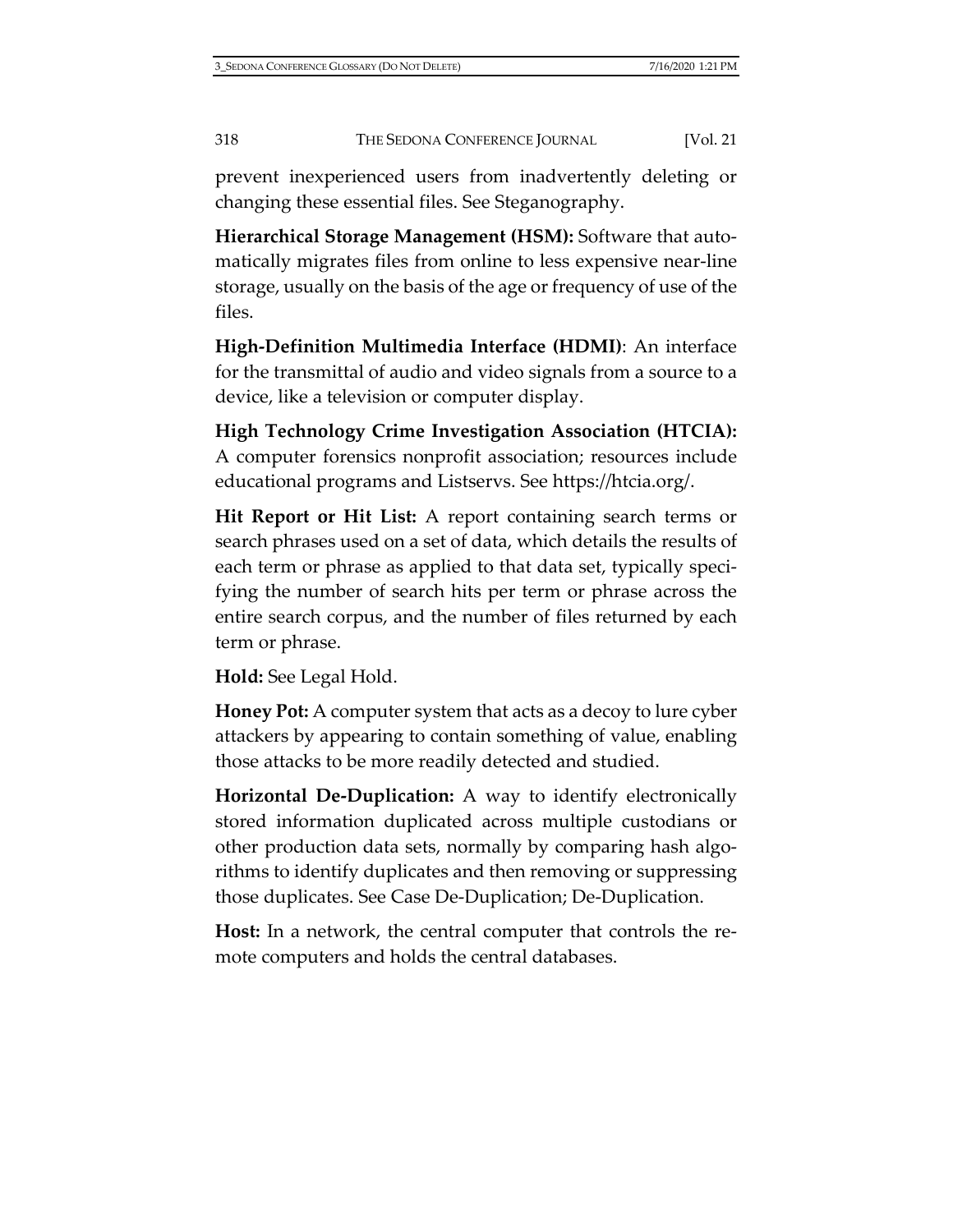*Glossary* definition cited: *Hinterberger v. Catholic Health System, Inc.*, 2013 WL 2250591 at \*1 (W.D.N.Y. May 21, 2013).

**HRS:** See Handwriting Recognition Software.

**HSM:** See Hierarchical Storage Management.

**HTCIA:** See High Technology Crime Investigation Association.

**HTML:** See HyperText Markup Language.

**HTTP:** See HyperText Transfer Protocol.

**Hub:** A network device that connects multiple computers and peripherals together, allowing them to share network connectivity. A central unit that repeats and/or amplifies data signals being sent across a network.

**Hyperlink:** A pointer in a hypertext document—usually appearing as an underlined or highlighted word or picture—that, upon selection, sends a user to another location either within the current document or to another location accessible on the network or internet.

**HyperText:** Text that includes hyperlinks or shortcuts to other documents or views, allowing the reader to easily jump from one view to a related view in a nonlinear fashion.

**HyperText Markup Language (HTML):** Developed by CERN of Geneva, Switzerland; the most common programming language format used on the internet. HTML+ adds support for multimedia. The tag-based ASCII language used to create pages on the World Wide Web uses tags to tell a web browser to display text and images. HTML is a markup or "presentation" language, not a programming language. Programming code can be imbedded in an HTML page to make it interactive. See Java.

**HyperText Transfer Protocol (HTTP):** The underlying protocol used by the World Wide Web. HTTP defines how messages are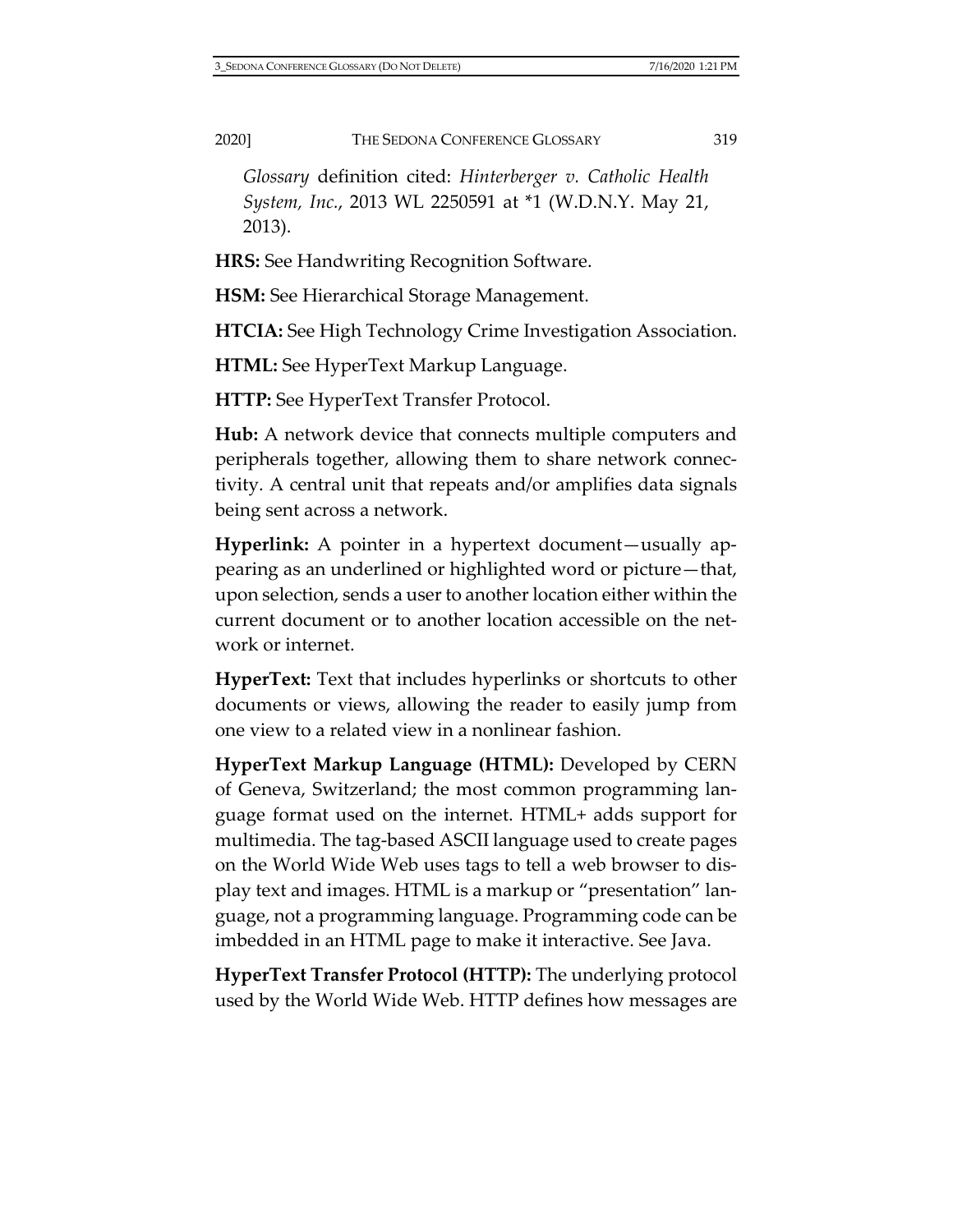formatted and transmitted, and what actions servers and browsers should take in response to various commands. For example, when you enter a website URL in your browser, this sends an HTTP command to the web server directing it to fetch and transmit the requested site. HTTPS adds a layer of encryption to the protocol to protect the information that is being transmitted and is often used by application service providers to protect the data being viewed over the web.

**IaaS:** See Infrastructure as a Service.

**Icon:** In a graphical user interface (GUI), a picture or drawing that is activated by clicking a mouse to command the computer program to perform a predefined series of actions.

**ICR:** See Intelligent Character Recognition.

**IDE:** See Integrated Drive Electronics.

**IDS:** See Intrusion Detection System.

**IEEE:** See Institute of Electrical and Electronic Engineers.

**ILM:** See Information Lifecycle Management.

**IM:** See Instant Messaging.

**Image (noun):** An electronic or digital picture of a document (e.g., TIFF, PDF, etc.). See Image Processing; Processing Data; and Render Images.

**Image (verb):** To make an identical copy of a storage device, including empty sectors. Also known as creating a mirror image or mirroring the drive. See Bit Stream Backup; Forensic Copy; and Mirror Image.

*Glossary* definition cited: *CBT Flint Partners, LLC v. Return Path, Inc.,* 737 F.3d 1320, 1328 (Fed. Cir. Dec. 13, 2013). *Colosi v. Jones Lang LaSalle Americas, Inc.*, 781 F.3d 293, 297 (6th Cir. 2015). *Javeler Marine Services LLC v. Cross,* 175 F. Supp. 3d 756, 762 (S.D. Tex. 2016).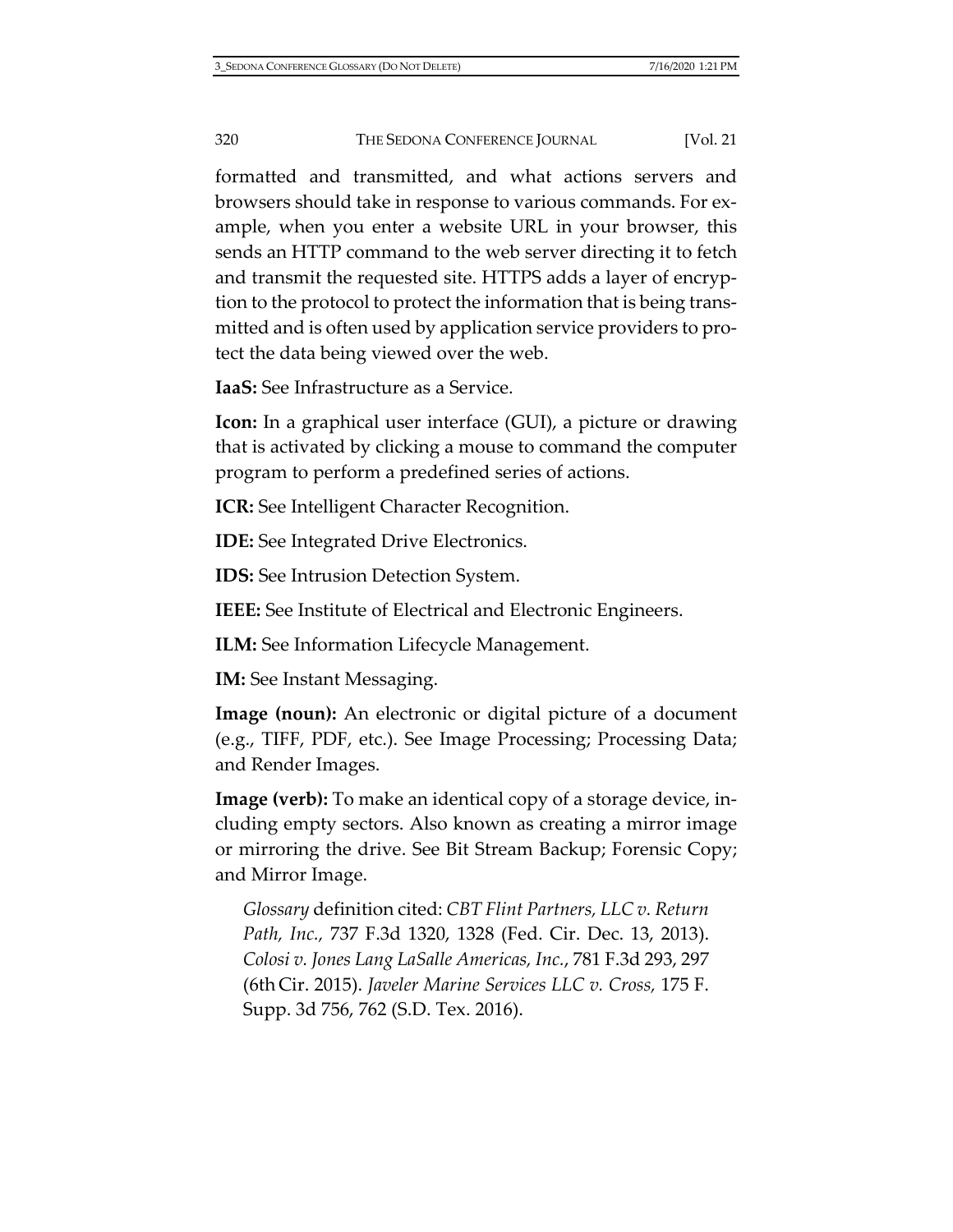**Image Copy or Imaged Copy:** See Forensic Copy.

**Image Enabling:** A software function that creates links between existing applications and stored images.

**Image File Format:** See File Format; Format (noun).

**Image Key:** The name of an image and cross reference to the image's file in a document load file, often the Bates number of the page. See Bates Number.

**Image Processing:** To convert data from its current/native format to a fixed image for the purposes of preserving the format of a document and facilitating the transfer between parties, typically with the addition of a Bates number to the face of each image. See Bates Number; Form of Production; Native Format; Processing Data; Render Images.

**Image Processing Card (IPC):** A board mounted in a computer, scanner or printer that facilitates the acquisition and display of images. The primary function of most IPCs is the rapid compression and decompression of image files.

**Import:** The process of bringing data into an environment or application that has been exported from another environment or application.

**Inactive Record:** Records related to closed, completed, or concluded activities. Inactive records are no longer routinely referenced but may be retained in order to fulfill reporting requirements or for purposes of audit or analysis. Inactive records generally reside in a long-term storage format, remaining accessible for purposes of business processing only with restrictions on alteration. In some business circumstances, inactive records may be reactivated.

**Incident Response (IR):** The workflow developed to address and manage the impact of a security breach or cyberattack.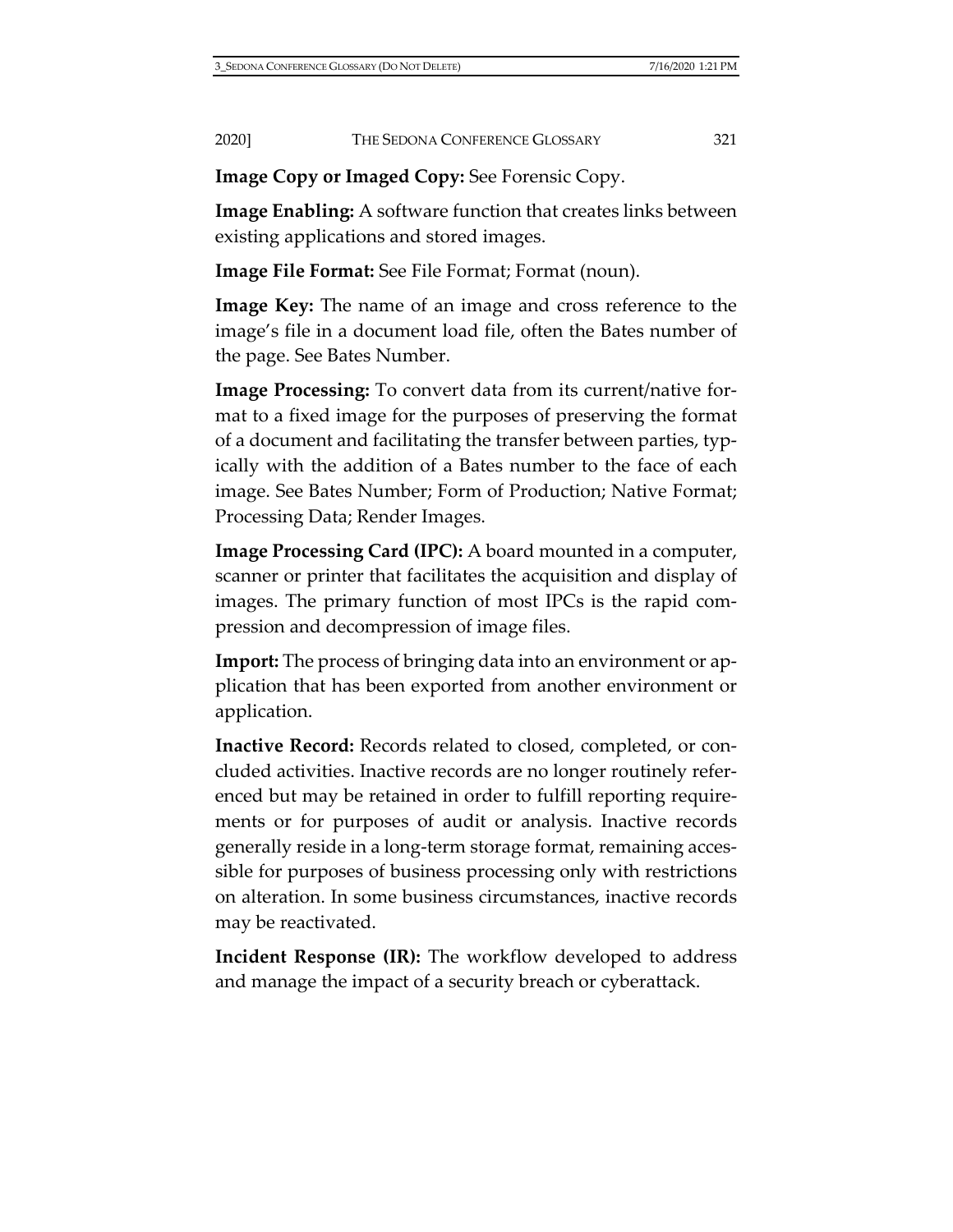**Incremental Backup:** A method of backing up data that is new or has been changed from that last backup of any kind, be it a full backup or the last incremental backup.

**Index:** A searchable catalog of information created to maximize storage efficiency and allow for improved search. Also called catalog. See Full-Text Indexing.

**Index/Coding Fields:** Database fields used to categorize and organize records. Often user-defined, these fields can be used for searching for and retrieving records. See Coding.

**Indexing:** (1) The process of organizing data in a database to maximize storage efficiency and optimize searching; (2) Objective coding of documents to create a list similar to a table of contents. See Coding.

**Information:** For the purposes of this document, information is used to mean hard-copy documents and electronically stored information.

**Information Governance:** The comprehensive, interdisciplinary framework of policies, procedures, and controls used by mature organizations to maximize the value of an organization's information while minimizing associated risks by incorporating the requirements of: (1) eDiscovery, (2) records and information management, and (3) privacy/security, into the process of making decisions about information. See The Sedona Conference, *Commentary on Information Governance, Second Edition*, 20 SEDONA CONF. J. 95 (2019), *available at* [https://thesedo](https://thesedonaconference.org/publication/Commentary_on_Information_Governance)[naconference.org/publication/Commentary\\_on\\_Information\\_](https://thesedonaconference.org/publication/Commentary_on_Information_Governance) [Governance.](https://thesedonaconference.org/publication/Commentary_on_Information_Governance)

**Information Lifecycle Management (ILM):** A phrase used to discuss the policies and procedures governing the management of data within an organization, from creation through destruction. See Disposition; Electronic Document Management; Information Governance.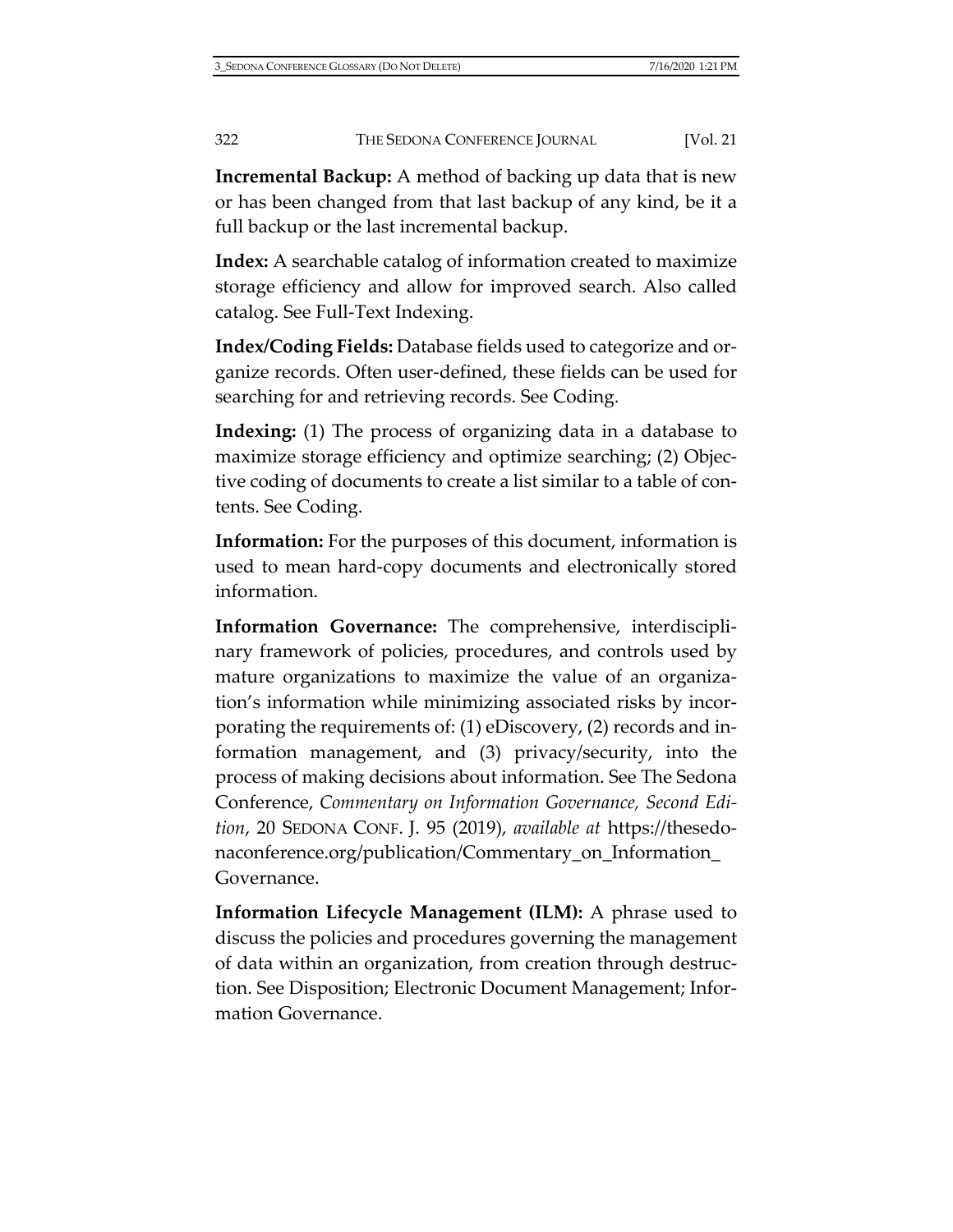**Information Retrieval:** The process of searching for and finding relevant electronically stored information within an information system using a variety of methods, processes, and technologies, including keyword search, categorization, concept clustering, machine learning, and technology-assisted review.

**Information Systems (IS) or Information Technology (IT):** Usually refers to the department of an entity that designs, maintains, and assists users with regard to the computer infrastructure.

**Information Technology (IT) Infrastructure:** The overall makeup of business-wide technology operations, including mainframe operations, standalone systems, email, networks (WAN and LAN), internet access, customer databases, enterprise systems, and application support, regardless of whether managed, utilized, or provided locally, regionally, globally, etc., or whether performed or located internally or by outside providers (outsourced to vendors). The IT infrastructure also includes applicable standard practices and procedures, such as backup procedures, versioning, resource sharing, retention practices, system cleanup, and the like. See Enterprise Architecture.

**Infrastructure as a Service (IaaS):** A form of cloud computing whereby a third-party service provider offers, on demand, a part of its computer infrastructure remotely. Specific services may include servers, software, or network equipment resources that can be provided on an as-needed basis without the purchase of the devices or the resources needed to support them. See Cloud Computing.

**Inline Image**: Images that appear on a web page.

**Input device:** Any peripheral that allows a user to communicate with a computer by entering information or issuing commands (e.g., keyboard).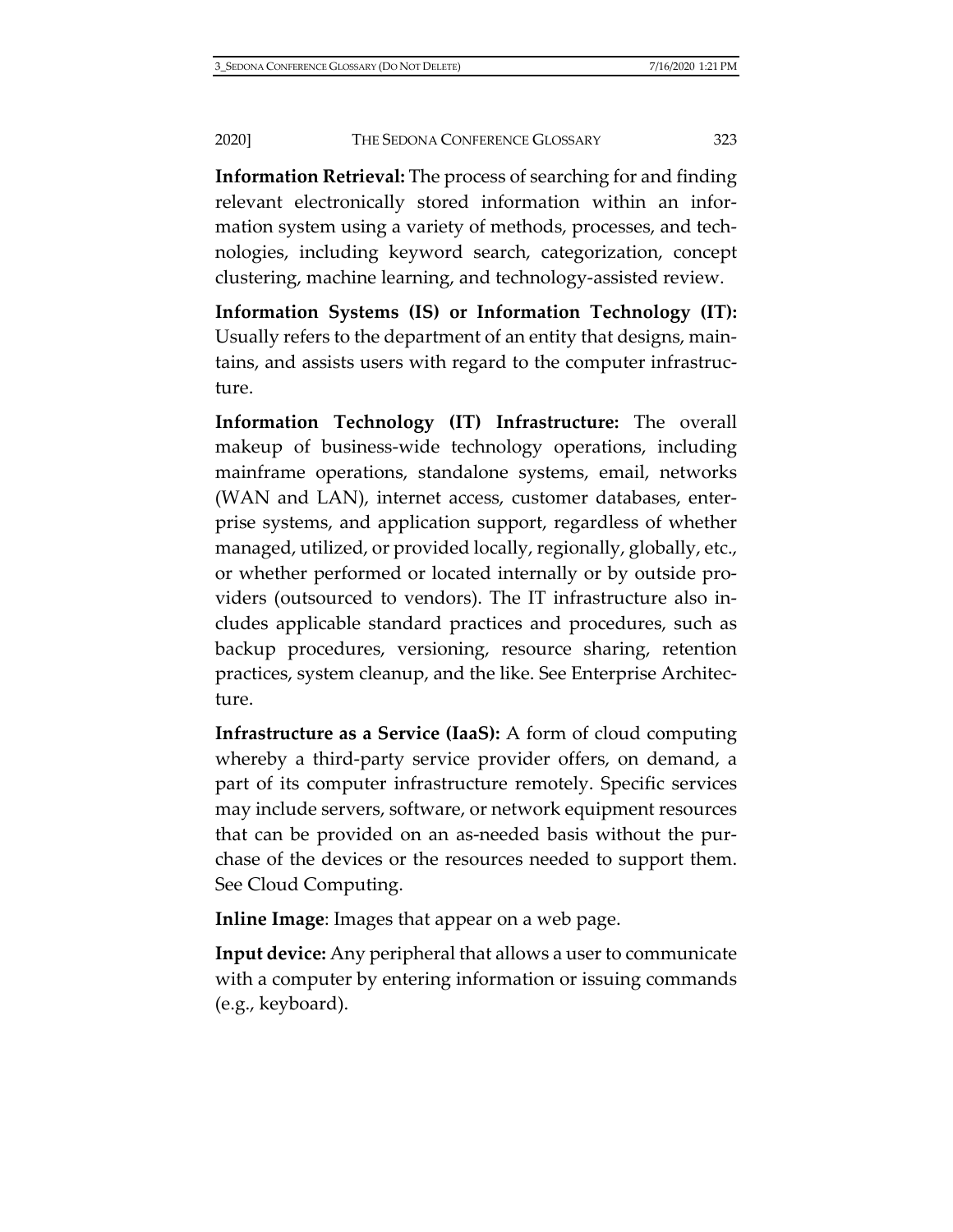**Instant Messaging (IM):** A form of electronic communication involving immediate correspondence between two or more online users. Instant messages differ from email in their limited metadata and in that messages are not stored past the messaging session.

**Institute of Electrical and Electronic Engineers (IEEE):** An international association that advocates the advancement of technology as it relates to electricity. IEEE sponsors meetings, publishes a number of journals, and establishes standards. See [https://www.ieee.org.](https://www.ieee.org/)

**Integrated Drive Electronics (IDE):** An engineering standard for interfacing computers and hard disks.

**Integrated Services Digital Network (ISDN):** An all-digital network that can carry data, video, and voice.

**Intelligent Character Recognition (ICR):** The conversion of scanned images (bar codes or patterns of bits) to computer recognizable codes (ASCII characters and files) by means of software/programs that define the rules of and algorithms for conversion; helpful for interpreting handwritten text. See Handwriting Recognition Software (HRS); Optical Character Recognition (OCR).

**Interlaced:** To refresh only every other line of a display once per refresh cycle. Since only half the information displayed is updated each cycle, interlaced displays are less expensive than noninterlaced. However, interlaced displays are subject to jitters. The human eye/brain can usually detect displayed images that are completely refreshed less than 30 times per second.

**Interleave:** To arrange data in a noncontiguous way to increase performance. When used to describe disk drives, it refers to the way sectors on a disk are organized. In one-to-one interleaving, the sectors are placed sequentially around each track. In two-toone interleaving, sectors are staggered so that consecutively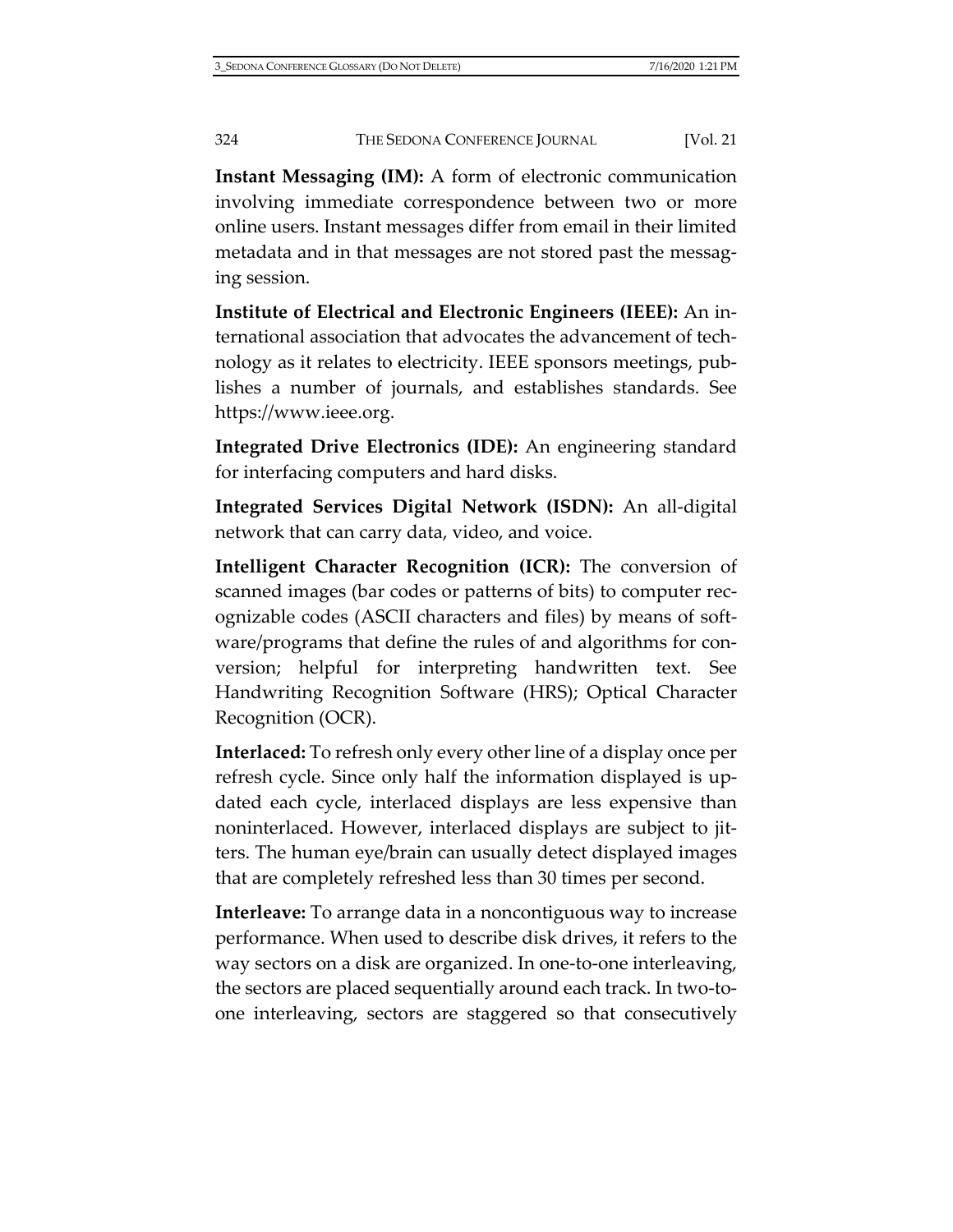numbered sectors are separated by an intervening sector. The purpose of interleaving is to make the disk drive more efficient. The disk drive can access only one sector at a time, and the disk is constantly spinning beneath.

**International Organization for Standardization (ISO):** A worldwide federation of national standards organizations, founded to promote industrial and commercial standards. See [https://www.iso.org.](https://www.iso.org/)

**International Telecommunication Union (ITU):** An international organization under the UN, headquartered in Geneva, Switzerland, concerned with developing international data communications standards for the telecommunications industry; known as CCITT prior to March 1, 1993. See [http://www.itu.int.](http://www.itu.int/)

**Internet:** A worldwide interconnected system of networks that all use the TCP/IP communications protocol and share a common address space. The internet supports services such as email, the World Wide Web, file transfer (FTP), and Internet Relay Chat (IRC). Also known as "the net," "the information superhighway," and "cyberspace." See Transmission Control Protocol/Internet Protocol (TCP/IP).

**Internet of Things (IoT):** A catchall term used to describe a broad array of electronic devices, such as computers or sensors in cars, refrigerators, lights, or security systems, that are connected to the internet and may collect, store, and/or share information.

**Internet Protocol (IP):** The principal communications protocol for data communications across the internet.

**Internet Protocol (IP) Address:** A unique name that identifies the physical location of a server on a network, expressed by a numerical value (e.g., 128.24.62.1). See Transmission Control Protocol/Internet Protocol (TCP/IP).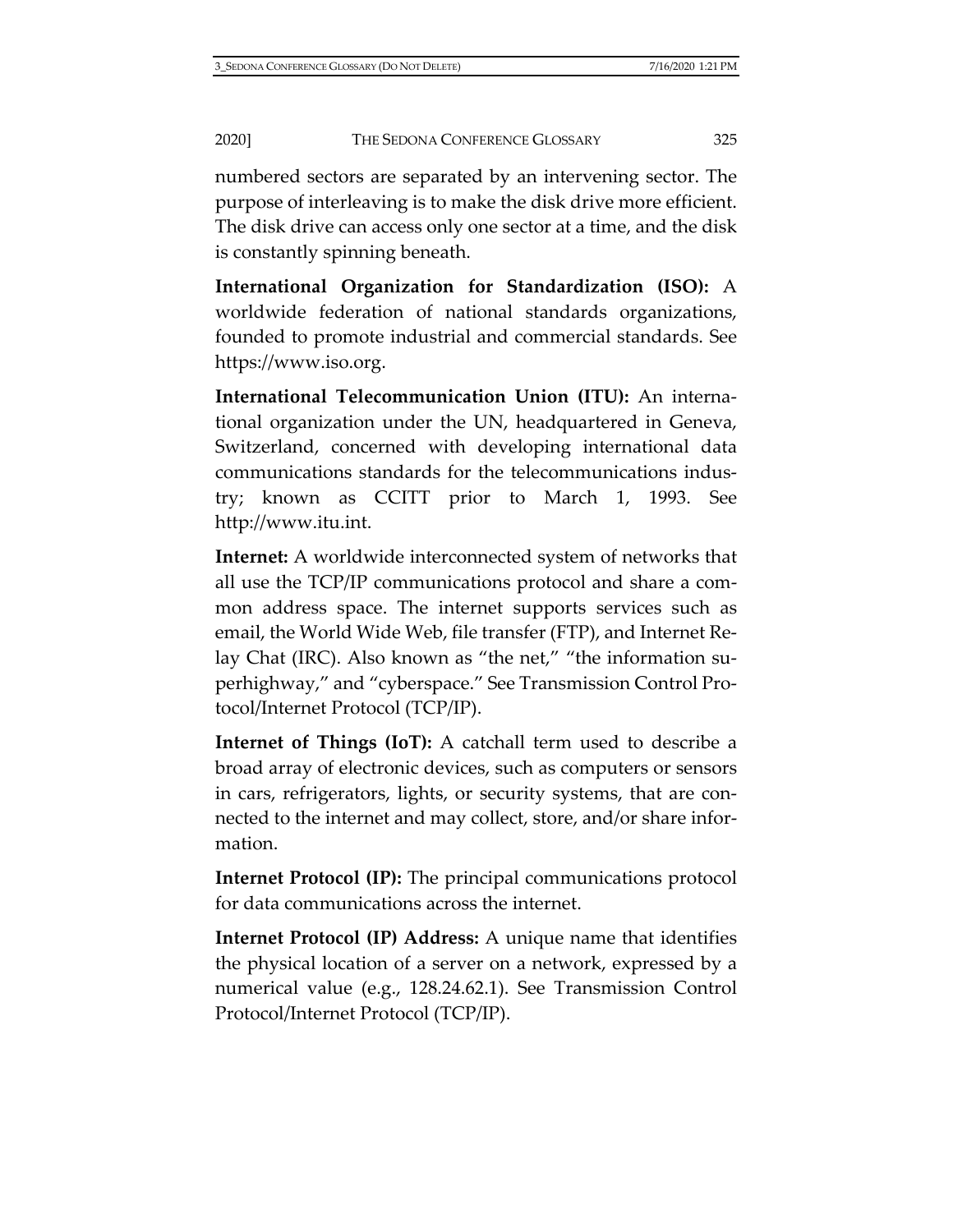**Internet Publishing Software:** Specialized software that allows materials to be published to the internet. The term internet publishing is sometimes used to refer to the industry of online digital publication as a whole.

**Internet Relay Chat (IRC):** A system allowing internet users to chat in real time.

**Internet Service Provider (ISP):** A business that provides access to the internet, usually for a fee.

**Inter-Partition Space:** Unused sectors on a track located between the start of the partition and the partition boot record of a hard drive. This space is important because it is possible for a user to hide information here. See Partition; Track.

**Intranet:** A secure, private network that uses internet-related technologies to provide services within an organization or defined infrastructure.

*Glossary* definition cited: *Small v. University Medical Center of Southern Nevada*, 2014 WL 4079507, at \*21 (D. Nev. Aug. 18, 2014).

**Intrusion Detection System (IDS):** A platform, device, or software designed to monitor systems and detect unauthorized or malicious activity.

**Intrusion Prevention System (IPS):** A platform, device, or software designed to monitor systems and prevent malicious or other unauthorized activity.

**IoT:** See Internet of Things.

**IP:** See Internet Protocol.

**IPC:** See Image Processing Card.

**IPS:** See Intrusion Prevention System.

**IR:** See Incident Response.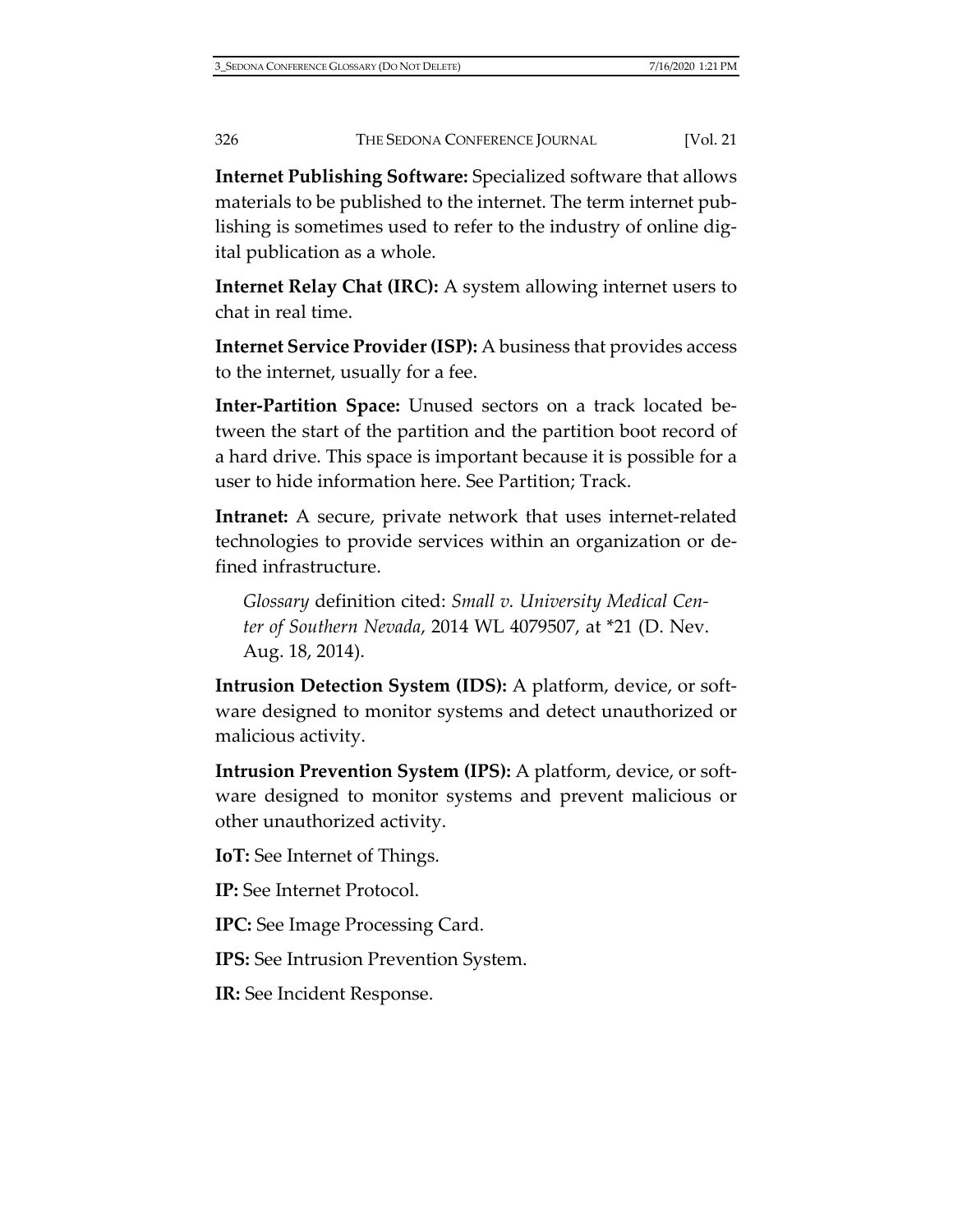**IRC:** See Internet Relay Chat.

**IS:** See Information Systems.

**ISDN:** See Integrated Services Digital Network.

**ISO:** See International Organization for Standardization.

**ISO 8859-1:** Also called Latin-1. A standard character encoding of the Latin alphabet used for most Western European languages. ISO 8859-1 is considered a legacy encoding in relation to Unicode, yet it is still in common use today. The ISO 8859-1 standard consists of 191 printable characters from the Latin script. It is essentially a superset of the ASCII character encoding and a subset of the Windows-1252 character encoding. See ASCII; Windows-1252.

**ISO 9660 CD Format:** The ISO format for creating CD-ROMs that can be read worldwide.

**ISO 15489-1:** The ISO standard addressing international best practices in records management.

**ISO 27000**: An ISO standard that describes the use and parameters of an Information Security Management System.

**ISO 27001**: AN ISO standard that formally specifies an Information Security Management System (ISMS), a suite of activities concerning the management of information security risks. The ISMS is an overarching management framework through which an organization identifies, analyzes, and addresses its information risks.

**ISO 27050**: An ISO standard to promote methods and processes for forensic capture and investigation of digital evidence/electronically stored information for eDiscovery.

**ISP:** See Internet Service Provider.

**IT:** See Information Technology.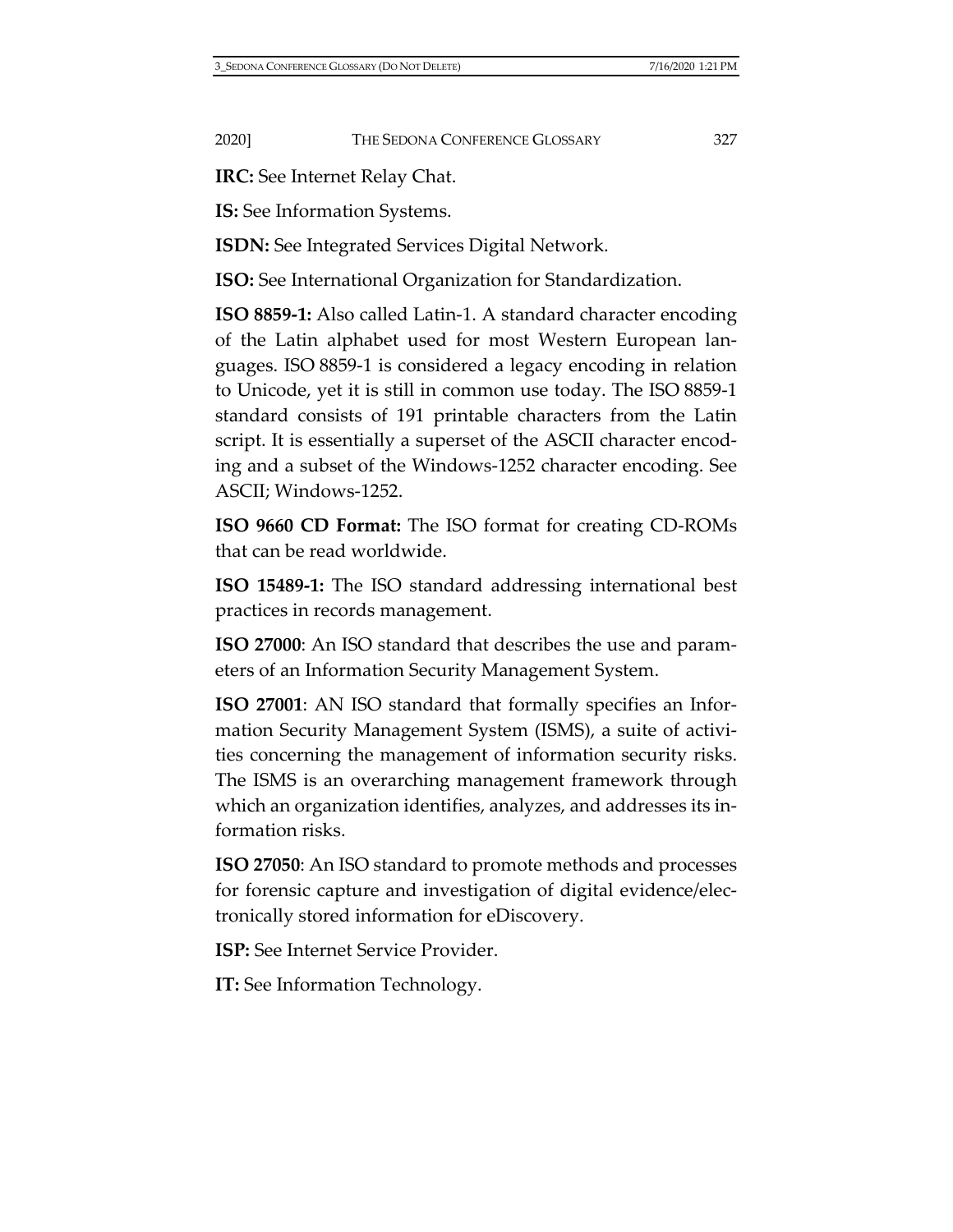**ITU:** See International Telecommunication Union.

**Jailbreak:** A process of bypassing security restrictions of an operating system to take full control of a device.

**Janitor Program:** A category of software designed to automate data organization or disposition tasks. See Auto-Delete.

**Java:** A platform-independent programming language for adding animation and other actions to websites.

**Joint Photographic Experts Group (JPEG):** A compression algorithm for still images that is commonly used on the web.

**Journal:** A chronological record of data processing operations that may be used to reconstruct a previous or an updated version of a file. In database management systems, it is the record of all stored data items that have values changed as a result of processing and manipulation of the data.

**Journaling:** A function of electronic communication systems (such as Microsoft Exchange and Lotus Notes) that copies items that are sent and received into a second information store for retention or preservation. Because journaling takes place at the information store (server) level when the items are sent or received, rather than at the mailbox (client) level, some messagerelated metadata, such as user foldering (what folder the item is stored in within the recipient's mailbox) and the status of the "read" flag, is not retained in the journaled copy. The journaling function stores items in the system's native format, unlike email archiving solutions, which use proprietary storage formats designed to reduce the amount of storage space required. Journaling systems may also lack the sophisticated search and retrieval capabilities available with many email archiving solutions. See Email Archiving.

**JPEG:** See Joint Photographic Experts Group.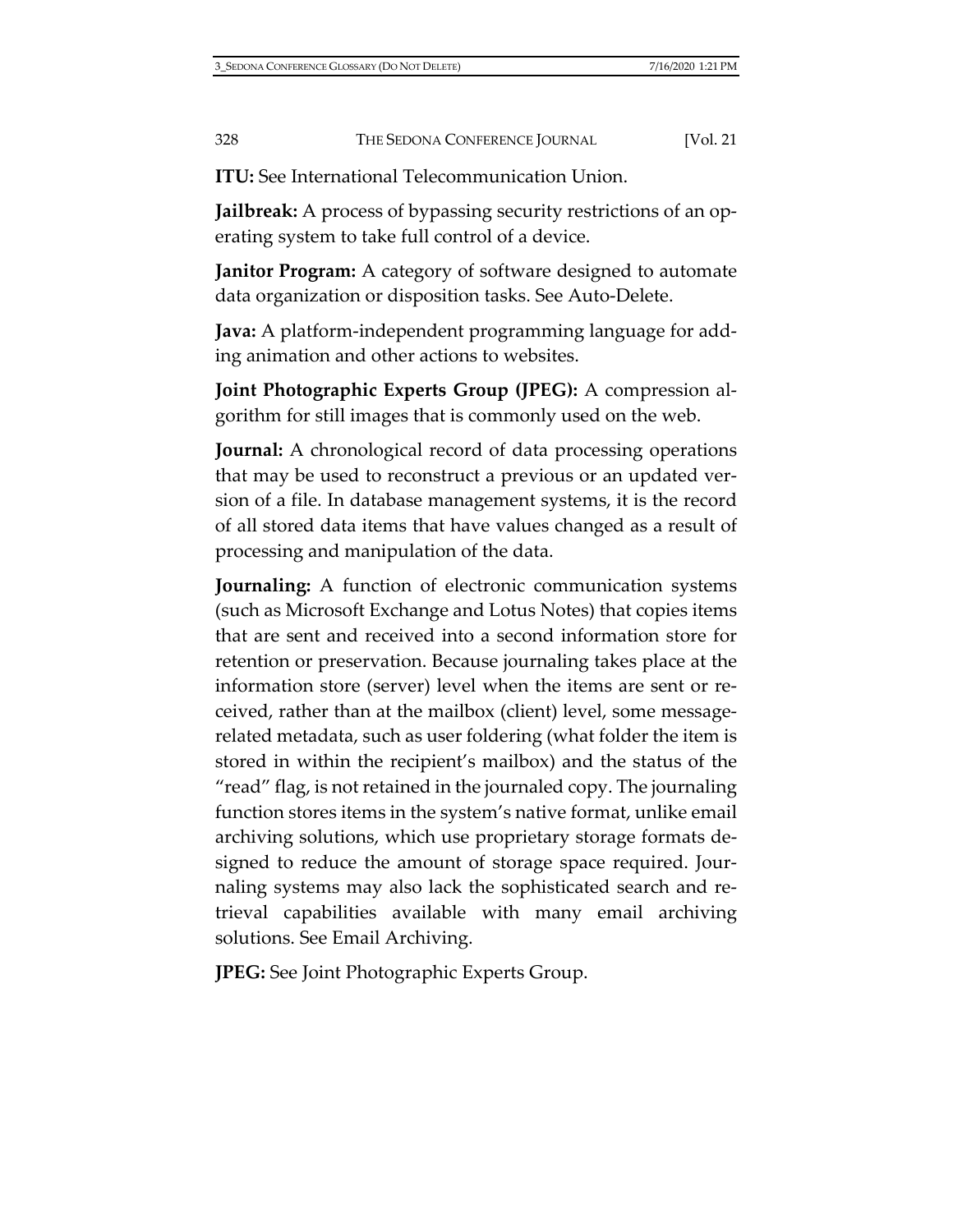**Judgmental Sampling:** The human selection of a subset of documents from a larger population based on some logical criteria, such as search-term hits or the searcher's own experience and knowledge.

**Jukebox:** A mass storage device that holds optical disks and automatically loads them into a drive.

**Jump Drive:** See Flash Drive.

**KB:** See Kilobyte.

**Kerning:** Adjusting the spacing between two letters.

**Key Drive:** See Flash Drive.

**Key Field:** See Primary Key.

**Keyword:** Any specified word, or combination of words, used in a search, with the intent of locating certain results.

**Kilobyte (KB):** A unit of 1,024 bytes. See Byte.

**Kofax Board:** The generic term for a series of image processing boards manufactured by Kofax Imaging Processing. These are used between the scanner and the computer and perform realtime image compression and decompression for faster image viewing, image enhancement, and corrections to the input to account for conditions such as document misalignment.

**LAN:** See Local Area Network.

**Landscape Mode:** A page orientation or display such that the width exceeds the height (horizontal).

**Language Identification or Detection:** A form of textual analytics that identifies the languages present in each record.

**Laser Disk:** Same as an optical CD, except 12 inches in diameter.

**Laser Printing:** A printing process by which a beam of light hits an electrically charged drum and causes a discharge at that point. Toner is then applied, which sticks to the non-charged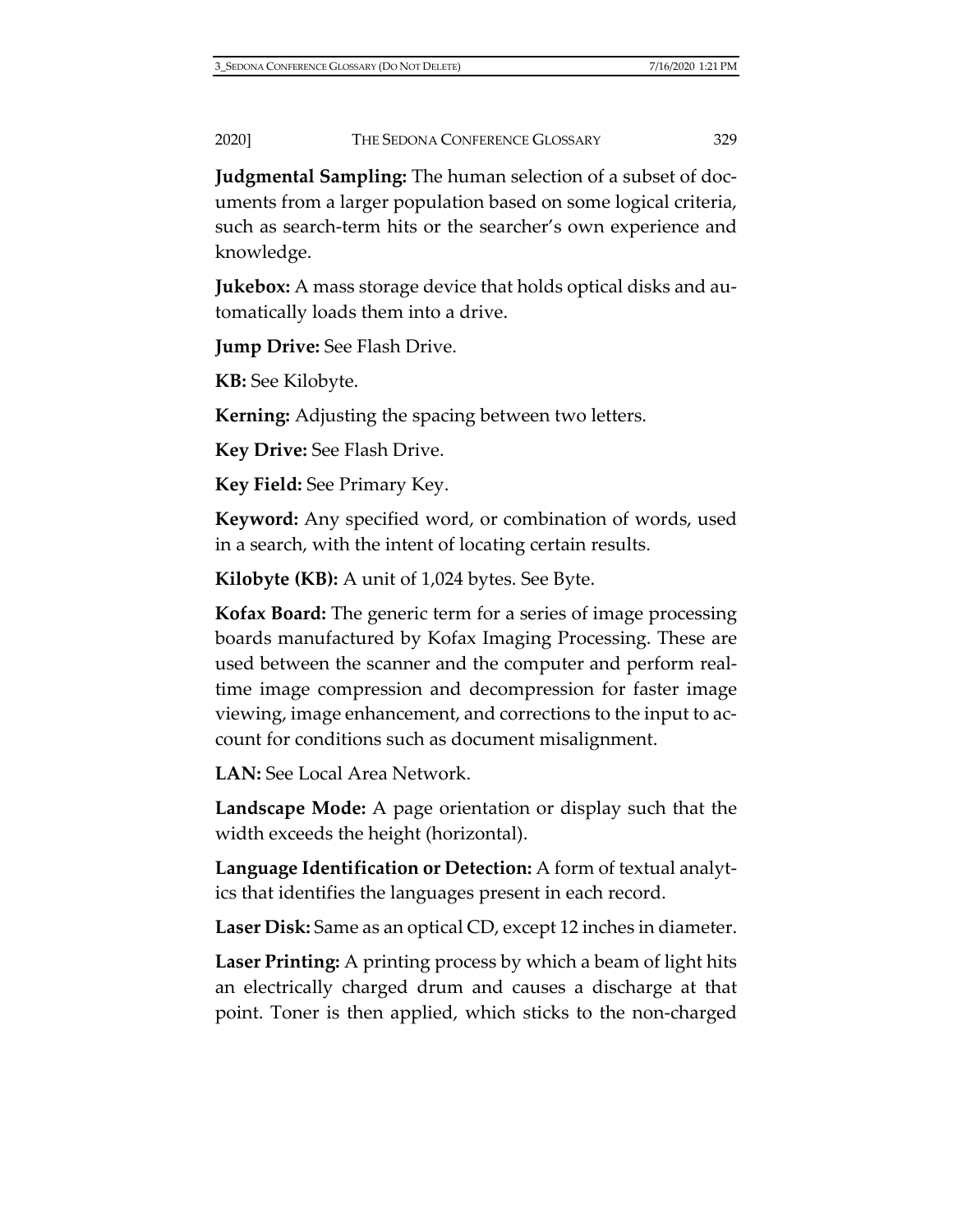areas. Paper is pressed against the drum to form the image and is then heated to dry the toner.

**Latency:** The time it takes to read a disk (or jukebox), including the time to physically position the media under the read/write head, seek the correct address, and transfer it.

**Latent Data:** Deleted files and other electronically stored information that are inaccessible without specialized forensic tools and techniques. Until overwritten, these data reside on media such as a hard drive in unused space and other areas available for data storage. Also known as ambient data. See Residual Data.

**Latent Semantic Indexing and Analysis:** A method of processing data that identifies relationships between data sets by analyzing terms and term frequency. Common applications include grouping documents together based on the documents' concepts and meanings instead of by simple searching.

**Latin-1:** See ISO 8859-1.

**LCD:** See Liquid Crystal Display.

**Leading:** The amount of space between lines of printed text.

**Least Privilege:** A security principle requiring each entity to have only the most restrictive access to a system or network to perform its authorized work.

**Legacy Data, Legacy System:** Electronically stored information that can only be accessed via software and/or hardware that has become obsolete or replaced. Legacy data may be costly to restore or reconstruct when required for investigation or litigation analysis or discovery.

**Legal Hold:** A communication issued as a result of current or reasonably anticipated litigation, audit, government investigation, or other such matter that suspends the normal disposition or processing of records. Legal holds may encompass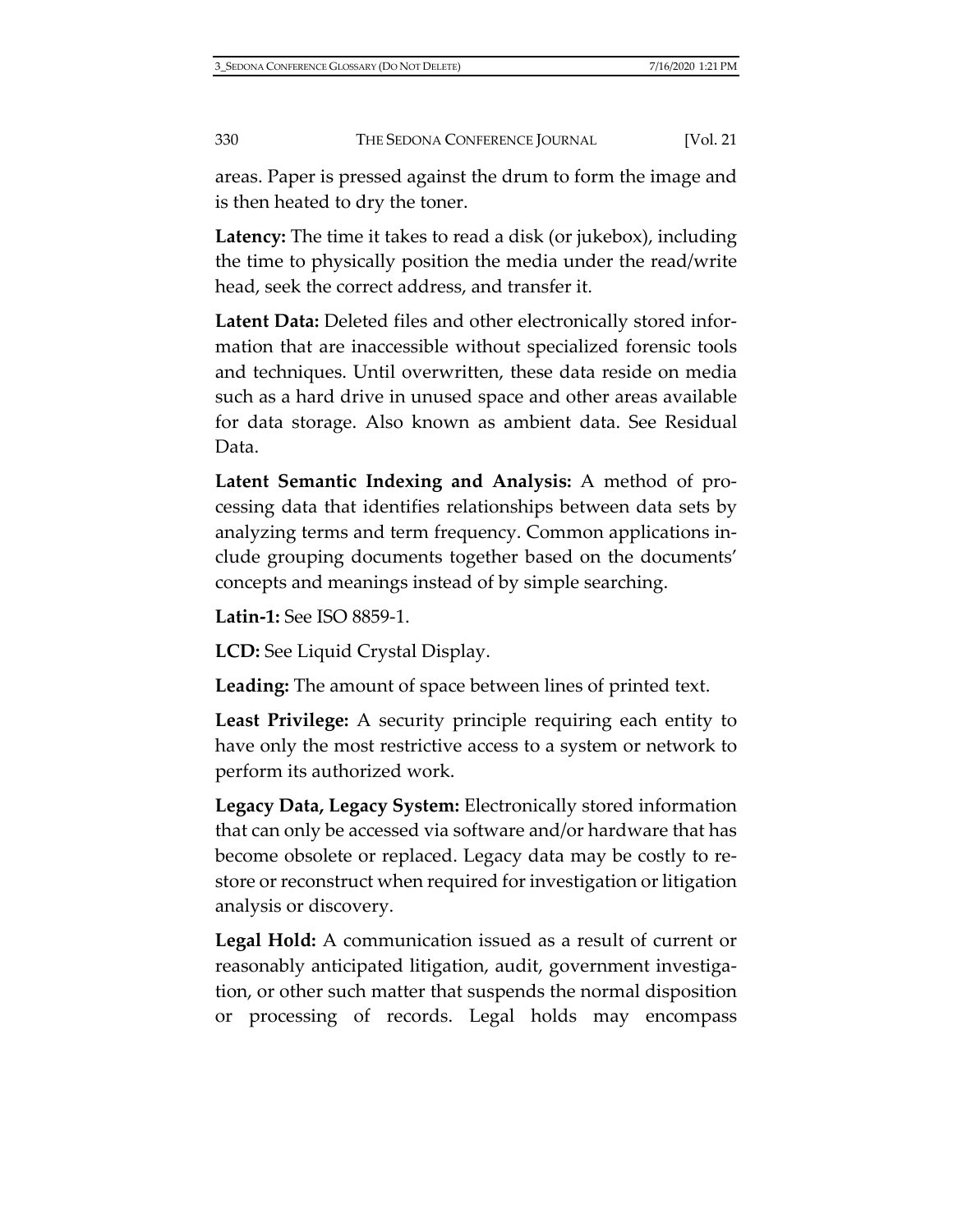procedures affecting data that is accessible as well as data that is not reasonably accessible. The specific communication to business or IT organizations may also be called a hold, preservation order, suspension order, freeze notice, hold order, litigation hold, or hold notice. See The Sedona Conference, *Commentary on Legal Holds, Second Edition: The Trigger & The Process*, 20 SEDONA CONF. J. 341 (2019), *available at* [https://thesedonaconfer](https://thesedonaconference.org/publication/Commentary_on_Legal_Holds)ence. [org/publication/Commentary\\_on\\_Legal\\_Holds.](https://thesedonaconference.org/publication/Commentary_on_Legal_Holds)

**Lempel-Ziv & Welch (LZW):** A common, lossless compression standard for computer graphics, used for most TIFF files. Typical compression ratios are 4/1.

**Level Coding:** Used in bibliographical coding to facilitate different treatment, such as prioritization or more thorough extraction of data, for different categories of documents, such as by type or source. See Coding.

**LFP:** IPRO Tech Inc.'s image cross reference file; an ASCII delimited text file that cross references an image's Bates number to its location and file name. See Bates Number.

**Lifecycle:** A record's lifecycle is the life span of a record from its creation or receipt to its final disposition. Usually described in three stages: (1) creation, (2) maintenance and use, and (3) archive to final disposition. See Information Lifecycle Management.

**Linear and Nonlinear Review:** Performed by humans. Linear review workflow begins at the beginning of a collection and addresses information in order until a full review of all information is complete. Nonlinear review workflow is to prepare only certain portions for review, based either on the results of criteria, such as search terms, technology-assisted review results, or some other method, to isolate only information likely to be responsive. See Review.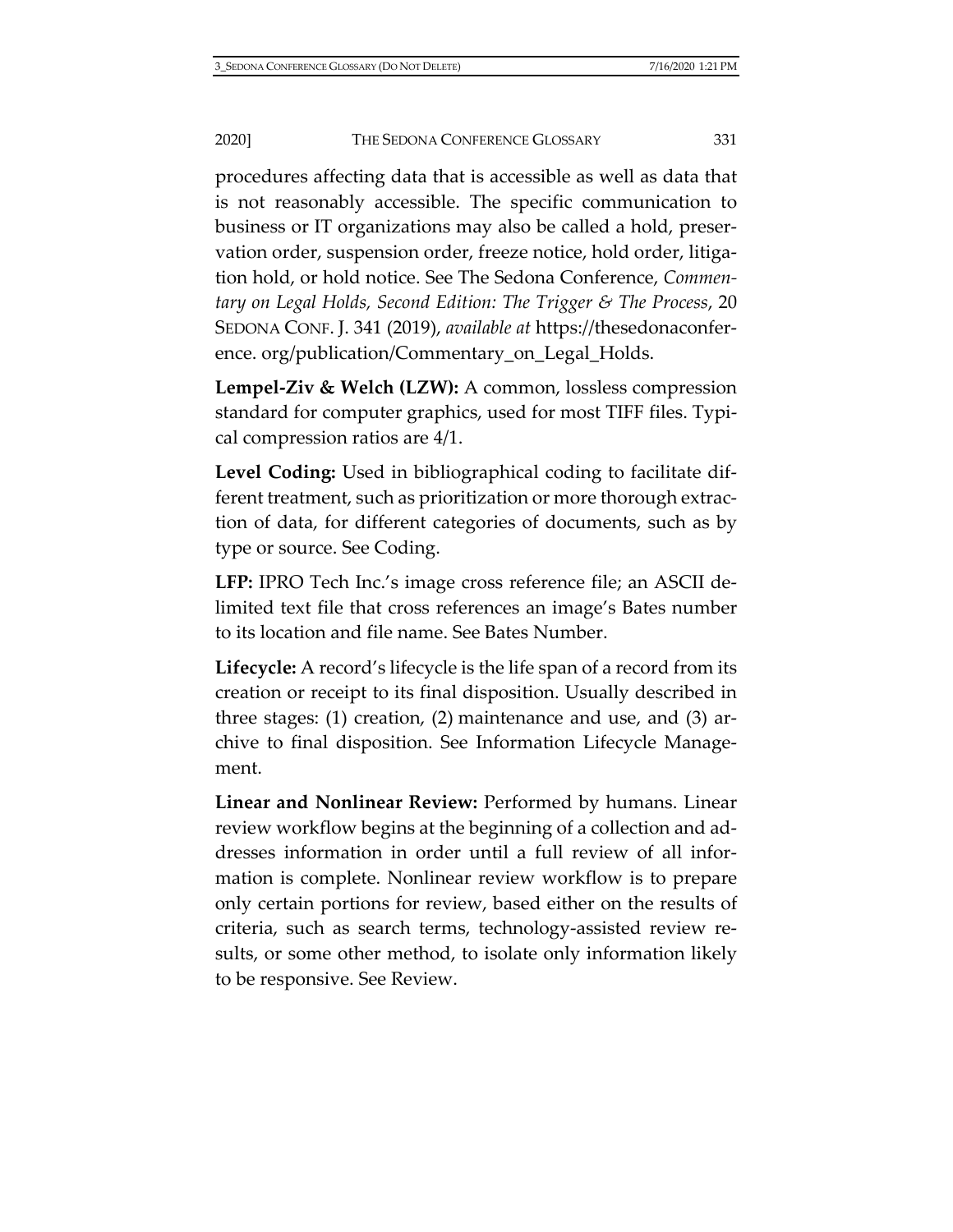**Linear Tape-Open (LTO):** A type of magnetic backup tape that can hold as much as 800 GB of data, or 1200 CDs, depending on the data file format.

**Link:** See Hyperlink.

**Liquid Crystal Display (LCD):** Two polarizing transparent panels with a liquid crystal surface between them; the application of voltage to certain areas causes the crystal to turn dark, and a light source behind the panel transmits though crystals not darkened.

**Litigation Hold:** See Legal Hold.

**Load File:** A file that relates to a set of scanned images or electronically processed files, and that indicates where individual pages or files belong together as documents, to include attachments, and where each document begins and ends. A load file may also contain data relevant to the individual documents, such as selected metadata, coded data, and extracted text. Load files should be obtained and provided in prearranged or standardized formats to ensure transfer of accurate and usable images and data.

*Glossary* definition cited: *Aguilar v. Immigration and Customs Enforcement Division of the U.S. Dept. of Homeland Security*, 255 F.R.D. 350, 353 (S.D.N.Y. 2008). *National Day Laborer Organization Network v. U.S. Immigration & Customs Enforcement Agency*, 2011 U.S. Dist. LEXIS 11655 (S.D.N.Y. February 7, 2011). *CBT Flint Partners, LLC v. Return Path, Inc.,* 737 F.3d 1320, 1332 (Fed. Cir. Dec. 13, 2013). *EEOC v. SVT, LLC,* 2014 WL 1411775, at \*3 (N.D. Ind. Apr. 10, 2014).

**Local Area Network (LAN):** A group of computers at a single location (usually an office or home) that are connected by phone lines, coaxial cable, or wireless transmission. See Network.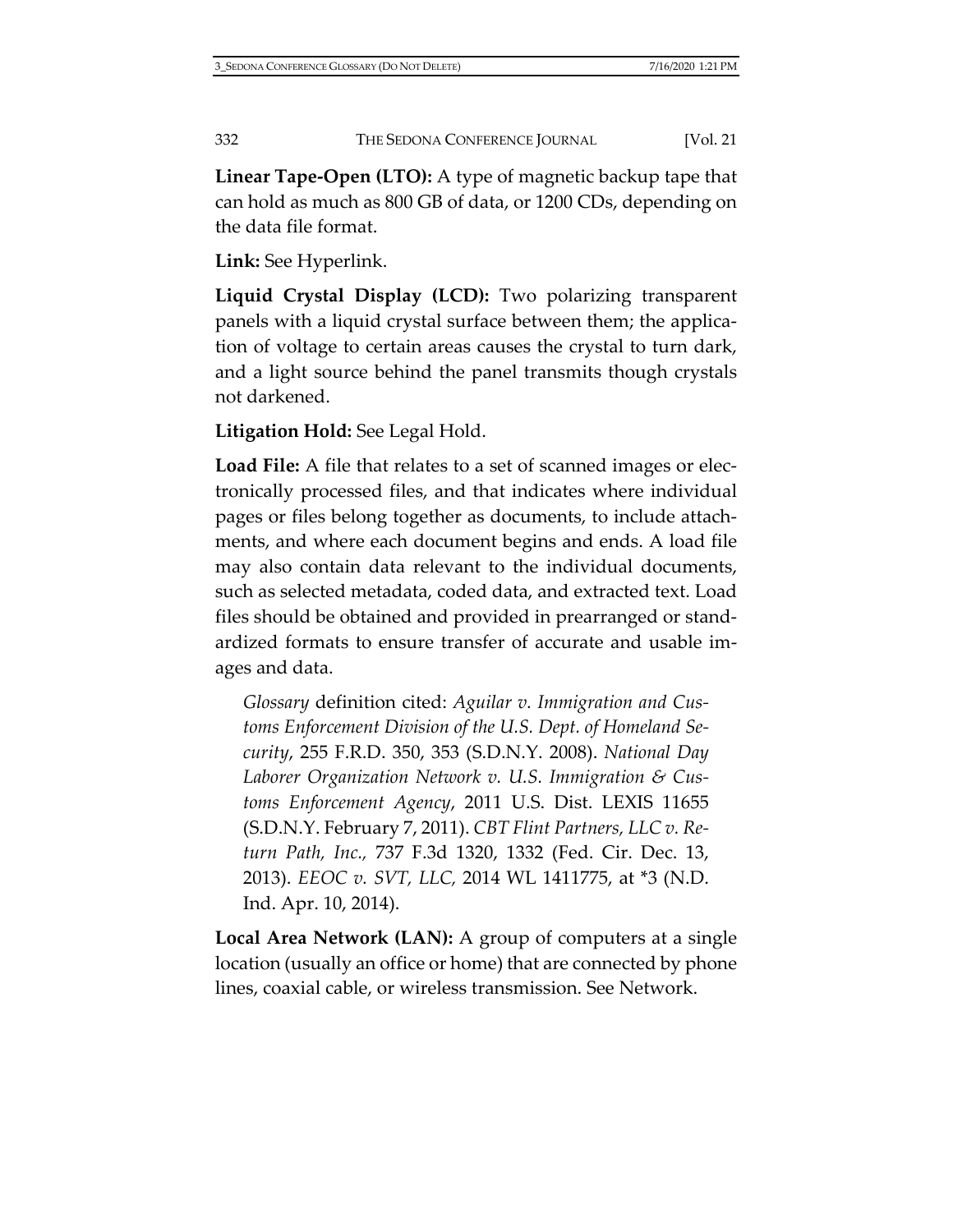**Location Services:** A term used to describe a program or applications function of using the global positioning services (GPS) on a device to ascertain the location of a user at a given time.

**Log File:** A text file created by an electronic device or application to record activity of a server, website, computer, or software program.

**Logical Entities:** An abstraction of a real-world object or concept that is both independent and unique. Conceptually, a logical entity is a noun, and its relationships to other entities are verbs. In a relational database, a logical entity is represented as a table. Attributes of the entity are in columns of the table, and instances of the entity are in rows of the table. Examples of logical entities are employees of a company, products in a store's catalog, and patients' medical histories.

**Logical File Space:** The actual amount of space occupied by a file on a hard drive. The amount of logical file space differs from the physical file space because when a file is created on a computer, a sufficient number of clusters (physical file space) are assigned to contain the file. If the file (logical file space) is not large enough to completely fill the assigned clusters (physical file space), then some unused space will exist within the physical file space.

**Logical Unitization:** See Unitization—Physical and Logical.

**Logical Volume:** An area on the hard drive that has been formatted for file storage. A hard drive may contain single or multiple volumes.

**Loose File:** A file that is not attached to or embedded in another file or email.

**Lossless Compression:** A method of compressing an image file, bit by bit, that results in no loss of information either during compression or extraction.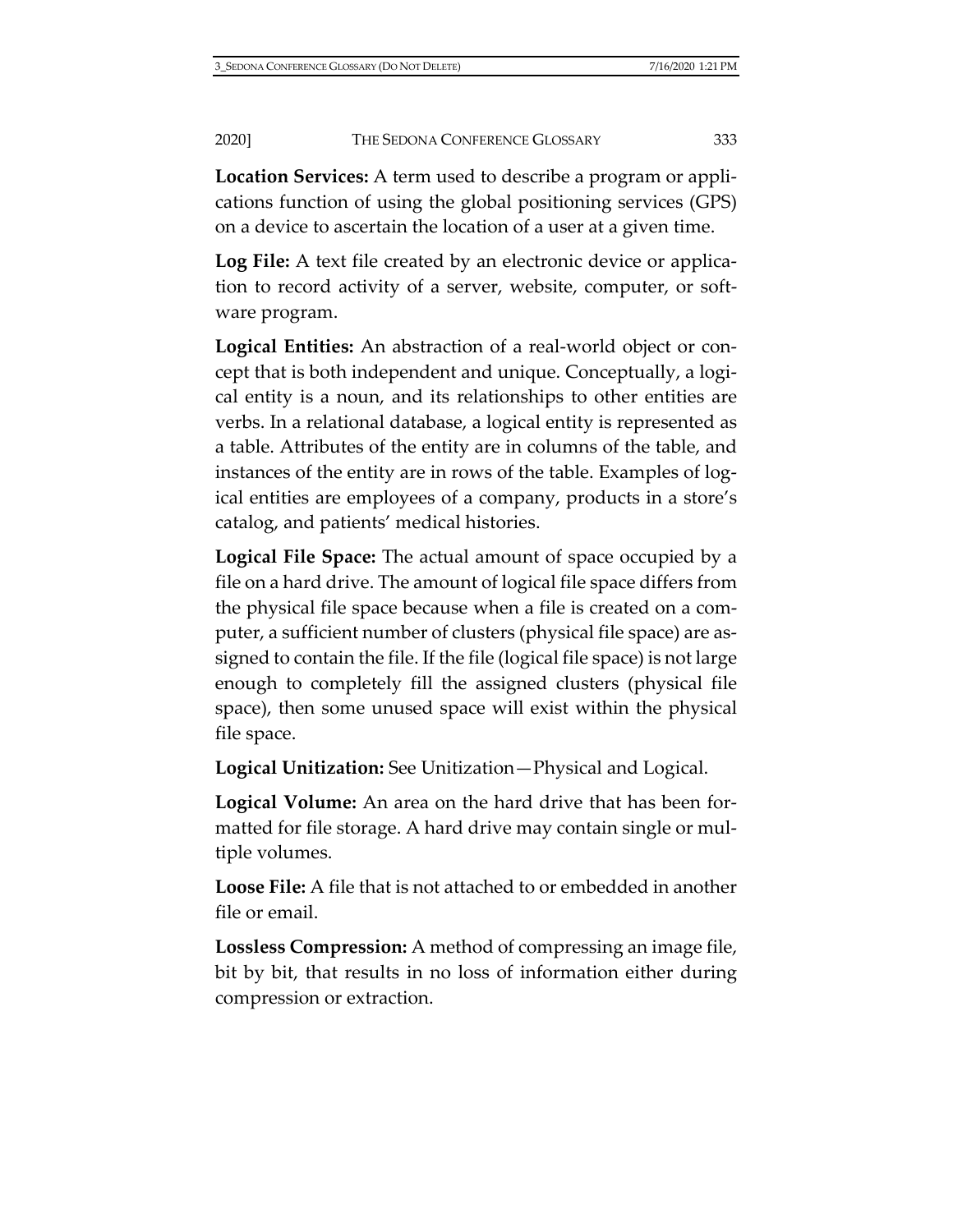**Lossy Compression:** A method of image compression whereby storage size of image is reduced by decreasing the resolution and color fidelity while maintaining minimum acceptable standard for general use. A lossy image is one where the image after compression is different from the original image due to lost information. The differences may or may not be noticeable, but a lossy conversion process does not retain all the original information. JPEG is an example of a lossy compression method.

**Lotus Domino:** An IBM server product providing enterpriselevel email, collaboration capabilities, and custom application platform; it began as Lotus Notes Server, the server component of Lotus Development Corporation's client-server messaging technology. Can be used as an application server for Lotus Notes applications and/or as a web server. Has a built-in database system in the format of .nsf.

**LTO:** See Linear Tape-Open.

**LZW:** See Lempel-Ziv & Welch.

**Machine Learning:** A subset of artificial intelligence enabling a system to automatically improve at a task on its own based upon experience and data, without being explicitly programmed for that task. See Artificial Intelligence.

**Magnetic/Optical Storage Media:** The physical piece of material that receives data that has been recorded using a number of different magnetic recording processes. Examples include hard drives, backup tapes, CD-ROMs, DVD-ROMs, Jaz, and Zip drives.

**Magneto-Optical Drive:** A drive that combines laser and magnetic technology to create high-capacity erasable storage.

**Mail Application Programming Interface (MAPI):** A Windows-based software standard that enables a program to send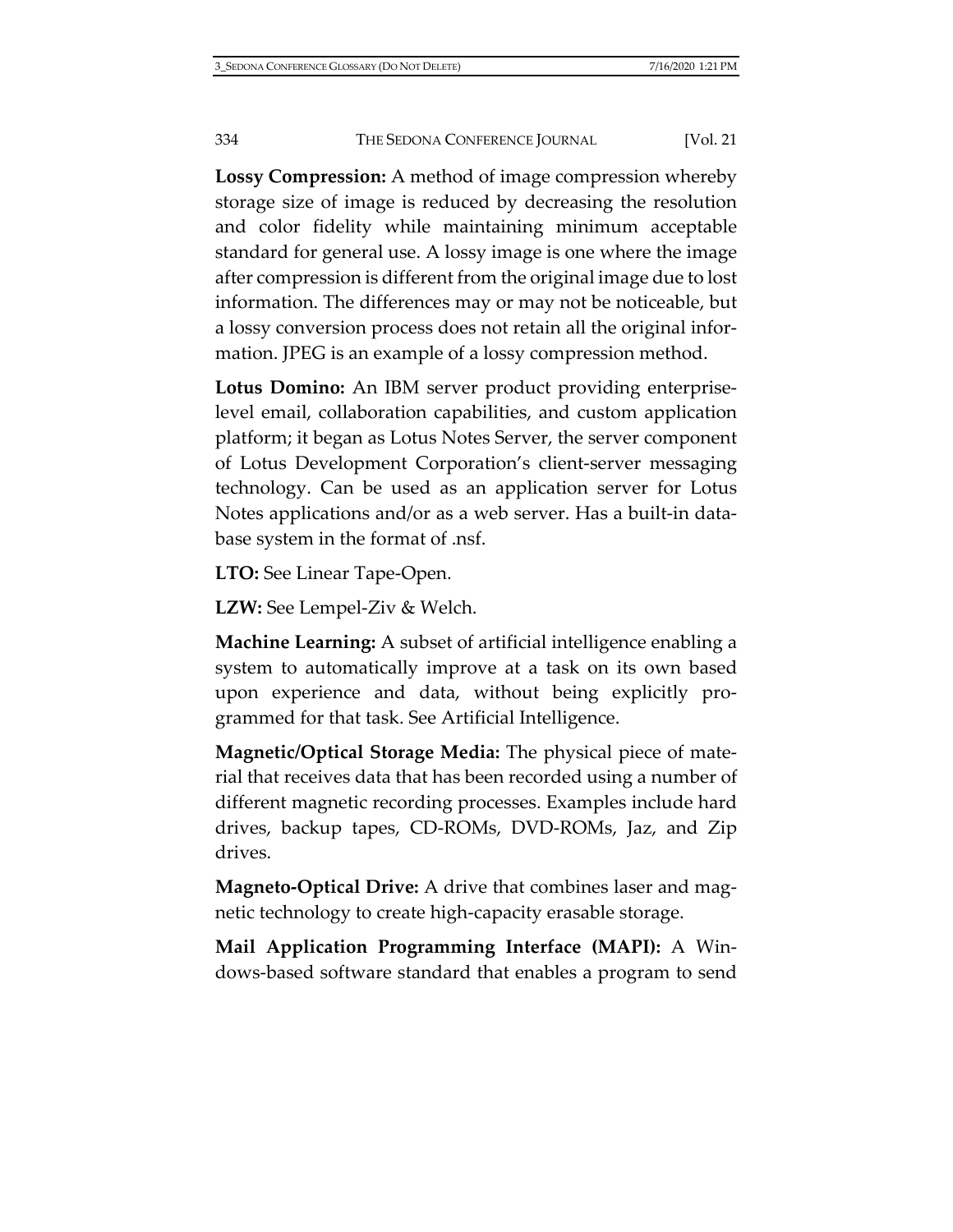and receive email by connecting the program to selected email servers. See API.

**Mailbox:** A term used to describe all email associated with an individual email account, whether located physically together on one server, across a server array, or in cloud-based storage.

**Make-Available Production:** Process by which a generally large universe of potentially responsive documents is made available to a requestor; the requestor selects or tags desired documents, and the producing party produces only the selected documents. See Quick Peek.

**Malware:** Any type of malicious software program, typically installed illicitly, including viruses, Trojans, worms, key loggers, spyware, adware, and others.

**Managed Services:** A business relationship whereby a company signs a contract with a service provider for the provision of specific services at a set price for a period of time.

**Management Information Systems (MIS):** A phrase used to describe the resources, people, and technology used to manage the information of an organization.

**Manual Review:** See Linear and Nonlinear Review.

**MAPI:** See Mail Application Programming Interface.

**MAPI Mail Near-Line:** Documents stored on optical disks or compact disks that are housed in a jukebox or CD changer and can be retrieved without human intervention.

**Margin of Error (MOE):** The percentage points that the results of a sample may vary from the actual number in the real population. For example, if the actual recall of responsive documents is 75 percent, then sampling responsive documents to a 95 percent confidence with a 5 percent margin of error means there is a 95 percent chance the sample will show between 70 (75 minus 5) and 80 (75 plus 5) percent. See Confidence Level.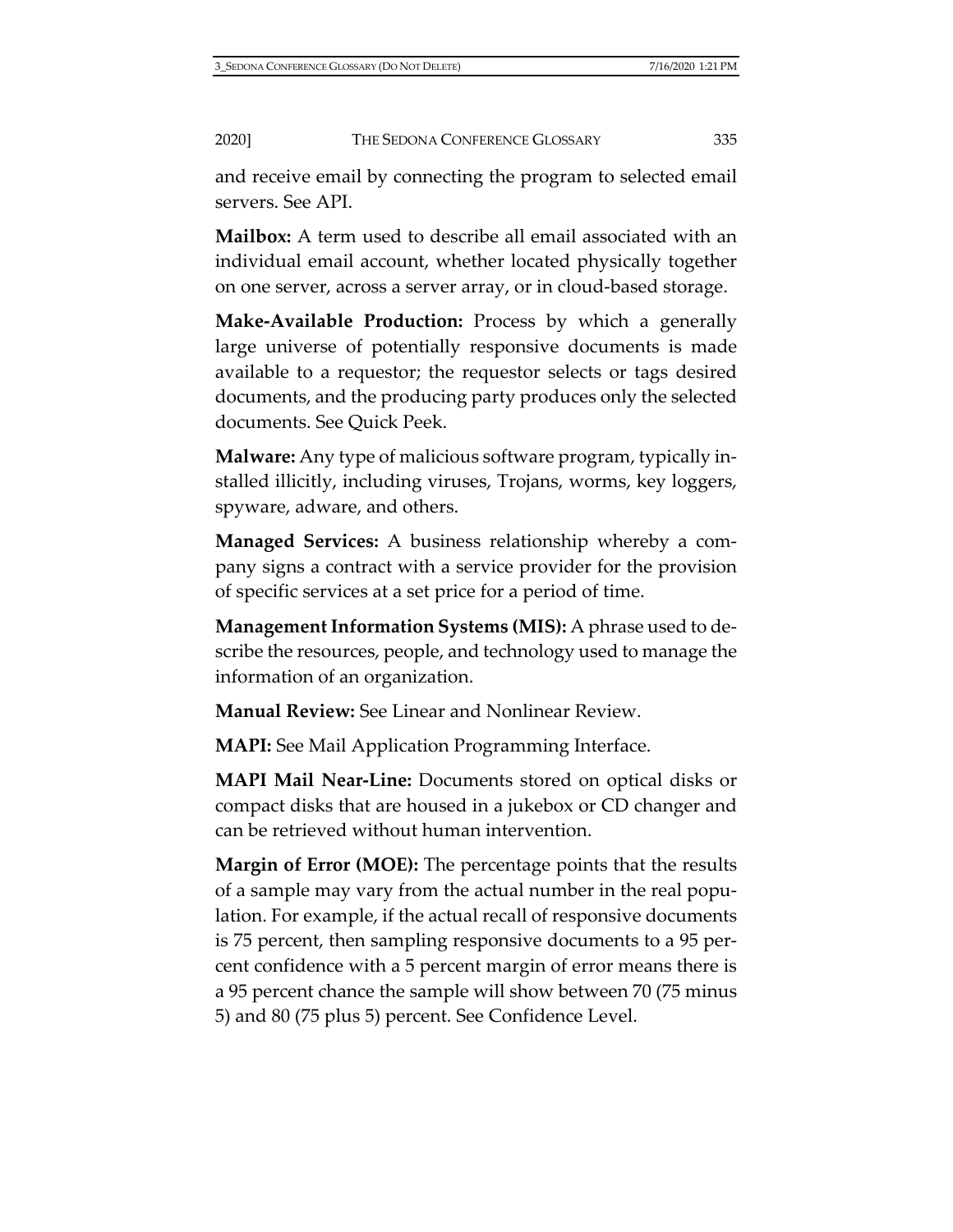**Marginalia:** Handwritten notes on documents.

**Master Boot Sector/Record:** The sector on a hard drive that contains the computer code (boot strap loader) necessary for the computer to start up and the partition table describing the organization of the hard drive.

**Master File Table (MFT):** The primary record of file storage locations on a Microsoft Windows-based computer employing NTFS filing systems.

*Glossary* definition cited: *Digital Assurance Certification, LLC v. Pendolino*, 2017 WL 4342316, at \*3 (M.D. Fla. Sept. 29, 2017).

**Mastering:** Making many copies of a disk from a single master disk.

**MB:** See Megabyte.

**MBOX:** The format in which email is stored on traditional UNIX email systems.

**MD5:** See Message-Digest Algorithm 5.

**Media:** An object or device, such as a disk, tape, or other device, on which data is stored.

**Megabyte (MB):** 1,024 kilobytes. See Byte.

**Meme:** A popular-culture term used to refer to a graphic, audio file, video file, or text that is used to parody something else, which is then often parodied itself with slight variations.

**Memory:** Data storage in the form of chips, or the actual chips used to hold data; storage is used to describe memory that exists on tapes, disks, CDs, DVDs, flash drives, and hard drives. See Random Access Memory (RAM); Read-Only Memory (ROM).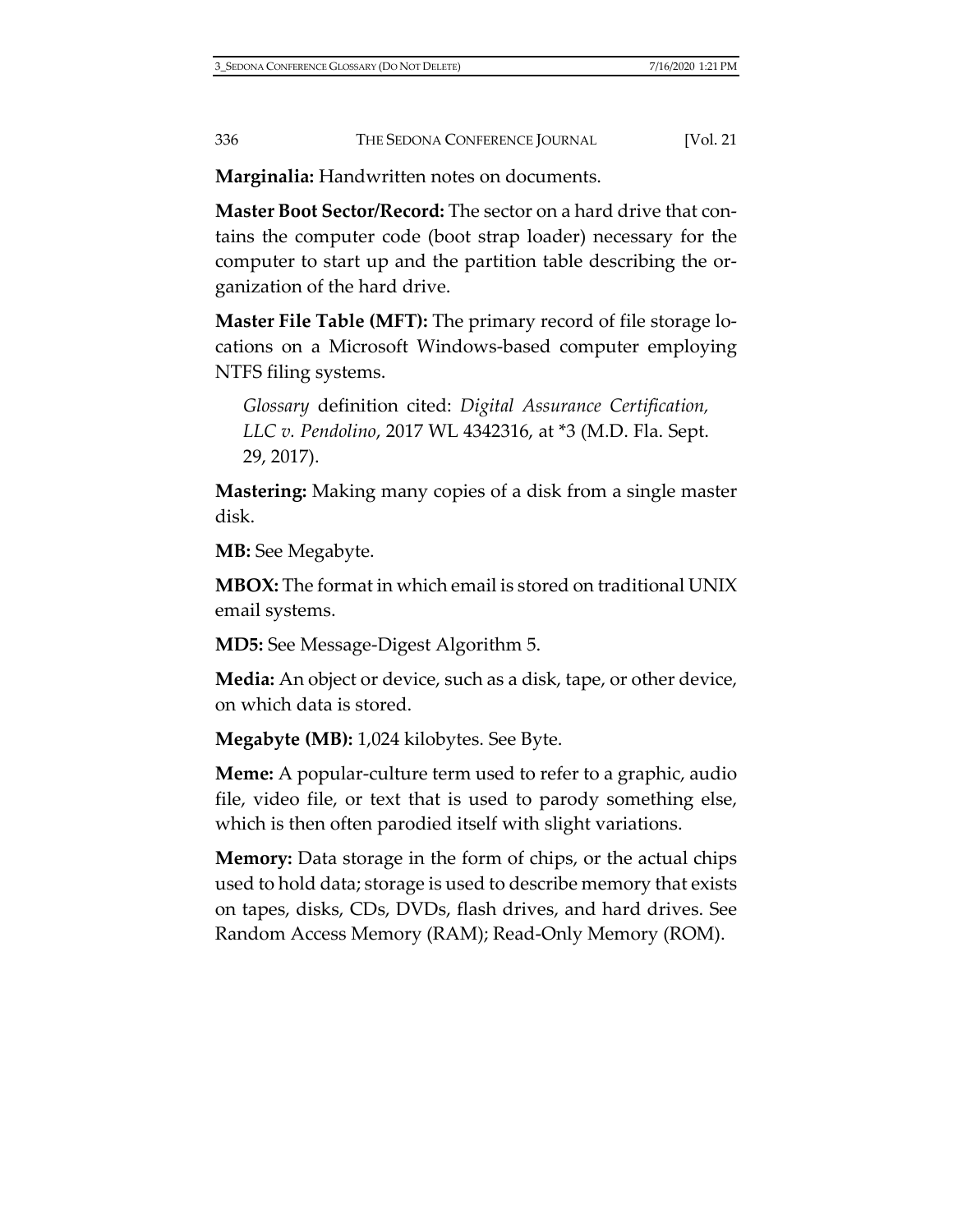**Menu:** A list of options, each of which performs a desired action such as choosing a command or applying a particular format to a part of a document.

**Message-Digest Algorithm 5 (MD5):** A hash algorithm used to give a numeric value to a digital file or piece of data. Commonly used in eDiscovery to find duplicates in a data collection. See Hash Coding.

**Message Header:** The text portion of an email that contains routing information of the email and may include author, recipient, and server information, which tracks the path of the email from its origin server to its destination mailbox.

**Message Unit:** An email and any attachments associated with it.

**Metadata:** The generic term used to describe the structural information of a file that contains data about the file, as opposed to describing the content of a file. See System-Generated Metadata and User-Created Metadata. For a more thorough discussion, see The Sedona Conference, *The Sedona Guidelines: Best Practice Guidelines & Commentary for Managing Information & Records in the Electronic Age, Second Edition* (November 2007), *available at* [https://thesedonaconference.org/publication/Guidelines](https://thesedonaconference.org/publication/Guidelines_for_Managing_Information_and_Electronic_Records) [\\_for\\_Managing\\_Information\\_and\\_Electronic\\_Records,](https://thesedonaconference.org/publication/Guidelines_for_Managing_Information_and_Electronic_Records) and The Sedona Conference, *Commentary on Ethics & Metadata*, 14 SEDONA CONF. J. 169, *available at* [https://thesedonaconfer](https://thesedonaconference.org/publication/Commentary_on_Ethics_and_Metadata)[ence.org/publication/Commentary\\_on\\_Ethics\\_and\\_Metadata.](https://thesedonaconference.org/publication/Commentary_on_Ethics_and_Metadata)

*Glossary* definition cited: *Race Tires America, Inc. v. Hoosier Racing Tire Corp.*, 674 F.3d 158, 161 (3d Cir. 2012). *EEOC v. BOK Financial Corp.,* 2013 WL 12330078, at \*1 (D.N.M. May 7, 2013). *CBT Flint Partners, LLC v. Return Path, Inc.,* 737 F.3d 1320, 1328 (Fed. Cir. Dec. 13, 2013). *Selectica, Inc. v. Novatus, Inc.*, 2015 WL 1125051, at \*3 (M.D. Fla. Mar. 12, 2015). *United States v. Life Care Centers Of America, Inc.*,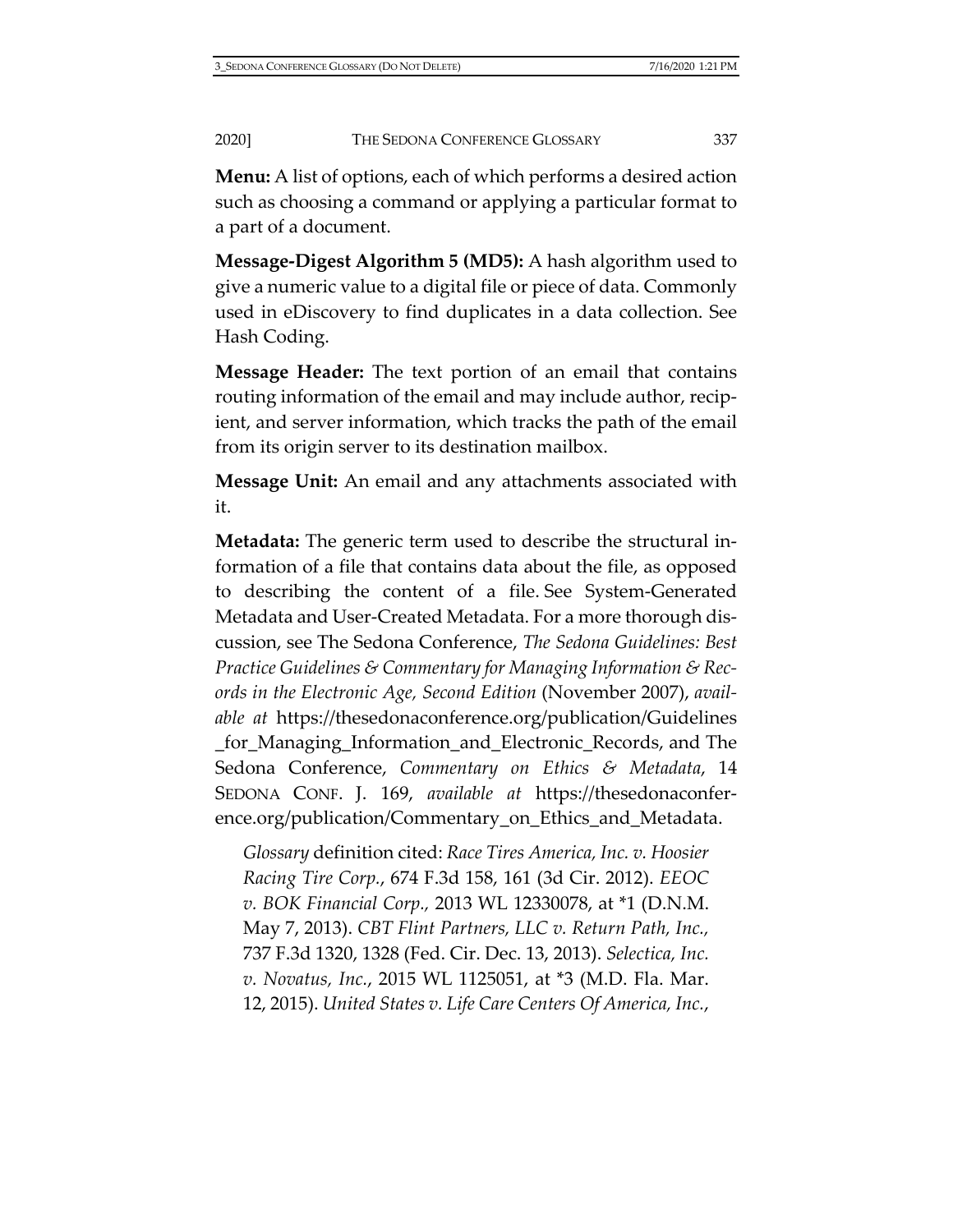2015 WL 10987073, at \*10 (E.D. Tenn. Aug. 31, 2015). *United States v. Brown*, 843 F.3d 74, 76 (2d Cir. 2016). *Javeler Marine Services LLC v. Cross,* 175 F. Supp. 3d 756, 762 (S.D. Tex. 2016). *Morgan Hill Concerned Parents Ass'n v. California Dept. of Education*, 2017 WL 445722 at \*2 (E.D. Cal. Feb. 2, 2017).

**Metadata Comparison:** A comparison of specified metadata as the basis for de-duplication without regard to content. See De-Duplication.

**MFT:** See Master File Table.

**Microfiche:** Sheet microfilm (4 inches by 6 inches) containing reduced images of 270 pages or more in a grid pattern.

**Microprocessor:** See Central Processing Unit (CPU).

**Microsoft-Disk Operating System (MS-DOS):** Used in Windows-based personal computers as the control system prior to the introduction of 32-bit operating systems.

**Microsoft Outlook:** A personal information manager from Microsoft, part of the Microsoft Office suite. Although often used mainly as an email application, it also provides calendar, task, and contact management; note taking; a journal; and web browsing. Can be used as a stand-alone application or operate in conjunction with Microsoft Exchange Server to provide enhanced functions for multiple users in an organization, such as shared mailboxes and calendars, public folders, and meetingtime allocation.

**MiFi:** A portable wireless hub that allows users with the correct credentials to access the internet.

**Migrated Data:** Electronically stored information that has been moved from one database or format to another.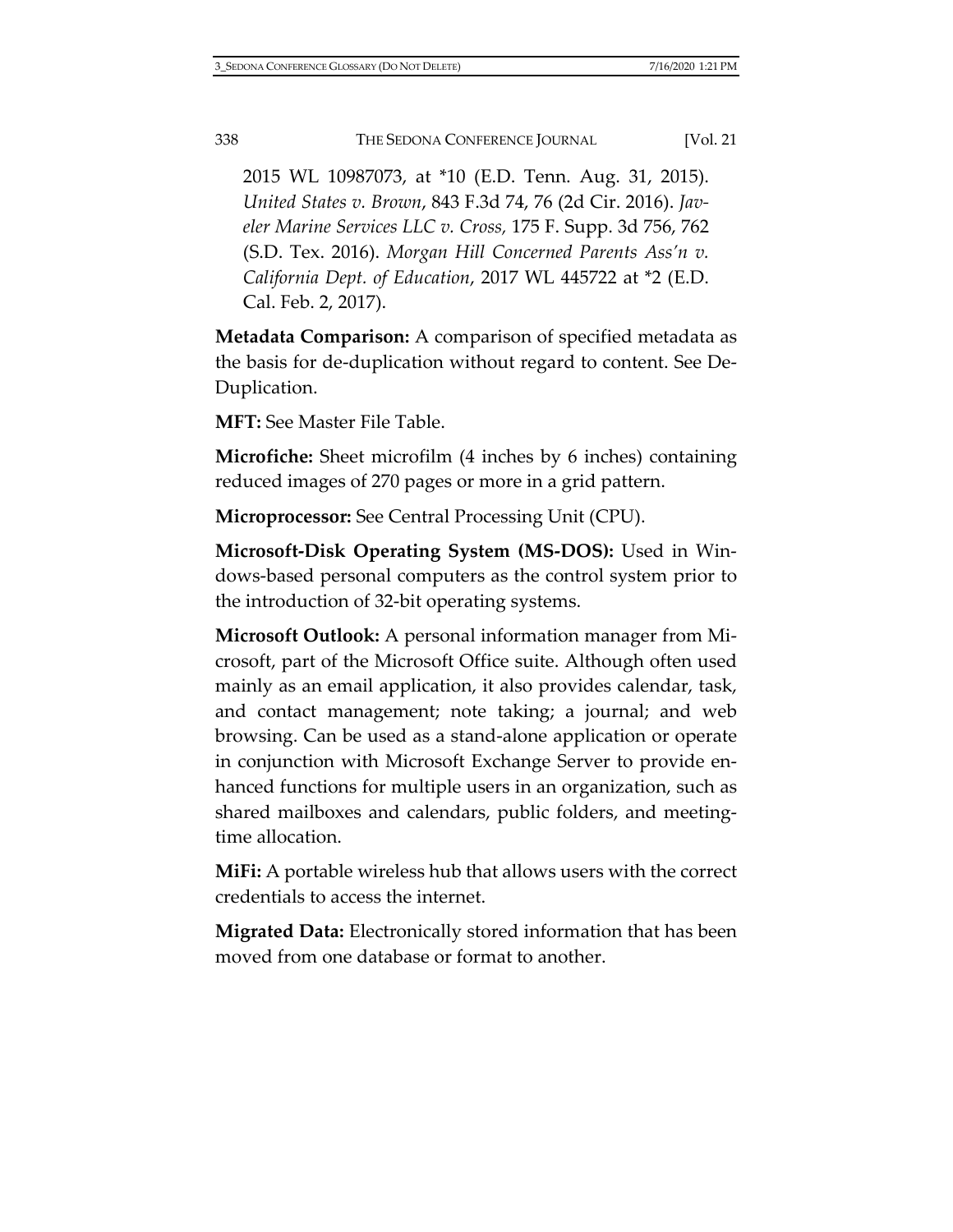**Migration:** Moving electronically stored information from one computer application or platform to another; may require conversion to a different format.

**Mirror Image:** A bit-by-bit copy of any storage media. Often used to copy the configuration of one computer to anther computer or when creating a preservation copy. See Forensic Copy and Image.

*Glossary* definition cited: *White v. Graceland College Center for Professional Development & Lifelong Learning, Inc.*, 2009 WL 722056 at \*6 (D. Kan. March 18, 2009). *Crosmun v. Fayetteville Technical Community College*, 832 S.E.2d 223, 229 (N.C. Ct. App. 2019).

**Mirroring:** The duplication of electronically stored information for purposes of backup or to distribute internet or network traffic among several servers with identical ESI. See Bit Stream Backup, Disk Mirroring, Image.

**MIS:** See Management Information Systems.

**MMS:** See Multimedia Messaging Service.

**Modem (Modulator-Demodulator):** A device that can encode digital information into an analog signal (modulates) or decode the received analog signal to extract the digital information (demodulate).

**MOE:** See Margin of Error.

**Mount or Mounting:** The process of making off-line electronically stored information available for online processing. For example, placing a magnetic tape in a drive and setting up the software to recognize or read that tape. The terms load and loading are often used in conjunction with, or synonymously with, mount and mounting (as in "mount and load a tape"). Load may also refer to the process of transferring ESI from mounted media to another media or to an online system.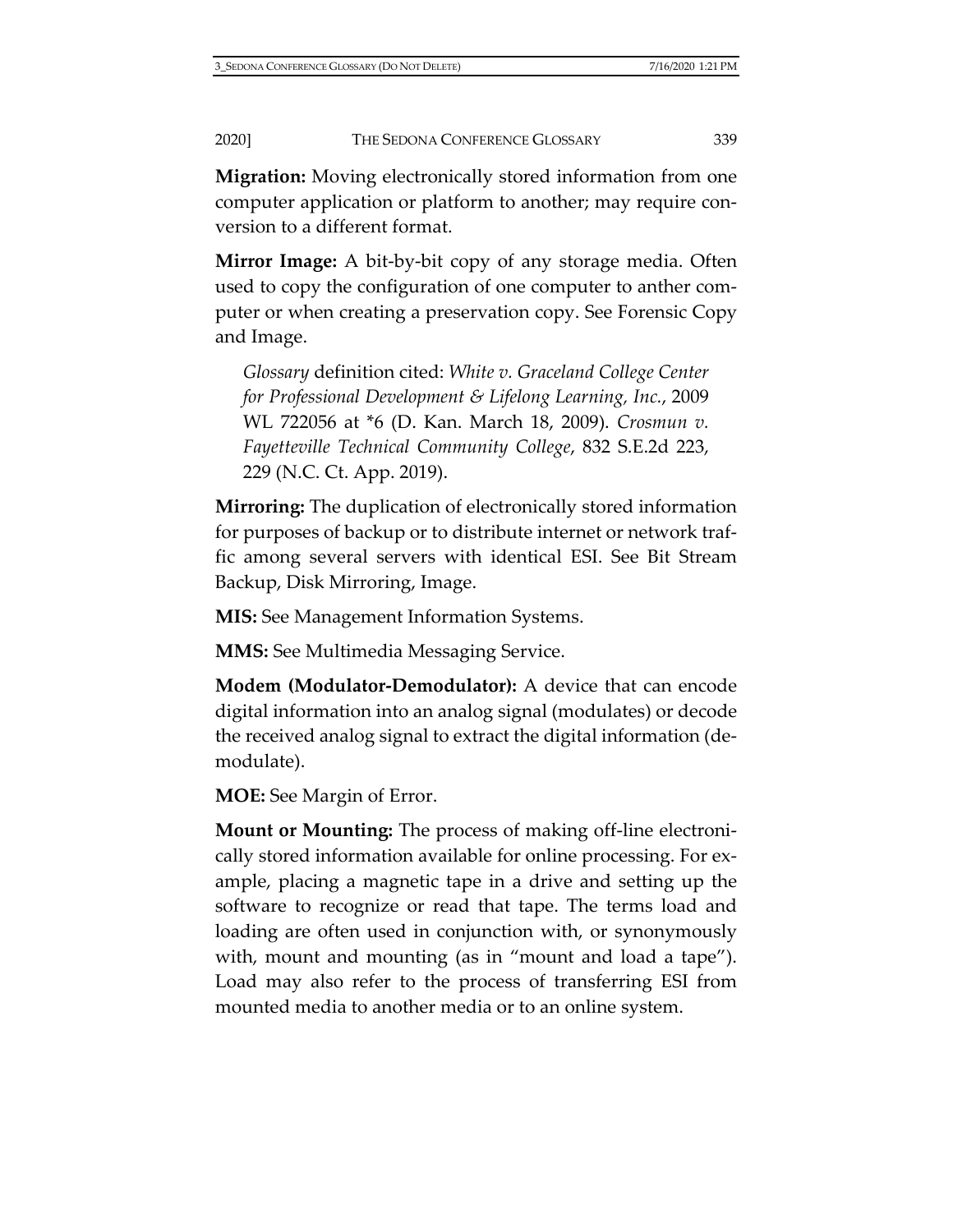**MPEG-1, -2, -3 and -4:** Different standards for full motion video to digital compression/decompression techniques advanced by the Moving Pictures Experts Group.

**MS-DOS:** See Microsoft-Disk Operating System.

**MSG:** A common file format in which emails can be saved, often associated with a Microsoft Outlook email program, which preserves both the format and any associated attachment information.

**Multimedia:** The combined use of different media; integrated video, audio, text, and data graphics in digital form.

**Multimedia Messaging Service (MMS):** A protocol of messaging that allows for the transmission of multimedia content such as pictures, video, or sound over mobile networks. See Text Message.

**National Institute of Standards and Technology (NIST):** A federal technology agency that works with industry to develop and apply technology measurements and standards. See NIST List.

**Native Format:** Electronic documents have an associated file structure defined by the original creating application. This file structure is referred to as the native format of the document. Because viewing or searching documents in the native format may require the original application (for example, viewing a Microsoft Word document may require the Microsoft Word application), documents may be converted to a neutral format as part of the record acquisition or archive process. Static format (often called imaged format), such as TIFF or PDF, is designed to retain an image of the document as it would look viewed in the original creating application but does not allow metadata to be viewed or the document information to be manipulated unless agreed-upon metadata and extracted text are preserved. In the conversion to static format, some metadata can be processed,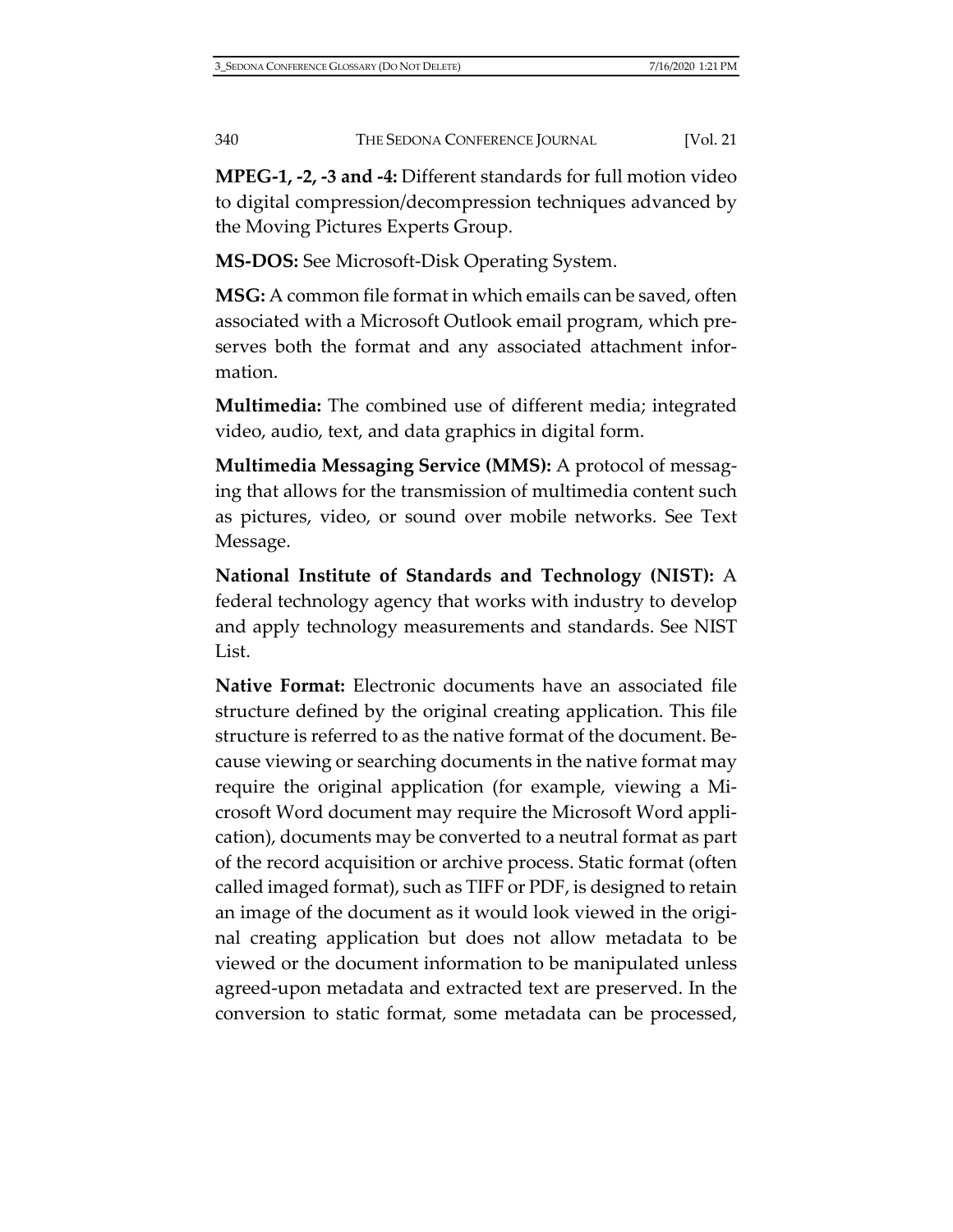## 2020] THE SEDONA CONFERENCE GLOSSARY 341

preserved, and electronically associated with the static format file. However, with technology advancements, tools and applications are increasingly available to allow viewing and searching of documents in their native format while still preserving pertinent metadata. It should be noted that not all electronically stored information may be conducive to production in either the native format or static format, and some other form of production may be necessary. Databases, for example, often present such issues. See Form of Production; Load File.

*Glossary* definition cited: *Covad Communications Co. v. Revonet, Inc.,* 254 F.R.D. 147, 148 (D.D.C. 2008). *Race Tires America, Inc. v. Hoosier Racing Tire Corp.*, 674 F.3d 158, 161 (3d Cir. 2012). *Palar v. Blackhawk Bancorporation Inc.,* 2013 WL 1704302, at \*1 (C.D. Ill. Mar. 19, 2013). *EEOC v. BOK Financial Corp.,* 2013 WL 12330078 at \*1 (D.N.M. May 7, 2013). *Akanthos Capital Mgmt., LLC v. CompuCredit Holdings Corp.*, 2 F. Supp. 3d 1306, 1315 (N.D. Ga. 2014). *Life Plans, Inc. vs. Security Life of Denver Insurance Co.*, 52 F. Supp. 3d 893, 903 (N.D. Ill. 2014). *Morgan Hill Concerned Parents Ass'n v. California Dept. of Education*, 2017 WL 445722 at \*1 (E.D. Cal. Feb. 2, 2017). *Carter v. Franklin Fire District*, 2019 WL 1224623 at 2\* (N.J. Super. Ct. App. Div. Mar. 15, 2019).

**Native Format Review:** Review of electronically stored information in its native format using either a third-party viewer application capable of rendering native files in close approximation to their original application or the actual original application in which the ESI was created. See Review.

**Natural Language Search:** A manner of searching that permits the use of plain language without special connectors or precise terminology, such as "Where can I find information on William Shakespeare?" as opposed to formulating a search statement,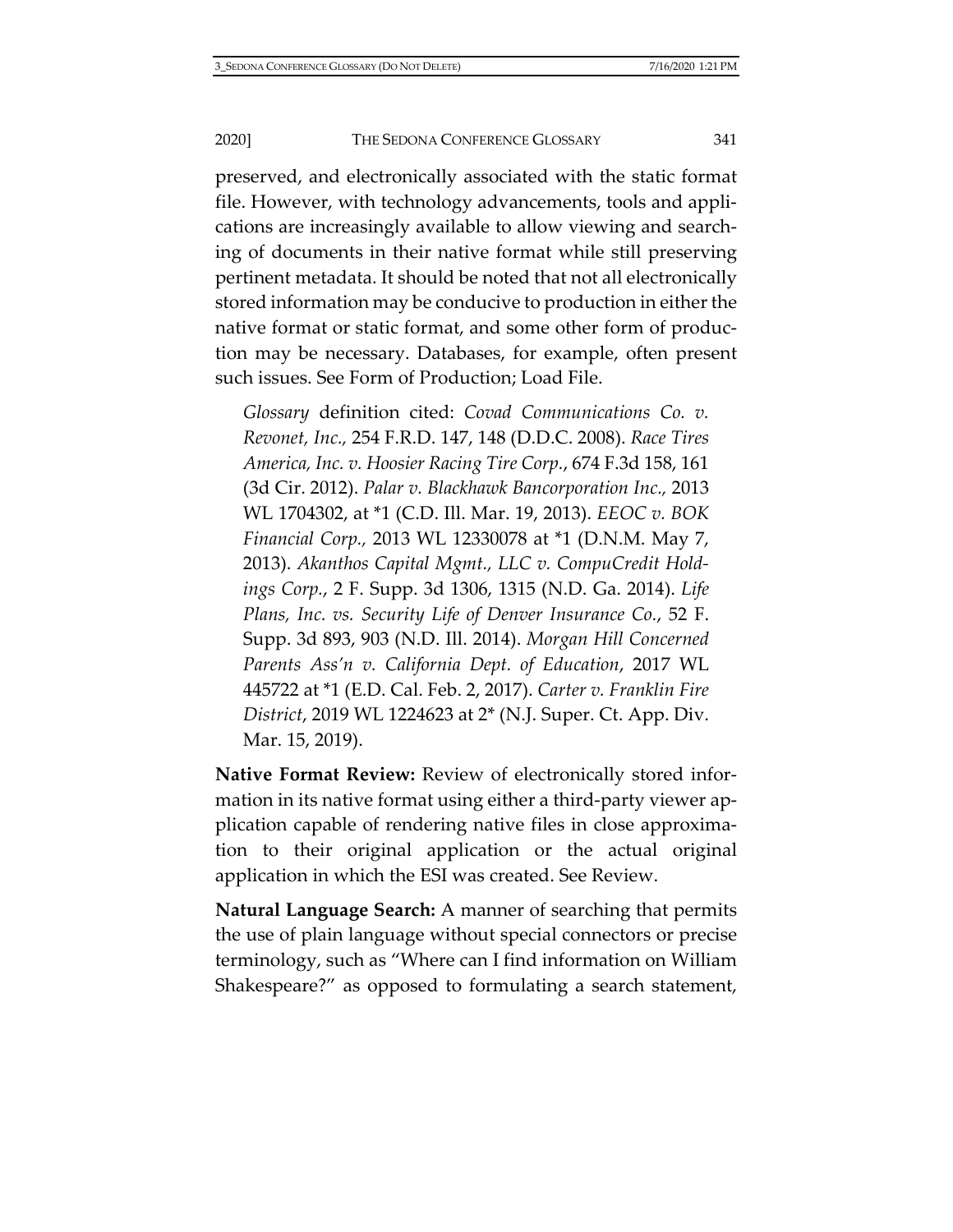such as "information" and "William Shakespeare." See Boolean Search.

**Near Duplicates:** (1) Two or more files that are similar to a certain percentage, for example, files that are 90 percent similar may be identified as near duplicates; used for review to locate similar documents and review all near duplicates at one time; (2) The longest email in an email conversation where the subparts are identified and suppressed in an email collection to reduce review volume.

**Near-Line Data Storage:** A term used to refer to a data storage system where data is not actively available to users, but is available through an automated system that enables the robotic retrieval of removable storage media or tapes. Data in near-line storage is often stored on servers that do not have as high performance as active servers. Making near-line data available will not require human intervention (as opposed to off-line data, which can only be made available through human actions).

**Network:** A group of two or more computers and other devices connected together ("networked") for the exchange and sharing of resources. See Local-Area Network (LAN) and Wide-Area Network (WAN).

**Network Operating System (NOS):** See Operating System.

**Network Operations Center (NOC):** The location where a network or computer array is monitored and maintained.

**Network Segmentation:** A security principle of splitting a network into smaller segments separated by devices as a method of improving security by limiting access to those segments.

**Neural Network:** Neural networks are made up of interconnected elements called neurons, which respond in parallel to a set of input signals given to each.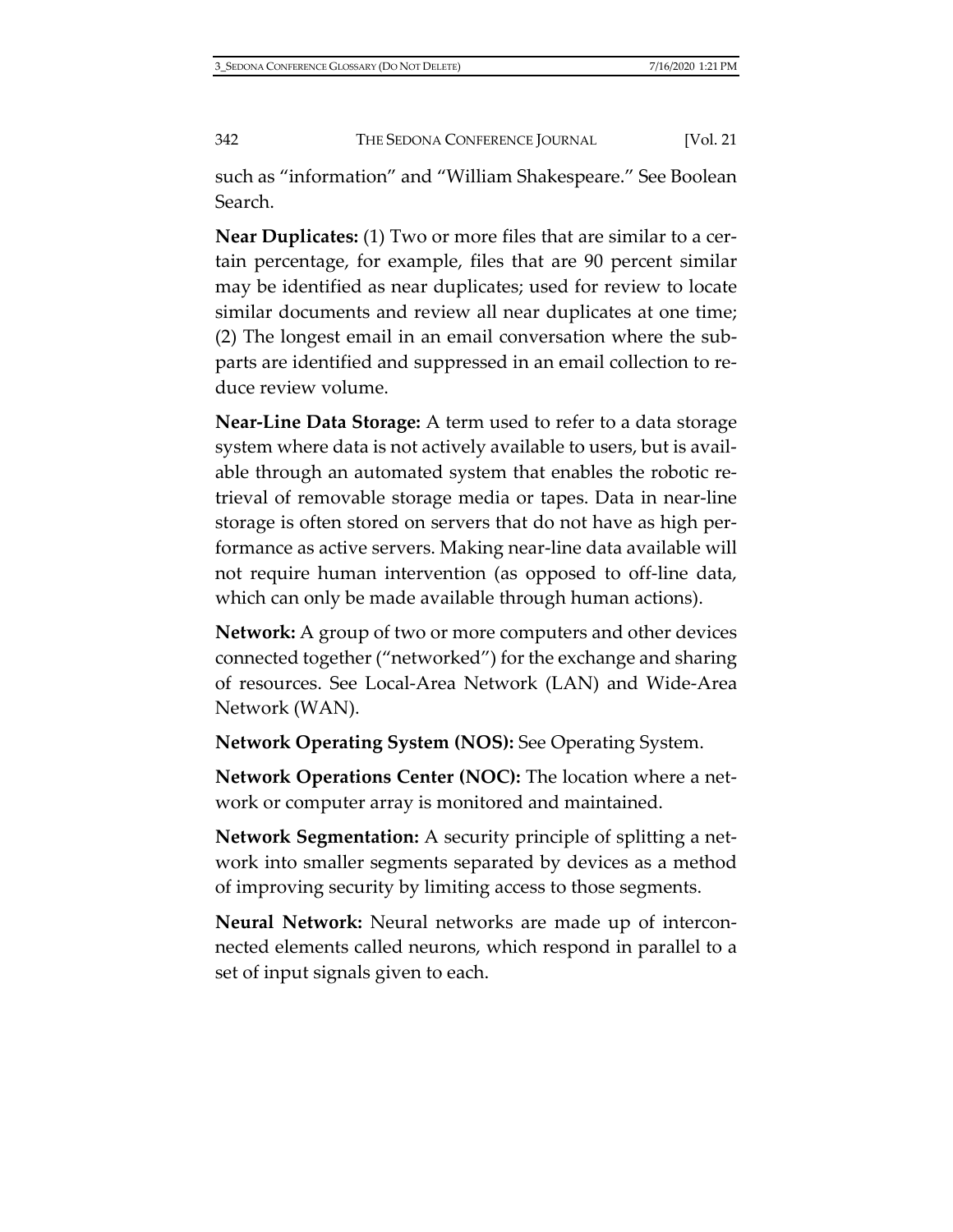**New Technology File System (NTFS):** A high-performance and self-healing file system proprietary to Microsoft, used in Windows NT, Windows 2000, Windows XP, and Windows Vista Operating Systems, that supports file-level security, compression, and auditing. It also supports large volumes and powerful storage solutions such as Redundant Array of Inexpensive Disks (RAID). An important feature of NTFS is the ability to encrypt files and folders to protect sensitive data. See Redundant Array of Inexpensive Disks (RAID).

**NIST:** See National Institute of Standards and Technology.

**NIST List:** A hash database of computer files developed by the National Institute of Standards and Technology (NIST) to identify files that are system generated and generally accepted to have no substantive value in most instances. See De-NIST.

**NOC:** See Network Operations Center.

**Node:** Any device connected to a network. PCs, servers, and printers are all nodes on the network.

**Noise Words**: See Stop Words.

**Noninclusive Emails**: Emails that are subparts of larger emails chains and therefor redundant with regard to information that can be found in the larger email chain.

**Noninterlace:** When each line of a video image is scanned separately. Older cathode-ray tube (CRT) computer monitors use noninterlaced video.

**Normalization:** The process of reformatting data so that it is stored in a standardized form, such as setting the date and time stamp of a specific volume of electronically stored information to a specific zone, often GMT, to permit advanced processing of the ESI, such as de-duplication. See Coordinated Universal Time.

**NOS:** See Network Operating System.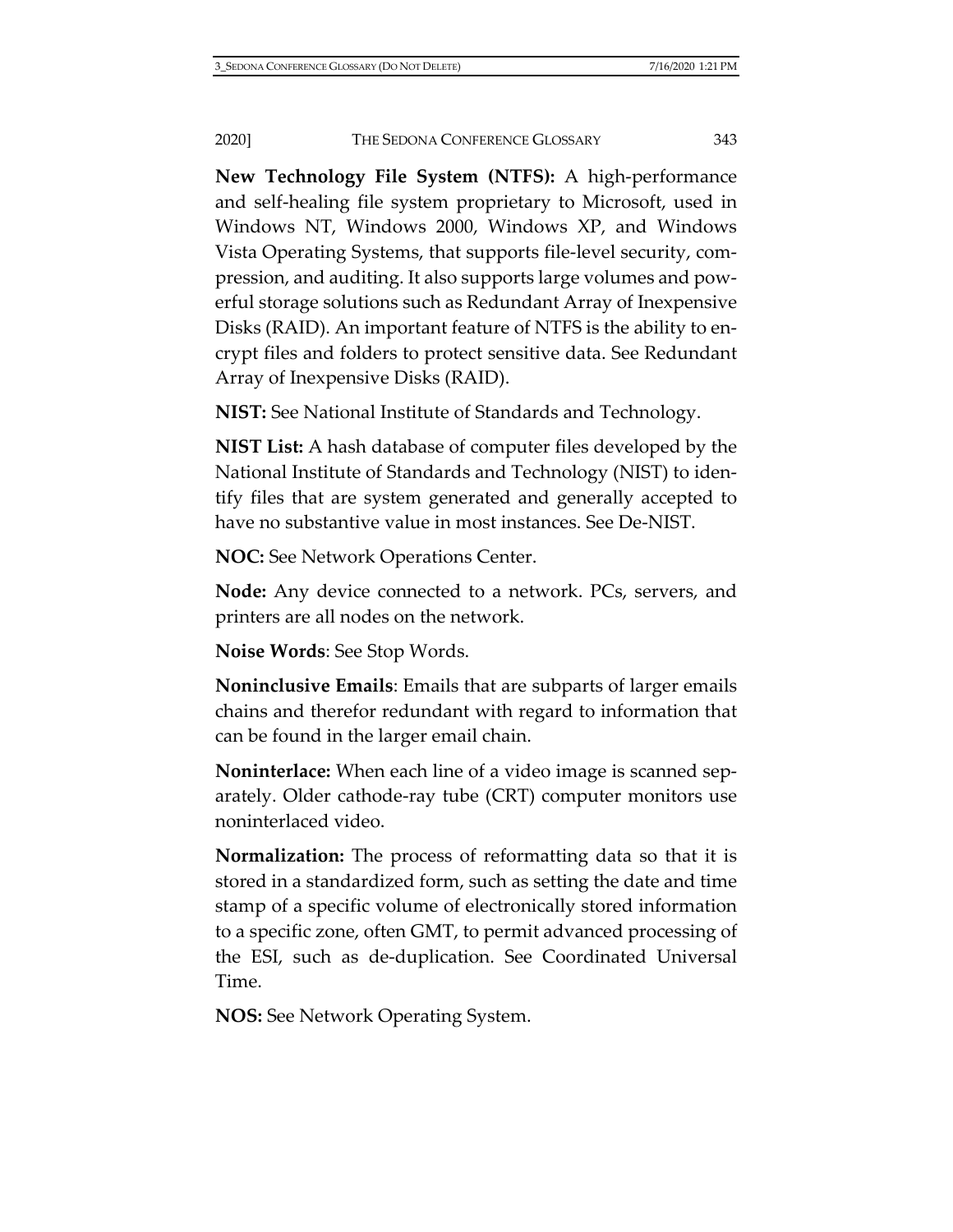**NoSQL Database:** A NoSQL database is a type of database management system using a form of unstructured storage that is optimized for handling big data. Unlike relational databases, NoSQL databases do not have a fixed table structure, allowing data to be distributed across many "nodes." Additional nodes can readily be created as data volume grows. Some examples of NoSQL databases include Cassandra, Redis, Elasticsearch, MongoDB, and Hadoop. See Big Data; Database.

**Notes Server:** See Lotus Domino.

**NSF:** A Lotus Notes container file (i.e., database.nsf); can be either an email database or the traditional type of fielded database. See Lotus Domino.

**NTFS:** See New Technology File System.

**Null Set:** A set of files that are not positive results of a search.

**Null Set Testing**: Sampling a null set to search for false negatives of the search that created the null set.

**Object:** In personal computing, an object is a representation of something that a user can work with to perform a task and can appear as text or an icon. In a high-level method of programming called object-oriented programming (OOP), an object is a freestanding block of code that defines the properties of something.

**Object Linking and Embedding (OLE):** A feature in Microsoft Windows that allows the linking of different files, or parts of files, together into one file without forfeiting any of the original file's attributes or functionality. See Compound Document.

**Objective Coding:** See Coding.

**OCR:** See Optical Character Recognition.

**Official Record Owner:** See Record Owner.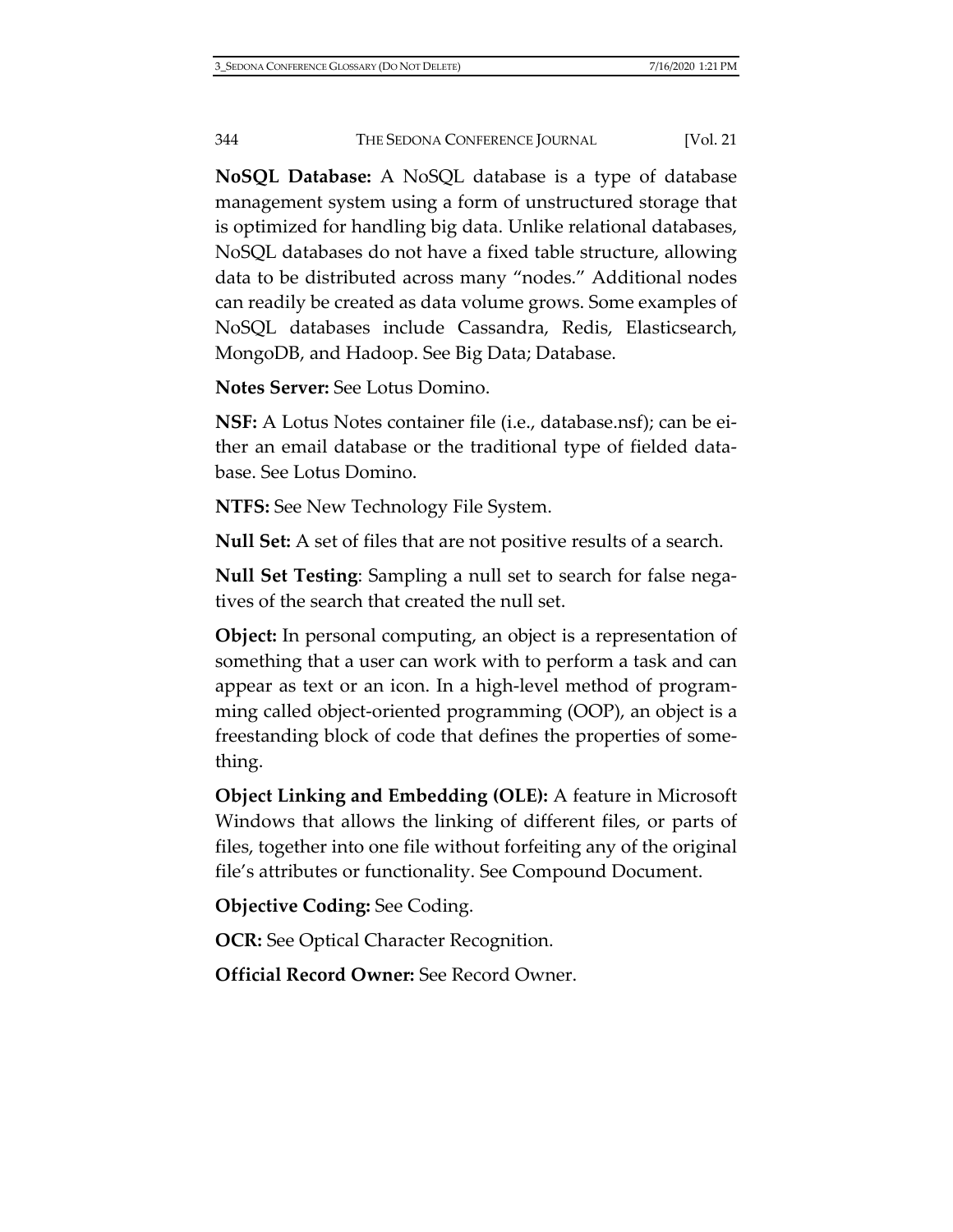**Off-line Data:** Electronically stored information that is stored outside the network in daily use (e.g., on backup tapes) and is only accessible through the off-line storage system, not the network.

**Off-line Storage:** Electronically stored information stored on removable disk (optical, compact, etc.) or magnetic tape and not accessible by the active software or server. Often used for making disaster-recovery copies of records for which retrieval is unlikely. Accessibility to off-line media usually requires restoring the data back to the active server.

**OLE:** See Object Linking and Embedding.

**Online:** Connected to a network or the internet.

**Online Review:** The review of data on a computer, either locally on a network or via the internet. See Review.

**Online Storage:** The storage of electronically stored information as fully accessible information in daily use on the network or elsewhere.

**Ontology:** A collection of categories and their relationships to other categories and to words. An ontology is one of the methods used to find related documents when given a specific query.

**Open Source:** Refers to software that is distributed with access to the software's source code, so that it can be freely modified by users.

**Operating System (OS):** The operating system provides the software platform that directs the overall activity of a computer, network, or system and on which all other software programs and applications run. In many ways, choice of an operating system will affect which applications can be run. Operating systems perform basic tasks, such as recognizing input from the keyboard, sending output to the display screen, keeping track of files and directories on the disk, and controlling peripheral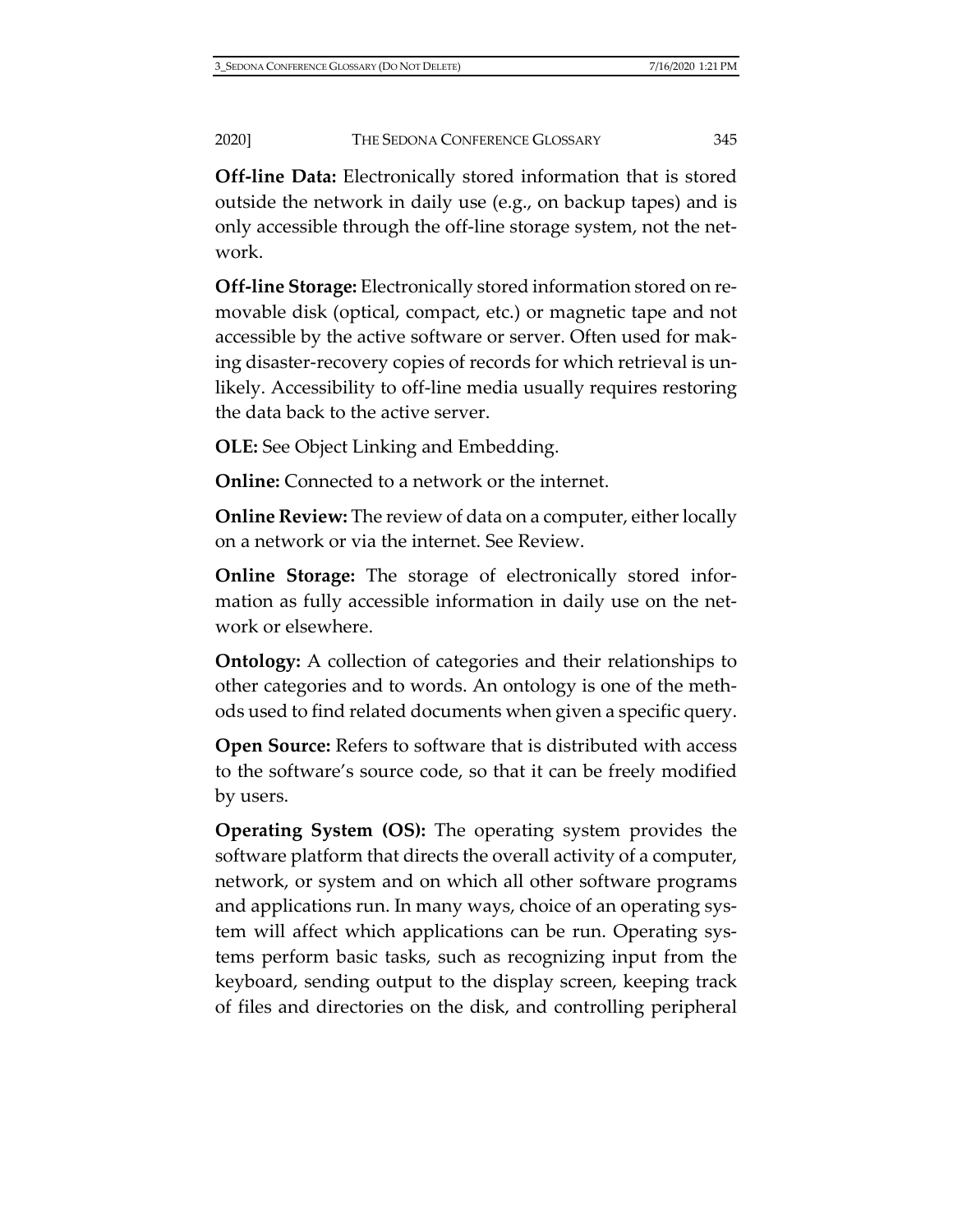devices such as disk drives and printers. For large systems, the operating system has even greater responsibilities and powers—becoming a traffic cop to make sure different programs and users running at the same time do not interfere with each other. The operating system is also responsible for security, ensuring that unauthorized users do not access the system. Examples of computer operating systems are UNIX, DOS, Microsoft Windows, LINUX, Mac OS, and IBM z/OS. Examples of portable device operating systems are iOS, Android, Microsoft Windows, and BlackBerry. Operating systems can be classified in a number of ways, including: multi-user (allows two or more users to run programs at the same time; some operating systems permit hundreds or even thousands of concurrent users); multiprocessing (supports running a program on more than one CPU); multitasking (allows more than one program to run concurrently); multithreading (allows different parts of a single program to run concurrently); and real time (instantly responds to input; general-purpose operating systems, such as DOS and UNIX, are not real time).

**OPT File:** A file format that associates a Bates number to the path of an image file and is used to load images to a document review database. See Bates Number.

**Optical Character Recognition (OCR):** A technology process that captures text from an image for the purpose of creating a parallel text file that can be associated with the image and searched in a database. OCR software evaluates scanned data for shapes it recognizes as letters or numerals. See Handwriting Recognition Software (HRS); Intelligent Character Recognition (ICR).

*Glossary* definition cited: *Race Tires America, Inc. v. Hoosier Racing Tire Corp.*, 674 F.3d 158, 161 (3d Cir. 2012). *Hinterberger v. Catholic Health System, Inc.*, 2013 WL 2250591 at \*9 (W.D.N.Y. May 21, 2013). *Gordon v. Kaleida Health*, 2013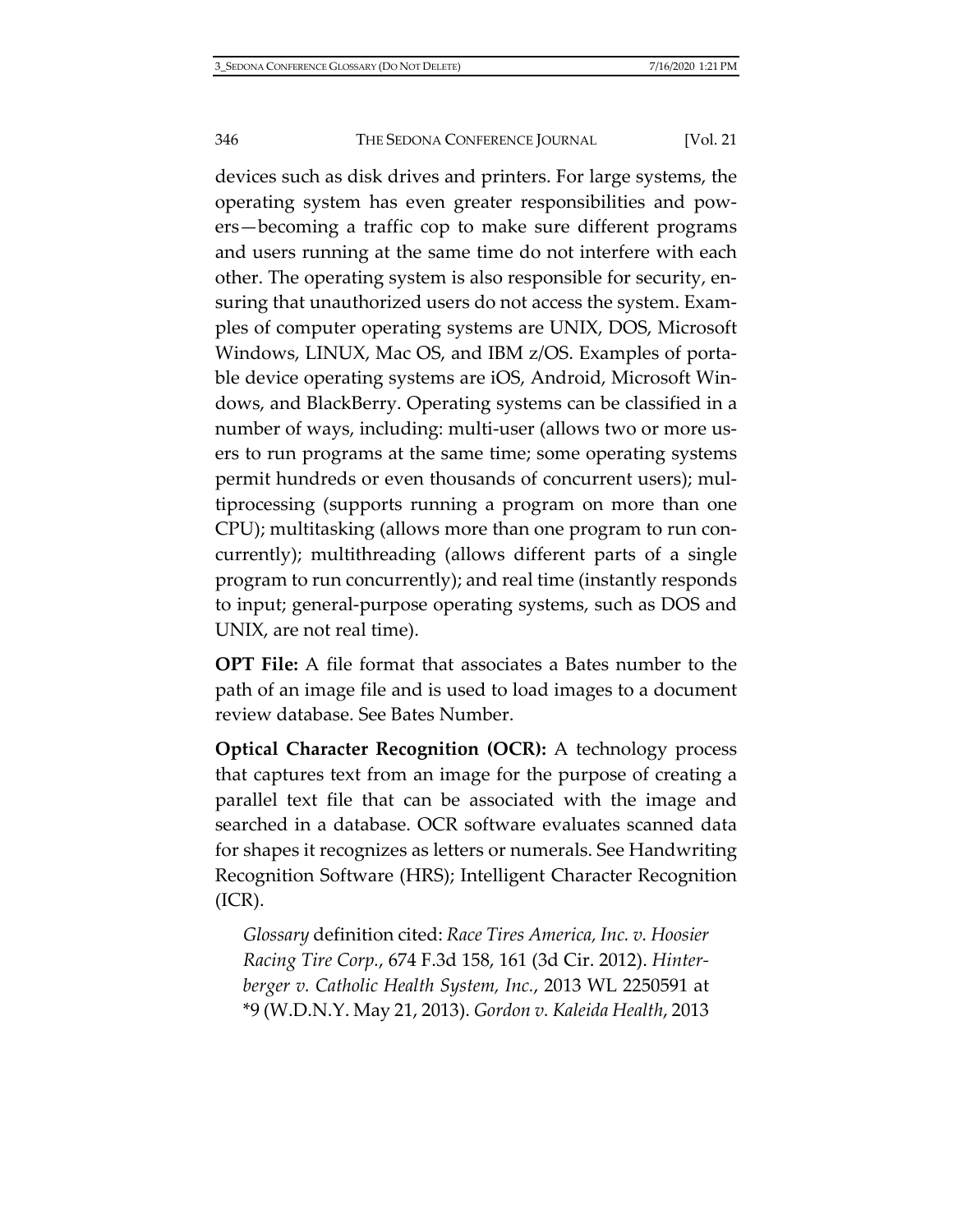WL 2250506 at \*1 (W.D.N.Y. May 21, 2103). *Country Vintner of North Carolina, LLC v. E. & J. Gallo Winery, Inc.*, 718 F.3d 249, 252 (4th Cir. 2013). *Life Plans, Inc. vs. Security Life of Denver Insurance Co.*, 52 F. Supp. 3d 893, 903 (N.D. Ill. 2014). *Balance Point Divorce Funding, LLC v. Scrantom*, 305 F.R.D. 67, 74 (S.D.N.Y. 2015).

**Optical Disks:** Computer media similar to a compact disk that cannot be rewritten. An optical drive uses a laser to read the electronically stored information.

**Originator:** See Author.

**OS:** See Operating System.

**OST:** A Microsoft Outlook information store used to save folder information that can be accessed off-line.

*Glossary* definition cited: *White v. Graceland College Center for Professional Development & Lifelong Learning, Inc.*, 2009 WL 722056 at \*5 (D. Kan. March 18, 2009).

**Outlook:** See Microsoft Outlook.

**Overinclusive:** When referring to data sets returned by some method of query, search, filter, or cull, results that are overly broad.

**Overlay File**: A type of text-delimited load file used to add, modify, or remove information from existing records in a database.

**Overwrite:** To record or copy new data over existing data, as in when a file or directory is updated.

**PaaS:** See Platform as a Service.

**PAB:** See Personal Address Book.

**Packet:** A unit of data sent across a network that may contain identity and routing information. When a large block of data is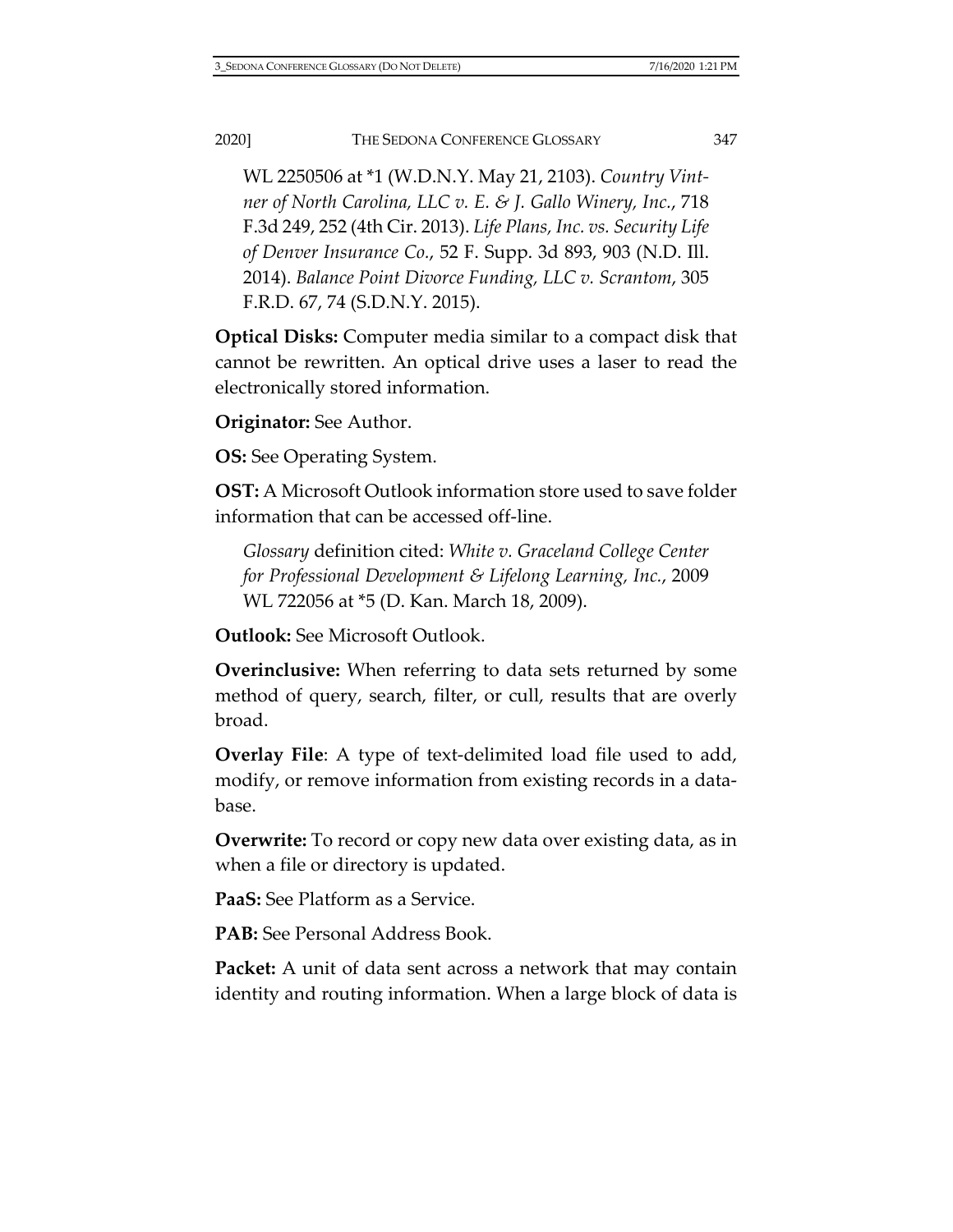to be sent over a network, it is broken up into several packets, sent, and then reassembled at the other end. The exact layout of an individual packet is determined by the protocol being used.

**Page File/Paging File:** Also referred to as a swap file, a method to temporarily store data outside of the main memory but quickly retrievable. This data is left in the swap file after the programs are terminated and may be retrieved using forensic techniques. See Swap File.

**Parallel Port:** See Port.

**Parent:** See Document.

**Parsing:** In eDiscovery, the process by which a file is broken apart into its individual components for indexing, processing, or to prepare for loading into a review database.

**Partition:** An individual section of computer storage media such as a hard drive. For example, a single hard drive may be divided into several partitions in order that each partition can be managed separately for security or maintenance purposes. When a hard drive is divided into partitions, each partition is designated by a separate drive letter, i.e., C, D, etc.

**Partition Table:** Indicates each logical volume contained on a disk and its location.

**Partition Waste Space:** After the boot sector of each volume or partition is written to a track, it is customary for the system to skip from the rest of that track to the actual useable area of the volume on the next track. This results in unused or wasted space on the initial track where information can be hidden. This wasted space can only be viewed with a low-level disk viewer. However, forensic techniques can be used to search these wasted space areas for hidden information.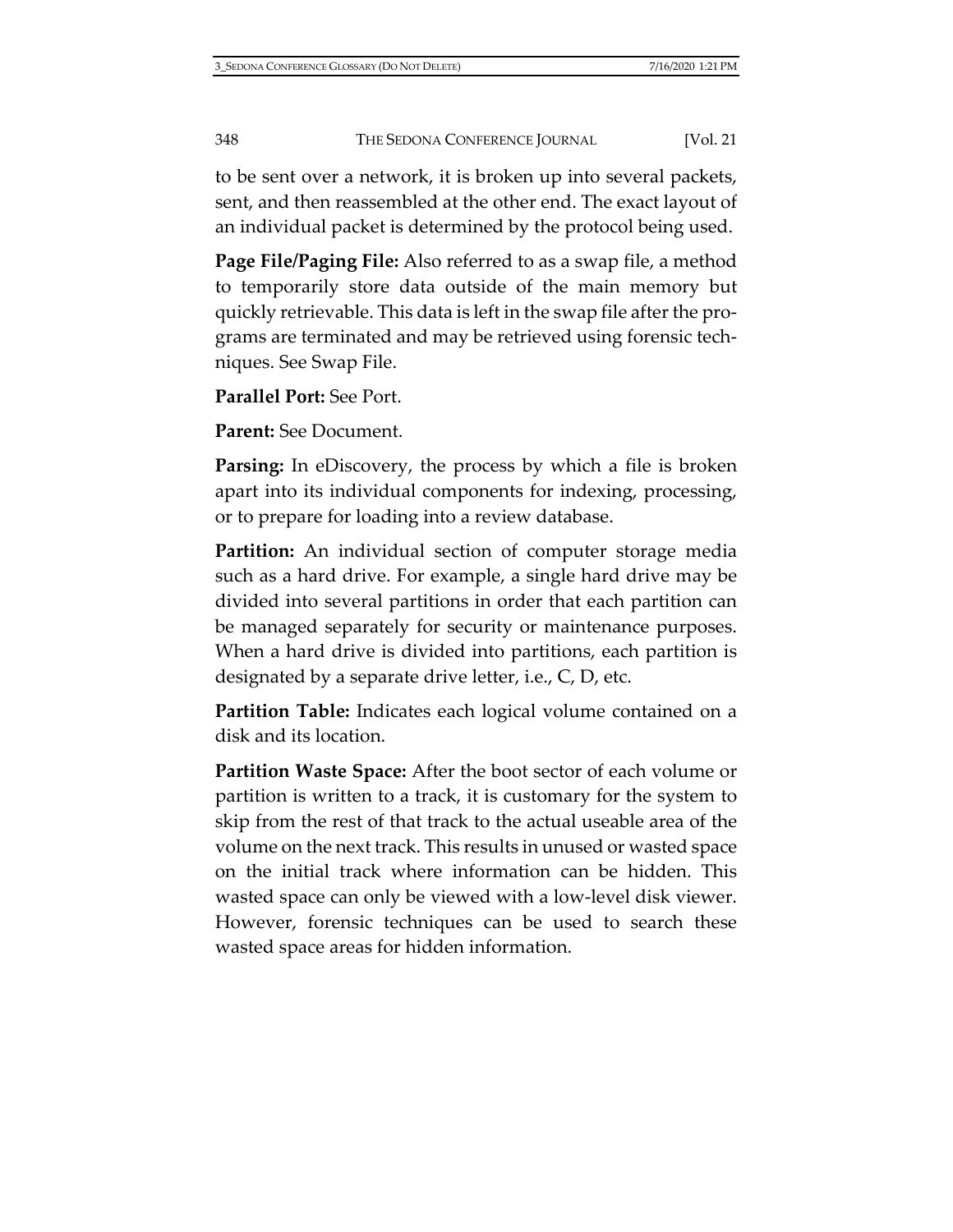**Passive Learning.** A technology-assisted review workflow in which documents are randomly selected for training by human review. See also Active Learning.

**Password:** A text or alphanumeric string that is used to authenticate a specific user's access to a secure program, network, or part of a network.

**Patching:** The practice of updating software (or firmware) to a more recent version that updates, fixes, or improves the software, often to repair security vulnerabilities.

**Path:** (1) The hierarchical description of where a directory, folder, or file is located on a computer or network; (2) A transmission channel, the path between two nodes of a network that a data communication follows, and the physical cabling that connects the nodes on a network.

**Pattern Matching:** A generic term that describes any process that compares one file's content with another file's content.

**Pattern Recognition:** Technology that searches electronically stored information for like patterns and flags and extracts the pertinent data, usually utilizing an algorithm. For instance, in looking for addresses, alpha characters followed by a comma and a space, followed by two capital alpha characters, followed by a space, followed by five or more digits, are usually the city, state, and zip code. By programming the application to look for a pattern, the information can be electronically identified, extracted, or otherwise utilized or manipulated.

**PB:** See Petabyte.

**PC:** See Personal Computer.

**PC Card:** Plug-in cards for computers (usually portables) that extend the storage and/or functionality. Originally introduced as the PCMCIA, the PC Card standard was developed by the Personal Computer Memory Card International Association.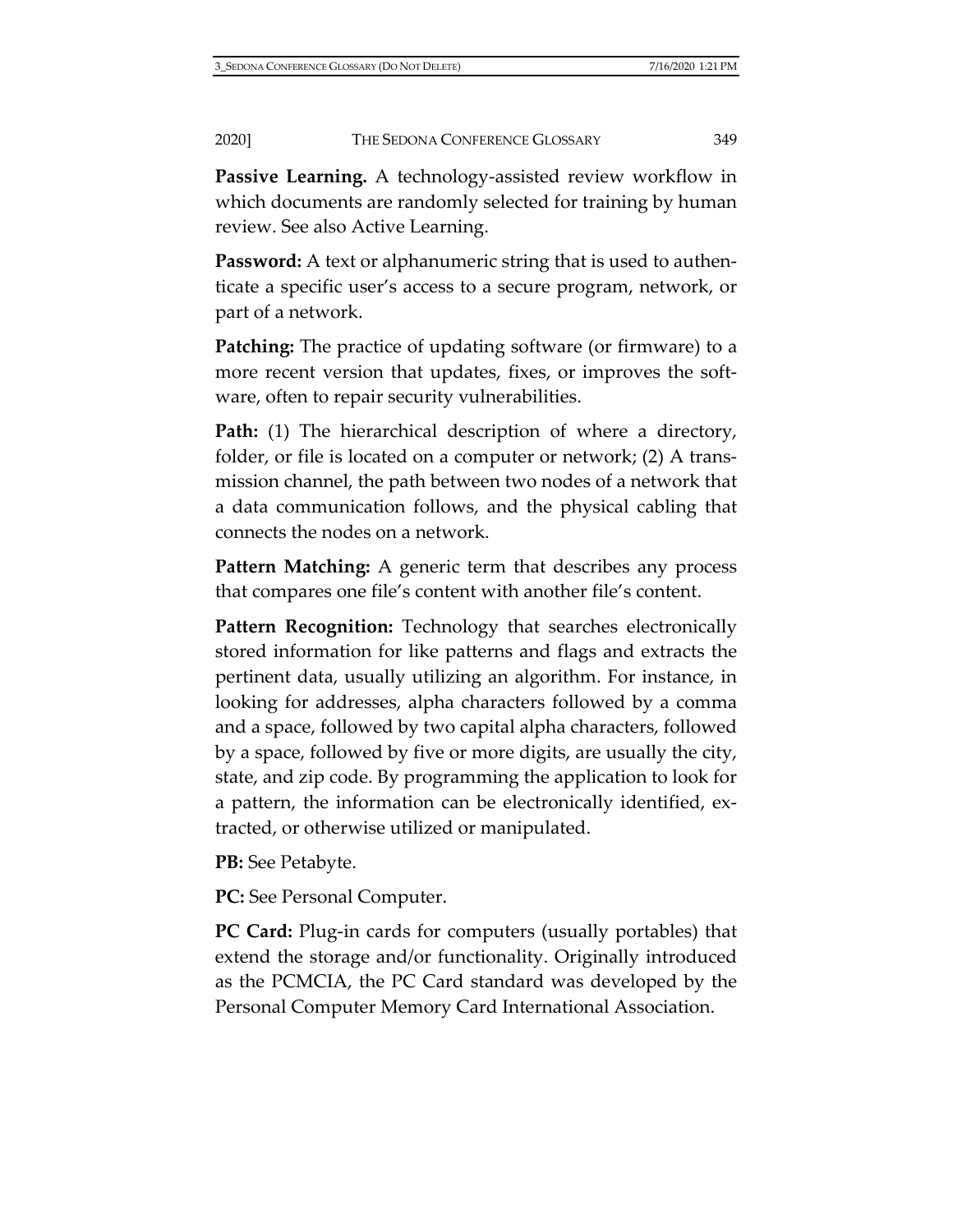**PDA:** See Personal Digital Assistant.

**PDF:** See Portable Document Format.

**PDF/A**: An electronic document file format for long-term archival preservation. ISO 19005 defined the file format PDF/A, which preserves electronic documents visual appearance over time, independent of the tools and systems used for creating, storing, or rendering the files.

**Peer-to-Peer or P2P:** A form of network organization that uses portions of each user's resources, like storage space or processing power, for use by others on the network. Notorious examples include the storage sharing of Napster or BitTorrent.

**Penetration Test:** Testing that attempts to find security weaknesses and vulnerabilities in a network or system so that they can be remedied before they are used and located by a malicious party. Often referred to as "Pen Test."

**Peripheral:** Any accessory device attached to a computer, such as a disk drive, printer, modem, or joystick.

**Peripheral Component Interconnect or Interface (PCI):** A high-speed interconnect local bus used to support multimedia devices.

**Personal Address Book (PAB):** A file type to describe a Microsoft Outlook list of contacts created and maintained by an individual user for personal use.

**Personal Computer (PC):** A computer based on a microprocessor and designed to be used by one person at a time.

**Personal Data (as used in the GDRP):** Any information relating to a natural person who can be identified from the data, directly or indirectly, in particular by reference to an identification number, location data, online identifier, or to one or more factors specific to his or her physical, physiological, genetic, mental,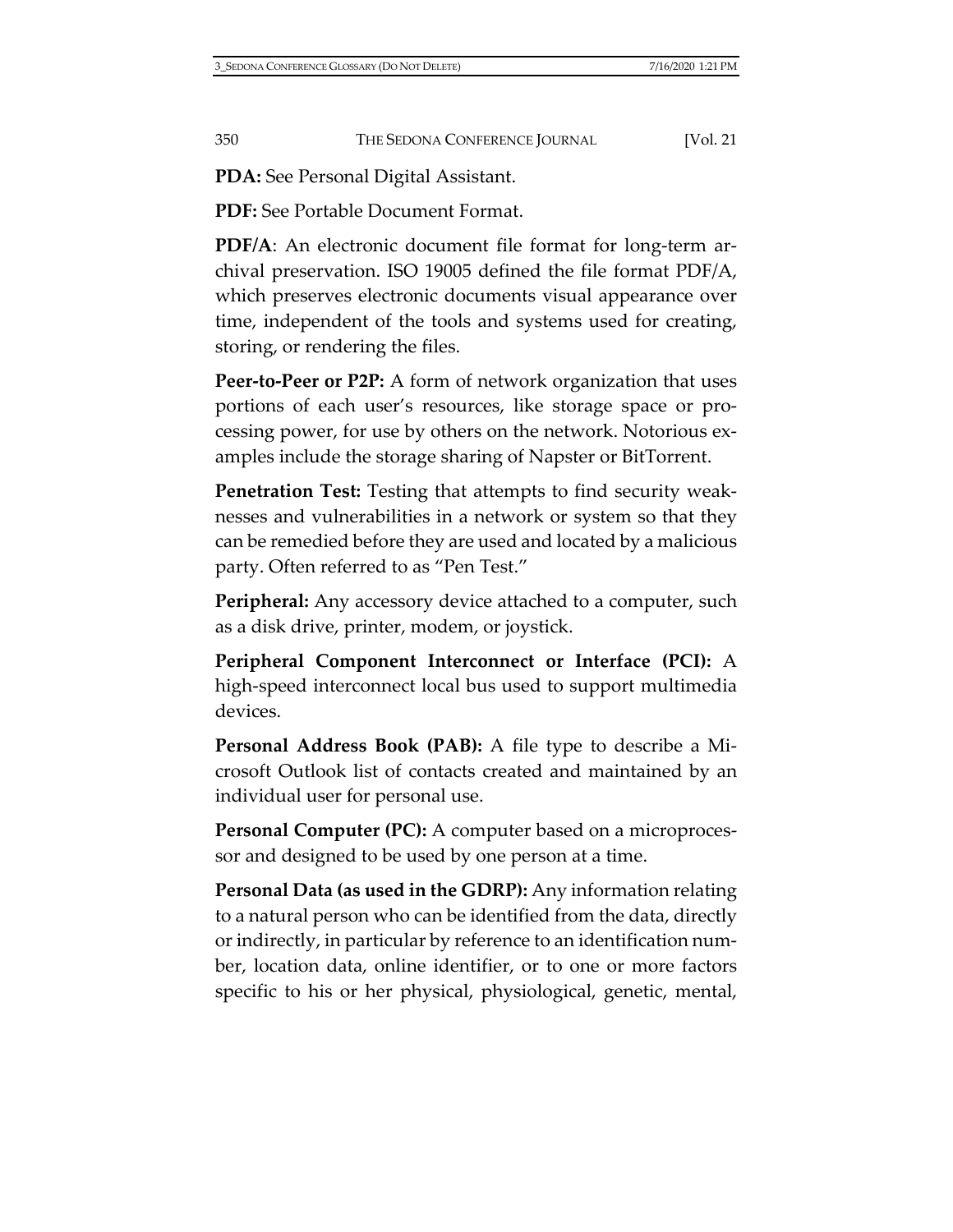economic, cultural or social identity. Also referred to as PII (Personally Identifiable Information).

**Personal Digital Assistant (PDA):** A portable device used to perform communication and organizational tasks.

**Personal Filing Cabinet (PFC):** The AOL proprietary email storage container file used for the local storage of emails, contacts, calendar events, and other personal information.

**Personally Identifiable Information (PII):** Information, such as social security number, physical characteristics, address, or date of birth, from which an individual's identity can be determined.

**Petabyte (PB):** 1,024 terabytes (approximately one million gigabytes). See Byte.

**PFC:** See Personal Filing Cabinet.

**PHI:** See Protected Health Information.

**Phishing:** The practice of sending email messages to targeted users in an effort to extract private information, often security related, such as passwords, to assist in circumventing network security.

**Physical Disk:** An actual piece of computer media, such as the hard disk or drive, floppy disks, CD-ROM disks, zip drive, etc.

**Physical File Storage:** When a file is created on a computer, a sufficient number of clusters are assigned to contain the file. If the file is not large enough to completely fill the assigned clusters, then some unused space will exist within the physical file space. This is referred to as file slack and can contain unused space, previously deleted/overwritten files, or fragments thereof. See Slack Space.

**Physical Unitization:** See Unitization—Physical and Logical.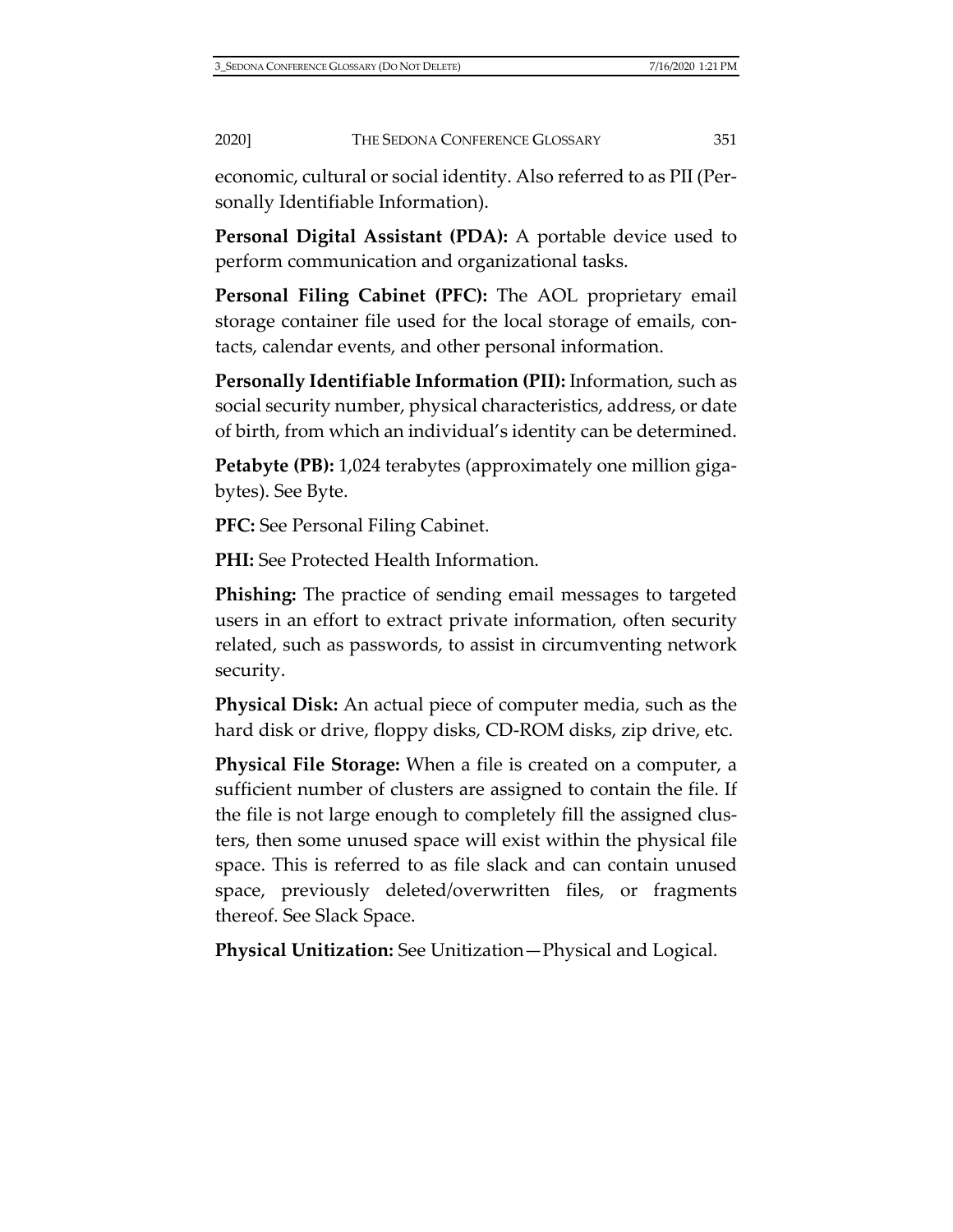**Picture Element:** The smallest addressable unit on a display screen. The higher the resolution (the more rows and columns), the more information that can be displayed.

**PII:** See Personally Identifiable Information.

**Ping:** Executable command, used as a test for checking network connectivity.

**Pitch:** Characters (or dots) per inch, measured horizontally.

**Pixel:** A single unit of a raster image that allows a picture to be displayed on an electronic screen or computer monitor.

PKI: See Public Key Infrastructure Digital Signature.

**Plaintext or Plain Text:** The least formatted and therefore most portable form of text for computerized documents.

**Plasma Display:** A type of flat-panel display commonly used for large televisions in which many tiny cells are located between two panels of glass holding an inert mixture of gases, which are then electronically charged to produce light.

**Platform as a Service (PaaS):** A form of cloud computing that describes the outsourcing of the computer platform upon which development and other workflows can be performed without the costs of hardware, software, and personnel. See Cloud Computing.

**Platter:** One of several components that make up a computer hard drive. Platters are thin, rapidly rotating disks that have a set of read/write heads on both sides. Each platter is divided into a series of concentric rings called tracks. Each track is further divided into sections called sectors, and each sector is subdivided into bytes.

**Plug and Play (PNP):** A method by which new hardware may be detected, configured, and used by existing systems upon connection with little or no user intervention.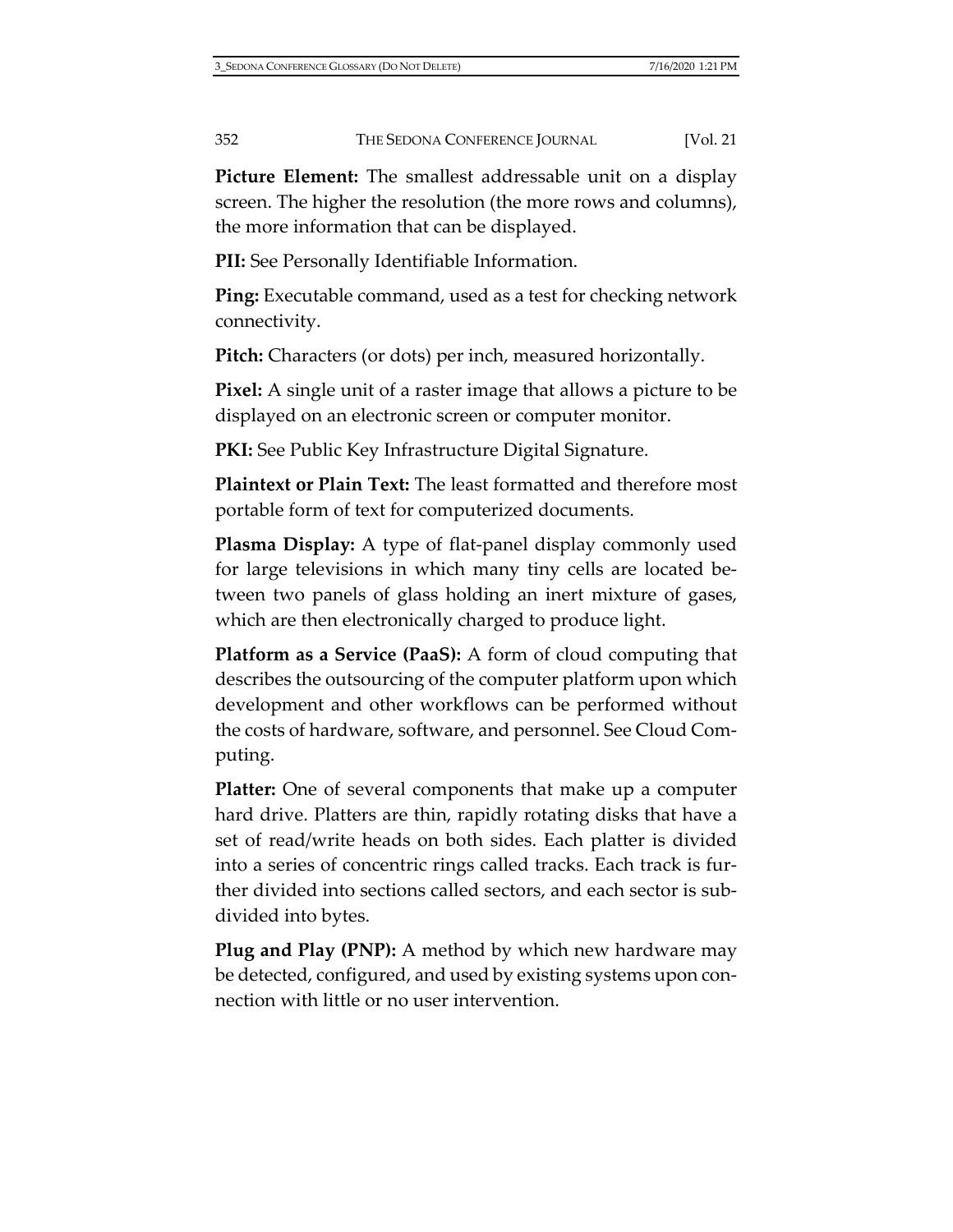**Plug-In**: An application developed to be used as an add-on to another program and cannot usually be used without the program it was designed to augment.

**PNP:** See Plug and Play.

**POD:** See Print On Demand.

**Point Estimate**: The result of a sample that estimates prevalence in the specific population being sampled.

**Pointer:** An index entry in the directory of a disk (or other storage medium) that identifies the space on the disk in which an electronic document or piece of electronic data resides, thereby preventing that space from being overwritten by other data. In most cases, when an electronic document is deleted, the pointer is deleted, allowing the document to be overwritten, but the document is not actually erased until overwritten.

**Port:** An interface between a computer and other computers or devices. Ports can be divided into two primary groups based on signal transfer. Serial ports send and receive one bit at a time via a single pair of wires, while parallel ports send multiple bits at the same time over several sets of wires. See Universal Serial Bus (USB) Port. Software ports are virtual data connections used by programs to exchange data directly instead of going through a file or other temporary storage locations; the most common types are Transmission Control Protocol/Internet Protocol (TCP/IP) and User Datagram Protocol (UDP).

**Portable Document Format (PDF):** A file format technology developed by Adobe Systems to facilitate the exchange of documents between platforms regardless of originating application by preserving the format and content.

*Glossary* definition cited: *EEOC v. BOK Financial Corp.,* 2013 WL 12330078 at \*1 (D.N.M. May 7, 2013). *Country Vintner of North Carolina, LLC v. E. & J. Gallo Winery, Inc.*,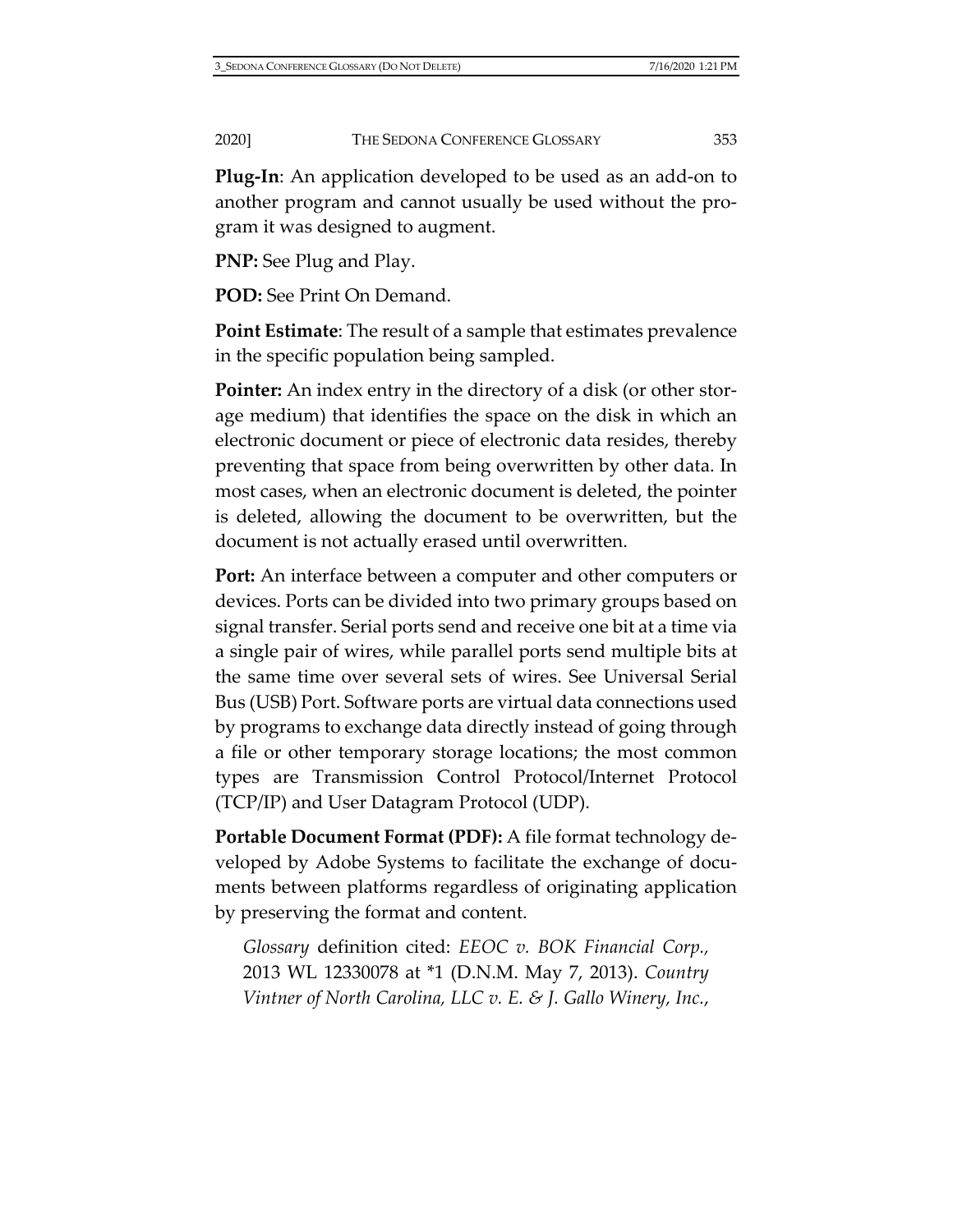718 F.3d 249, 253 (4th Cir. 2013). *Saliga v. Chemtura Corp.,* 2013 WL 6182227, at \*2 (D. Conn. Nov. 25, 2013). *Balance Point Divorce Funding, LLC v. Scrantom*, 305 F.R.D. 67, 74 (S.D.N.Y. 2015). *Carter v. Franklin Fire District*, 2019 WL 1224623 at 2\* (N.J. Super. Ct. App. Div. Mar. 15, 2019).

**Portable Volumes:** A feature that facilitates the moving of large volumes of documents without requiring copying multiple files. Portable volumes enable individual CDs to be easily regrouped, detached, and reattached to different databases for a broader information exchange.

**Portrait Mode:** A page orientation or display such that the height exceeds the width (vertical).

**Precision:** When describing search results, precision is the number of true positives retrieved from a search divided by the total number of results returned. For example, in a search for documents relevant to a document request, it is the percentage of documents returned that are actually relevant to the request. See The Sedona Conference, *Best Practices Commentary on the Use of Search and Information Retrieval Methods in E-Discovery*, 15 SEDONA CONF. J. 217 (2014), *available at* [https://thesedonaconfer](https://thesedonaconference.org/publication/Commentary_on_Search_and_Retrieval_Methods)[ence.org/publication/Commentary\\_on\\_Search\\_and\\_Retrieval\\_](https://thesedonaconference.org/publication/Commentary_on_Search_and_Retrieval_Methods) [Methods.](https://thesedonaconference.org/publication/Commentary_on_Search_and_Retrieval_Methods)

**Predictive Coding/Ranking:** See Technology-Assisted Review.

**Preservation:** The process of retaining documents and electronically stored information, including document metadata, for legal purposes and includes suspension of normal document destruction policies and procedures. See Spoliation.

**Preservation Notice, Preservation Order:** See Legal Hold.

**Prevalence**: The percent of a population that has a specific characteristic, such as responsiveness.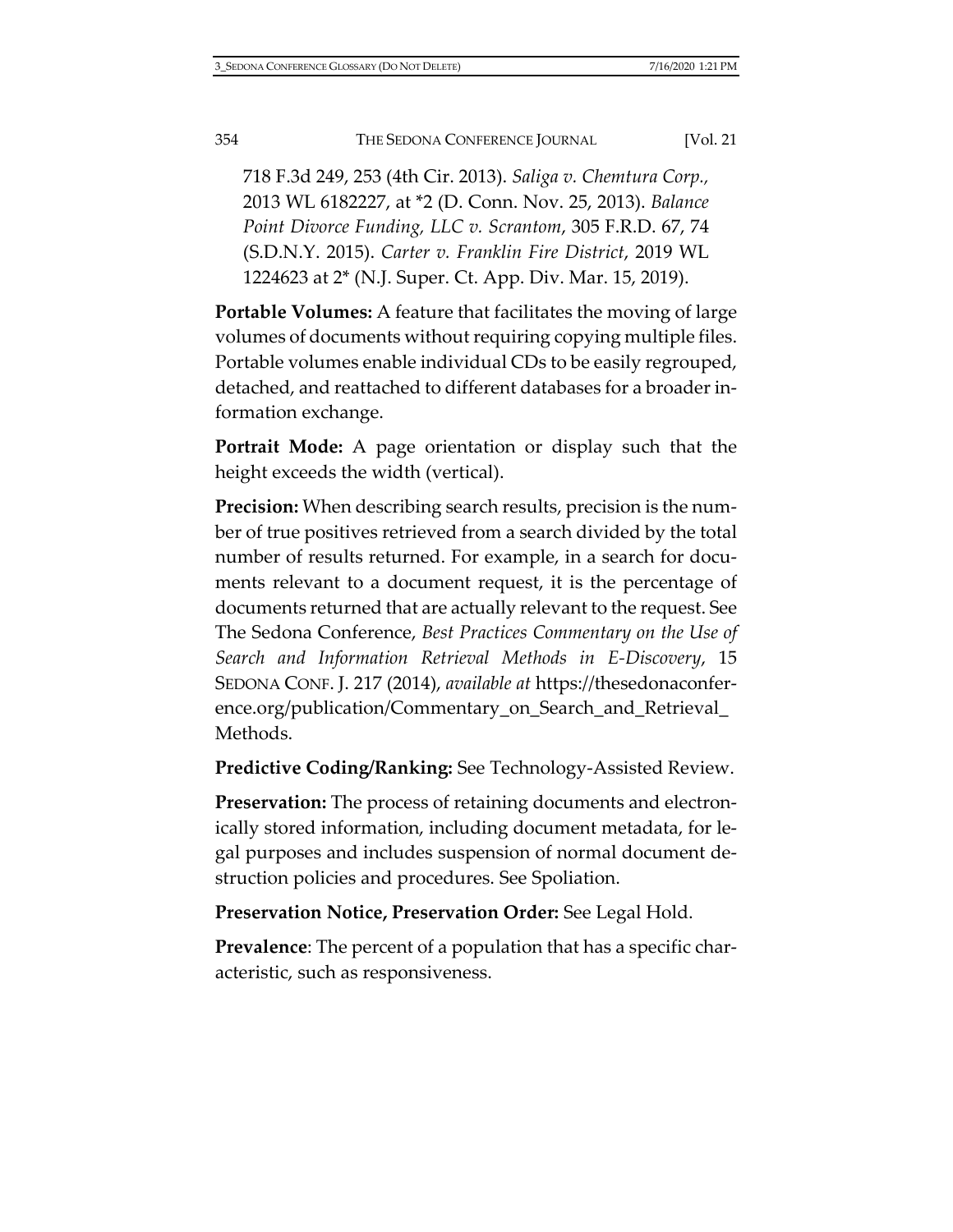**Primary Key:** A unique value stored in a field or fields of a database record that is used to identify the record and, in a relational database, to link multiple tables together.

**Print On Demand (POD):** A term referring to document images stored in electronic format and available to be quickly printed.

**Printout:** Printed data, also known as hard copy.

**Private Key Encryption**: A method of securing data whereby data is made unreadable using an algorithm and can only be unscrambled using a key that is held only by the originator and those he or she chooses to share it with.

**Private Network:** A network that is connected to the internet but is isolated from the internet with security measures, allowing use of the network only by persons within the private network.

**Privilege Data Set:** The universe of documents identified as responsive and/or relevant but withheld from production on the grounds of legal privilege, a log of which is usually required to notify of withheld documents and the grounds on which they were withheld (e.g., work product, attorney-client privilege).

**Process/processing (as used in the GDRP):** Any controller delegated operation or set of operations at the instruction of and on behalf of the controller which is performed on personal data, or on sets of personal data, whether or not by automatic means, such as collection, recording, organization, structuring, storage, adaptation or alteration, retrieval, consultation, use, disclosure by transmission, dissemination or otherwise making available, alignment or combination, restriction, erasure or destruction.

**Processing Data:** The automated ingestion of electronically stored information into a program for the purpose of extracting metadata and text; and in some cases, the creation of a static image of the source ESI files according to a predetermined set of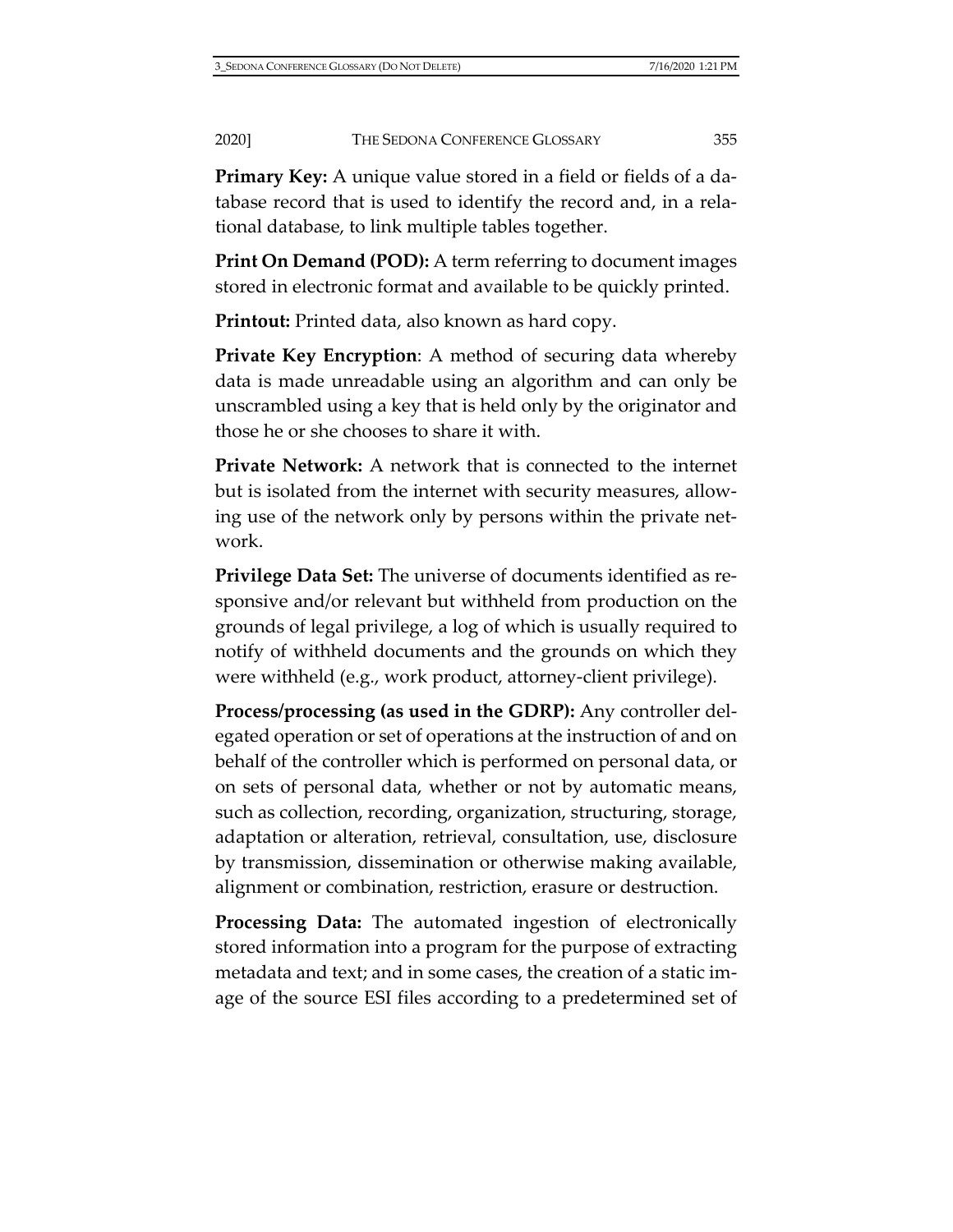specifications, in anticipation of loading to a database. Specifications can include the de-duplication of ESI, or filtering based on metadata contents such as date or email domain and specific metadata fields to be included in the final product.

*Glossary* definition cited: *Balance Point Divorce Funding, LLC v. Scrantom*, 305 F.R.D. 67, 74 (S.D.N.Y. 2015).

**Processing Exception**: Files that a given processing software is not able to access in order to extract metadata and text or to convert to a static form. Processing exceptions may occur due to file corruption, password protection, or a file format that the processing software does not recognize.

**Processor (as used in the GDPR):** A natural or legal person, public authority, agency or other body which processes personal data on behalf and at the direction of the controller. The person is a separate legal entity with respect to the controller, and the person processes personal data on behalf of the controller. Processors have direct obligations with regard to "the how": security, record keeping, notifying controllers of data breach, and ensuring compliance of restrictions on data transfers. Obligations relating to "purpose" are only imposed on the controller. See Controller.

**Production:** The process of delivering to another party, or making available for that party's review, documents and/or electronically stored information deemed responsive to a discovery request.

**Production Data Set:** The universe of documents and/or electronically stored information identified as responsive to document requests and not withheld on the grounds of privilege.

**Production Number:** See Bates Number and Beginning Document Number.

**Program:** See Application and Software.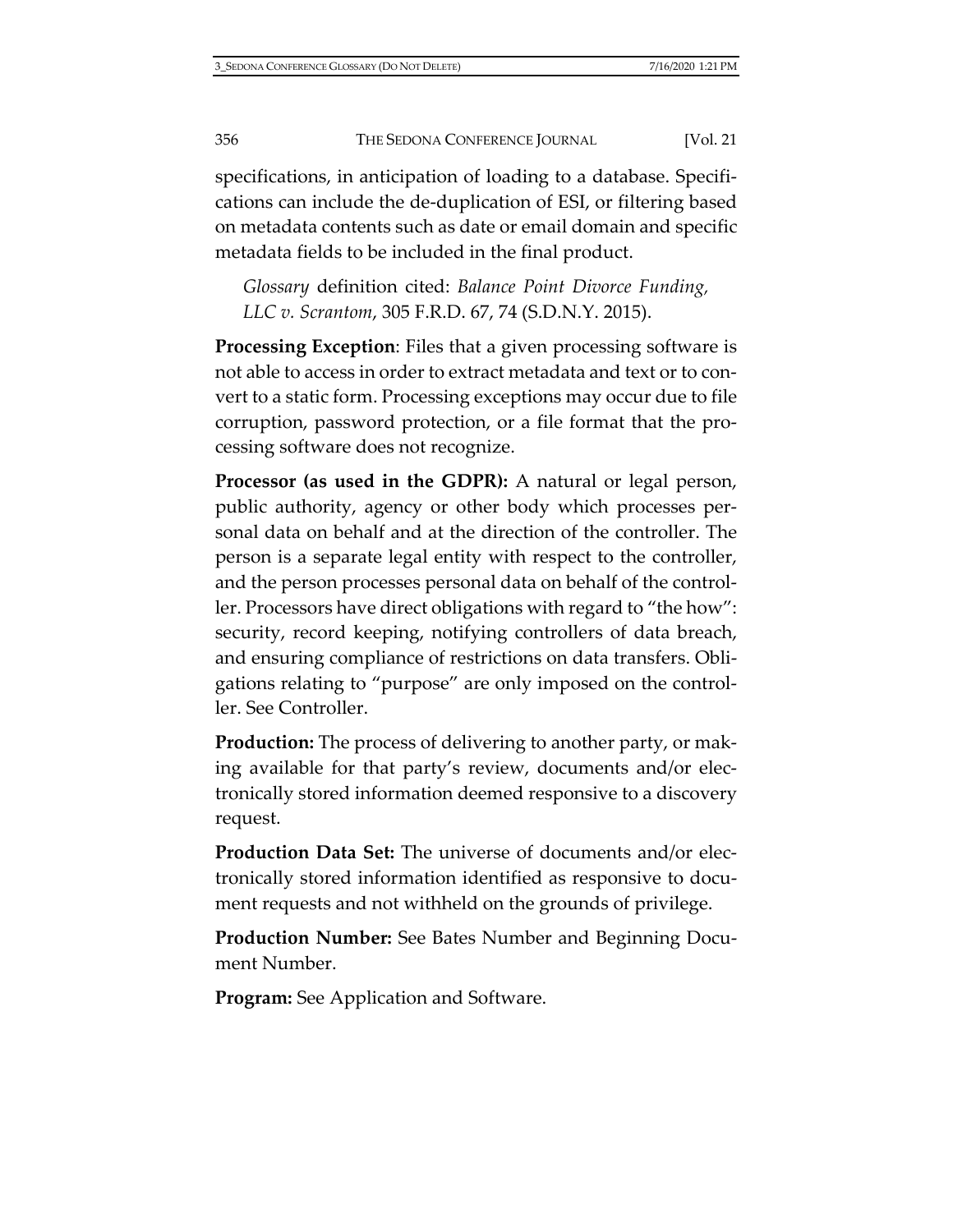**Properties:** File-level metadata describing attributes of the physical file, i.e., size, creation date, and author. See Metadata.

**Protected Health Information (PHI):** Information concerning personal mental or physical health protected under U.S. and/or foreign laws.

**Protocol:** A common series of rules, signals, and conventions that allow different kinds of computers and applications to communicate over a network. One of the most common protocols for networks is called Transmission Control Protocol/Internet Protocol (TCP/IP).

**Protodigital:** Primitive or first-generation digital. Applied as an adjective to systems, software, documents, or ways of thinking. The term was first used in music to refer to early computer synthesizers that attempted to mimic the sound of traditional musical instruments and to early jazz compositions written on computers with that instrumentation in mind. In eDiscovery, this term is most often applied to systems or ways of thinking that on the surface—appear to embrace digital technology, but attempt to equate electronically stored information to paper records, ignoring the unique attributes of ESI. When someone says, "What's the big deal with eDiscovery? Sure we have a lot of email. You just print it all out and produce it like you used to," that is an example of protodigital thinking. Likewise, when someone says, "We embrace electronic discovery. We scan everything to PDF before we produce it," that person is engaged in protodigital thinking—attempting to fit electronically stored information into the paper discovery paradigm.

**Proximity Search:** A search syntax written to find two or more words within a specified distance from each other.

**PST:** A Microsoft Outlook email storage file containing archived email messages in a compressed format.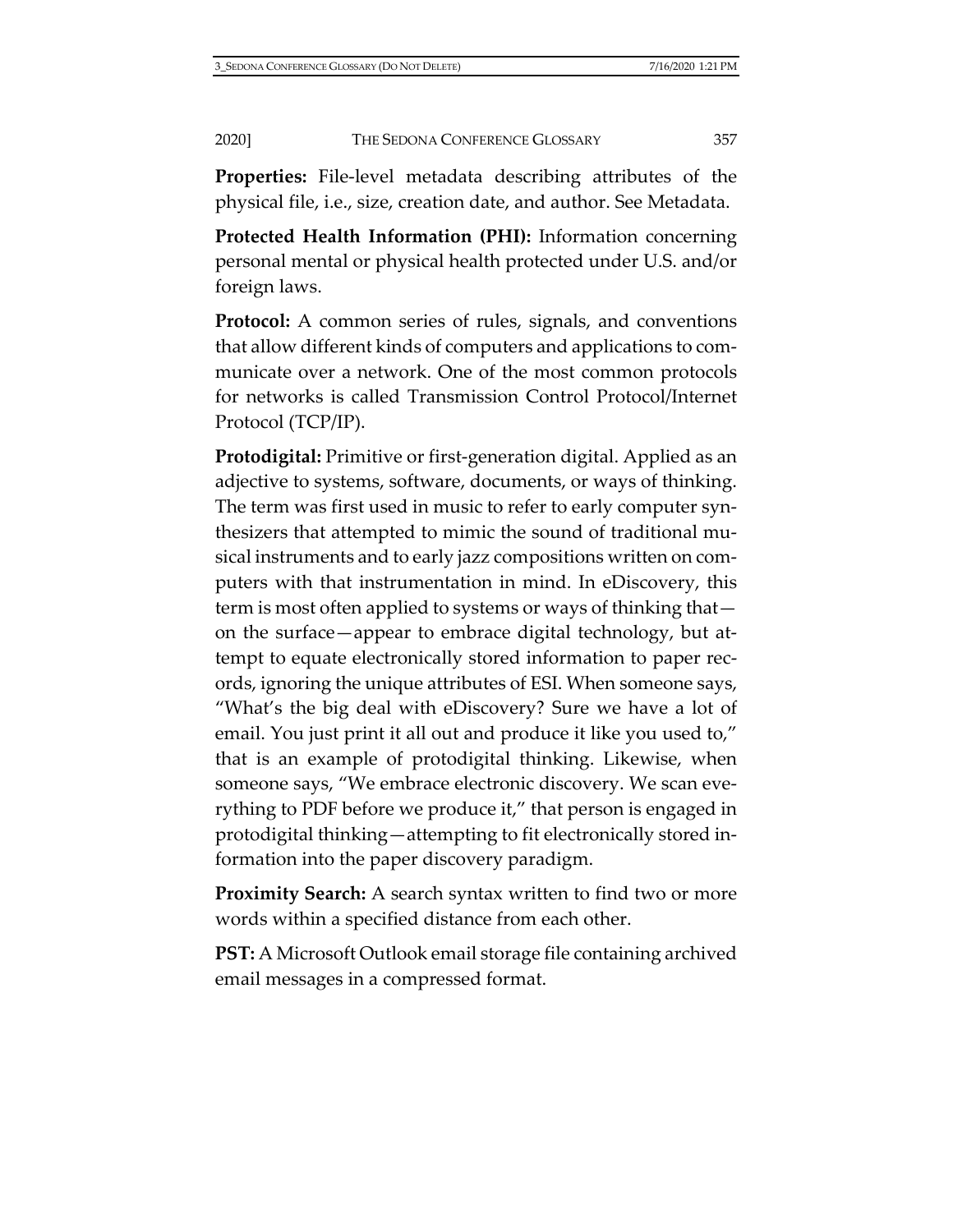*Glossary* definition cited: *White v. Graceland College Center for Professional Development & Lifelong Learning, Inc.*, 2009 WL 722056 at \*5 (D. Kan. March 18, 2009).

**Pseudonymization (as used in the GDPR)**: The processing of personal data in such a manner that the personal data can no longer be attributed to a specific data subject without the use of additional information, provided that such additional information is kept separately and is subject to technical and organizational measures to ensure that the personal data are not attributed to an identified or identifiable natural person.

**Public Key Infrastructure (PKI) Digital Signature:** A system, including hardware, software, and policies, designed to manage digital certificates and match those certificates to specific users so that data can be validated as authentic. See Certificate; Digital Certificate; and Digital Signature.

**Public Network:** A network that is part of the public internet.

**Purge:** A process of permanently deleting data that does not allow for recovery.

**QBIC:** See Query By Image Content.

**QC:** See Quality Control.

**QIC:** See Quarter Inch Cartridge.

**QR:** See Quick Response Code.

**Quality Control (QC):** Steps taken to ensure that results of a given task, product, or service are of sufficiently high quality; the operational techniques and activities that are used to fulfill requirements for quality. In document handling and management processes, this includes image quality (resolution, skew, speckle, legibility, etc.), and data quality (correct information in appropriate fields, validated data for dates, addresses, names/issues lists, etc.).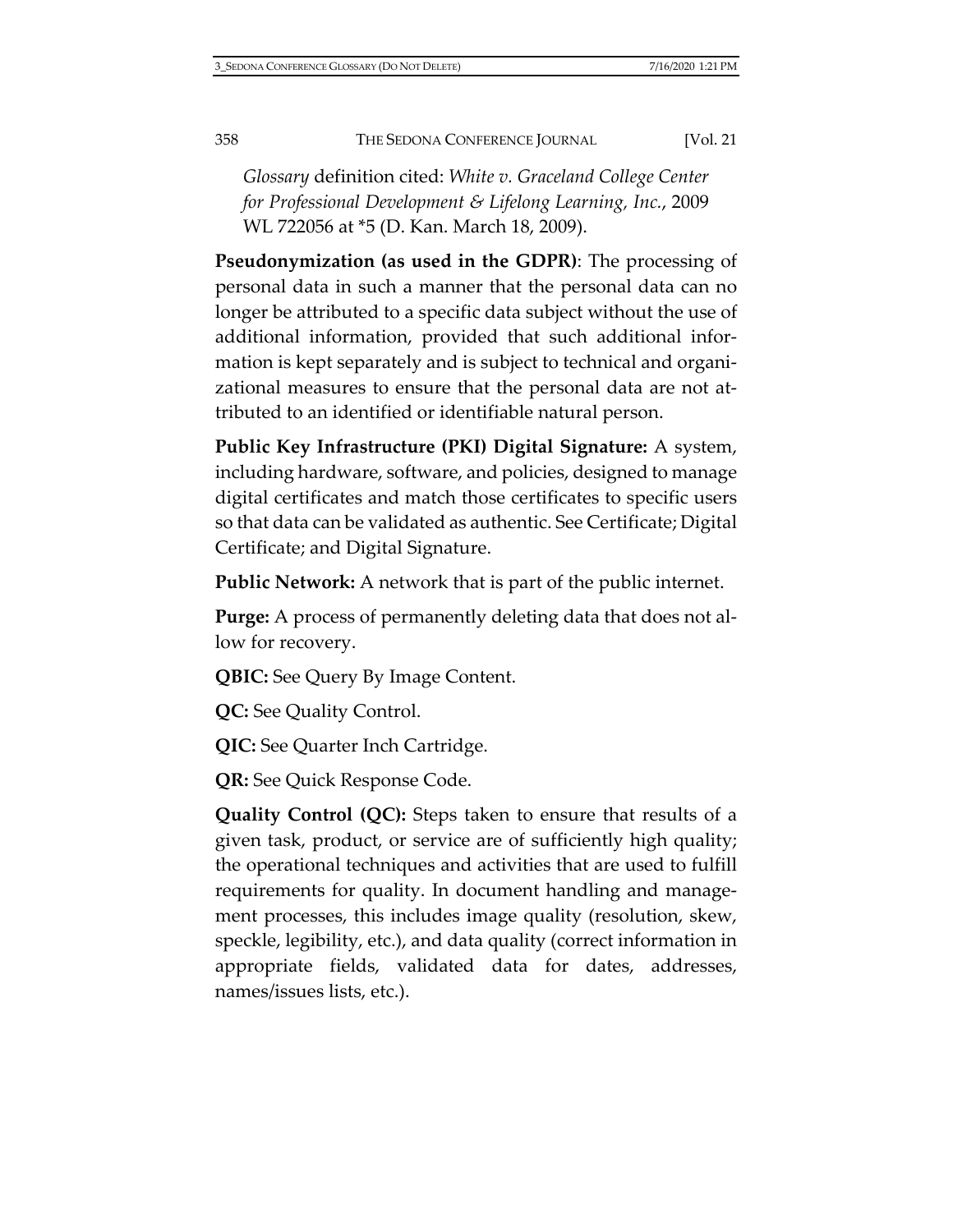**Quarter Inch Cartridge (QIC):** Digital recording tape, 2000 feet long, with an uncompressed capacity of 5 GB.

**Query:** An electronic search request for specific information from a database or other electronically stored information.

**Query By Image Content (QBIC):** An IBM search system for stored images that allows the user to sketch an image and then search the image files to find those which most closely match. The user can specify color and texture—such as sandy beaches or black clouds.

**Queue:** A sequence of items such as packets or print jobs waiting to be processed. For example, a print queue holds files that are waiting to be printed.

**Quick Peek:** An initial production whereby documents and/or electronically stored information are made available for review or inspection before being reviewed for responsiveness, relevance, privilege, confidentiality, or privacy. See Make-Available Production.

**Quick Response (QR) Code:** A small, square matrix pattern that can be read by an optical scanner or mobile phone camera; it can store thousands of alphanumeric characters and may be affixed to business cards, advertising, product parts, or other objects in order to convey information, commonly an internet URL.

**RAID:** See Redundant Array of Independent Disks.

**RAM:** See Random Access Memory.

**Random Access Memory (RAM):** Hardware inside a computer that retains memory on a short-term basis and stores information while the computer is in use. It is the working memory of the computer into which the operating system, startup applications, and drivers are loaded when a computer is turned on, or where a program subsequently started up is loaded, and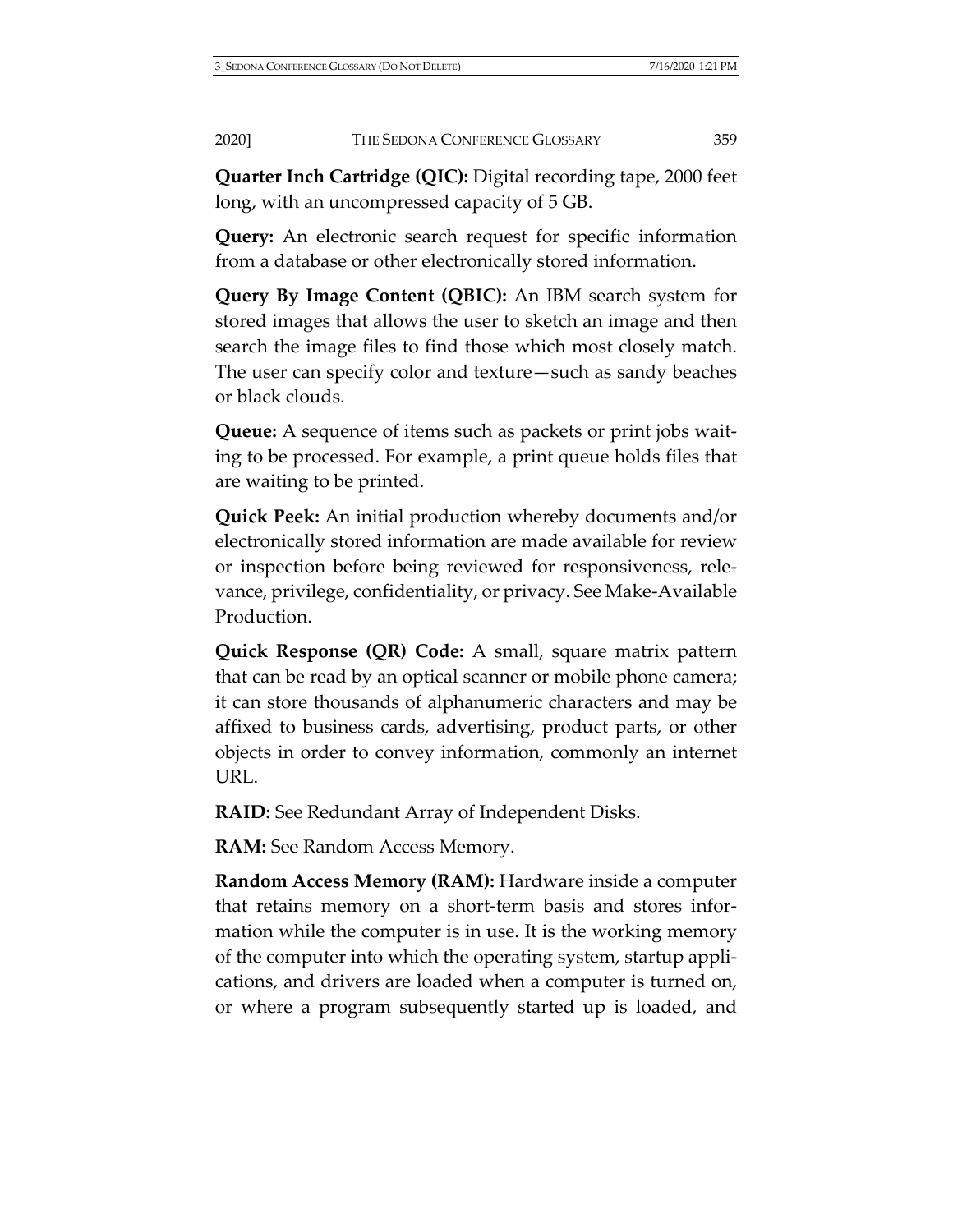where thereafter, these applications are executed. RAM can be read or written in any section with one instruction sequence. When running advanced operating systems and applications, it helps increase operating efficiency to have more of this working space installed. RAM content is erased each time a computer is turned off. See Dynamic Random Access Memory (DRAM).

**Random Sampling**: The process of selecting data from a population with no bias or input from the person performing the sampling, in which each item has an equal chance of being selected as any other item. See also Sampling.

**Ransomware:** A form of malware that seeks to encrypt data without the knowledge of the user or administrator, providing keys for decryption only upon payment of a ransom. See Malware.

**RAR**: A proprietary compressed archive container file.

**Raster/Rasterized (Raster or Bitmap Drawing):** A method of representing an image with a grid (or map) of dots. Common raster file formats are GIF, JPEG, TIFF, PCX, BMP, etc., and they typically have jagged edges.

**RBAC:** See Role-based Access Controls.

**Read-Only Memory (ROM):** Random memory that can be read but not written or changed. Also, hardware, usually a chip, within a computer containing programming necessary for starting the computer and essential system programs that neither the user nor the computer can alter or erase. Information in the computer's ROM is permanently maintained even when the computer is turned off.

**Recall:** When describing search results, recall is the number of documents retrieved from a search divided by all of the responsive documents in a collection. For example, in a search for documents relevant to a document request, it is the percentage of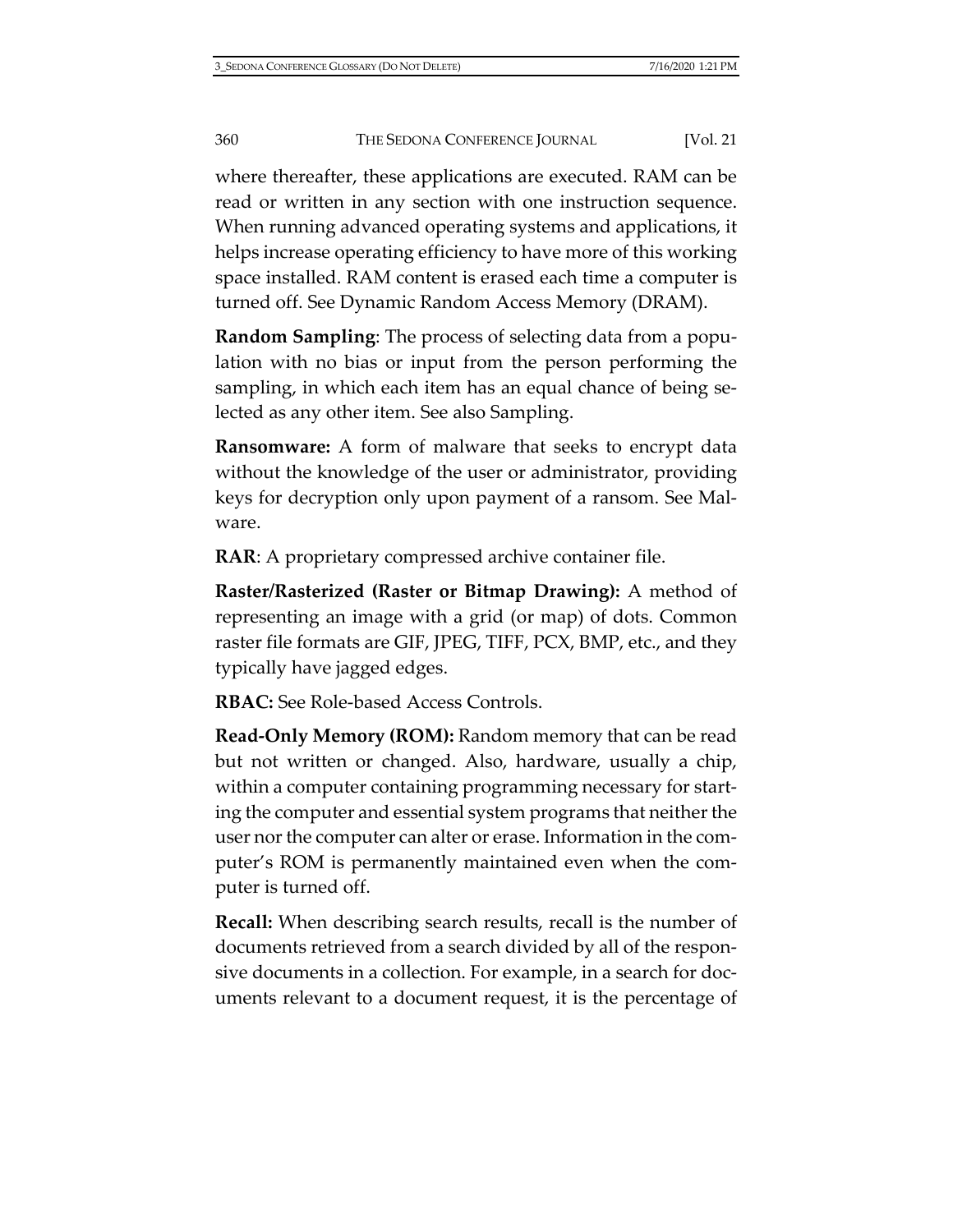documents returned compared against all documents that should have been returned and exist in the data set. See The Sedona Conference, *Best Practices Commentary on the Use of Search and Information Retrieval Methods in E-Discovery*, 15 SEDONA CONF. J. 217 (2014), *available at* [https://thesedonaconfer](https://thesedonaconference.org/publication/Commentary_on_Search_and_Retrieval_Methods)[ence.org/publication/Commentary\\_on\\_Search\\_and\\_Retrieval\\_](https://thesedonaconference.org/publication/Commentary_on_Search_and_Retrieval_Methods) [Methods.](https://thesedonaconference.org/publication/Commentary_on_Search_and_Retrieval_Methods)

**Record:** (1) Information, regardless of medium or format, that has value to an organization. (2) A single row of information or subset of data elements in a database.

**Record Custodian:** An individual responsible for the physical storage of records throughout their retention period. In the context of electronic records, custodianship may not be a direct part of the records management function in all organizations. For example, some organizations may place this responsibility within their information technology department, or they may assign responsibility for retaining and preserving records with individual employees. See Record Owner.

*Glossary* definition cited: *National Jewish Health v. WebMD Health Services Group, Inc.*, 305 F.R.D. 247, 255 (D. Colo 2014).

**Record Lifecycle:** The time period from which a record is created until it is disposed. See Information Lifecycle Management.

**Record Owner:** The physical custodian or subject-matter expert on the contents of the record who is responsible for the lifecycle management of the record. This may be, but is not necessarily, the author of the record. See Record Custodian.

**Record Series:** A description of a particular set of records within a file plan. Each category has retention and disposition data associated with it, applied to all record folders and records within the category. See DoD 5015.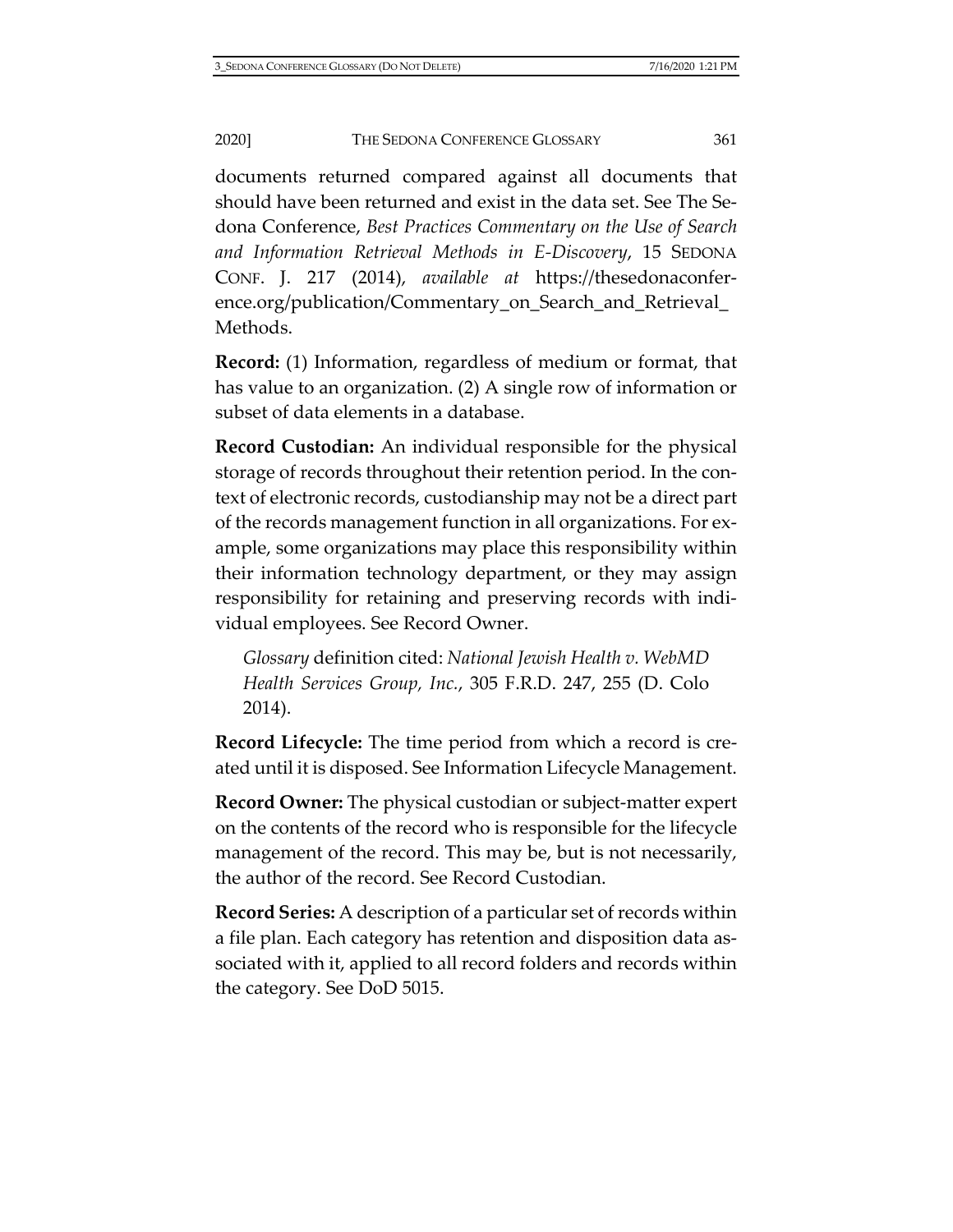**Record Submitter:** The person who enters a record in an application or system. This may be, but is not necessarily, the author or the record owner.

**Records Archive:** See Repository for Electronic Records.

**Records Hold:** See Legal Hold.

**Records Management:** The planning, controlling, directing, organizing, training, promoting and other managerial activities involving the lifecycle of information, including creation, maintenance (use, storage, retrieval) and disposition, regardless of media. See Disposition; Information Governance; Information Lifecycle Management.

**Records Manager:** The person responsible for the implementation of a records management program in keeping with the policies and procedures that govern that program, including the identification, classification, handling and disposition of the organization's records throughout their retention lifecycle. The physical storage and protection of records may be a component of this individual's functions, but it may also be delegated to someone else. See Record Custodian.

**Records Retention Period:** The length of time a given record series should be kept, expressed as either a time period (e.g., four years), an event or action (e.g., audit), or a combination (e.g., six months after audit).

**Records Retention Schedule:** A plan for the management of records, listing types of records and how long they should be kept; the purpose is to provide continuing authority to dispose of or transfer records to historical archives. See Information Lifecycle Management.

**Records Store:** See Repository for Electronic Records.

**Recover, Recovery:** See Restore.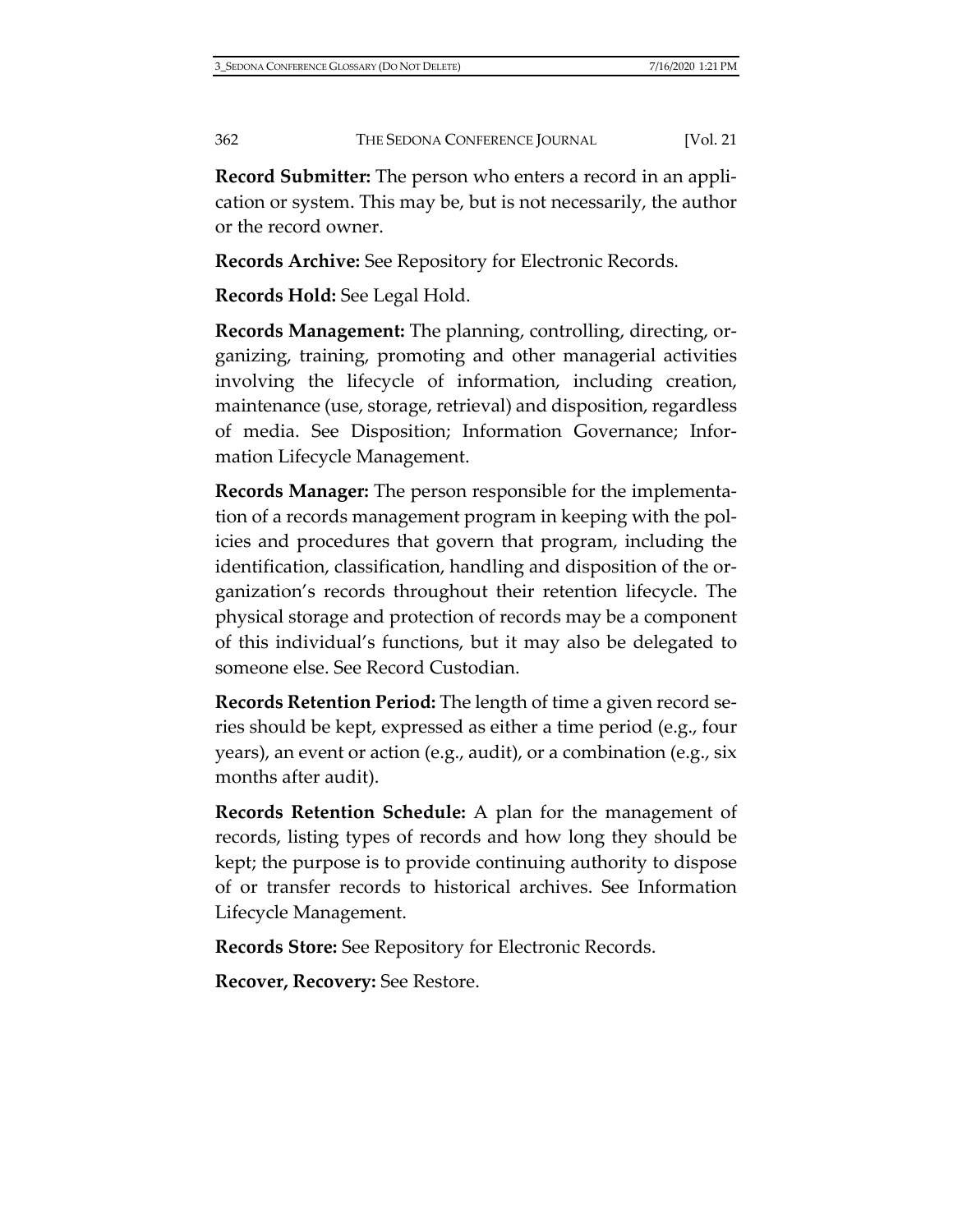**Redaction:** A portion of an image or document is intentionally obscured or removed to prevent disclosure of the specific portion. Done to protect privileged or irrelevant portions, including highly confidential, sensitive, or proprietary information.

**Redundant Array of Independent Disks (RAID):** A method of storing data on servers that usually combines multiple hard drives into one logical unit, thereby increasing capacity, reliability, and backup capability. RAID systems may vary in levels of redundancy, with no redundancy being a single, non-mirrored disk as level 0, two disks that mirror each other as level 1, on up, with level 5 being one of the most common. RAID systems are more complicated to restore and copy.

**Refresh Rate:** The number of times per second a computer display is updated.

**Region (of an image):** An area of an image file that is selected for specialized processing. Also called a zone.

**Registration:** (1) In document coding, the process of lining up an image of a form to determine the location of specific fields. See Coding; (2) entering pages into a scanner such that they are correctly read.

**Relational Database**: A model of databases where data is stored in two or more tables and the tables are linked to each other by a field common to the tables, sometimes referred to as a primary key.

**Relative Path:** The electronic path on a network or computer to an individual file from a common point on the network.

**Remote Access:** The ability to access and use digital information from a location off-site from where the information is physically located; e.g., to use a computer, modem, and some remote access software to connect to a network from a distant location.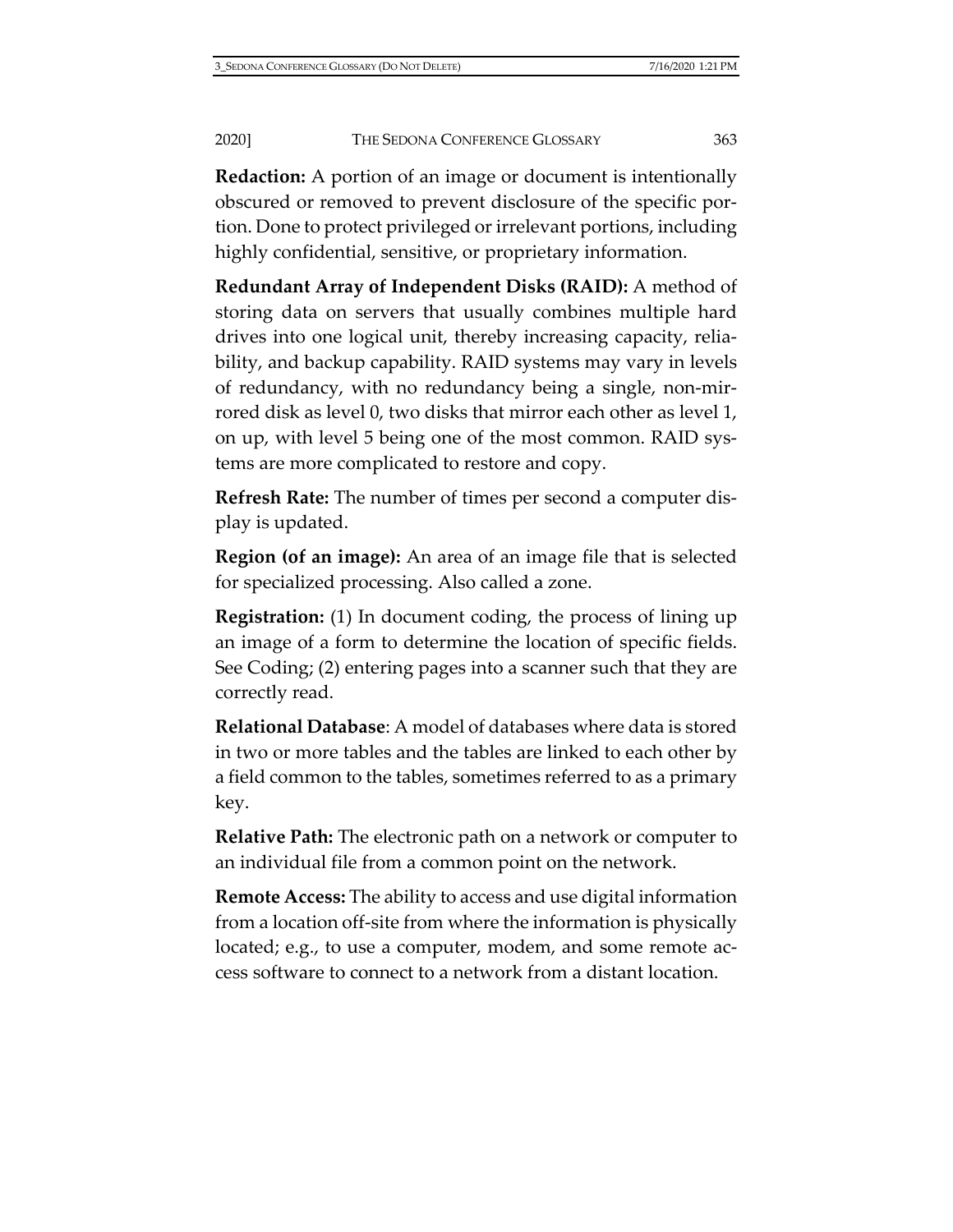**Render Images:** To take a native-format electronic file and convert it to an image that appears as if the original format file were printed to paper. See Image Processing.

**Replication:** See Disk Mirroring.

**Report:** Formatted output of a system providing specific information.

**Repository for Electronic Records:** A direct access device on which the electronic records and associated metadata are stored. Sometimes called a records store or records archive.

**Residual Data:** Sometimes referred to as ambient data; data that is not active on a computer system as the result of being deleted or moved to another location and is unintentionally left behind. Residual data includes: (1) data found on media free space; (2) data found in file slack space; and (3) data within files that has functionally been deleted in that it is not visible using the application with which the file was created, without use of undelete or special data-recovery techniques. May contain copies of deleted files, internet files, and file fragments. See Latent Data.

**Resolution:** Refers to the sharpness and clarity of an image. The term is most often used to describe monitors, printers, and graphic images.

**Restore:** To transfer data from a backup medium (such as tapes) to an active system, often for the purpose of recovery from a problem, failure, or disaster. Restoration of archival media is the transfer of data from an archival store to an active system for the purposes of processing (such as query, analysis, extraction, or disposition of that data). Archival restoration of systems may require not only data restoration but also replication of the original hardware and software operating environment. Restoration of systems is often called recovery.

**Retention Schedule:** See Records Retention Schedule.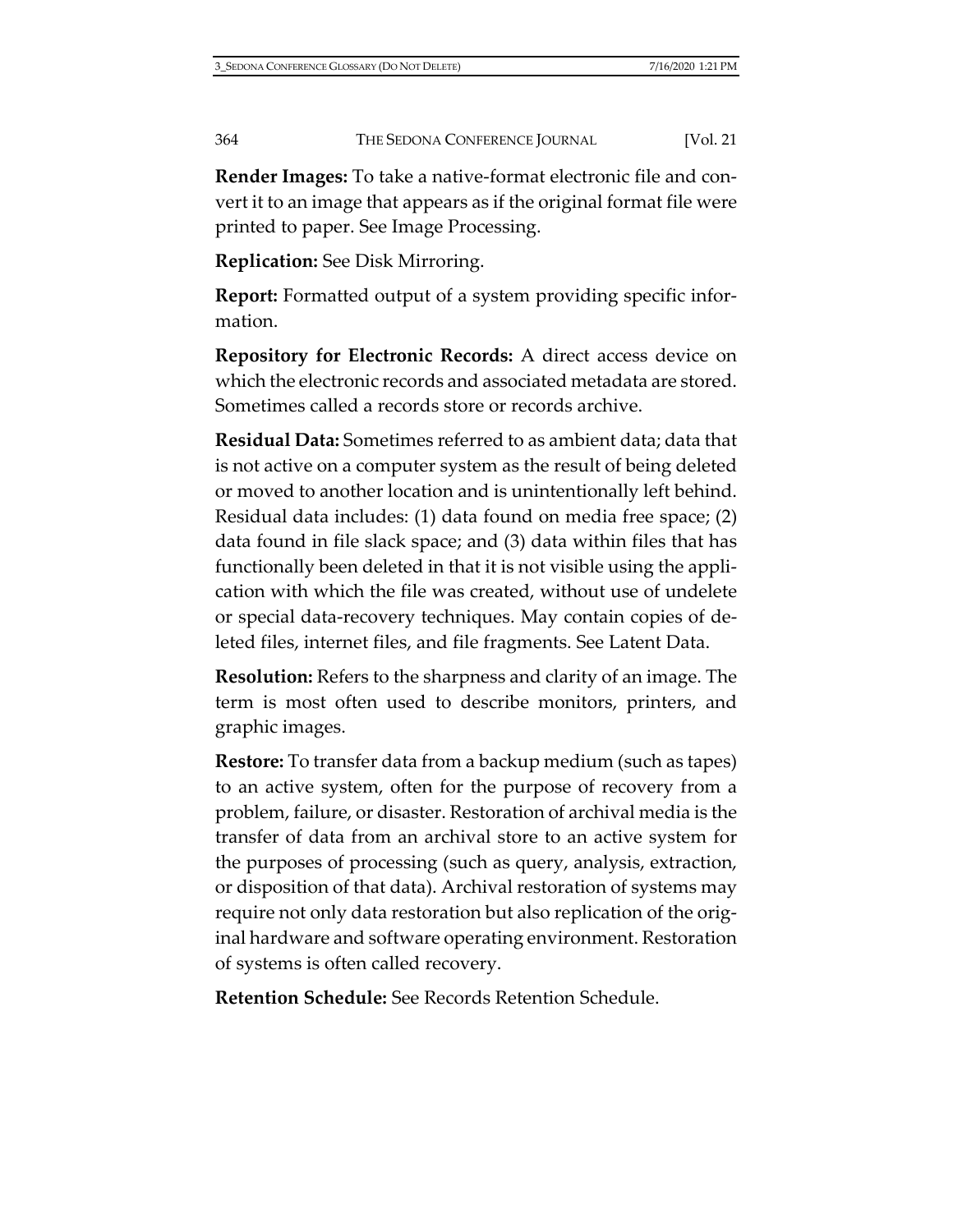**Reverse Engineering:** The process of analyzing a system or piece of software to identify how it was created in order to recreate it in a new or different form. Reverse engineering is usually undertaken in order to redesign the system for better maintainability or to produce a copy of a system without utilizing the design from which it was originally produced. For example, one might take the executable code of a computer program, run it to study how it behaved with different input, and then attempt to write a program that behaved the same or better.

**Review:** The process of reading or otherwise analyzing documents to determine the document's applicability to some objective or subjective standard. Often used to describe the examination of documents in a legal context for their responsiveness or relevance to specific issues in a matter. See Native Format Review; Online Review.

**Review Batch**: See Linear and Nonlinear Review.

**Rewriteable Technology:** Storage devices where the data may be written more than once—typically hard drives, floppy disks, and optical disks.

**RFC822:** A standard that specifies a syntax for text messages sent between one or more computer users, within the framework of email.

**Rich Text Format (RTF):** A standard text file format that preserves minimal stylistic formatting of document files for ease in exchange between various parties with different software.

**Richness**: See Prevalence.

**RIM:** Records and information management. (RIM is also used as the acronym of the company that developed and sells Black-Berry devices, Research In Motion.)

**Rip:** To extract electronically stored information from container files, e.g., to unbundle email collections into individual emails,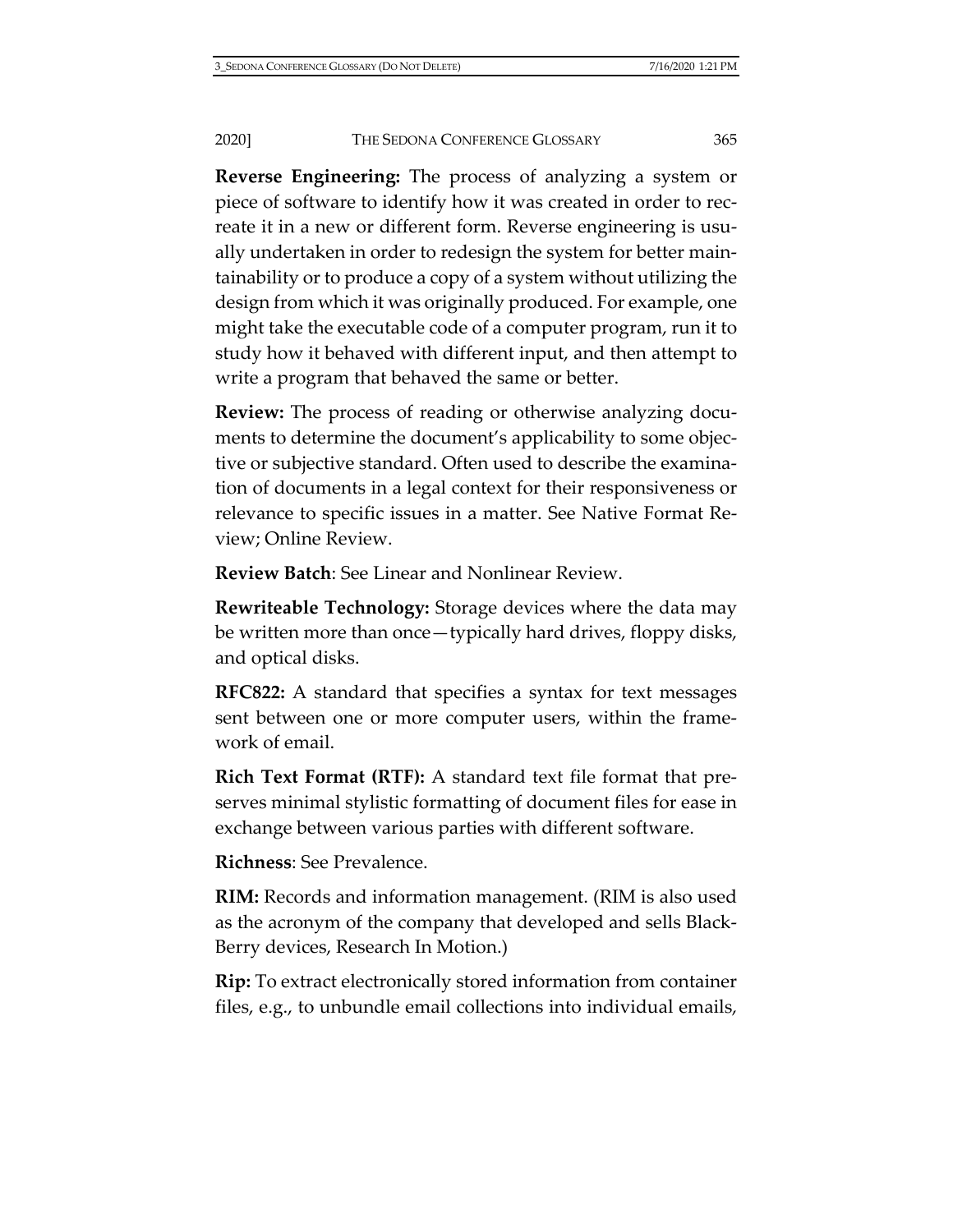during the eDiscovery process while preserving metadata, authenticity, and ownership. Also used to describe the extraction or copying of data to or from an external storage device.

**RLE:** See Run Length Encoded.

**Role-based Access Controls (RBAC):** The capability of a program or platform to limit access to certain functions based upon user roles.

**ROM:** See Read-Only Memory.

**Root Directory:** The top level in a hierarchical file system. For example, on a personal computer, the root directory of the hard drive (usually C:) contains all the second-level subdirectories on that drive.

**Root Expander:** A search tool that identifies words with multiple endings of the term searches. For example, applying a root expander to "appl" would identify documents hitting the terms apply, applied, application, and applies. However, unlike stemming, if a root expander was added to "apply," documents with applied, application, and applies would not be identified. See Stemming.

**Router:** A device that forwards data packets along networks. A router is connected to at least two networks, commonly two LANs or WANs, or a LAN and its ISP network. Routers are located at gateways, the places where two or more networks connect. See Wireless Router.

**RTF:** See Rich Text Format.

**Run Length Encoded (RLE):** A compressed image format that supports only 256 colors; most effective on images with large areas of black or white.

**SaaS:** See Software as a Service.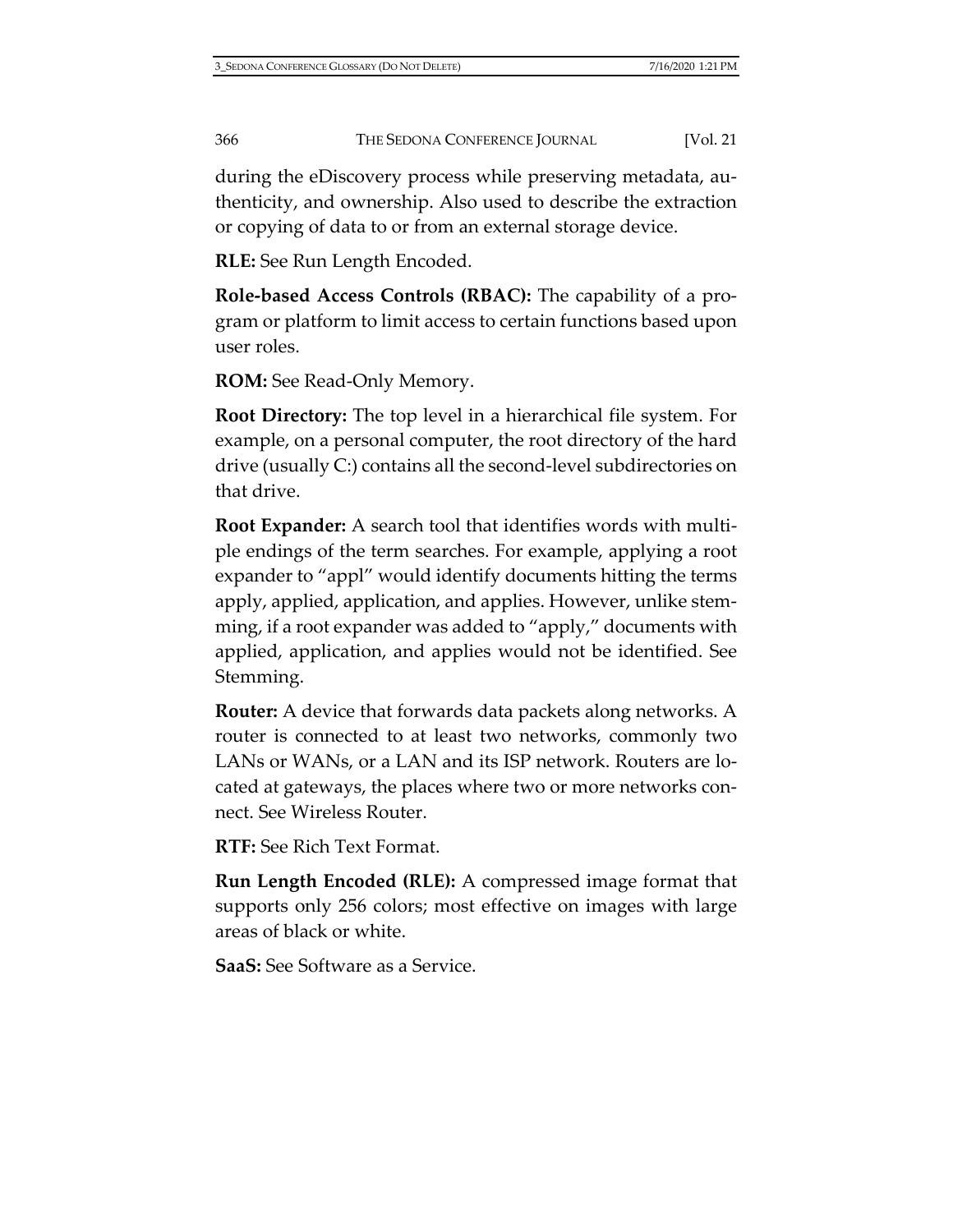**Sampling:** The process of taking a subset of data from a larger set of data to test for the existence or frequency of a specific target or set of information that may be contained in the larger set of data. It can be a useful technique in addressing a number of issues relating to litigation, including decisions about what repositories of data are appropriate to search in a particular litigation, and determinations of the validity and effectiveness of searches or other data extraction procedures. See also Random Sampling, Stratified Sampling, and Statistical Sampling.

**SAN:** See Storage Area Network.

**SAR:** See Subject Access Request.

**SAS-70 (Statement on Auditing Standards No. 70, Service Organizations):** An auditing standard developed by the American Institute of Certified Public Accountants that includes an examination of an entity's controls over information technology, security, and related processes. There are two types of examinations: Type I examines the policies and procedures in place for their effectiveness to the stated objective; Type II reports on how the systems were actually used during the period of review. The SAS-70 Type II assessment is often used by hosting vendors and storage co-locations as a testament to their internal controls.

**Scalability:** The capacity of a system to expand without requiring major reconfiguration or reentry of data. For example, multiple servers or additional storage can be easily added.

**Scale-to-Gray:** An option to display a black-and-white image file in an enhanced mode, making it easier to view. A scale-togray display uses gray shading to fill in gaps or jumps (known as aliasing) that occur when displaying an image file on a computer screen. Also known as grayscale.

**Schema:** A set of rules or a conceptual model for data structure and content, such as a description of the data content and relationships in a database.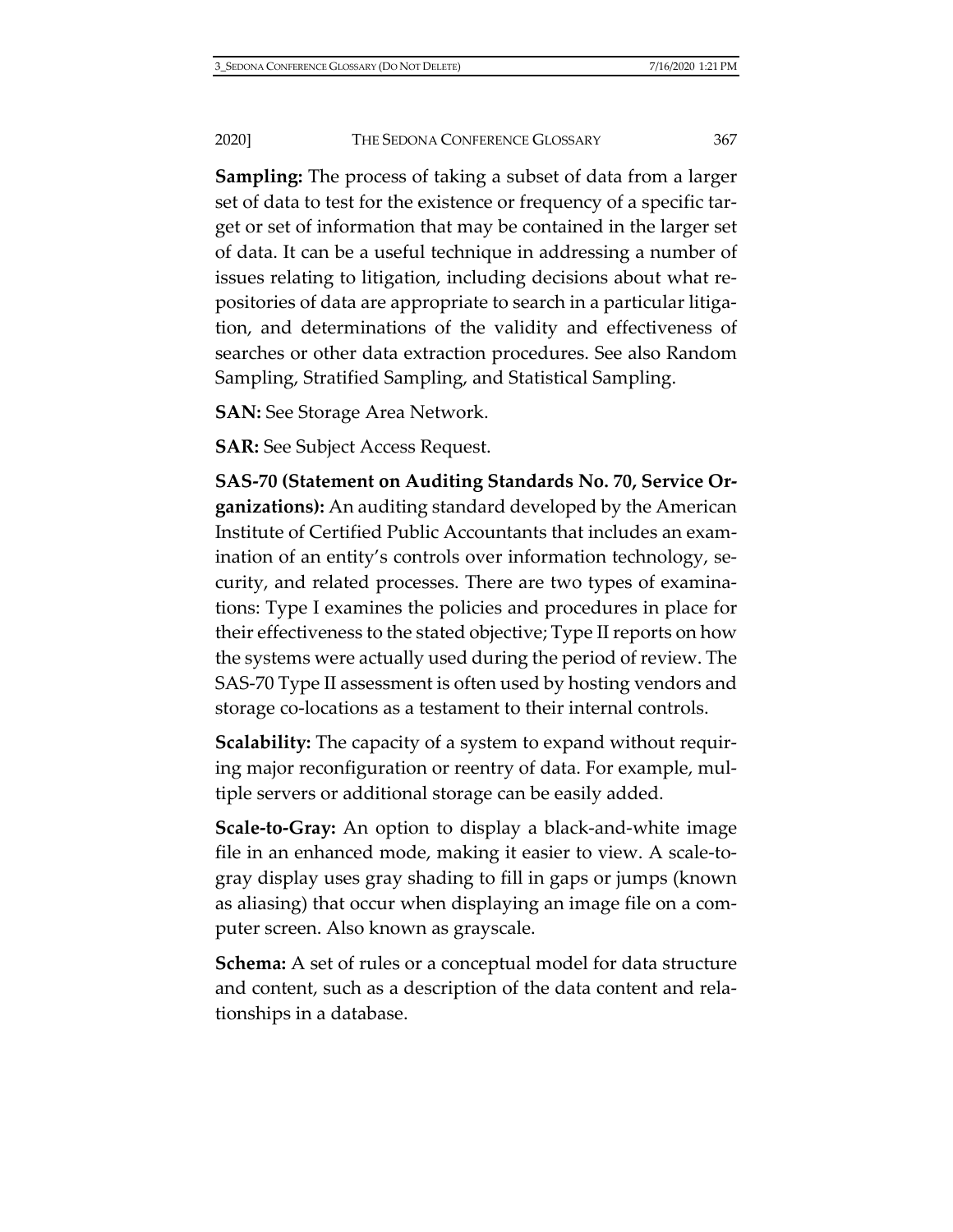**Script.** A series of commands written to instruct a computer or other electronic computing device to perform an action or series of actions.

**Scroll Bar:** The bar on the side or bottom of a window that allows the user to scroll up and down through the window's contents. Scroll bars have scroll arrows at both ends and a scroll box, all of which can be used to scroll around the window.

**SCSI:** See Small Computer System Interface.

**SDLT:** See Super DLT.

**Search:** See Bayesian Search; Boolean Search; Concept Search; Contextual Search; Full-Text Search; Fuzzy Search; Index; Keyword; Pattern Recognition; Proximity Search; Query By Image Content (QBIC); Sampling; Search Engine; and Search Syntax.

**Search Engine:** A program that enables a search for keywords or phrases, such as on web pages throughout the World Wide Web, e.g., Google, Bing, etc.

**Search Syntax:** The grammatical formatting of a search string, which is particular to the search program. Includes formatting for proximity searches, phrase searches, or any other options that are supported by the search program.

**Sector:** A sector is normally the smallest individually addressable unit of information stored on a hard-drive platter and usually holds 512 bytes of information. Sectors are numbered sequentially starting with 1 on each individual track. Thus, Track 0, Sector 1 and Track 5, Sector 1 refer to different sectors on the same hard drive. The first PC hard disks typically held 17 sectors per track.

**Secure Hash Algorithm (SHA-1 and SHA-2):** A family of cryptographic hash functions published by the National Institute of Standards and Technology (NIST) as a U.S. Federal Information Processing Standard (FIPS). Similar to MD5, SHA hash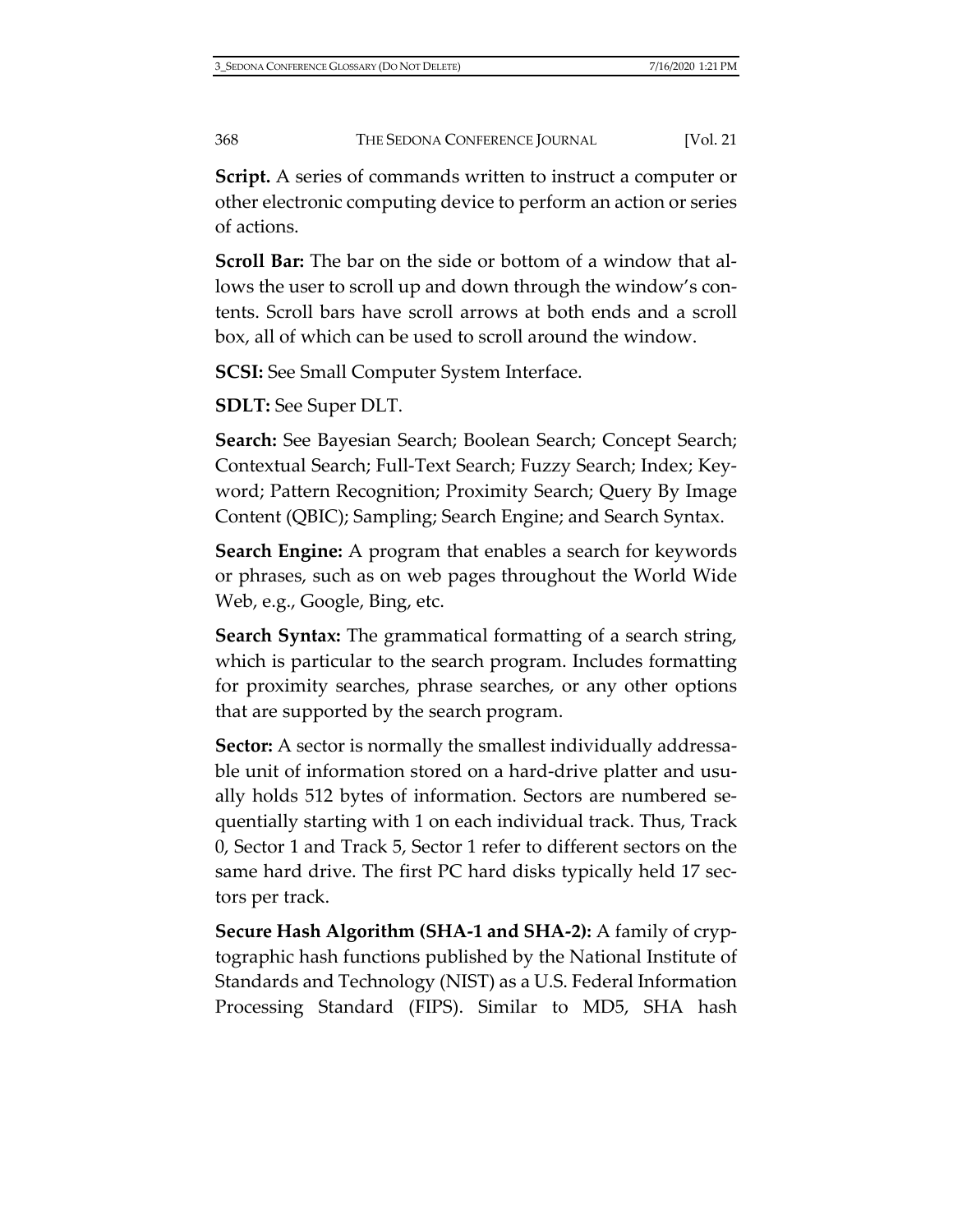algorithms are used to give a numeric value to a digital file or piece of data. In the context of eDiscovery, they are used to find duplicates in a data collection. See Hash Coding.

**Security Information and Event Management (SIEM):** Products and services designed to provide real-time information about security threats based upon analyzing data and logs from various sources in an enterprise.

**Seed Set:** A manually compiled set of documents used to train an analytic index for the purposes of performing some form of technology-assisted review. The set of documents can be gathered using various forms of sampling.

**Sentiment Analysis**: Sometimes referred to as opinion mining or emotion AI, sentiment analysis uses natural language processing to determine the emotional tenor of each component (phrase, sentences, segments). Basic examples would be positive or negative sentiment.

**Serial Line Internet Protocol (SLIP):** A connection to the internet in which the interface software runs in the local computer, rather than the internet's.

**Serial Port:** See Port.

**Server:** Any central computer on a network that contains electronically stored information or applications shared by multiple users of the network on their client computers; servers provide information to client machines. For example, there are web servers that send out web pages, mail servers that deliver email, list servers that administer mailing lists, FTP servers that hold FTP sites and deliver ESI to requesting users, and name servers that provide information about internet host names. See File Server.

*Glossary* definition cited: *Rosehoff, Ltd. v. Truscott Terrace Holdings LLC*, 2016 WL 2640351, at \*5 (W.D.N.Y. May 10, 2016).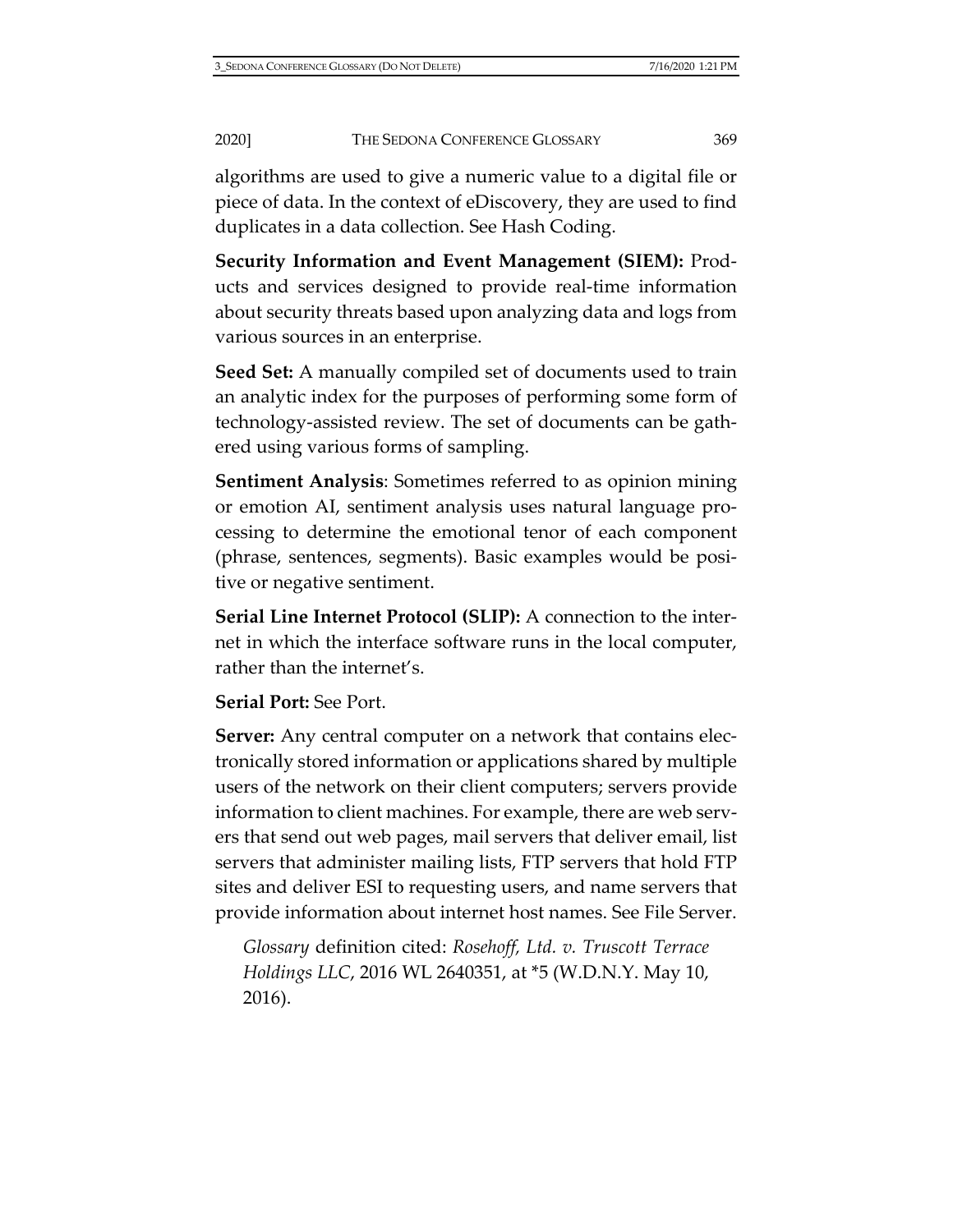**Server Farm:** A cluster of servers.

**Service-Level Agreement:** A contract that defines the technical support or business parameters that a service provider or outsourcing firm will provide its clients. The agreement typically spells out measures for performance and consequences for failure.

**Session:** A lasting connection, usually involving the exchange of many packets between a user or host and a server, typically implemented as a layer in a network protocol, such as Telnet or File Transfer Protocol (FTP).

**SGML/HyTime:** A multimedia extension to Standard Generalized Markup Language, sponsored by the Department of Defense.

**SHA:** See Secure Hash Algorithm.

**Short Message Service (SMS):** The most common data application for text messaging communication, SMS allows users to send text messages to phones and other mobile communication devices. See Text Message.

**SIEM:** See Security Information and Event Management.

**Signature:** See Certificate.

**SIMM:** See Single, In-Line Memory Module.

**Simple Mail Transfer Protocol (SMTP):** The protocol widely implemented on the internet for exchanging email messages.

**Simple Network Management Protocol (SNMP):** A standard, application-level protocol used to manage and monitor devices on an internet protocol network.

**Simplex:** One-sided page(s).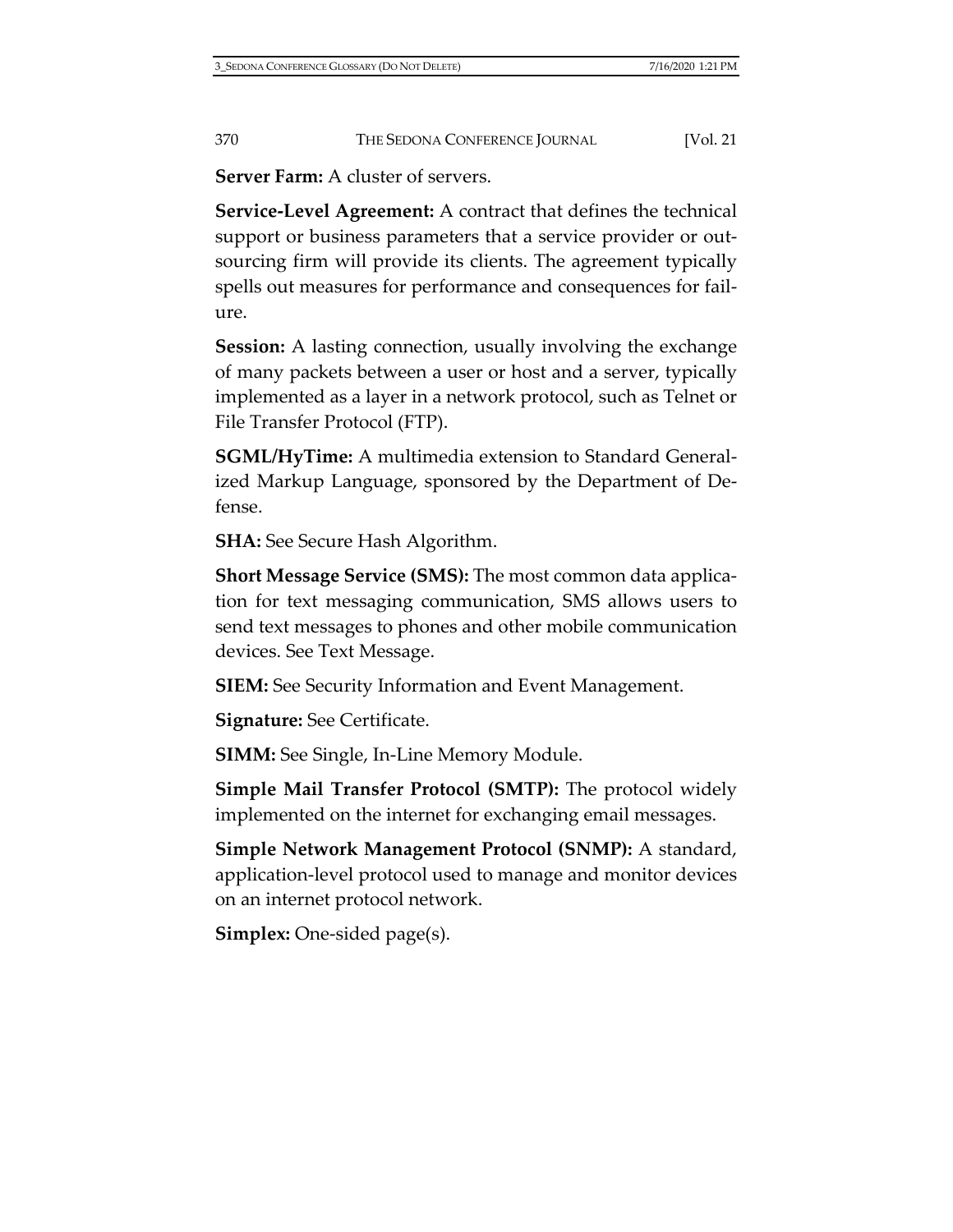**Single, In-Line Memory Module (SIMM):** A mechanical package (with "legs") used to attach memory chips to printed circuit boards.

**Single Instance Storage:** The method of de-duplication that is undertaken on a storage device to maximize space by eliminating multiple copies of a single file by retaining only one copy. This system of storage can occur either on a file level or on a field level, where individual components of files are disassembled so that only unique parts are retained across an entire population and the reassembly of the original files is managed upon demand.

**Slack Space:** The unused space that exists on a hard drive when the logical file space is less than the physical file space. Also known as file slack. A form of residual data, the amount of ondisk file space from the end of the logical record information to the end of the physical disk record. Slack space can contain information soft-deleted from the record, information from prior records stored at the same physical location as current records, metadata fragments, and other information useful for forensic analysis of computer systems. See Cluster Bitmap; Cluster (File); Physical File Storage.

*Glossary* definition cited: *Javeler Marine Services LLC v. Cross,* 175 F. Supp. 3d 756, 762 (S.D. Tex. 2016).

**SLIP:** See Serial Line Internet Protocol.

**Small Computer System Interface (SCSI, pronounced "skuzzy"):** A common, industry standard connection type between computers and peripherals, such as hard disks, CD-ROM drives, and scanners. SCSI allows for up to seven devices to be attached in a chain via cables.

**Smart Card:** A credit-card-size device that contains a microprocessor, memory, and a battery.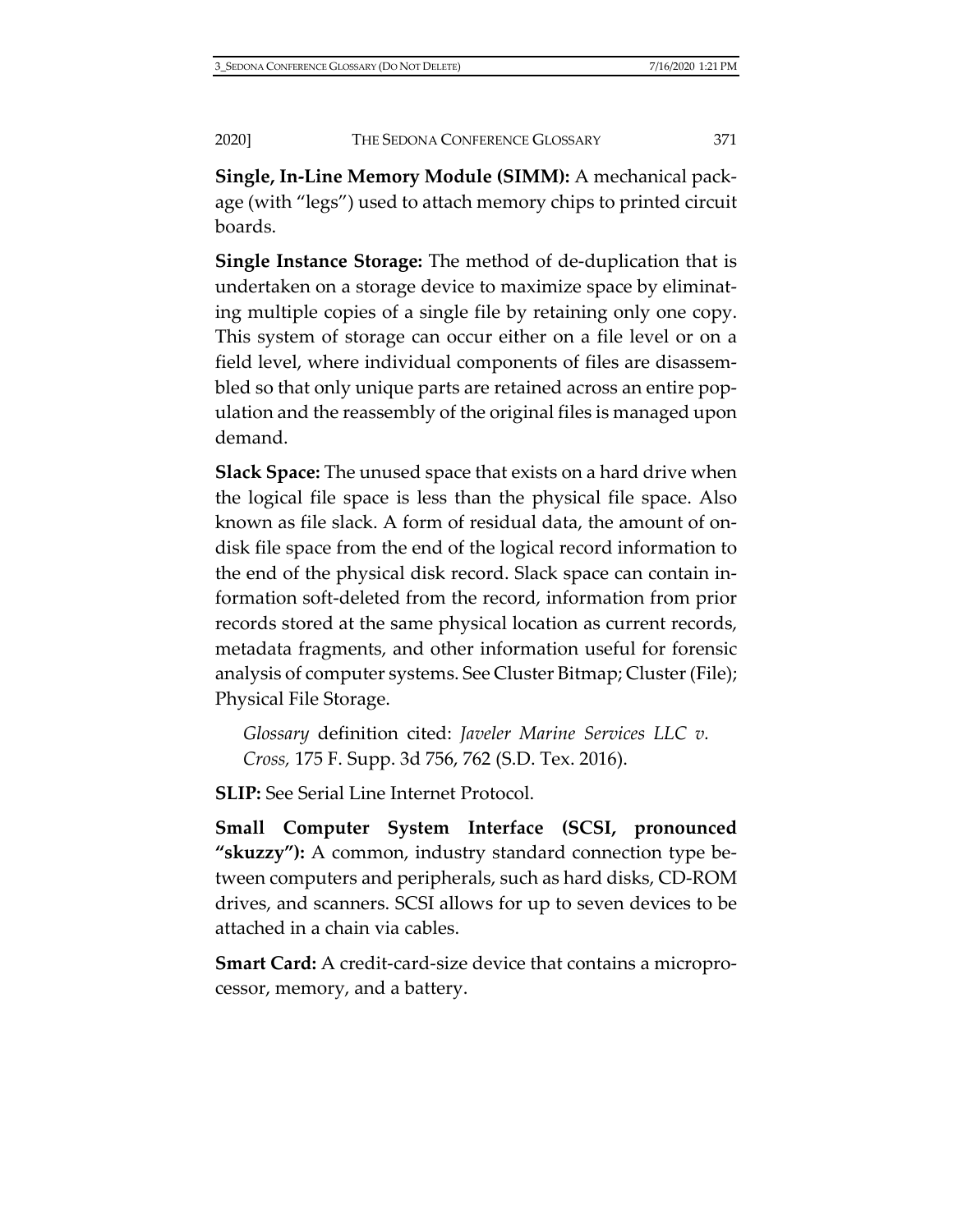**SMS:** See Short Message Service.

**SMTP:** See Simple Mail Transfer Protocol.

**Snapshot:** See Bit Stream Backup.

**SNMP:** See Simple Network Management Protocol.

**SOC1 and SOC2 Reports**. Reports on an organization's compliance regarding their control of data security and management as detailed in the organization's SSAE16 standards. SOC1 reports on controls at a point in time, while SOC2 details compliance with controls over time, usually six months. See also SSAE16.

**Social Media:** Internet applications that permit individuals or organizations to interactively share content and communicate.

**Social Network:** A group of people that use the internet to share and communicate, either professionally or personally, in a public setting typically based on a specific theme or interest. For example, Facebook is a popular social network that allows people to connect to friends and acquaintances anywhere in the world in order to share personal updates, pictures and experiences, and is used by entities as a public-facing presence.

**Software:** Any set of coded instructions (programs) stored on computer-readable media that control what a computer does or can do. Includes operating systems and software applications.

**Software Application:** See Application; Software.

**Software as a Service (SaaS):** Software application delivery model where a software vendor develops a web-native software application and hosts and operates (either independently or through a third-party) the application for use by its customers over the internet. Customers pay not for owning the software itself, but for using it. See Application Service Provider (ASP); Cloud Computing.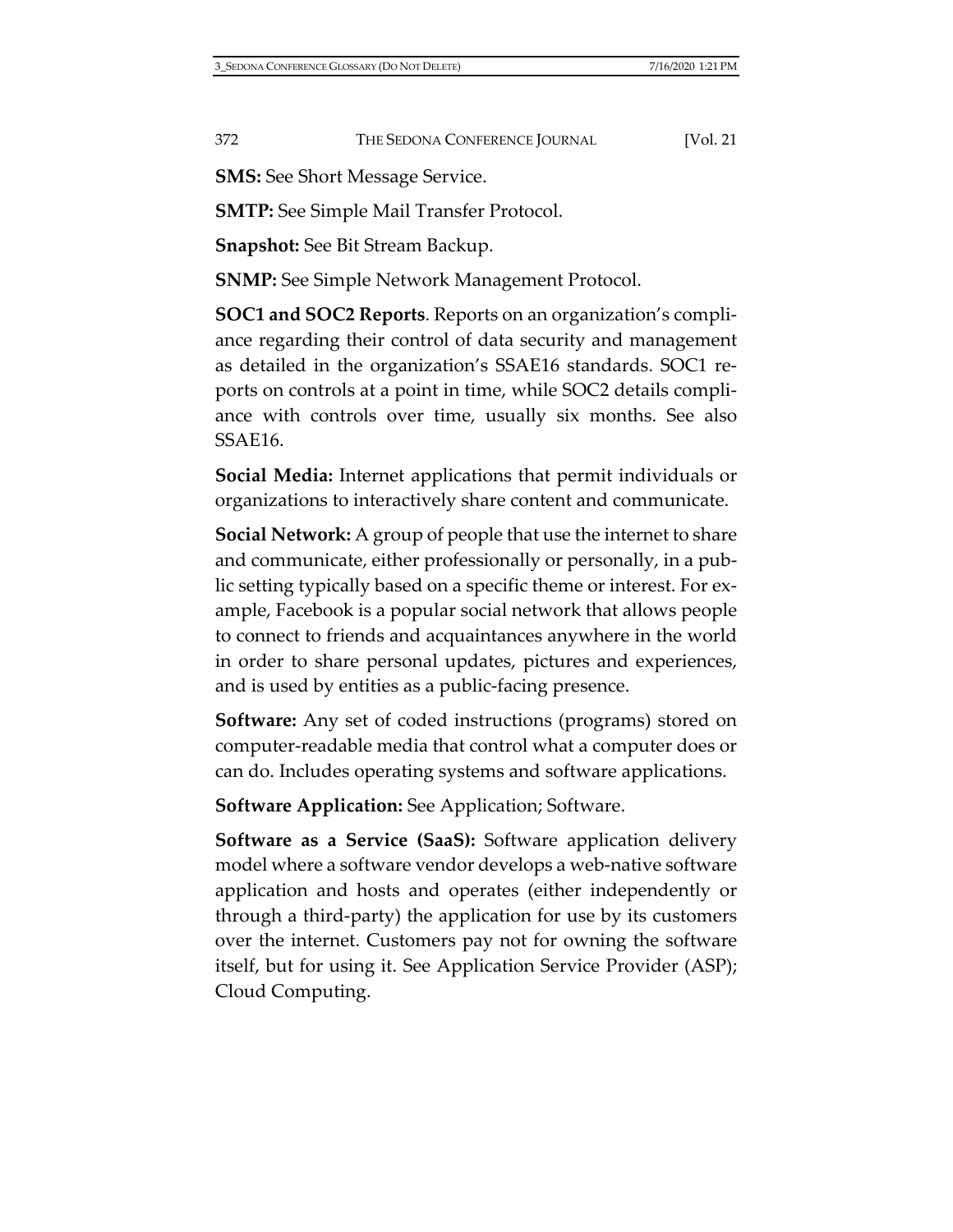**Speckle:** Imperfections in an image, as a result of scanning paper documents, that do not appear on the original.

**Spoliation:** The destruction of records or properties, such as metadata, that may be relevant to ongoing or anticipated litigation, government investigation, or audit. Courts differ in their interpretation of the level of intent required before sanctions may be warranted.

*Glossary* definition cited: *Victor Stanley, Inc. v. Creative Pipe, Inc.*, 269 F.R.D. 497, 516 (D. Md., 2010). *Rimkus Consulting Group, Inc. v. Cammarata,* 688 F. Supp. 2d 598, 612 (S.D. Tex., 2010). *Quantlab Technologies Ltd. (BGI) v. Godlevsky,* 2014 WL 651944, at \*8 (S.D. Tex. Feb. 19, 2014). *Castano v. Wal-Mart Stores Texas, LLC*, 2015 WL 2180573, at \*2 (S.D. Tex. May 7, 2015).

**SPP:** See Standard Parallel Port.

**Spyware:** A data collection program that secretly gathers information about the user and relays it to advertisers or other interested parties. Adware usually displays banners or unwanted pop-up windows but often includes spyware as well. See Malware.

**SQL:** See Structured Query Language.

**SQL Injection**: A database attack process hackers implement to execute SQL commands against a database server through fields presented by a web browser application. See also Structured Query Language.

**SSAE16**: The successor to the Statement on Auditing Standards No. 70 (SAS 70) auditing standard, which details the parameters and policies of data security and handling for an organization. The reports regarding performance to the SSAE16 standards are identified as SOC1 and SOC 2 reports. See also SOC 1 and SOC 2 Reports.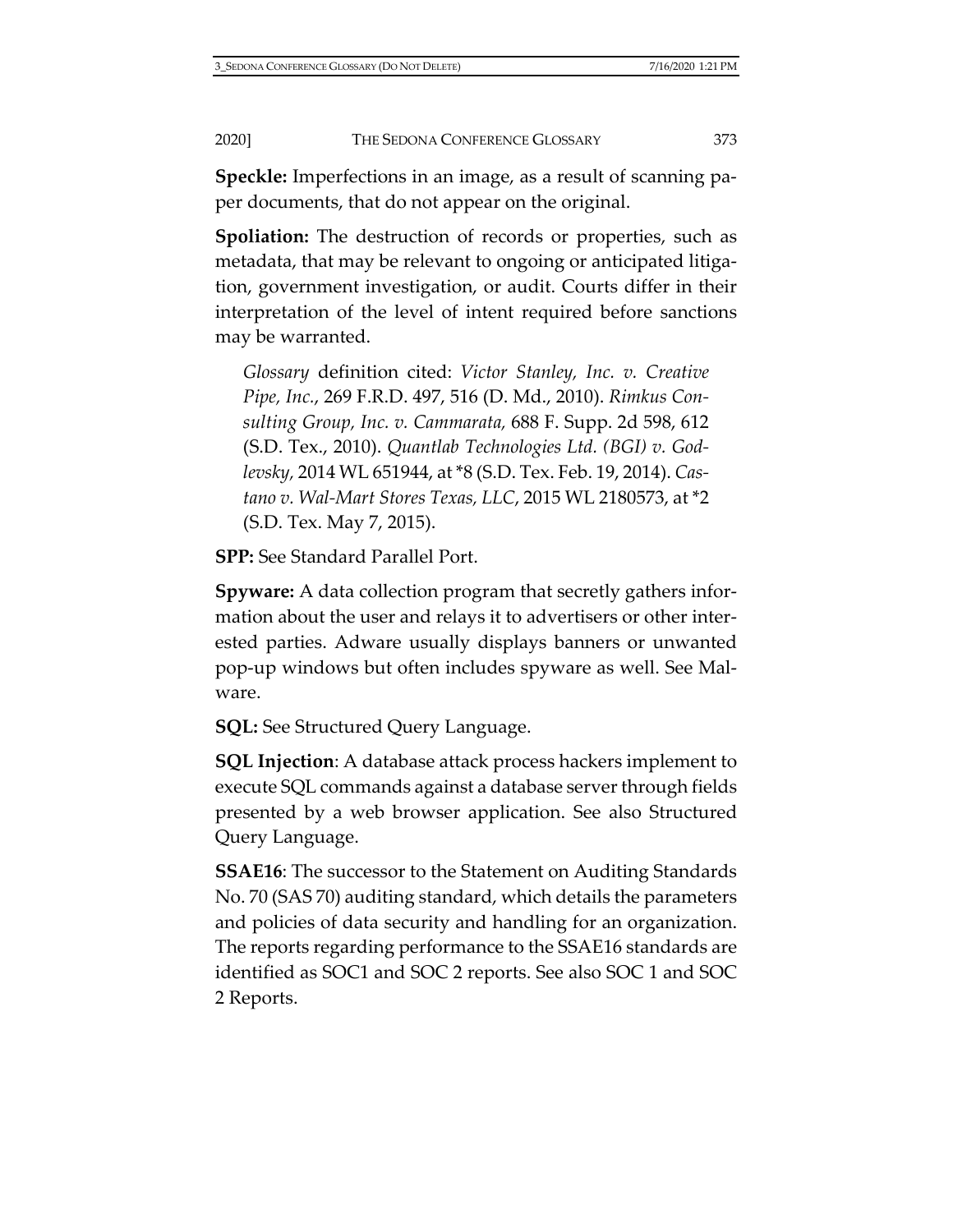**Stand-Alone Computer:** A personal computer that is not connected to any other computer or network.

**Standard Generalized Markup Language (SGML):** An informal industry standard for open systems document management that specifies the data encoding of a document's format and content. Has been virtually replaced by Extensible Markup Language (XML).

**Standard Parallel Port (SPP):** See Port.

**Static Search**: A search that is constructed to return the same records regardless of ongoing activity in the database, such as newly added documents or updated tagging. See Dynamic Search.

**Statistical Sampling**: A process used while sampling data to ensure that a sample is accurately representative of the entire population and is not affected by any kind of bias toward a specific attribute of the underlying data. See also Sampling.

**Steganography:** The hiding of information within a more obvious kind of communication. Although not widely used, digital steganography involves the hiding of data inside a sound or image file. Steganalysis is the process of detecting steganography by looking at variances between bit patterns and unusually large file sizes.

**Stemming:** A search logic whereby the search engine identifies other terms based on the natural language root of the term being search. For example, stemming "apply" would identify documents hitting the terms apply, applied, application, and applies. See Root Expander.

**Stop Words**: Common words (e.g., all, the, of, but, not) that are purposefully excluded from a search index when it is created in order to make the index more efficient. Also knows as Noise Words.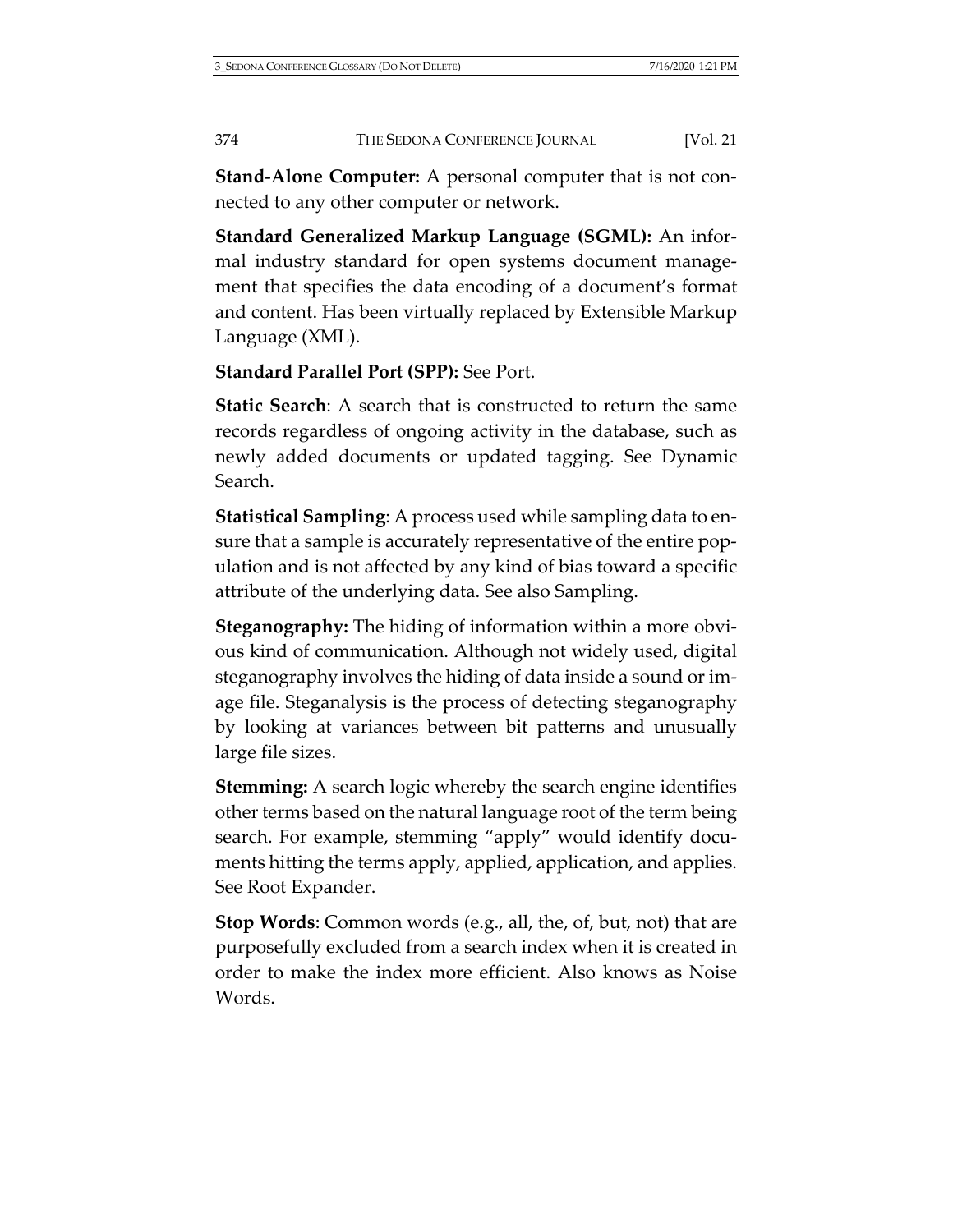**Storage Area Network (SAN):** A high-speed subnetwork of shared storage devices. A storage device is a machine that contains nothing but a disk or disks for storing data. A SAN's architecture works in a way that makes all storage devices available to all servers on a local-area network (LAN) or wide-area network (WAN). As more storage devices are added to a SAN, they too will be accessible from any server in the larger network. The server merely acts as a pathway between the end user and the stored data. Because stored data does not reside directly on any of a network's servers, server power is utilized for business applications, and network capacity is released to the end user. See Network.

**Storage Device:** A device capable of storing ESI.

**Storage Media:** See Magnetic/Optical Storage Media.

**Stratified Sampling**: A method of data sampling where data is initially divided into subgroups (e.g., by age range or a geographic criteria) or strata, and then each group is sampled in order to ensure that each subgroup is properly represented. See also Sampling.

**Streaming Indexing:** Real-time or near-real-time indexing of data as it being moved from one storage medium to another.

**Structured Data:** Data stored in a structured format, such as databases or data sets according to specific form and content rules as defined by each field of the database. Contrast to Unstructured Data.

**Structured Query Language (SQL):** A database computer language used to manage the data in relational databases. A standard fourth generation programming language (4GL—a programming language that is closer to natural language and easier to work with than a high-level language).

**Subject Access Request (SAR):** See DSAR.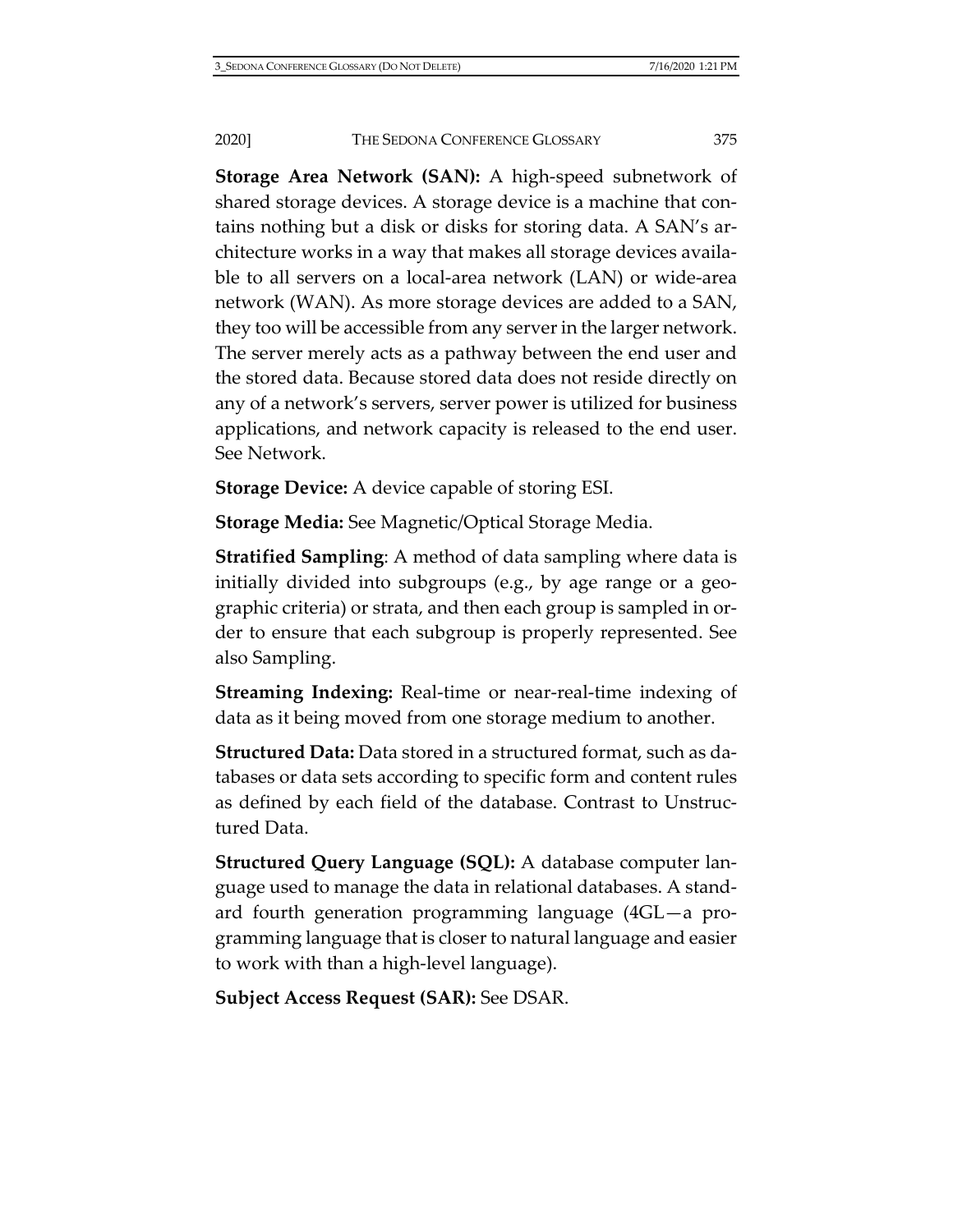**Subjective Coding:** Recording the judgments of a reviewer as to a document's relevancy, privilege, or importance with regard to factual or legal issues in a legal matter. See Coding.

**Super DLT (SDLT):** A type of backup tape that can hold up to 300 GB or 450 CDs, depending on the data file format. See Digital Linear Tape (DLT).

**Supervised Learning**: Use of machine learning to analyze data, using training examples that have been coded by humans, such as categorization. See also Unsupervised Learning.

**Support Vector Machine (SVM**): A machine-learning algorithm used to classify sets of data, distinguished from other machine-learning algorithms by its need for less exemplar input for its calculations and its use of less computing power.

**Suspension Notice or Suspension Order:** See Legal Hold.

**SVM:** See Support Vector Machine.

**Swap File:** A file used to temporarily store code and data for programs that are currently running. This information is left in the swap file after the programs are terminated and may be retrieved using forensic techniques. See also Page File/Paging File.

*Glossary* definition cited: *Javeler Marine Services LLC v. Cross,* 175 F. Supp. 3d 756, 762 (S.D. Tex. 2016).

**Switch (Network Switch):** A network device that accepts incoming data packets and distributes them to their destination on a Local Area Network (LAN).

**Symmetric Key Encryption:** The same key both encrypts and decrypts messages, often used in email encryption.

**System:** (1) A collection of people, machines, and methods organized to perform specific functions; (2) An integrated whole composed of diverse, interacting, specialized structures, and subfunctions; and/or (3) A group of subsystems united by some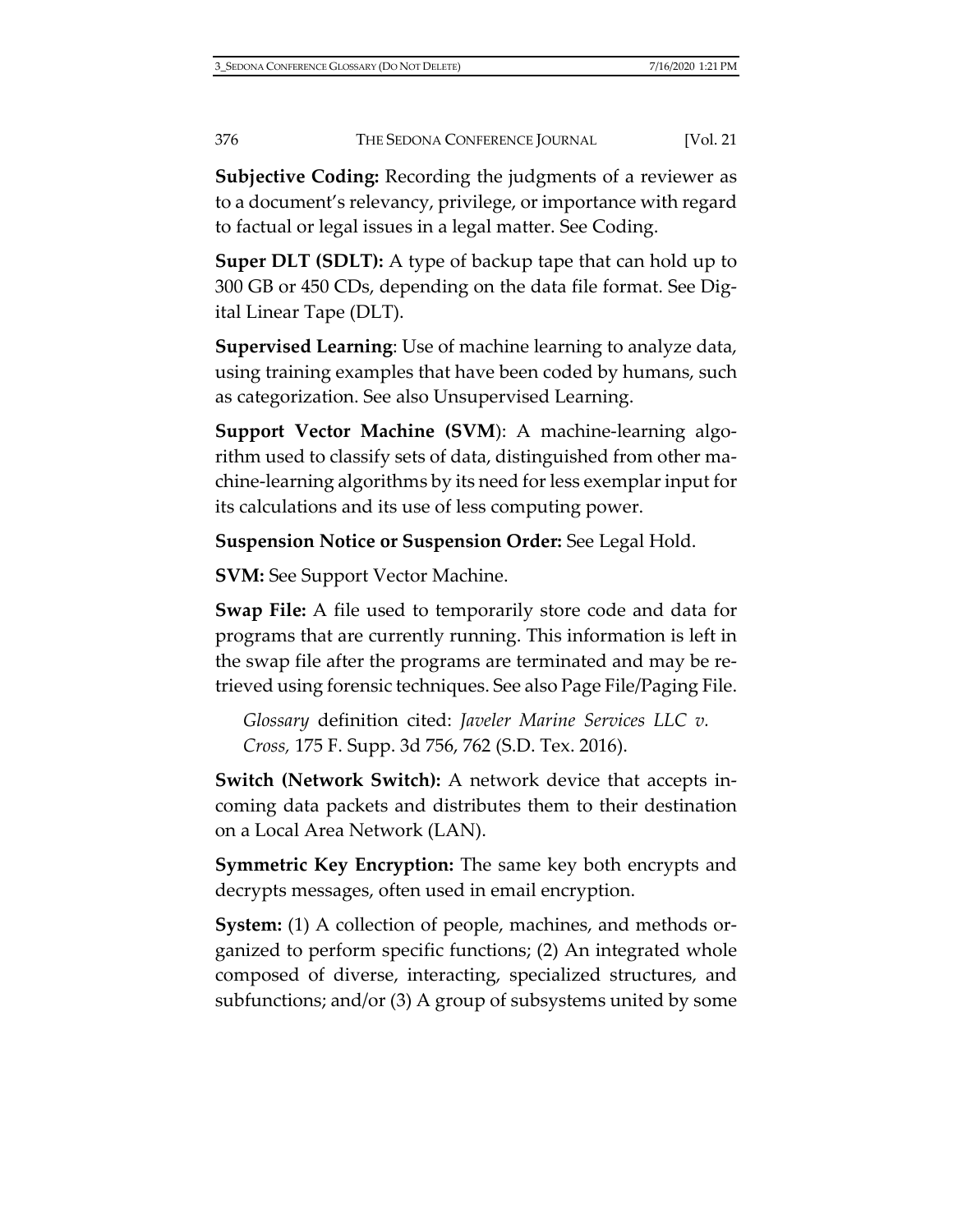interaction or interdependence, performing many duties but functioning as a single unit.

**System Administrator (sysadmin or sysop):** The person responsible for and/or in charge of keeping a network or enterprise resource, such as a large database, operational.

**System Files:** Files allowing computer systems to run; non-usercreated files.

**System-Generated Metadata:** Information about a file that is created and applied to a file by a computer process or application. Information could include the data a file was saved, printed or edited, and can include where a file was stored and how many times it has been edited. See Metadata.

*Glossary* definition cited: *CBT Flint Partners, LLC v. Return Path, Inc.*, 737 F.3d 1320, 1328 (Fed. Cir. 2013).

**T1:** A high-speed, high-bandwidth leased line connection to the internet. T1 connections deliver information at 1.544 megabits per second.

**T3:** A high-speed, high-bandwidth leased line connection to the internet. T3 connections deliver information at 44.746 megabits per second.

**Tabletop Exercise**: In an information security data breach context, a tabletop exercise is a meeting to discuss the incident response policy, plan, and procedures. Attendees are typically key personnel, each of whom is responsible for specific tasks before, during, and after a data breach incident.

**Tagged Image File Format (TIFF):** A widely used and supported graphic file format for storing bit-mapped images, with many different compression formats and resolutions. File name has .TIF extension. Can be black and white, gray-scaled or color. Images are stored in tagged fields, and programs use the tags to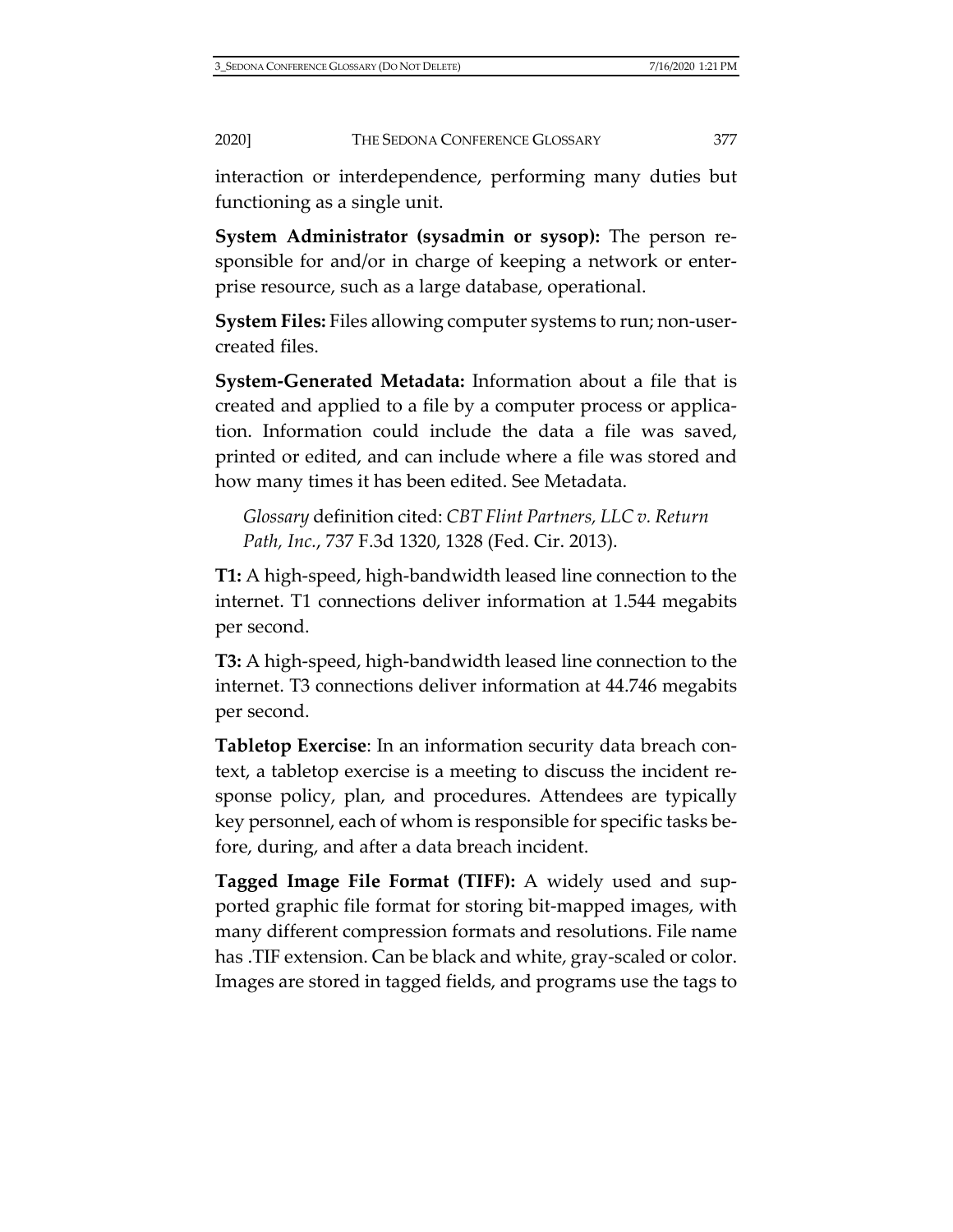accept or ignore fields, depending on the application. The format originated in the early 1980s.

*Glossary* definition cited: *Williams v. Sprint/United Management Co.,* 230 F.R.D. 640, 643 (D. Kan. 2005). *In re Seroquel Products Liability Litigation,* 244 F.R.D. 650, 652 (M.D. Fla., Aug. 21, 2007). *Race Tires America, Inc. v. Hoosier Racing Tire Corp.*, 674 F.3d 158, 161 (3d Cir. 2012). *Country Vintner of North Carolina, LLC v. E. & J. Gallo Winery, Inc.*, 718 F.3d 249, 253 (4th Cir. 2013). *Saliga v. Chemtura Corp.,* 2013 WL 6182227, at \*2 (D. Conn. Nov. 25, 2013). *Akanthos Capital Mgmt., LLC v. CompuCredit Holdings Corp.*, 2 F. Supp. 3d 1306, 1315 (N.D. Ga. 2014). *E.E.O.C. v. SVT, LLC,* 2014 WL 1411775 (N.D. Ind. Apr. 10, 2014). *Balance Point Divorce Funding, LLC v. Scrantom*, 305 F.R.D. 67, 74 (S.D.N.Y. 2015).

**Tape Drive:** A hardware device used to store or back up electronically stored information on a magnetic tape. Tape drives are sometimes used to back up large quantities of ESI due to their large capacity and cheap cost relative to other storage options.

**TAR:** See Technology-Assisted Review.

**Taxonomy:** The science of categorization, or classification, of things based on a predetermined system. In reference to websites and portals, a site's taxonomy is the way it organizes its electronically stored information into categories and subcategories, sometimes displayed in a site map. Used in information retrieval to find documents related to a query by identifying other documents in the same category.

**TCP/IP:** See Transmission Control Protocol/Internet Protocol.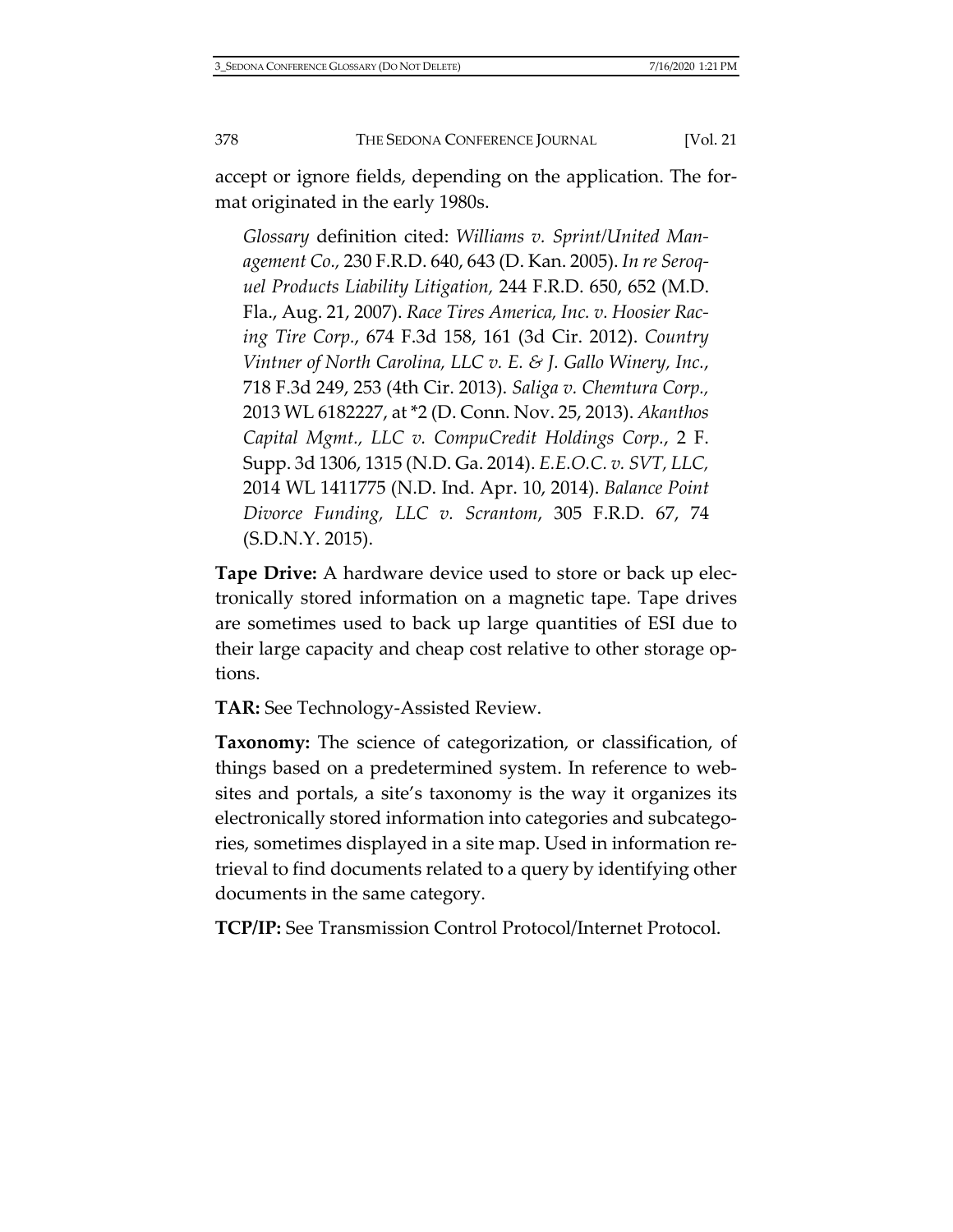**Technology-Assisted Review (TAR)[1](#page-117-0):** A process for prioritizing or coding a collection of electronically stored information using a computerized system that harnesses human judgments of subject-matter experts on a smaller set of documents and then extrapolates those judgments to the remaining documents in the collection. Some TAR methods use algorithms that determine how similar (or dissimilar) each of the remaining documents is to those coded as relevant (or nonrelevant) by the subject-matter experts, while other TAR methods derive systematic rules that emulate the experts' decision-making processes. TAR systems generally incorporate statistical models and/or sampling techniques to guide the process and to measure overall system effectiveness.

**Telnet (Telecommunications Network):** A protocol for logging onto remote computers from anywhere on the internet.

**Template:** Sets of index fields for documents, providing a framework for preparation.

**Temporary (Temp) File:** Contemporaneous files created by applications and stored on a computer for temporary use only; created to enable the processor of the computer to quickly pull back and assemble data for currently active files.

**Terabyte:** 1,024 gigabytes (approximately one trillion bytes). See Byte.

**Text Delimited File:** A common format for structured data exchange whereby a text file contains fielded data, separated by a specific ASCII character and also usually containing a header

<span id="page-117-0"></span><sup>1</sup> Maura R. Grossman & Gordon V. Cormack, *The Grossman-Cormack Glossary of Technology-Assisted Review with Forward by John M. Facciola, U.S. magistrate Judge*, 2013 FED. CTS. L. REV. 7 (January 2013), *available at* [https://www.](https://www.fclr.org/fclr/articles/html/2010/grossman.pdf) [fclr.org/fclr/articles/html/2010/grossman.pdf.](https://www.fclr.org/fclr/articles/html/2010/grossman.pdf)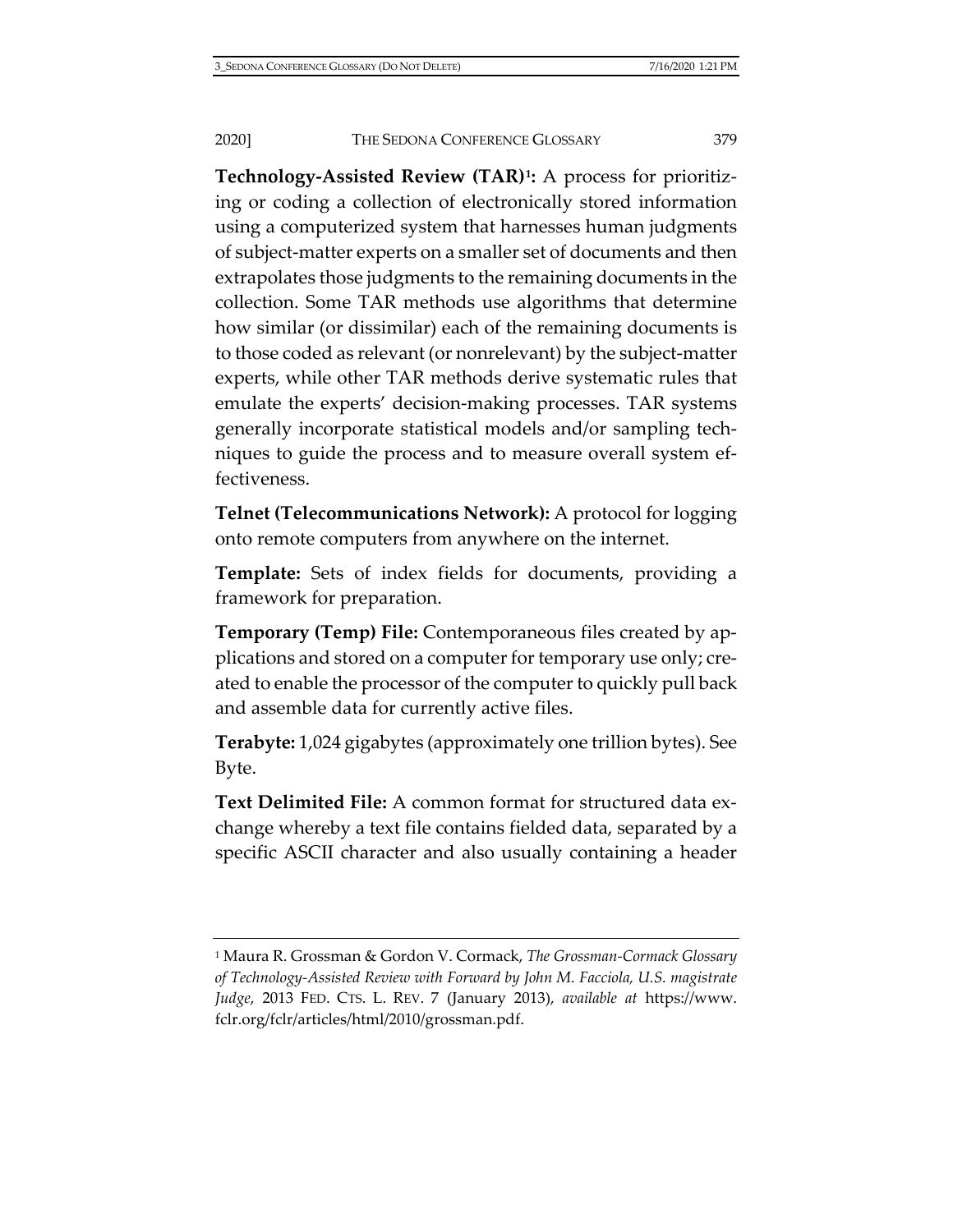line that defines the fields contained in the file. See Field Separator or Field Delimiter.

**Text Message:** An electronic message, historically restricted to 160 characters in length, that is sent among users with mobile devices. The messages can be sent via the Short Messaging Service (SMS), as well as images, video, and other multimedia using the Multimedia Messaging Service (MMS).

**Text Mining:** The application of data mining (knowledge discovery in databases) to unstructured textual data. Text mining usually involves structuring the input text (often parsing, along with application of some derived linguistic features and removal of others, and ultimate insertion into a database), deriving patterns within the data, and evaluating and interpreting the output, providing such ranking results as relevance, novelty, and interestingness. Also referred to as Text Data Mining. See Data Mining.

**Text Retrieval Conference (TREC):** An ongoing series of workshops co-sponsored by the National Institute of Standards and Technology (NIST) and the U.S. Department of Defense.

**TGA:** Targa format file. A scanned format that is widely used for color-scanned materials (24-bit) as well as by various paint and desktop publishing packages.

**Thin Client:** A computer or software program that relies on a central server for processing and application resources, and electronically stored information storage in a central area instead of locally; used mainly for output and input of user information or commands. See Client.

**Thread:** A series of technologically related communications, usually on a particular topic. Threads can be a series of bulletin board messages (for example, when someone posts a question and others reply with answers or additional queries on the same topic). A thread can also apply to emails or chats, where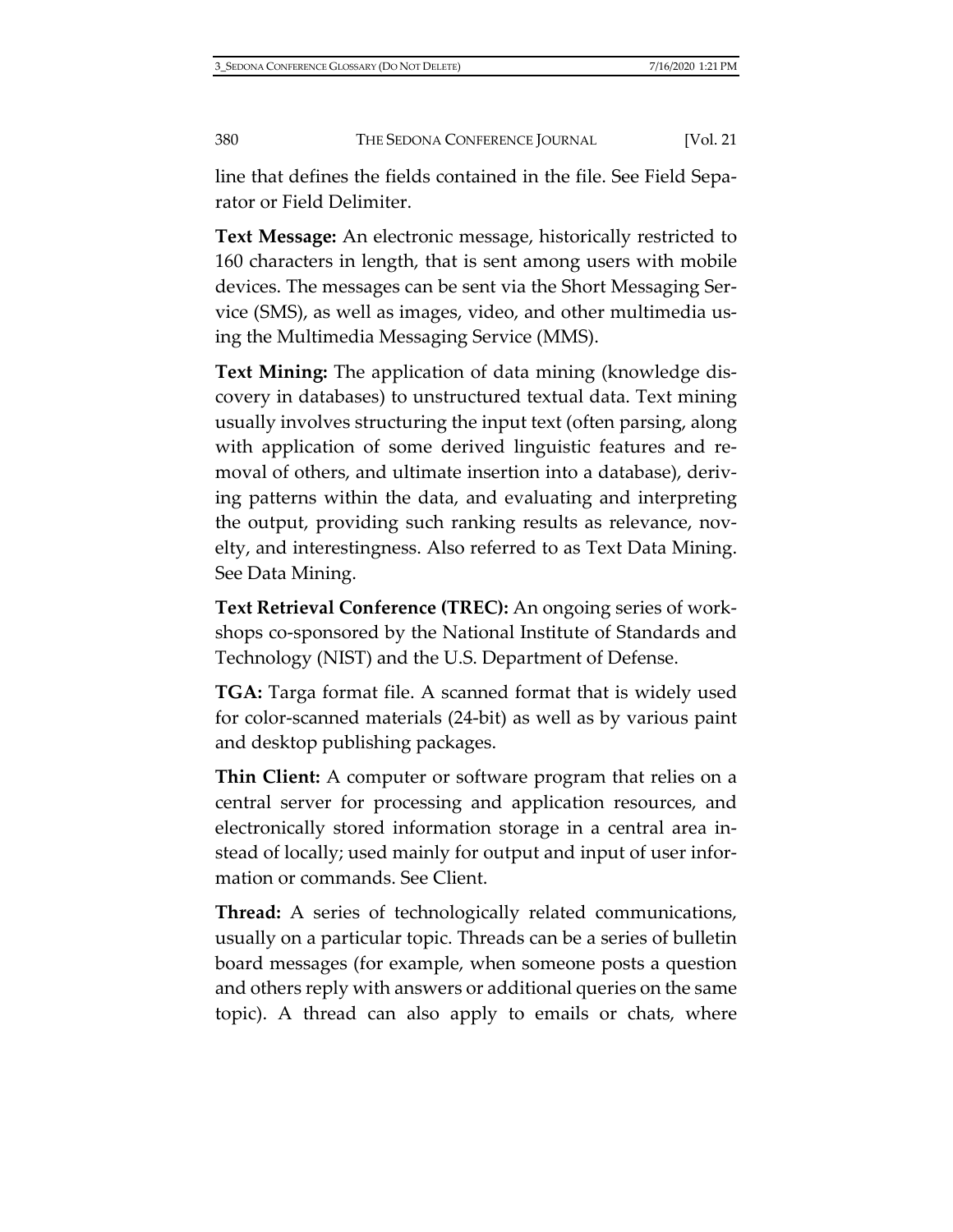multiple conversation threads may exist simultaneously. See Email String.

**Thread Suppression**: A process whereby noninclusive emails and redundant attachments within email threads are removed (suppressed) from a review set to reduce the overall review population.

**Threading:** A process of recombining email or other electronic message conversations into a single comprehensive, chronologically correct chain.

**Threat Vector**: A computer network infrastructure path that is used by hackers to penetrate security defenses. For example, phishing attacks leverage an email threat vector.

**Thumb Drive:** See Flash Drive.

**Thumbnail:** A miniature representation of a page or item for quick overviews to provide a general idea of the structure, content, and appearance of a document. A thumbnail program may be a standalone or part of a desktop publishing or graphics program. Thumbnails provide a convenient way to browse through multiple images before retrieving the one needed. Programs often allow clicking on the thumbnail to retrieve it.

**TIFF:** See Tagged Image File Format.

**TIFF Group III:** A one-dimensional compression format for storing black-and-white images that is utilized by many fax machines. See TIFF.

**TIFF Group IV:** A two-dimensional compression format for storing black-and-white images. Typically compresses at a 20 to-1 ratio for standard business documents. See TIFF.

**Time Zone Normalization:** See Normalization.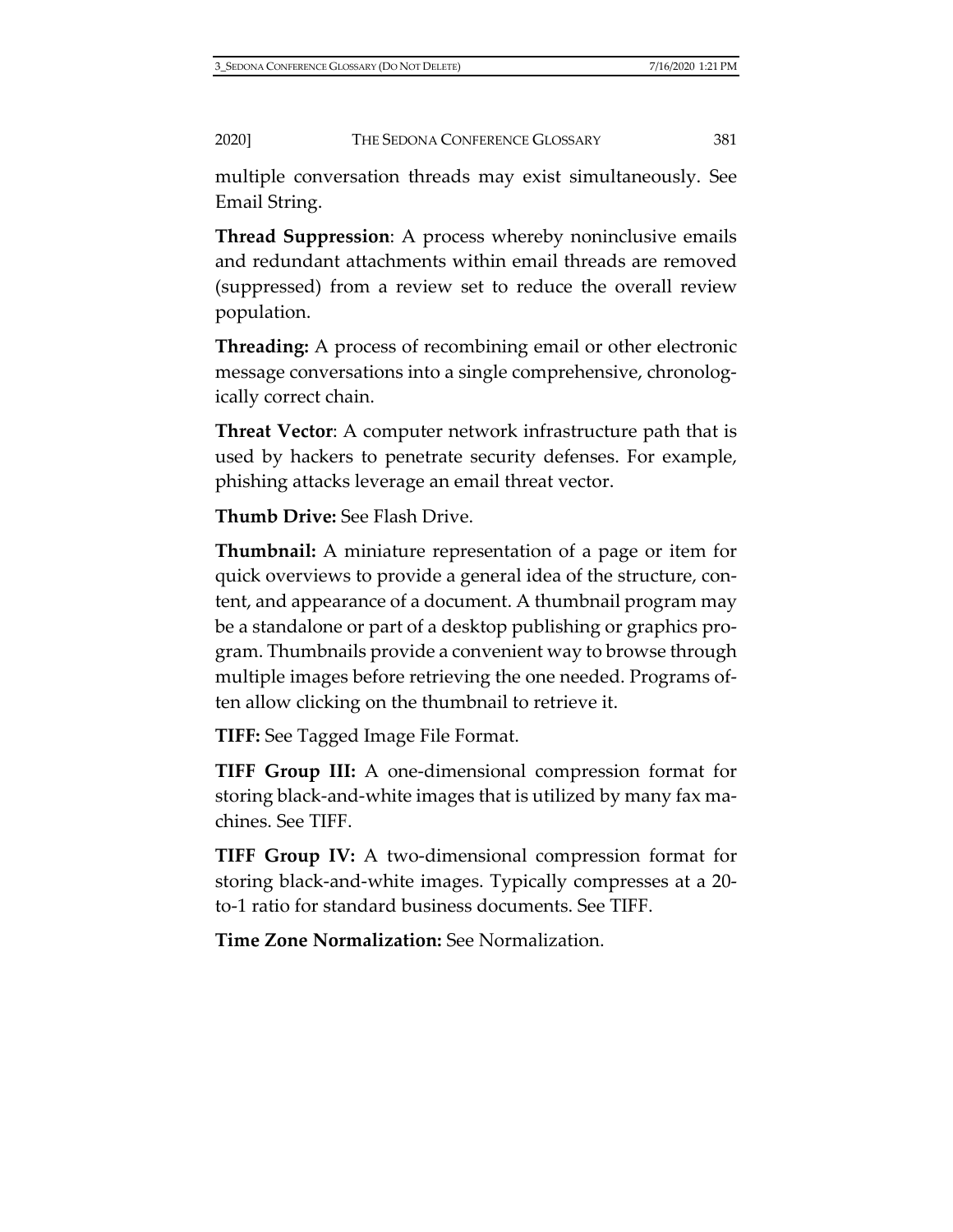**Toggle:** A switch (which may be physical or virtualized on a screen) that is either on or off and reverses to the opposite when selected.

**Tone Arm:** A device in a computer that reads to/from a hard drive.

**Tool Kit Without An Interesting Name (TWAIN):** A universal toolkit with standard hardware/software drivers for multimedia peripheral devices. Often used as a protocol between a computer and scanners or image-capture equipment.

**Toolbar:** The row of graphical or text buttons that perform special functions quickly and easily.

**Topology:** The geometric arrangement of a computer system. Common topologies include a bus (nodes are connected to a single cable, with terminators at each end); Star LAN (designed in the shape of a star, where all end points are connected to one central switching device, or hub); and ring (nodes are connected in a closed loop; no terminators are required because there are no unconnected ends). Star networks are easier to manage than ring topology.

**Track:** Each of the series of concentric rings contained on a harddrive platter.

**Transmission Control Protocol/Internet Protocol (TCP/IP):** The first two defined networking protocols; enable the transfer of data upon which the basic workings of the features of the internet operate. See Internet Protocol; Port.

**TREC:** See Text Retrieval Conference.

**Trojan:** A malware program that contains another hidden program embedded inside it for the purpose of discretely delivering the second program to a computer or network without the knowledge of the user or administrator. See Malware.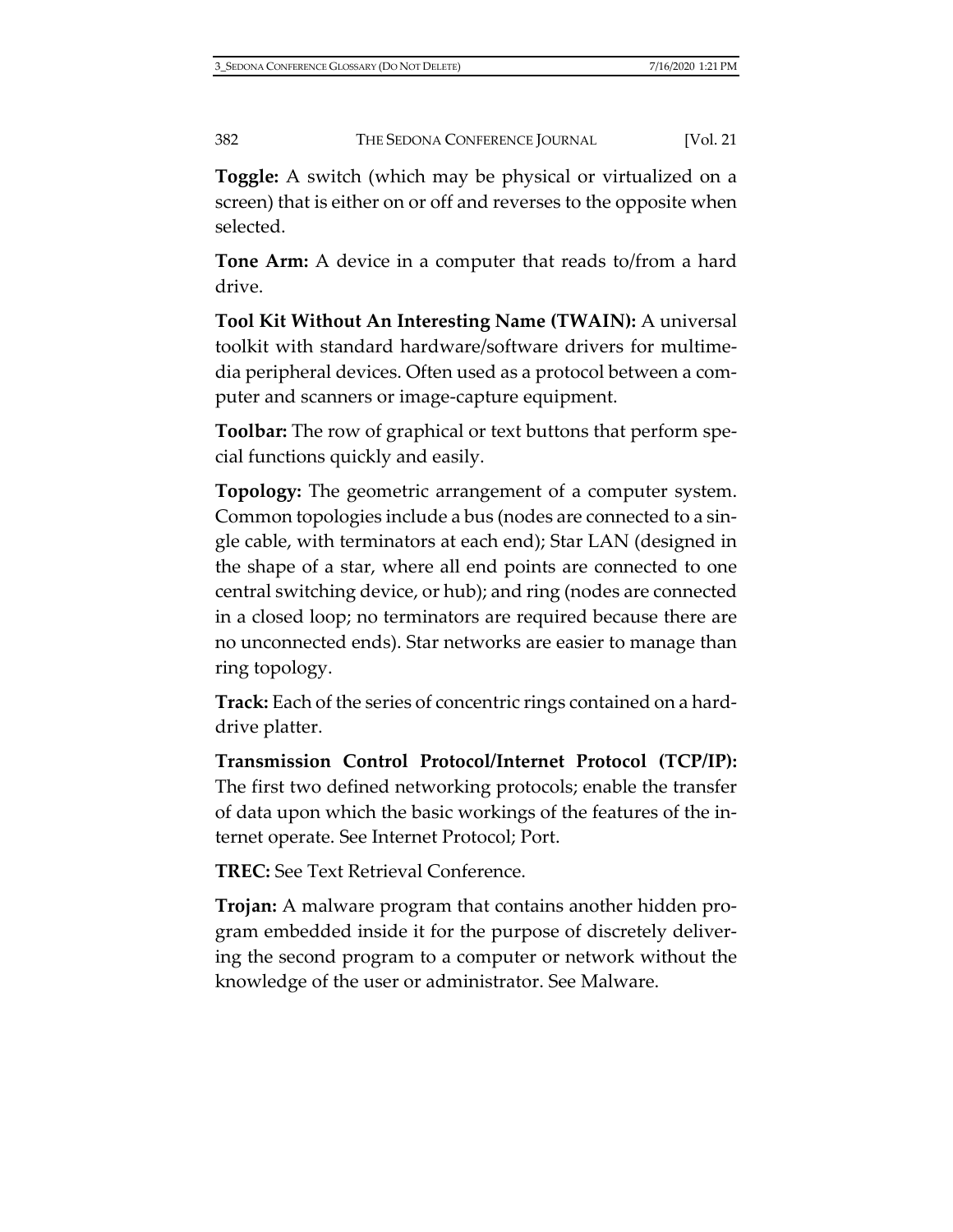**True Resolution:** The true optical resolution of a scanner is the number of pixels per inch (without any software enhancements).

**TWAIN:** See Tool Kit Without An Interesting Name.

**TWiki:** Enables simple, form-based web applications without programming, and granular access control (though it can also operate in the classic "no authentication" mode). Other enhancements include configuration variables, embedded searches, Server Side Includes (scripting language), file attachments, and a plug-in application programming interface (API) that has spawned over 150 plug-ins to link into databases, create charts, sort tables, write spreadsheets, make drawings, and so on. See Wiki.

**Typeface:** A specific size and style of type within a family. There are many thousands of typefaces available for computers, ranging from modern to decorative.

**UDP:** See User Datagram Protocol.

**Ultrafiche:** Microfiche that can hold 1,000 documents/sheet as opposed to the normal 270.

**Unallocated Space:** The area of computer media, such as a hard drive, that does not contain readily accessible data. Unallocated space is usually the result of a file being deleted. When a file is deleted, it is not actually erased but is simply no longer accessible through normal means. The space that it occupied becomes unallocated space, i.e., space on the drive that can be reused to store new information. Until portions of the unallocated space are used for new data storage, in most instances, the old data remains and can be retrieved using forensic techniques.

**Underinclusive:** When referring to data sets returned by some method of query, search, filter, or cull, results that are returned incomplete or too narrow. See False Negative.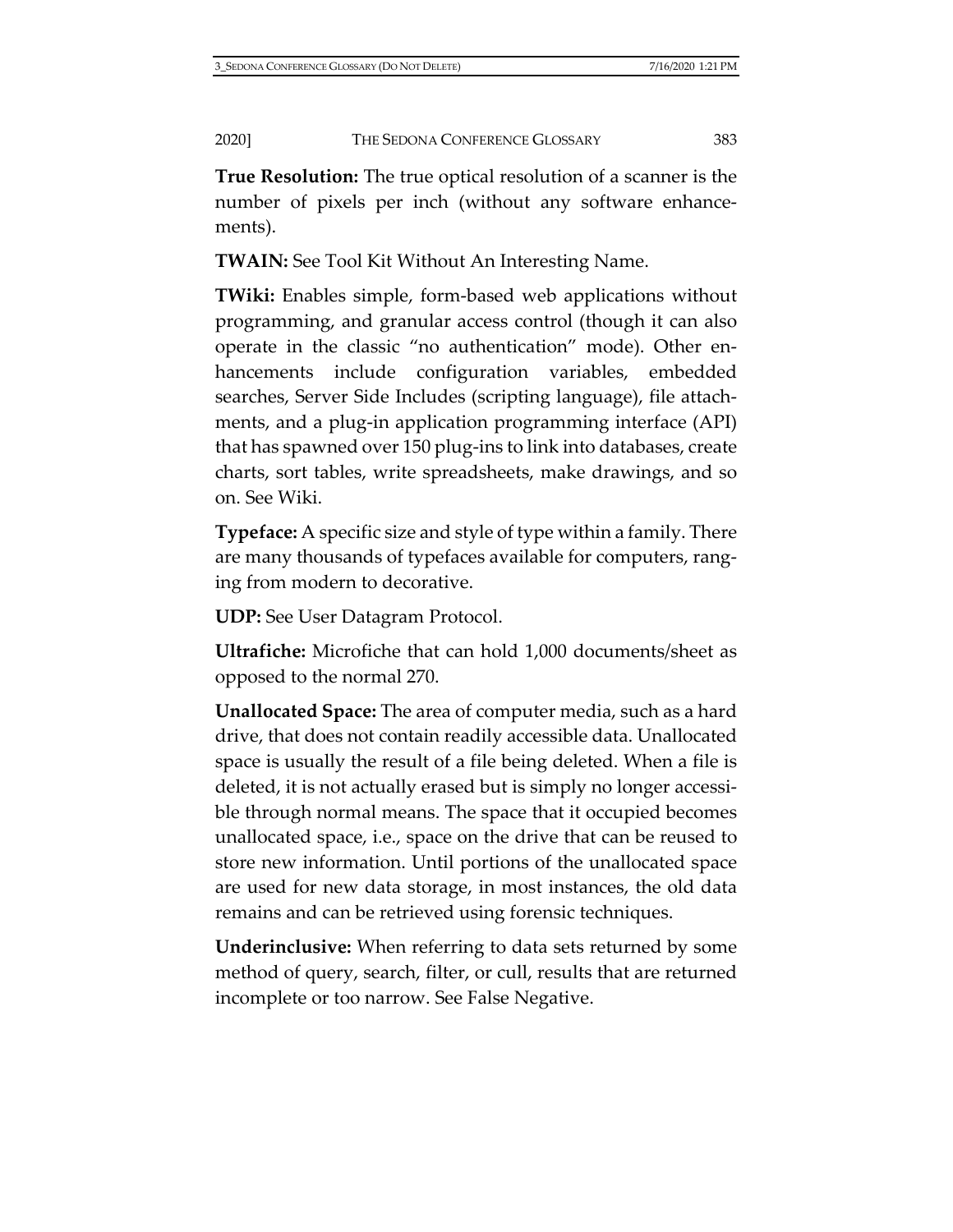**Unicode:** A 16-bit ISO 10646 character set accommodating many more characters than the ASCII character set. Created as a standard for the uniform representation of character sets from all languages. Unicode supports characters 2 bytes wide. Sometimes referred to as "double-byte language." See [https://www.](https://www.unicode.org/) [unicode.org](https://www.unicode.org/) for more information.

**Uniform Resource Indicator (URIs)**: A uniform set of characters that specifies the location of resources on a network, commonly the world wide web. See World Wide Web.

**Uniform Resource Locator (URL):** The addressing system used in the World Wide Web and other internet resources. The URL contains information about the method of access, the server to be accessed, and the path of any file to be accessed. Although there are many different formats, a URL might look like this: [http://thesedonaconference.org/publications.](http://thesedonaconference.org/publications) See Address.

**Unitization—Physical and Logical:** The assembly of individually scanned pages into documents. Physical unitization uses actual objects such as staples, paper clips, and folders to determine pages that belong together as documents for archival and retrieval purposes. Logical unitization is the process of human review of each individual page in an image collection, using logical cues to determine pages that belong together as documents. Such cues can be consecutive page numbering, report titles, similar headers and footers, and other logical indicators. This process should also capture document relationships, such as parent and child attachments. See Attachment; Document or Document Family; Load File; and Message Unit.

*Glossary* definition cited: *Race Tires America, Inc. v. Hoosier Racing Tire Corp.*, 674 F.3d 158, 161 (3d Cir. 2012). *Balance Point Divorce Funding, LLC v. Scrantom*, 305 F.R.D. 67, 74 (S.D.N.Y. 2015).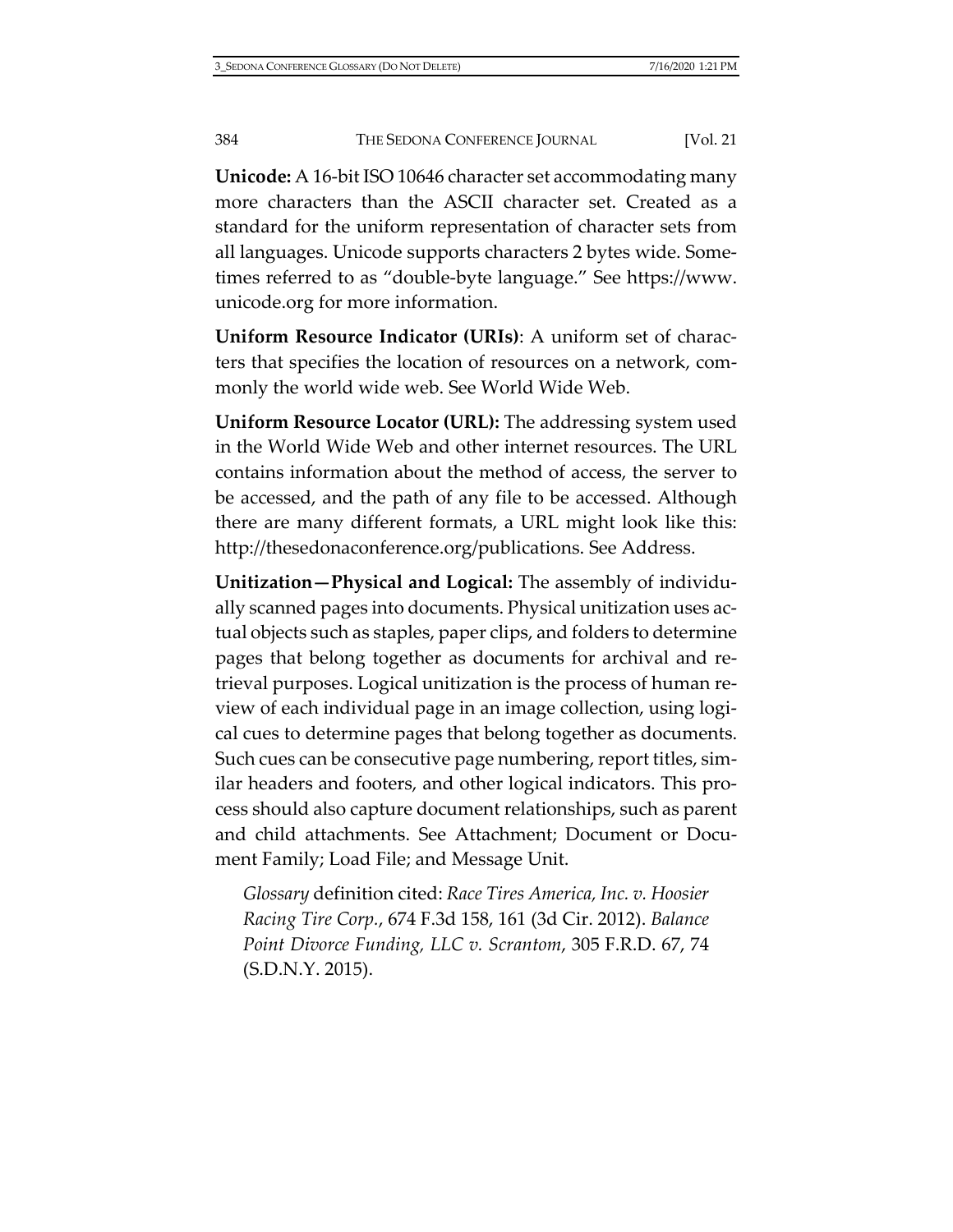**Universal Serial Bus (USB) Port:** A port on a computer or peripheral device into which a USB cable or device can be inserted—quickly replacing the use or need for serial and parallel ports by providing a single, standardized way to easily connect many different devices. See Flash Drive and Port.

**UNIX:** A software operating system designed to be used by many people at the same time (multiuser) and capable of performing multiple tasks or operations at the same time (multitasking); common operating system for internet servers.

**Unstructured Data:** Free-form data that either does not have a data structure or has a data structure not easily readable by a computer without the use of a specific program designed to interpret the data; created without limitations on formatting or content by the program with which it is being created. Examples include word-processing documents or slide presentations.

**Unsupervised Learning**: Use of machine learning to analyze data without training examples, such as clustering.

**Upgrade:** A newer version of hardware, software or application.

**Upload:** To move data from one location to another in any manner, such as via modem, network, serial cable, internet connection, or wireless signals; indicates that data is being transmitted to a location from a location. See Download.

*Glossary* definition cited: *In re Online DVD-Rental Antitrust Litigation*, 779 F.3d 914, 929 (9th Cir. 2015).

**URL:** See Uniform Resource Locators.

**USB:** See Universal Serial Bus Port.

**User-Created Metadata:** Information about a file that is created and applied to a file by a user. Information includes the addressees of an email, annotations to a document, and objective coding information. See Metadata.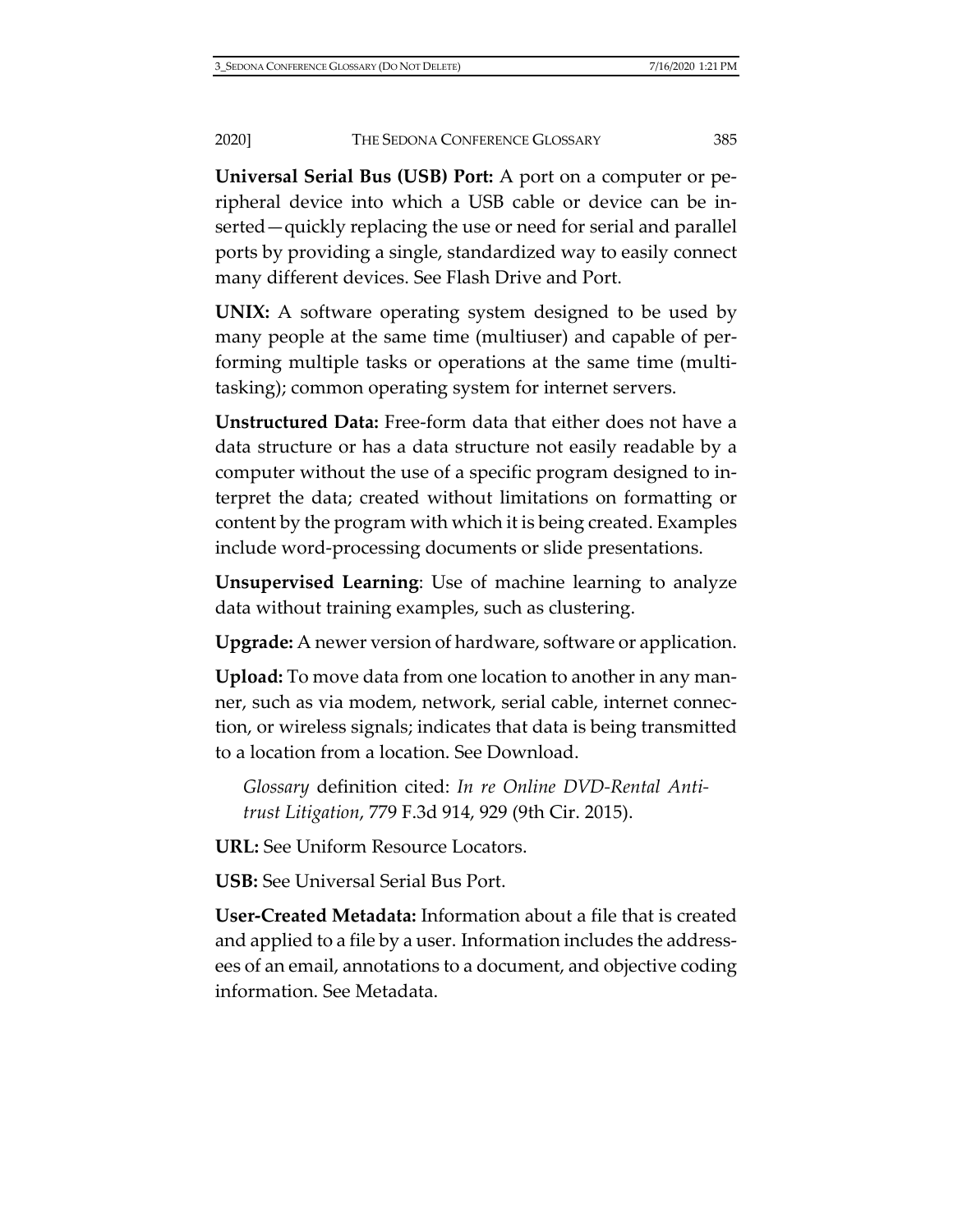*Glossary* definition cited: *CBT Flint Partners, LLC v. Return Path, Inc.,* 737 F.3d 1320, 1328 (Fed. Cir. Dec. 13, 2013).

**User Datagram Protocol (UDP):** A protocol allowing computers to send short messages to one another. See Port.

**UTC:** See Coordinated Universal Time.

**UTF-8:** A character-encoding form of Unicode that represents Unicode code points with sequences of one, two, three, or four bytes. UTF-8 can encode any Unicode character. It is the most common Unicode encoding on the web and the default encoding of XML. An important advantage of UTF-8 is that it is backward compatible with ASCII encoding, which includes the basic Latin characters. Consequently, all electronic text in ASCII encoding is conveniently also Unicode. This backward compatibility was a primary reason for the invention of UTF-8. See ASCII; Unicode; UTF-16.

**UTF-16:** A character-encoding form of Unicode that represents Unicode code points with sequences of one or two 16-bit code units. UTF-16 can encode any Unicode character. It is used much less often for data interchange than the UTF-8 encoding form. UTF-16 is commonly used in computer programming languages and application programming interfaces (APIs) and is the encoding used internally for file names by Microsoft Windows and NTFS. See Unicode; UTF-8.

**Validate:** In the context of this document, to confirm or ensure well-grounded logic, and true and accurate determinations.

**Validation**: The process by which the effectiveness of a workflow is checked for accuracy.

**VDT:** See Video Display Terminal.

**Vector:** Representation of graphic images by mathematical formulas. For instance, a circle is defined by a specific position and radius. Vector images are typically smoother than raster images.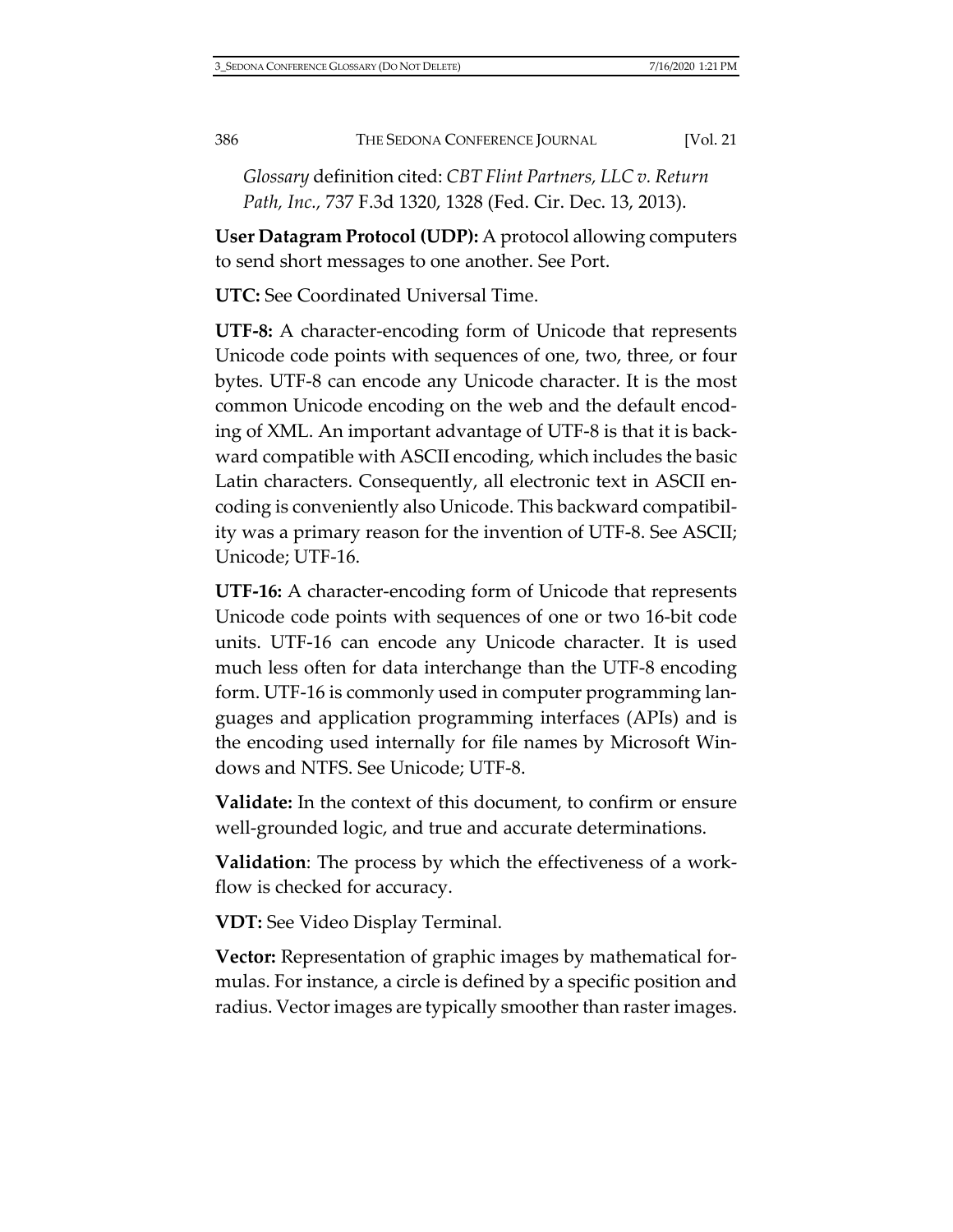**Verbatim Coding:** Manually extracting information from documents in a way that matches exactly as the information appears in the documents. See Coding.

**Version, Record Version:** A particular form or variation of an earlier or original record. For electronic records the variations may include changes to file format, metadata, or content.

**Vertical De-Duplication:** A process through which duplicate electronically stored information, as determined by matching hash values, are eliminated within a single custodian's data set. See Content Comparison; File-Level Binary Comparison; Horizontal De-Duplication; Metadata Comparison; Near Duplicates.

**VESA:** See Video Electronics Standards Association.

**Video Display Terminal (VDT):** Generic name for all display terminals.

**Video Electronics Standards Association (VESA):** Sets industry-wide computer video standards. [See https://vesa.org.](https://vesa.org/)

**Video Scanner Interface:** A type of device used to connect scanners with computers. Scanners with this interface require a scanner control board designed by Kofax, Xionics, or Dunord.

**Virtual Backup**: A data backup that is stored on a virtual server.

**Virtual Private Network (VPN):** A secure network that is constructed by using public wires to secure connect nodes. For example, there are a number of systems that enable creation of networks using the internet as the medium for transporting data. These systems use encryption and other security mechanisms to ensure that only authorized users can access the network and that the data cannot be intercepted.

**Virtualization:** Partitioning a server into multiple virtual servers, each capable of running an independent operating system and associated software applications as though it were a separate computer. Virtualization is particularly useful for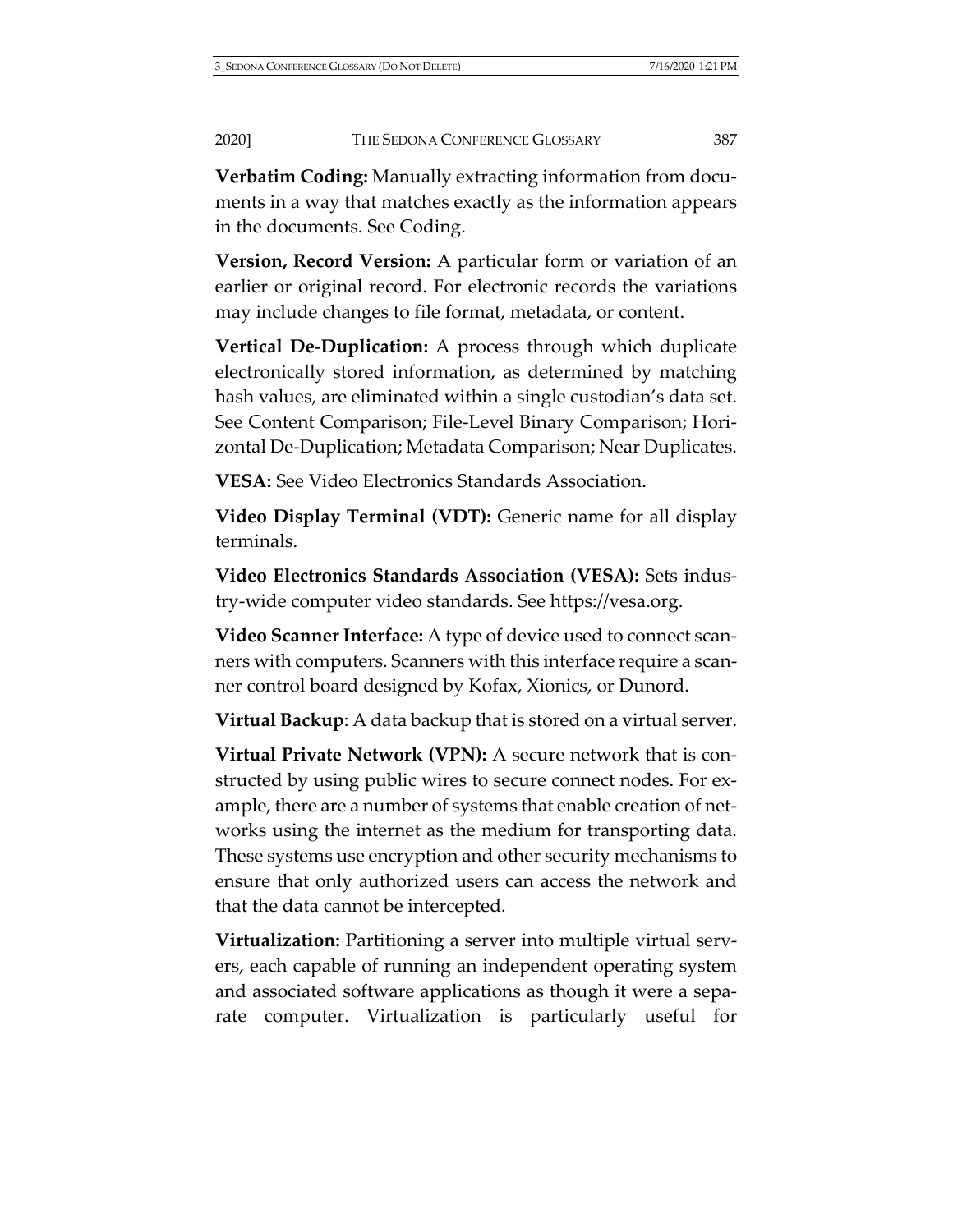centralized IT infrastructures to manage multiple computing environments with the same set of hardware, and for cloud computing providers to provide customized interfaces to clients without investing in separate machines, each with its own operating system.

**Virus:** A self-replicating program that spreads on a computer or network by inserting copies of itself into other executable code or documents. A program into which a virus has inserted itself is said to be infected, and the infected file (or executable code that is not part of a file) is a host. Viruses are a kind of malware that range from harmless to destructive and damage computers by either destroying data or overwhelming the computer's resources. See Malware.

**Visualization:** The process of graphically representing data.

**Vital Record:** A record that is essential to the organization's operation or to the reestablishment of the organization after a disaster.

**Voice over Internet Protocol (VoIP):** Telephonic capability across an internet connection.

**VoIP:** See Voice over Internet Protocol.

**Volume:** A specific amount of storage space on computer storage media such as hard drives, floppy disks, CD-ROM disks, etc. In some instances, computer media may contain more than one volume, while in others a single volume may be contained on more than one disk.

**Volume Boot Sector/Record:** When a partition is formatted to create a volume of data, a volume boot sector is created to store information about the volume. One volume contains the operating system, and its volume boot sector contains code used to load the operating system when the computer is booted up. See Partition.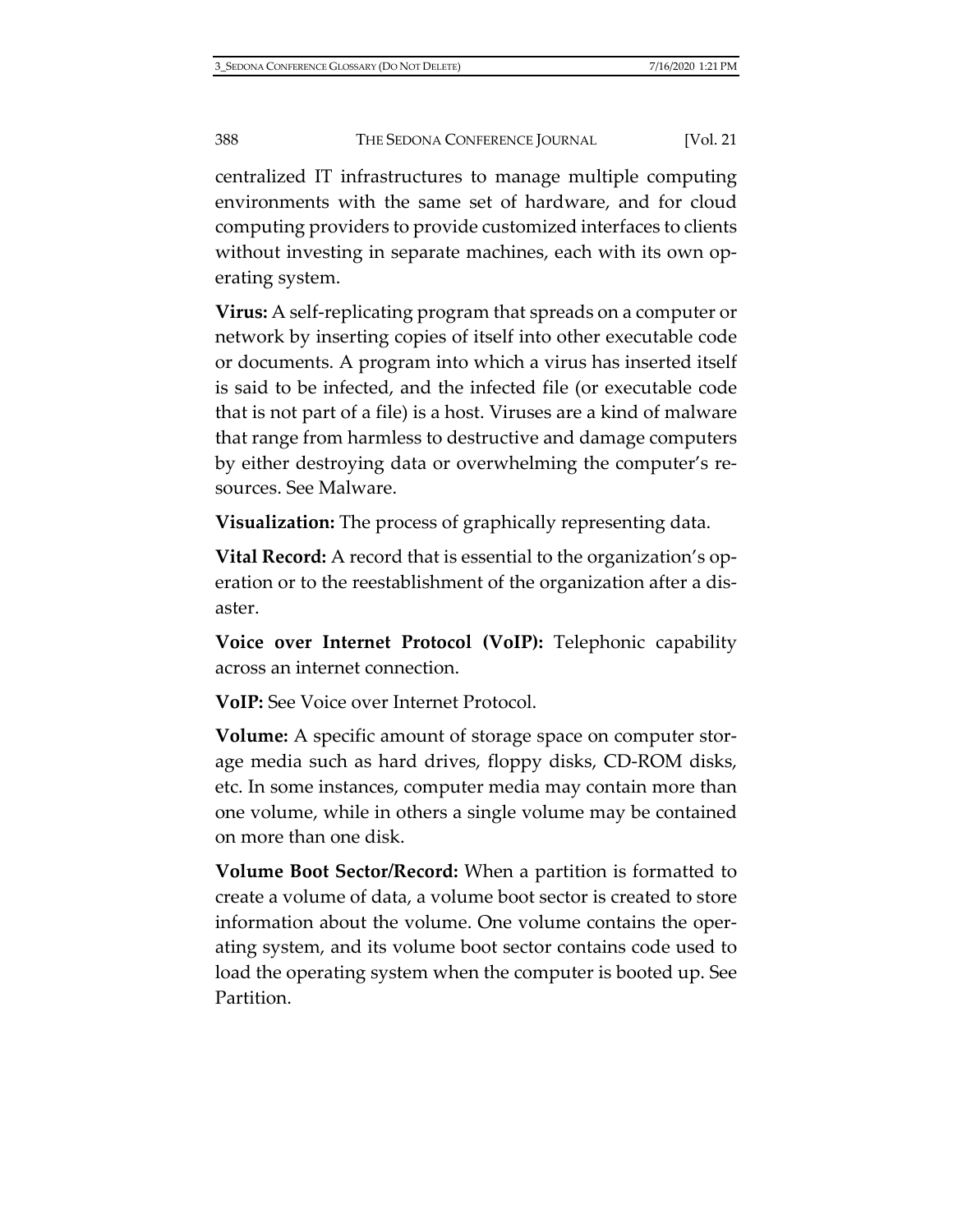**VPN:** See Virtual Private Network.

**WAN:** See Wide Area Network.

**Warm Storage**: See Near-Line Storage.

**WAV:** File extension name for Windows sound files.

**Wearable**: A term used to describe an electronic device or piece of clothing worn by an individual that can track and record specific information, such as exercise, health information, or sleep patterns.

**Web Services Description Language (WSDL)**: A WSDL (pronounced "wiz del") file provides information on the available functionality of web-based applications that allows interaction with other web-based applications. WSDL files can be used by hackers to identify access points into a web-based application.

**Webmail:** Email service that is provided through a website. See Email.

**Website:** A collection of Uniform Resource Indicators (URIs), including Uniform Resource Locators (URLs), in the control of one administrative entity. May include different types of URIs (e.g., FTP, telnet, or internet sites). See URI; URL.

**What You See Is What You Get (WYSIWYG):** Display and software technology that shows on the computer screen exactly what will print.

**Wide Area Network (WAN):** Refers generally to a network of PCs or other devices, remote to each other, connected by electronic means, such as transmission lines. See Network.

**WiFi (Wireless Fidelity):** Wireless networking technology that allows electronic devices to connect to one another and the internet from a shared network access point.

**Wiki:** A collaborative website that allows visitors to add, remove, and edit content.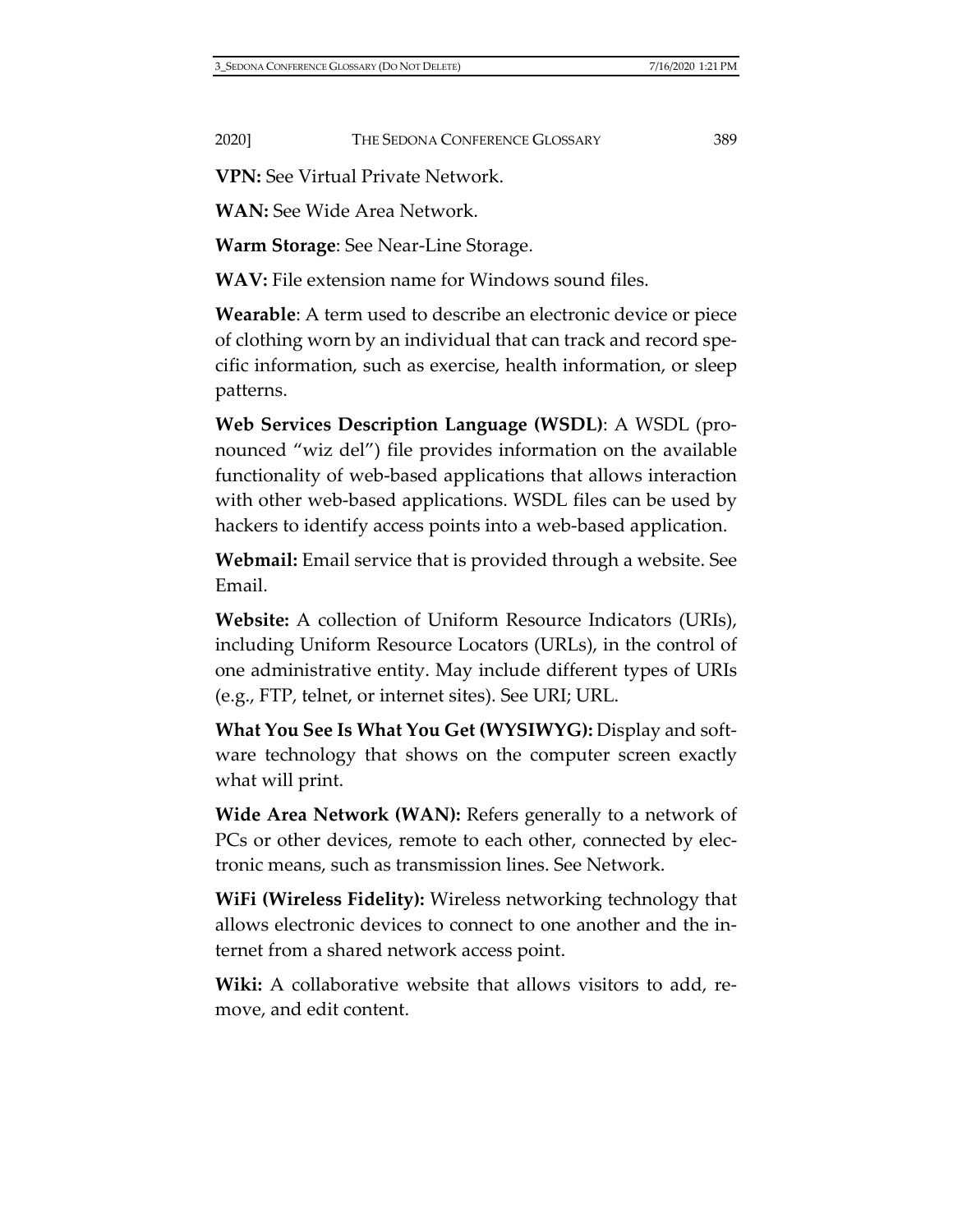**Wildcard Operator:** A character used in text-based searching that assumes the value of any alphanumeric character, characters, or in some cases, words. Used to expand search terms and enable the retrieval of a wider range of hits.

**Windows-1252:** Also called ANSI, Western European, and CP1252 (Microsoft code page 1252). A character encoding of the Latin alphabet used for most Western European languages. Windows-1252 is a superset of ASCII and ISO 8859-1 standard character encodings. The characters that are included in Windows-1252, but that are not included in ISO 8859-1, are often the source of character interpretation and display problems in text on the web and in electronic mail. Similar problems sometimes occur when text in the Windows-1252 encoding is converted to the UTF-8 encoding form of Unicode, because UTF-8 is not wholly backward compatible with Windows-1252. The name ANSI is a misnomer resulting from historical happenstance, but it is not incorrect to use it in contexts where its meaning is readily understood. See ASCII; ISO 8859-1.

**Wireless Router:** A hardware device that opens access to a secured or unsecured internet connection or network via a receiver on a computer or other piece of hardware, such as a printer permitting wireless transmission. See WiFi.

**WISP:** See Written Information Security Program.

**Workflow:** The automation of a business process, in whole or part, during which electronically stored information or tasks are passed from one participant to another for action according to a set of procedural rules.

**Workflow, Ad Hoc:** A simple manual process by which documents can be moved around a multiuser review system on an as-needed basis.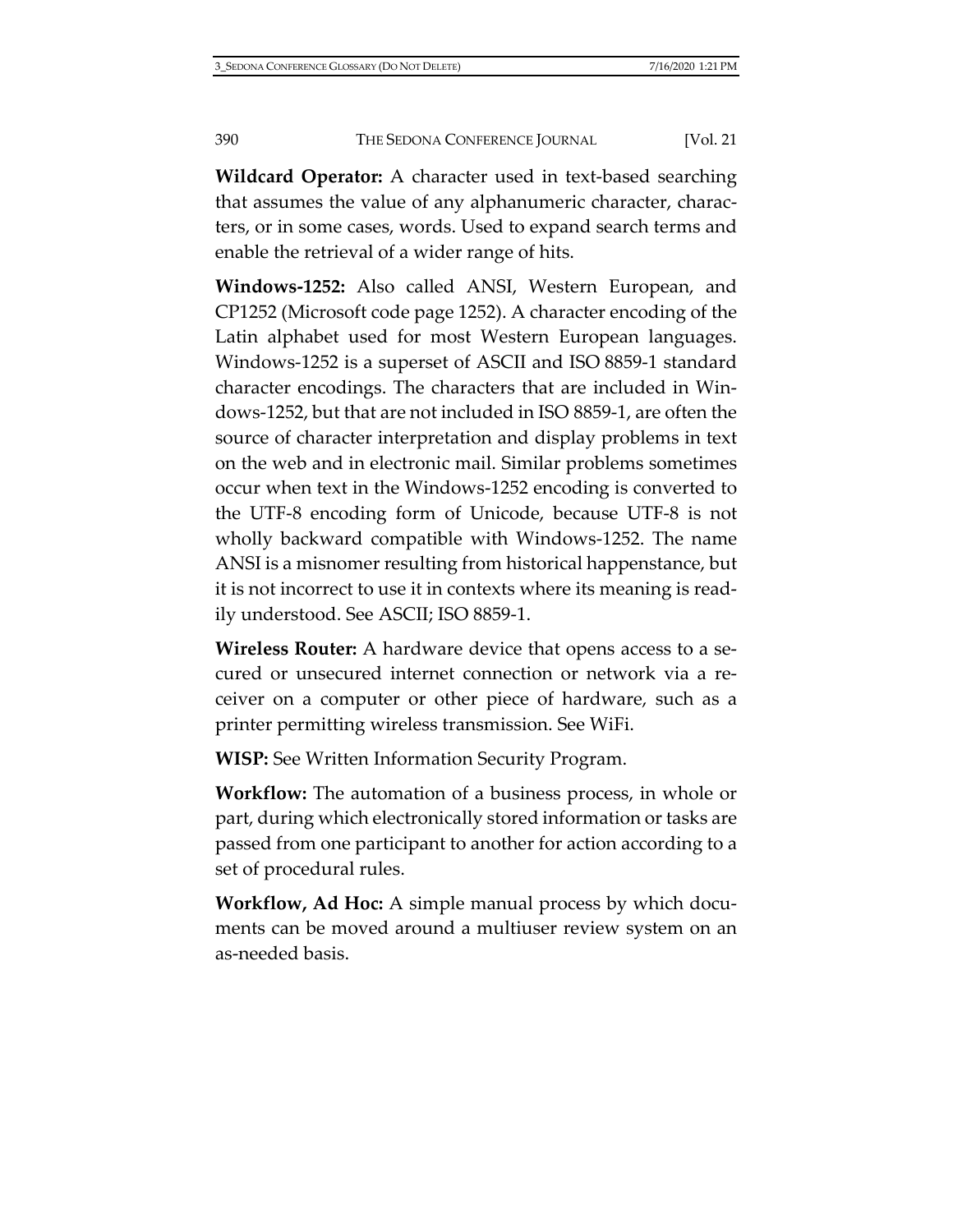**Workflow, Rule-Based:** A programmed series of automated steps that route documents to various users on a multiuser review system.

**Workgroup:** A group of computer users connected to share individual talents and resources as well as computer hardware and software—often to accomplish a team goal.

**World Wide Web (WWW):** A massive collection of hypertext documents accessed via the internet using a browser. The documents, also known as web pages, can contain formatted text, audio and video files, and multimedia programs.

**Worm:** A self-replicating computer program, sending copies of itself, possibly without any user intervention. See Malware.

**WORM Disks:** See Write Once Read Many Disks.

**Write Once Read Many Disks (WORM Disks):** A popular archival storage media during the 1980s. Acknowledged as the first optical disks, they are primarily used to store archives of data that cannot be altered. WORM disks are created by standalone PCs and cannot be used on the network, unlike CD-ROM disks.

**Written Information Security Program (WISP):** Administrative, technical, and physical safeguards appropriate to an entity's size and complexity, the nature and scope of activities, and the sensitivity of information at issue. A requirement that an information security program be in writing.

**WSDL:** See Web Services Description Language.

**WWW:** See World Wide Web.

**WYSIWYG:** See What You See Is What You Get.

**X.25:** A standard protocol for data communications that has largely been replaced by less complex protocols, including the internet protocol (IP).